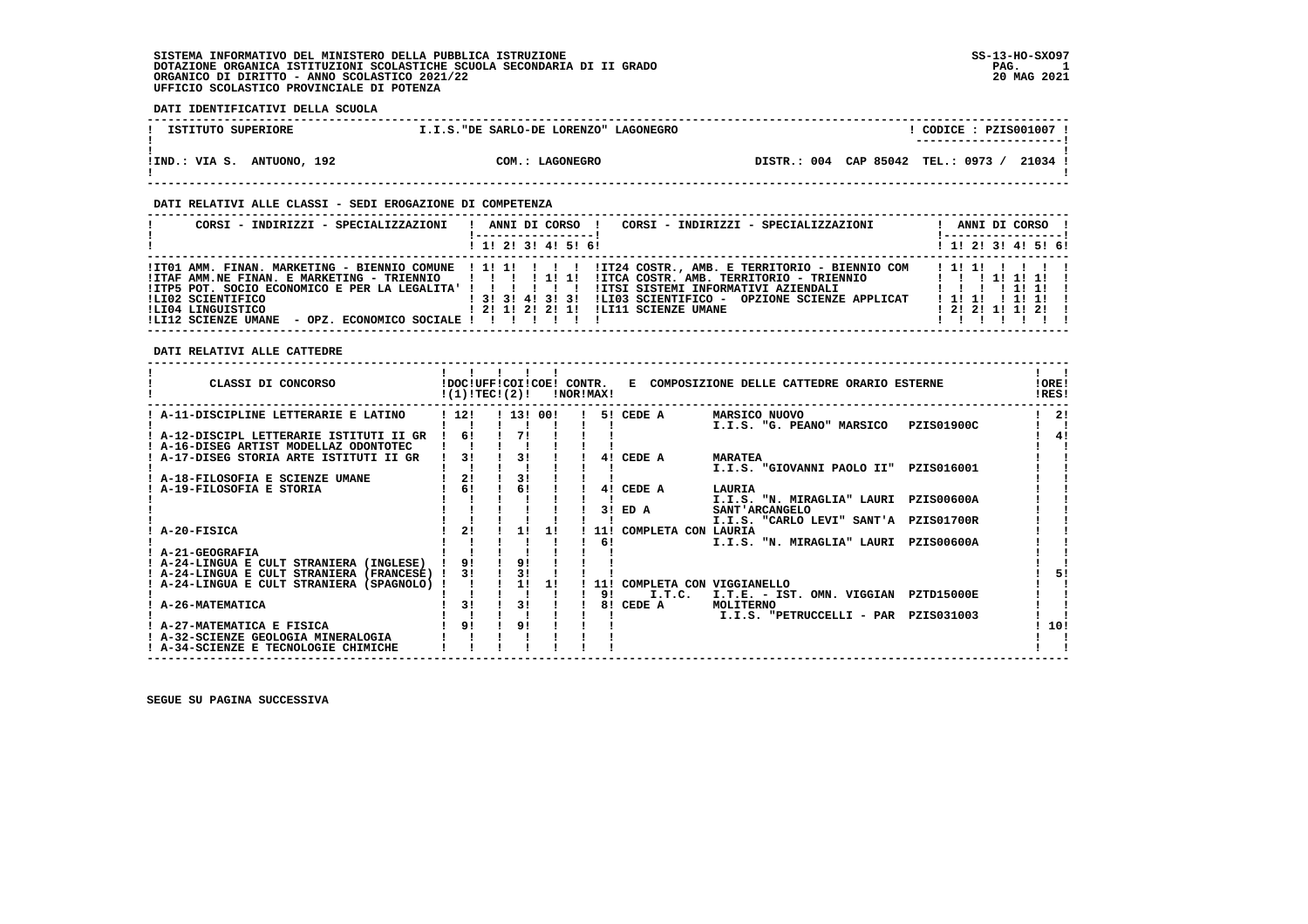**DATI IDENTIFICATIVI DELLA SCUOLA**

| ISTITUTO SUPERIORE               | I.I.S. "DE SARLO-DE LORENZO" LAGONEGRO | CODICE: PZIS001007<br>----------------------       |
|----------------------------------|----------------------------------------|----------------------------------------------------|
| ANTUONO, 192<br>!IND.:<br>VIA S. | COM.: LAGONEGRO                        | CAP 85042<br>TEL.: 0973<br>21034<br>004<br>DISTR.: |

 **------------------------------------------------------------------------------------------------------------------------------------**

 **DATI RELATIVI ALLE CATTEDRE**

| CLASSI DI CONCORSO                                                                | $!(1)!TEC!(2)!$ $INORIMAX!$ |               |              |     |            | !DOC!UFF!COI!COE! CONTR. E COMPOSIZIONE DELLE CATTEDRE ORARIO ESTERNE | 10RE!<br>IRES! |          |
|-----------------------------------------------------------------------------------|-----------------------------|---------------|--------------|-----|------------|-----------------------------------------------------------------------|----------------|----------|
| ! A-37-COSTRUZ TECNOL E TECN RAPPR GRAFICA! 1! ! 2! !                             |                             |               |              |     | 7! CEDE A  | SENISE                                                                |                | 41       |
| ! A-40-TECNOLOGIE ELETTRICHE ELETTRONICHE !                                       |                             |               |              |     |            | I.I.S. "L. SINISGALLI" SEN PZIS01800L                                 |                |          |
| ! A-41-SCIENZE E TECNOLOGIE INFORMATICHE                                          |                             |               | $11 \quad 1$ |     | 9! CEDE A  | MOLITERNO                                                             |                |          |
|                                                                                   |                             |               |              |     |            | I.I.S. "PETRUCCELLI - PAR PZIS031003                                  |                |          |
| A-42-SCIENZE E TECNOLOGIE MECCANICHE                                              |                             |               |              |     |            |                                                                       |                |          |
| ! A-45-SCIENZE ECONOMICO-AZIENDALI                                                | 1!                          | 2!            | 11           |     |            | 15! COMPLETA CON SENISE                                               |                |          |
|                                                                                   |                             |               |              | 3 I |            | I.I.S. "L. SINISGALLI" SEN PZIS01800L                                 |                |          |
| ! A-46-SCIENZE GIURIDICO-ECONOMICHE                                               | 1!                          | 3!            |              |     |            |                                                                       |                |          |
| ! A-47-SCIENZE MATEMATICHE APPLICATE                                              | 11                          | 11            |              |     | 10! CEDE A | <b>SANT'ARCANGELO</b>                                                 |                |          |
|                                                                                   |                             |               |              |     |            | I.I.S. "CARLO LEVI" SANT'A PZIS01700R                                 |                |          |
| ! A-48-SCIENZE MOTORIE E SPORTIVE II GRADO!                                       | 61                          | 6!            |              |     |            |                                                                       |                |          |
| ! A-50-SCIENZE NAT, CHIM E BIOLOG                                                 | 5!                          | $\frac{1}{6}$ |              |     | 4! CEDE A  | LAURIA                                                                |                | 21       |
|                                                                                   |                             |               |              |     |            | I.I.S. "RUGGERO DI LAURIA" PZIS01300D                                 |                |          |
| ! A-51-SCIENZE, TECNOL E TECN AGR                                                 | $1 \quad 11$                |               | 11           |     |            | 11! COMPLETA CON SENISE                                               |                |          |
|                                                                                   |                             |               |              | 71  |            | I.I.S. "L. SINISGALLI" SEN PZIS01800L                                 |                |          |
| ! A-54-STORIA DELL'ARTE                                                           |                             |               |              |     |            |                                                                       |                |          |
| ! A-65-TEORIA E TECNICA COMUNICAZIONE                                             |                             |               |              |     |            |                                                                       |                |          |
| ! A-66-TRATT TESTI DATI APPLIC INFORMATICA!                                       |                             |               |              |     |            |                                                                       |                |          |
| ! B-02-CONV LINGUA STRANIERA (FRANCESE)<br>! B-02-CONV LINGUA STRANIERA (INGLESE) |                             |               |              |     |            |                                                                       |                | 81<br>8! |
| ! B-02-CONV LINGUA STRANIERA (SPAGNOLO)                                           |                             |               |              |     |            |                                                                       |                | 8!       |
| ! B-03-LABORATORI DI FISICA                                                       |                             |               |              |     |            |                                                                       |                | 2!       |
| ! B-12-LAB SCIENZE E TECNOL CHIM MICROBIOL!                                       |                             |               |              |     |            |                                                                       |                | 21       |
| B-14-LAB SCIENZE E TECNOL COSTRUZIONI                                             | 11                          | 11            |              |     | 9! CEDE A  | MOLITERNO                                                             |                |          |
|                                                                                   |                             |               |              |     |            | I.I.S. "PETRUCCELLI - PAR PZIS031003                                  |                |          |
| B-16-LAB SCIENZE E TECNOL INFORMATICHE                                            |                             |               |              |     | 6! CEDE A  | MOLITERNO                                                             |                | 2!       |
|                                                                                   |                             |               |              |     |            | I.I.S. "PETRUCCELLI - PAR PZIS031003                                  |                |          |
| ! B-17-LAB SCIENZE E TECNOL MECCANICHE                                            |                             |               |              |     |            |                                                                       |                | 21       |
|                                                                                   |                             |               |              |     |            |                                                                       |                |          |

 **------------------------------------------------------------------------------------------------------------------------------------**

 **(1) TITOLARI/INCARICATI**

 **(2) CATTEDRE/POSTI POTENZ.**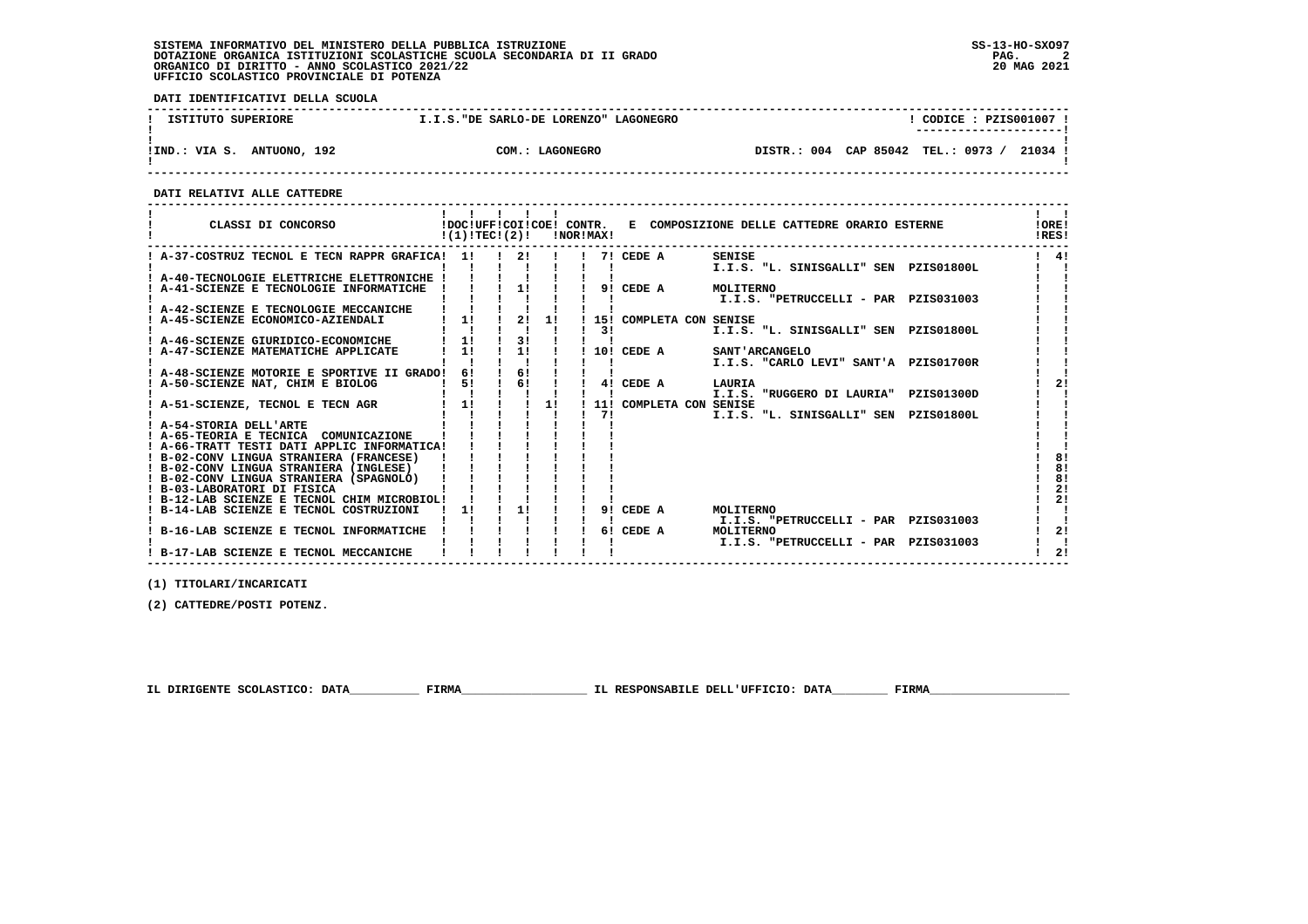**DATI IDENTIFICATIVI DELLA SCUOLA**

| I.I.S. "G. FORTUNATO" RIONERO IN V.<br>ISTITUTO SUPERIORE<br>----------------------<br>DISTR.: 001 CAP 85028<br>!IND.: S. S. 167 VIA MONTICCHIO CAM<br>COM.: RIONERO IN VULTURE |  |  |                       |
|---------------------------------------------------------------------------------------------------------------------------------------------------------------------------------|--|--|-----------------------|
|                                                                                                                                                                                 |  |  | CODICE: PZIS002003 !  |
|                                                                                                                                                                                 |  |  |                       |
|                                                                                                                                                                                 |  |  | TEL.: 0972 / 720343 ! |

 **------------------------------------------------------------------------------------------------------------------------------------**

### **DATI RELATIVI ALLE CLASSI - SEDI EROGAZIONE DI COMPETENZA**

| CORSI - INDIRIZZI - SPECIALIZZAZIONI                                                                                       |                       |  | ANNI DI CORSO | ANNI DI CORSO<br>CORSI - INDIRIZZI - SPECIALIZZAZIONI                                                                                                       |  |
|----------------------------------------------------------------------------------------------------------------------------|-----------------------|--|---------------|-------------------------------------------------------------------------------------------------------------------------------------------------------------|--|
|                                                                                                                            | 1 1! 2! 3! 4! 5! 6!   |  |               | $1$ 1! 2! 3! 4! 5! 6!                                                                                                                                       |  |
| !LI01 CLASSICO                                                                                                             | $1$ 2! 2! 2! 2! 2!    |  |               | ITP5 POT. SOCIO ECONOMICO E PER LA LEGALITA' ! ! !!!!!! ILI00 ARTISTICO NUOVO ORDINAMENTO - BIENNIO C<br>1111<br>ILI02 SCIENTIFICO<br>1 2 1 3 1 2 1 2 1 2 1 |  |
| !LI03 SCIENTIFICO - OPZIONE SCIENZE APPLICAT ! 1! 2! 1! 1! 1!<br>!LI11 SCIENZE UMANE<br>ILIA9 DESIGN- MET. OREFIC. CORALLO | 1 2 1 2 1 2 1 2 1 2 1 |  |               | ILI10 GRAFICA<br>!LI12 SCIENZE UMANE - OPZ. ECONOMICO SOCIALE<br>1 11 11 11 11<br>!LIAI INDIRIZZO A ELABORAZIONE MANUALE                                    |  |
| ILIP2 POTENZIAMENTO LINGUISTICO                                                                                            |                       |  |               |                                                                                                                                                             |  |

 **DATI RELATIVI ALLE CATTEDRE**

| CLASSI DI CONCORSO                          |      | !(1)!TEC!(2)! | !DOC!UFF!COI!COE! CONTR. | !NOR!MAX! |     |        |               | E COMPOSIZIONE DELLE CATTEDRE ORARIO ESTERNE |                                       | !ORE!<br>!RES! |    |
|---------------------------------------------|------|---------------|--------------------------|-----------|-----|--------|---------------|----------------------------------------------|---------------------------------------|----------------|----|
| ! A-02-DESIGN MET.OREF.PIET.DURE GEMME      |      | 21            | 21                       |           |     |        |               |                                              |                                       |                |    |
| ! A-03-DESIGN DELLA CERAMICA                |      |               |                          |           |     |        |               |                                              |                                       |                |    |
| ! A-04-DESIGN DEL LIBRO                     |      |               |                          |           |     |        |               |                                              |                                       |                |    |
| ! A-05-DESIGN DEL TESSUTO E DELLA MODA      |      |               |                          |           |     |        |               |                                              |                                       |                |    |
| ! A-06-DESIGN DEL VETRO                     |      |               |                          |           |     |        |               |                                              |                                       |                |    |
| ! A-07-DISCIPLINE AUDIOVISIVE               |      |               |                          |           |     |        |               |                                              |                                       |                |    |
| ! A-08-DISCIP GEOM, ARCH, ARRED, SCENOTEC ! |      | 11            | 11                       |           |     |        |               |                                              |                                       |                | 6! |
| ! A-09-DISCIP GRAFICHE, PITTORICHE, SCENOG! |      | 31            | 31                       |           |     |        |               |                                              |                                       |                | 2! |
| ! A-10-DISCIPLINE GRAFICO-PUBBLICITARIE     |      |               |                          |           |     |        |               |                                              |                                       |                |    |
| ! A-11-DISCIPLINE LETTERARIE E LATINO       | 114! |               | 14!                      |           |     |        |               |                                              |                                       |                | 71 |
| ! A-12-DISCIPL LETTERARIE ISTITUTI II GR    |      | 3!            | 31                       |           |     |        |               |                                              |                                       |                |    |
| ! A-13-DISCIPL LETTERARIE, LATINO E GRECO ! |      | 71            |                          |           |     |        |               |                                              |                                       |                |    |
| ! A-14-DISCIP PLAST. SCUL. SCENOPLAST.      |      |               |                          |           | 61  | CEDE A | MELFI         |                                              |                                       |                |    |
|                                             |      |               |                          |           |     |        |               |                                              | I.I.S. "FEDERICO II DI SVE PZIS02700B |                |    |
| ! A-16-DISEG ARTIST MODELLAZ ODONTOTEC      |      |               |                          |           |     |        |               |                                              |                                       |                |    |
| ! A-17-DISEG STORIA ARTE ISTITUTI II GR     |      | 21            |                          |           |     |        |               |                                              |                                       |                |    |
| ! A-18-FILOSOFIA E SCIENZE UMANE            |      | 3!            |                          |           |     |        |               |                                              |                                       |                | 41 |
| ! A-19-FILOSOFIA E STORIA                   |      | 5!            | 6!                       |           | 3 I | CEDE A | <b>VENOSA</b> |                                              |                                       |                | 3! |
| A-20-FISICA                                 |      |               |                          |           |     |        |               |                                              | I.I.S."Q. ORAZIO FLACCO" - PZIS02100C |                |    |
|                                             |      |               |                          |           |     |        |               |                                              |                                       |                |    |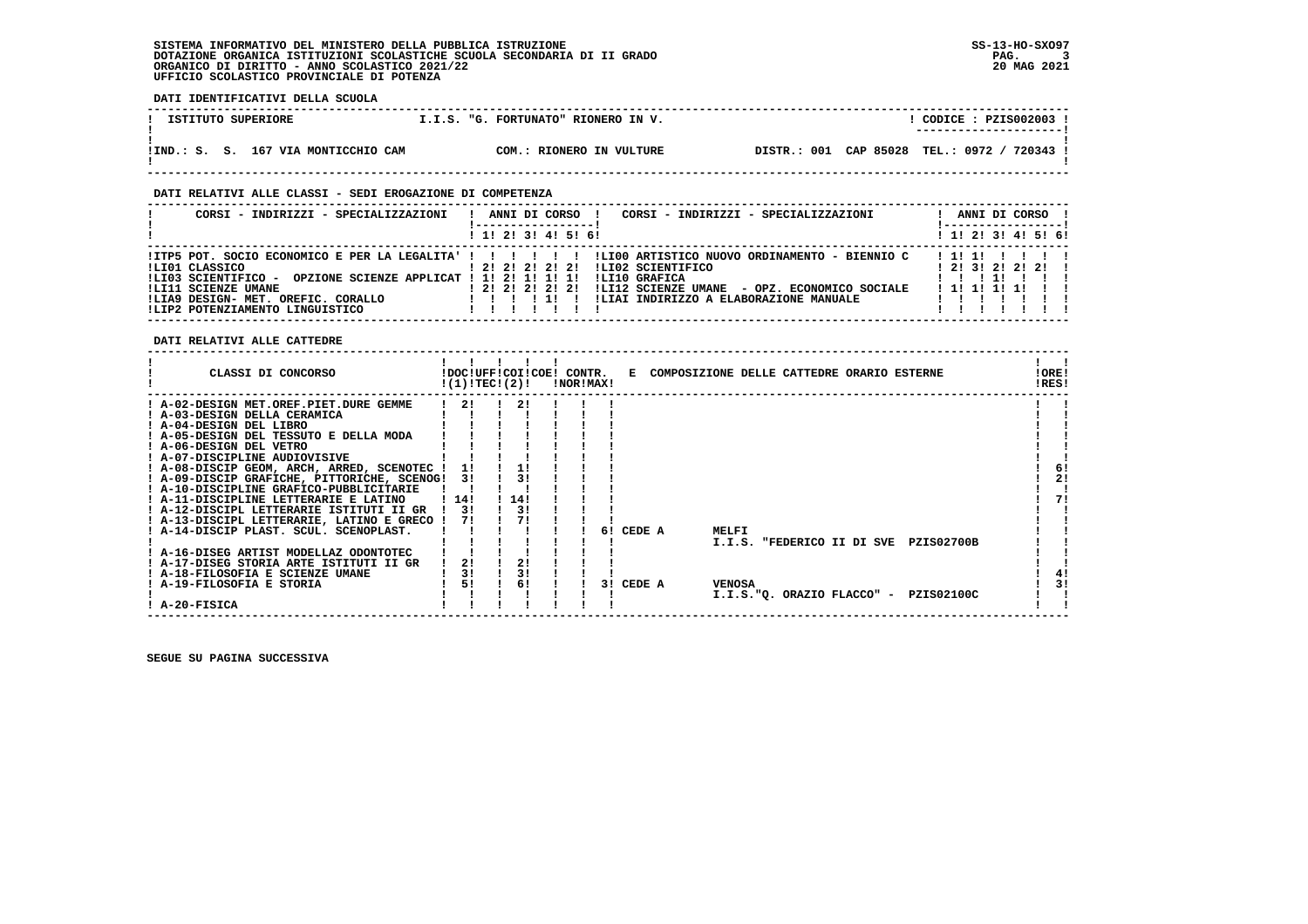**DATI IDENTIFICATIVI DELLA SCUOLA**

| ISTITUTO SUPERIORE |                                     |  | I.I.S. "G. FORTUNATO" RIONERO IN V. |                |           | CODICE : PZIS002003 !<br>---------------------- |          |  |
|--------------------|-------------------------------------|--|-------------------------------------|----------------|-----------|-------------------------------------------------|----------|--|
|                    |                                     |  |                                     |                |           |                                                 |          |  |
|                    | !IND.: S. S. 167 VIA MONTICCHIO CAM |  | COM.: RIONERO IN VULTURE            | 001<br>DISTR.: | CAP 85028 | TEL.: 0972 /                                    | 720343 ! |  |

 **------------------------------------------------------------------------------------------------------------------------------------**

 **DATI RELATIVI ALLE CATTEDRE**

| CLASSI DI CONCORSO                                                                                                                 | .<br>$!(1)!TEC!(2)!$ $ NORIMAX $ |                                |    |    | !DOC!UFF!COI!COE! CONTR. E COMPOSIZIONE DELLE CATTEDRE ORARIO ESTERNE | $\mathbf{1}$ $\mathbf{1}$<br>10RE!<br>!RES! |
|------------------------------------------------------------------------------------------------------------------------------------|----------------------------------|--------------------------------|----|----|-----------------------------------------------------------------------|---------------------------------------------|
| ! A-24-LINGUA E CULT STRANIERA (INGLESE) ! 8!                                                                                      |                                  | $\frac{1}{1}$ 8! $\frac{1}{1}$ |    |    | 7! CEDE A<br><b>VENOSA</b><br>I.I.S. "E. BATTAGLINI" VEN PZIS00900T   | $1 \quad 21$                                |
| ! A-24-LINGUA E CULT STRANIERA (FRANCESE) ! 1! ! ! 1! ! 12! COMPLETA CON VENOSA                                                    |                                  |                                |    |    | $\frac{1}{2}$ 6!<br>I.I.S. "E. BATTAGLINI" VEN PZIS00900T             |                                             |
| ! A-24-LINGUA E CULT STRANIERA (SPAGNOLO) !<br>! A-24-LINGUA E CULT STRANIERA (TEDESCO)<br>! A-24-LINGUA E CULT STRANIERA (RUSSO)  |                                  |                                |    |    |                                                                       |                                             |
| ! A-26-MATEMATICA<br>! A-26-MATEMATICA<br>! A-27-MATEMATICA E FISICA                                                               | $\frac{1}{2}$<br>! 11!           | 11<br>! 12!                    |    |    | 3! CEDE A GENZANO DI LUCANIA<br>I.I.S. "E. MAJORANA" GENZA PZIS029003 |                                             |
| ! A-34-SCIENZE E TECNOLOGIE CHIMICHE<br>! A-37-COSTRUZ TECNOL E TECN RAPPR GRAFICA!<br>! A-40-TECNOLOGIE ELETTRICHE ELETTRONICHE ! |                                  |                                |    |    |                                                                       |                                             |
| ! A-41-SCIENZE E TECNOLOGIE INFORMATICHE                                                                                           | 11                               |                                | 11 | 61 | 12! COMPLETA CON LAVELLO<br>I.I.S. "G. SOLIMENE" LAVEL PZIS01100T     |                                             |
| ! A-45-SCIENZE ECONOMICO-AZIENDALI<br>! A-46-SCIENZE GIURIDICO-ECONOMICHE<br>! A-47-SCIENZE MATEMATICHE APPLICATE                  | $1 - 11$                         | 11                             |    |    |                                                                       |                                             |
| A-48-SCIENZE MOTORIE E SPORTIVE II GRADO!                                                                                          | 41                               | 1 51 11                        |    | 21 | ! 16! COMPLETA CON MELFI<br>I.I.S. "TEN. R. RIGHETTI"<br>PZIS007006   |                                             |
| ! A-50-SCIENZE NAT, CHIM E BIOLOG                                                                                                  | 6!<br>11                         | $\frac{1}{6}$<br>21            | 1! | 41 | 14! COMPLETA CON LAVELLO<br>I.I.S. "G. SOLIMENE" LAVEL PZIS01100T     |                                             |
| ! A-54-STORIA DELL'ARTE<br>! A-61-TECNOL E TECN COMUNICAZ MULTIMEDIA !<br>! A-65-TEORIA E TECNICA COMUNICAZIONE                    |                                  |                                |    |    |                                                                       |                                             |
| ! B-02-CONV LINGUA STRANIERA (FRANCESE)<br>! B-02-CONV LINGUA STRANIERA (INGLESE)                                                  |                                  |                                |    |    |                                                                       |                                             |
| ! B-02-CONV LINGUA STRANIERA (TEDESCO)<br>! B-02-CONV LINGUA STRANIERA (RUSSO)                                                     |                                  |                                |    |    |                                                                       |                                             |

 **(1) TITOLARI/INCARICATI**

 **(2) CATTEDRE/POSTI POTENZ.**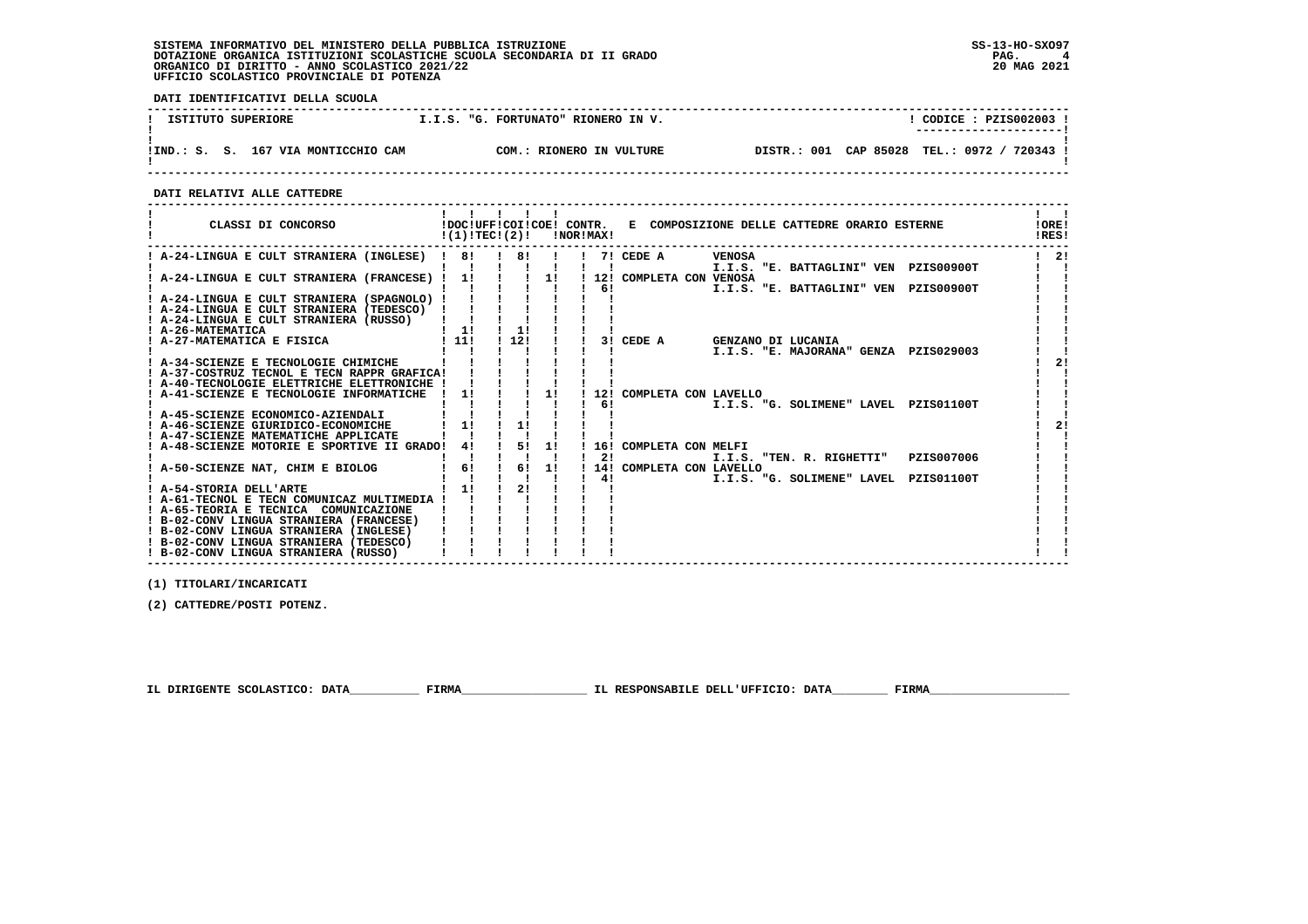**DATI IDENTIFICATIVI DELLA SCUOLA**

| ISTITUTO SUPERIORE              | I.I.S. "N. MIRAGLIA" LAURIA | CODICE: PZIS00600A !<br>----------------------- |
|---------------------------------|-----------------------------|-------------------------------------------------|
| !IND.: VIA CERSE DELLO SPEZIALE | COM.: LAURIA                | DISTR.: 004 CAP 85045 TEL.: 0973 /823678 !      |

## **DATI RELATIVI ALLE CLASSI - SEDI EROGAZIONE DI COMPETENZA**

| CORSI - INDIRIZZI - SPECIALIZZAZIONI                                                                                                                                                                                                               | CORSI - INDIRIZZI - SPECIALIZZAZIONI<br>ANNI DI CORSO                                                                                                                                                                      | ANNI DI CORSO              |
|----------------------------------------------------------------------------------------------------------------------------------------------------------------------------------------------------------------------------------------------------|----------------------------------------------------------------------------------------------------------------------------------------------------------------------------------------------------------------------------|----------------------------|
|                                                                                                                                                                                                                                                    | ! 1! 2! 3! 4! 5! 6!                                                                                                                                                                                                        | ! 1! 2! 3! 4! 5! 6!        |
| !IT05 MECC. MECCATRON. ENER. - BIENNIO COMUNE ! 1! 2!<br>!IT13 INFOR. TELECOM. - BIENNIO COMUNE<br><b>!ITEC ELETTRONICA</b><br><b>!ITET ELETTROTECNICA</b><br>! ITMM MECCANICA E MECCATRONICA<br>ILIO1 CLASSICO<br>!LIP2 POTENZIAMENTO LINGUISTICO | !IT10 ELETTR. ED ELETTROTEC.- BIENNIO COMUNE<br>! 2! 1!<br><b>!ITAT AUTOMAZIONE</b><br><b>!ITEN ENERGIA</b><br>!ITIA INFORMATICA<br>!ITP5 POT. SOCIO ECONOMICO E PER LA LEGALITA'<br>! 2! 2! 1! 2! 2!<br>ILI02 SCIENTIFICO | 211111<br>1 11 21 11 11 21 |

## **DATI RELATIVI ALLE CATTEDRE**

| CLASSI DI CONCORSO                                                                     | !DOC!UFF!COI!COE! CONTR.<br>!(1)!TECI(2)! |    |       | !NOR!MAX! |        | E COMPOSIZIONE DELLE CATTEDRE ORARIO ESTERNE    | !ORE!<br>!RES! |    |
|----------------------------------------------------------------------------------------|-------------------------------------------|----|-------|-----------|--------|-------------------------------------------------|----------------|----|
| A-11-DISCIPLINE LETTERARIE E LATINO                                                    | 51                                        |    | 5! 1! | 161       |        | COMPLETA CON SENISE                             |                |    |
|                                                                                        |                                           |    |       | 31        |        | I.I.S. "L. SINISGALLI" SEN<br><b>PZIS01800L</b> |                |    |
| ! A-12-DISCIPL LETTERARIE ISTITUTI II GR                                               | 71                                        | 71 |       |           |        |                                                 |                |    |
| ! A-13-DISCIPL LETTERARIE, LATINO E GRECO !                                            | 41                                        | 41 |       |           |        |                                                 |                |    |
| ! A-17-DISEG STORIA ARTE ISTITUTI II GR                                                |                                           |    |       |           |        |                                                 | 14!            |    |
| ! A-18-FILOSOFIA E SCIENZE UMANE                                                       |                                           |    |       |           |        |                                                 |                |    |
| ! A-19-FILOSOFIA E STORIA                                                              | 4!                                        | 31 |       | 14!       |        | COMPLETA CON LAGONEGRO                          |                |    |
|                                                                                        |                                           |    |       | 41        |        | PZIS001007<br>I.I.S."DE SARLO-DE LORENZO        |                |    |
| A-20-FISICA                                                                            | 1!                                        | 1! |       | 6!        | CEDE A | <b>LAGONEGRO</b>                                |                |    |
|                                                                                        |                                           |    |       |           |        | I.I.S."DE SARLO-DE LORENZO<br>PZIS001007        |                |    |
| <b>A-21-GEOGRAFIA</b>                                                                  |                                           |    |       |           |        |                                                 |                |    |
| A-24-LINGUA E CULT STRANIERA (INGLESE)                                                 | 51                                        | 51 |       | 91        | CEDE A | LAURIA                                          |                |    |
|                                                                                        |                                           |    |       | 3 I       |        | I.I.S. "RUGGERO DI LAURIA"<br>PZIS01300D        |                |    |
|                                                                                        |                                           |    |       |           | ED A   | <b>MARATEA</b>                                  |                |    |
|                                                                                        |                                           |    |       |           |        | I.I.S. "GIOVANNI PAOLO II"<br>PZIS016001        |                |    |
| ! A-24-LINGUA E CULT STRANIERA (FRANCESE)<br>! A-24-LINGUA E CULT STRANIERA (SPAGNOLO) |                                           |    |       |           |        |                                                 |                |    |
| ! A-24-LINGUA E CULT STRANIERA (TEDESCO)                                               |                                           |    |       |           |        |                                                 |                |    |
| ! A-24-LINGUA E CULT STRANIERA (RUSSO)                                                 |                                           |    |       |           |        |                                                 |                |    |
| <b>A-26-MATEMATICA</b>                                                                 | 51                                        | 51 |       |           |        |                                                 |                |    |
| ! A-27-MATEMATICA E FISICA                                                             | 51                                        |    |       |           |        |                                                 |                | 6! |
|                                                                                        |                                           |    |       |           |        |                                                 |                |    |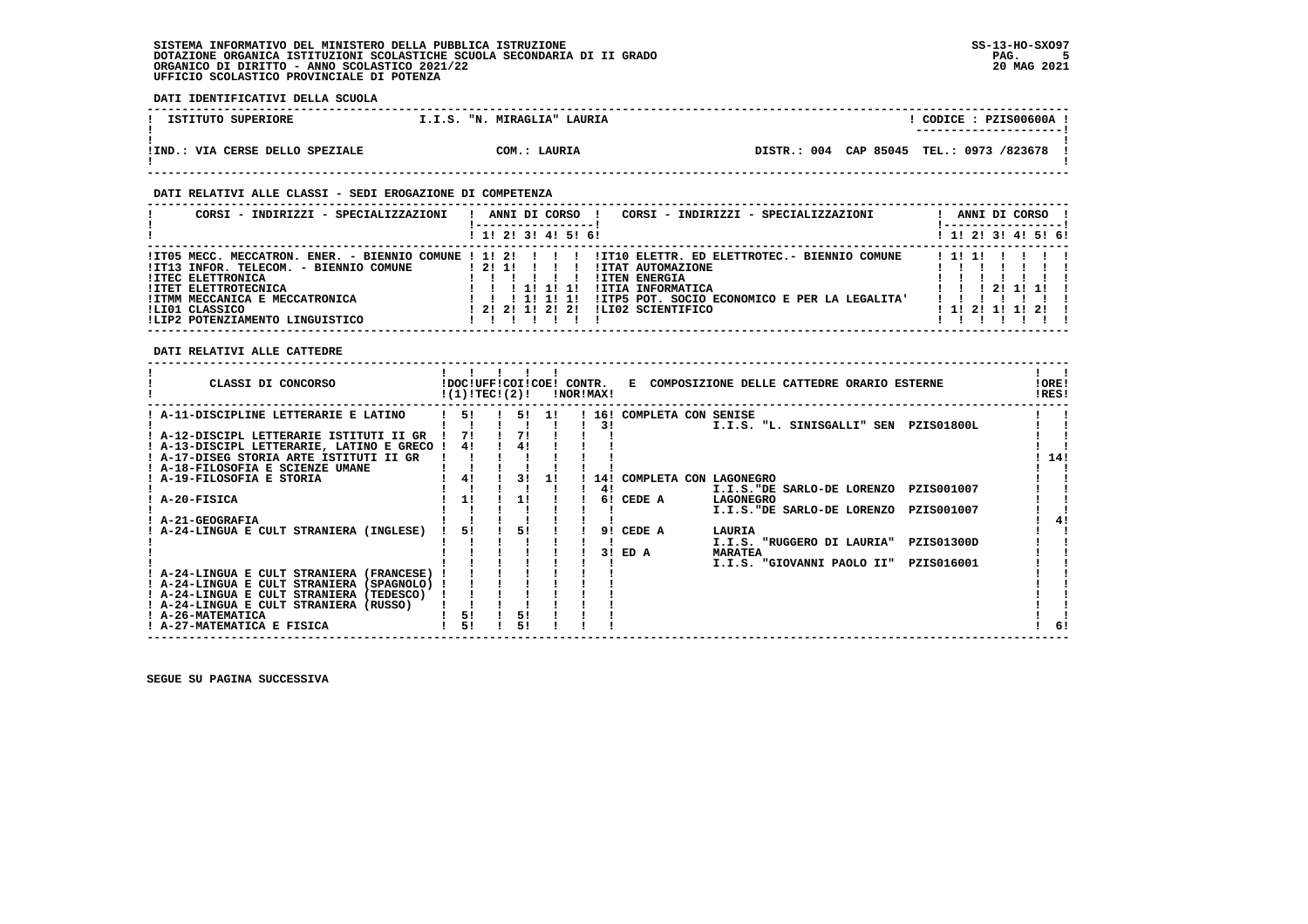**DATI IDENTIFICATIVI DELLA SCUOLA**

| ISTITUTO SUPERIORE                   | I.I.S. "N. MIRAGLIA" LAURIA | CODICE: PZIS00600A !                     |
|--------------------------------------|-----------------------------|------------------------------------------|
| .: VIA CERSE DELLO SPEZIALE<br>!IND. | COM.: LAURIA                | DISTR.: 004 CAP 85045 TEL.: 0973 /823678 |

 **------------------------------------------------------------------------------------------------------------------------------------**

 **DATI RELATIVI ALLE CATTEDRE**

| CLASSI DI CONCORSO                                                                                           | !DOC!UFF!COI!COE! CONTR.<br>$!(1)!TEC!(2)!$ $INORIMAX!$ |    |          |               |    |                                    | E COMPOSIZIONE DELLE CATTEDRE ORARIO ESTERNE               | !ORE!<br>IRES! |
|--------------------------------------------------------------------------------------------------------------|---------------------------------------------------------|----|----------|---------------|----|------------------------------------|------------------------------------------------------------|----------------|
| ! A-34-SCIENZE E TECNOLOGIE CHIMICHE                                                                         | 11                                                      |    |          |               |    | 4! CEDE A                          | <b>MARATEA</b><br>I.I.S. "GIOVANNI PAOLO II" PZIS016001    | 21             |
| ! A-37-COSTRUZ TECNOL E TECN RAPPR GRAFICA!                                                                  | 11                                                      |    | 11       |               |    | 6! CEDE A                          | <b>MARATEA</b><br>I.I.S. "GIOVANNI PAOLO II"<br>PZIS016001 |                |
| ! A-40-TECNOLOGIE ELETTRICHE ELETTRONICHE !<br>A-41-SCIENZE E TECNOLOGIE INFORMATICHE                        | 31                                                      |    | 31<br>41 |               |    |                                    |                                                            |                |
| A-42-SCIENZE E TECNOLOGIE MECCANICHE<br>! A-45-SCIENZE ECONOMICO-AZIENDALI                                   | 31                                                      |    | 31       |               |    |                                    |                                                            |                |
| ! A-46-SCIENZE GIURIDICO-ECONOMICHE<br>A-48-SCIENZE MOTORIE E SPORTIVE II GRADO!                             | 31<br>31                                                |    | 3!       | $3! \quad 1!$ |    |                                    | 14! COMPLETA CON SANT'ARCANGELO                            |                |
|                                                                                                              | 3 <sub>1</sub>                                          |    | 2!       |               | 41 | 16! COMPLETA CON MARATEA           | I.I.S. "CARLO LEVI" SANT'A PZIS01700R                      |                |
| A-50-SCIENZE NAT, CHIM E BIOLOG                                                                              |                                                         |    |          | 1!            | 21 |                                    | I.I.S. "GIOVANNI PAOLO II" PZIS016001                      |                |
| A-54-STORIA DELL'ARTE                                                                                        | 2!                                                      |    | 1!       | 1!            | 61 | 10! COMPLETA CON MARATEA           | I.I.S. "GIOVANNI PAOLO II"<br>PZIS016001                   |                |
| ! A-65-TEORIA E TECNICA COMUNICAZIONE<br>B-02-CONV LINGUA STRANIERA (FRANCESE)                               |                                                         |    |          |               |    |                                    |                                                            |                |
| ! B-02-CONV LINGUA STRANIERA (INGLESE)<br>! B-02-CONV LINGUA STRANIERA (TEDESCO)                             |                                                         |    |          |               |    |                                    |                                                            |                |
| ! B-02-CONV LINGUA STRANIERA (RUSSO)<br>B-03-LABORATORI DI FISICA                                            |                                                         |    |          |               |    | 8! CEDE A                          | MOLITERNO                                                  |                |
| B-12-LAB SCIENZE E TECNOL CHIM MICROBIOL!                                                                    |                                                         |    |          |               |    | 8! CEDE A                          | I.I.S. "PETRUCCELLI - PAR PZISO31003<br>CORLETO PERTICARA  |                |
| B-15-LAB SC E TECNOL ELETTR ELETTRONIC                                                                       | 2!                                                      |    | 1!       | 1!            |    | I.T.I.<br>15! COMPLETA CON MARATEA | ITT "16 AGO.1860" I.O. COR PZTF06000E                      |                |
| B-16-LAB SCIENZE E TECNOL INFORMATICHE<br>! B-17-LAB SCIENZE E TECNOL MECCANICHE<br>- DI CUI UFFICIO TECNICO |                                                         | 1! |          |               | 41 |                                    | I.I.S. "GIOVANNI PAOLO II"<br>PZIS016001                   |                |

 **------------------------------------------------------------------------------------------------------------------------------------**

 **(1) TITOLARI/INCARICATI**

 **(2) CATTEDRE/POSTI POTENZ.**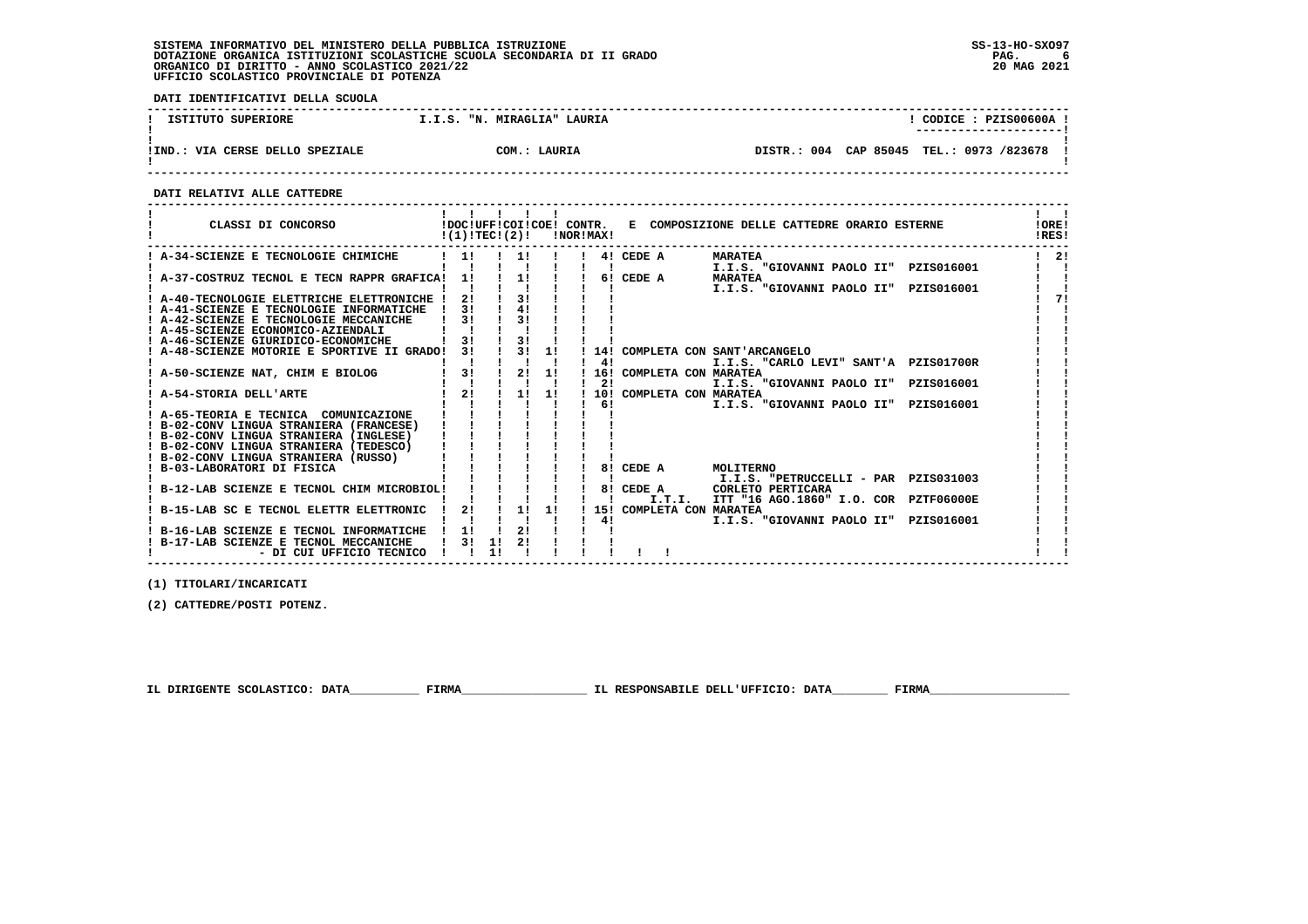**DATI IDENTIFICATIVI DELLA SCUOLA**

| ISTITUTO SUPERIORE          | "TEN. R. RIGHETTI" MELFI<br>I.I.S. |                                         | $\overline{CODICE}$ : PZIS007006 !<br>---------------------- |
|-----------------------------|------------------------------------|-----------------------------------------|--------------------------------------------------------------|
| GALILEI 11<br>!IND.: VIA G. | COM.: MELFI                        | DISTR.: 001 CAP 85025 TEL.: 0972 /24479 |                                                              |

### **DATI RELATIVI ALLE CLASSI - SEDI EROGAZIONE DI COMPETENZA**

| CORSI - INDIRIZZI - SPECIALIZZAZIONI                       | ANNI DI CORSO !<br>CORSI - INDIRIZZI - SPECIALIZZAZIONI |       |  | ANNI DI CORSO !<br>! ----------------- |              |  |
|------------------------------------------------------------|---------------------------------------------------------|-------|--|----------------------------------------|--------------|--|
|                                                            | 1 1 1 2 1 3 1 4 1 5 1 6 1                               |       |  | 1 1 1 2 1 3 1 4 1 5 1 6 1              |              |  |
| !IP02 SERVIZI SOCIO-SANITARI BIENNIO-TRIENNIO !!!!!!!      | IIP03 ODONTOTECNICO BIENNIO- TRIENNIO                   |       |  |                                        | $1 \quad 11$ |  |
| $1IP09$ MAN.NE ASSIS.ZA TEC. BIENNIO - TRIENNIO ! ! ! ! 2! | !IP13 IND. E ARTIG. MADE IN ITALY                       |       |  |                                        |              |  |
| !IP14 MANUTENZ. E ASSIST. TECN. [1! 1! 1! 1! 1!            | !IP19 SERVIZI SANITA' E ASSIST. SOC.                    |       |  |                                        |              |  |
| !IP20 ARTI AUS. PROF. SANIT.:ODONTOTECNICO     1   1   1   | IIP21 ARTI AUS. PROF. SANIT.:OTTICO                     |       |  |                                        |              |  |
| !IPC1 INDIRIZZO A ELABORAZIONE MANUALE                     | !IPID INDUSTRIA - TRIENNIO                              |       |  |                                        |              |  |
| !IT05 MECC. MECCATRON. ENER. - BIENNIO COMUNE ! 2! 1!      | !IT10 ELETTR. ED ELETTROTEC.- BIENNIO COMUNE            | 12121 |  |                                        |              |  |
| !IT16 CHIM, MATER, BIOTECN, - BIENNIO COMUNE               | 1111<br><b>!ITAT AUTOMAZIONE</b>                        |       |  |                                        |              |  |
| !ITBS BIOTECNOLOGIE SANITARIE                              | 111111<br><b>!ITEC ELETTRONICA</b>                      |       |  |                                        |              |  |
| <b>!ITEN ENERGIA</b>                                       | !ITET ELETTROTECNICA<br>1!                              |       |  | 212121                                 |              |  |
| !ITMM MECCANICA E MECCATRONICA                             | !LIP2 POTENZIAMENTO LINGUISTICO<br>1111                 |       |  |                                        |              |  |

## **DATI RELATIVI ALLE CATTEDRE**

| CLASSI DI CONCORSO                          |       | !DOC!UFF!COI!COE! CONTR.<br>!(1)!TEC!(2)! |    | !NOR!MAX! |    |                    |       | E COMPOSIZIONE DELLE CATTEDRE ORARIO ESTERNE |            | !ORE!<br>!RES! |  |
|---------------------------------------------|-------|-------------------------------------------|----|-----------|----|--------------------|-------|----------------------------------------------|------------|----------------|--|
| ! A-02-DESIGN MET.OREF.PIET.DURE GEMME      |       |                                           |    |           |    |                    |       |                                              |            |                |  |
| ! A-03-DESIGN DELLA CERAMICA                |       |                                           |    |           |    |                    |       |                                              |            |                |  |
| ! A-04-DESIGN DEL LIBRO                     |       |                                           |    |           |    |                    |       |                                              |            |                |  |
| ! A-07-DISCIPLINE AUDIOVISIVE               |       |                                           |    |           |    |                    |       |                                              |            |                |  |
| ! A-08-DISCIP GEOM, ARCH, ARRED, SCENOTEC   |       |                                           |    |           |    |                    |       |                                              |            |                |  |
| ! A-09-DISCIP GRAFICHE, PITTORICHE, SCENOG! |       |                                           |    |           |    |                    |       |                                              |            |                |  |
| ! A-12-DISCIPL LETTERARIE ISTITUTI II GR    | ! 10! |                                           | 91 |           |    | COMPLETA CON MELFI |       |                                              |            |                |  |
|                                             |       |                                           |    |           |    |                    |       | I.I.S. "G. GASPARRINI" MEL                   | PZIS028007 |                |  |
| ! A-14-DISCIP PLAST. SCUL. SCENOPLAST.      |       |                                           |    |           |    |                    |       |                                              |            |                |  |
| ! A-15-DISCIPLINE SANITARIE                 |       |                                           |    |           |    |                    |       |                                              |            | 91             |  |
| ! A-16-DISEG ARTIST MODELLAZ ODONTOTEC      |       |                                           |    |           |    |                    |       |                                              |            | 10!            |  |
| ! A-17-DISEG STORIA ARTE ISTITUTI II GR     |       |                                           |    |           |    |                    |       |                                              |            |                |  |
| ! A-18-FILOSOFIA E SCIENZE UMANE            |       |                                           |    |           |    |                    |       |                                              |            |                |  |
| ! A-20-FISICA                               |       | 3!                                        |    |           |    |                    |       |                                              |            |                |  |
| ! A-21-GEOGRAFIA                            |       |                                           |    |           | 31 | CEDE A             | MELFI |                                              |            |                |  |
|                                             |       |                                           |    |           |    |                    |       | I.I.S. "G. GASPARRINI" MEL                   | PZIS028007 |                |  |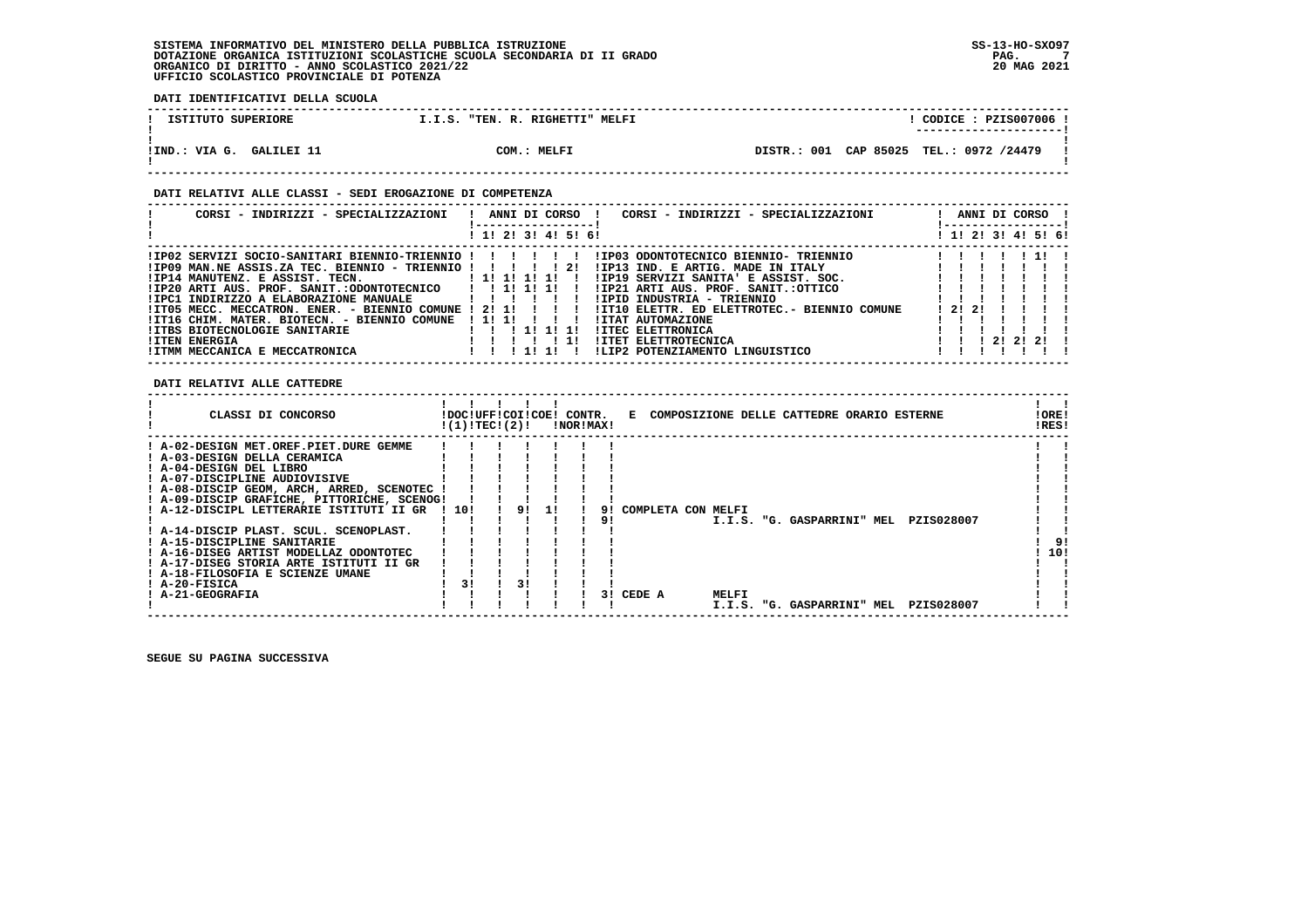**DATI IDENTIFICATIVI DELLA SCUOLA**

| ISTITUTO SUPERIORE          | "TEN. R. RIGHETTI"<br><b>MELFI</b><br>I.I.S. | CODICE: PZIS007006                      |  |
|-----------------------------|----------------------------------------------|-----------------------------------------|--|
|                             |                                              | ----------------------                  |  |
|                             |                                              |                                         |  |
| GALILEI 11<br>!IND.: VIA G. | MELFI<br>COM:                                | DISTR.: 001 CAP 85025 TEL.: 0972 /24479 |  |
|                             |                                              |                                         |  |

 **------------------------------------------------------------------------------------------------------------------------------------**

 **DATI RELATIVI ALLE CATTEDRE**

| CLASSI DI CONCORSO                                                                   | $!(1)!TEC!(2)!$ $INORIMAX!$ |               |                |                           | !DOC!UFF!COI!COE! CONTR. E COMPOSIZIONE DELLE CATTEDRE ORARIO ESTERNE | !ORE!<br>IRES! |
|--------------------------------------------------------------------------------------|-----------------------------|---------------|----------------|---------------------------|-----------------------------------------------------------------------|----------------|
| ! A-24-LINGUA E CULT STRANIERA (INGLESE) ! 6!                                        |                             | 1 51 11       |                | ! 11! COMPLETA CON VENOSA |                                                                       |                |
|                                                                                      |                             |               | 51             |                           | I.I.S."Q. ORAZIO FLACCO" - PZIS02100C                                 |                |
|                                                                                      |                             |               |                | $I$ E CON                 | MELFI                                                                 |                |
|                                                                                      |                             |               |                | 3!                        | I.I.S. "FEDERICO II DI SVE PZIS02700B                                 |                |
| ! A-24-LINGUA E CULT STRANIERA (FRANCESE) !                                          |                             |               |                |                           |                                                                       |                |
| ! A-24-LINGUA E CULT STRANIERA (SPAGNOLO) !                                          |                             |               |                |                           |                                                                       |                |
| ! A-24-LINGUA E CULT STRANIERA (TEDESCO) !<br>! A-24-LINGUA E CULT STRANIERA (RUSSO) |                             |               |                |                           |                                                                       |                |
| ! A-26-MATEMATICA                                                                    | 6!                          | 71            |                | 2! CEDE A                 | LAVELLO                                                               |                |
|                                                                                      |                             |               |                |                           | I.I.S. "G. SOLIMENE" LAVEL PZIS01100T                                 |                |
| A-27-MATEMATICA E FISICA                                                             |                             |               |                |                           |                                                                       |                |
| ! A-29-MUSICA ISTITUTI II GRADO                                                      |                             |               |                |                           |                                                                       |                |
| ! A-31-SCIENZE DEGLI ALIMENTI                                                        |                             |               |                |                           |                                                                       |                |
| ! A-34-SCIENZE E TECNOLOGIE CHIMICHE                                                 | 31                          | 4!            |                | 5! CEDE A                 | MELFI                                                                 |                |
|                                                                                      |                             |               |                |                           | I.I.S. "G. GASPARRINI" MEL PZIS028007                                 |                |
| ! A-37-COSTRUZ TECNOL E TECN RAPPR GRAFICA!                                          | 11                          | 11            |                |                           |                                                                       | 9!             |
| ! A-39-TECNOL COSTR NAVALI                                                           |                             |               |                |                           |                                                                       |                |
| ! A-40-TECNOLOGIE ELETTRICHE ELETTRONICHE !                                          | 81                          | 1101          |                |                           |                                                                       |                |
| ! A-41-SCIENZE E TECNOLOGIE INFORMATICHE !                                           |                             |               |                |                           |                                                                       | 2!             |
| ! A-42-SCIENZE E TECNOLOGIE MECCANICHE                                               | 3!                          | 41            |                |                           |                                                                       |                |
| ! A-44-TECNOL TESSILI, ABBIGL E MODA                                                 |                             |               |                |                           |                                                                       |                |
| ! A-45-SCIENZE ECONOMICO-AZIENDALI                                                   |                             |               |                |                           |                                                                       |                |
| ! A-46-SCIENZE GIURIDICO-ECONOMICHE<br>! A-47-SCIENZE MATEMATICHE APPLICATE          | 4!                          | 41            |                |                           |                                                                       | 9 <sub>1</sub> |
| ! A-48-SCIENZE MOTORIE E SPORTIVE II GRADO! 3!                                       |                             | 3!            |                | 2! CEDE A                 | RIONERO IN VULTURE                                                    | 21             |
|                                                                                      |                             |               | $\blacksquare$ |                           | I.I.S. "G. FORTUNATO" RION PZIS002003                                 |                |
| ! A-50-SCIENZE NAT, CHIM E BIOLOG                                                    | 31                          | $\frac{1}{3}$ |                | 2! CEDE A                 | <b>VENOSA</b>                                                         |                |
|                                                                                      |                             |               |                |                           | I.I.S."O. ORAZIO FLACCO" - PZIS02100C                                 |                |
| ! A-54-STORIA DELL'ARTE                                                              |                             |               |                |                           |                                                                       |                |
| ! A-61-TECNOL E TECN COMUNICAZ MULTIMEDIA !                                          |                             |               |                |                           |                                                                       |                |
| ! A-62-TECNOL E TECNICHE PER LA GRAFICA                                              |                             |               |                |                           |                                                                       |                |
| ! A-66-TRATT TESTI DATI APPLIC INFORMATICA!                                          |                             |               |                |                           |                                                                       |                |
| ! B-02-CONV LINGUA STRANIERA (FRANCESE)                                              |                             |               |                |                           |                                                                       |                |
| ! B-02-CONV LINGUA STRANIERA (INGLESE)                                               |                             |               |                |                           |                                                                       |                |
| ! B-02-CONV LINGUA STRANIERA (TEDESCO)                                               |                             |               |                |                           |                                                                       |                |
| ! B-02-CONV LINGUA STRANIERA (RUSSO)                                                 |                             |               |                |                           |                                                                       |                |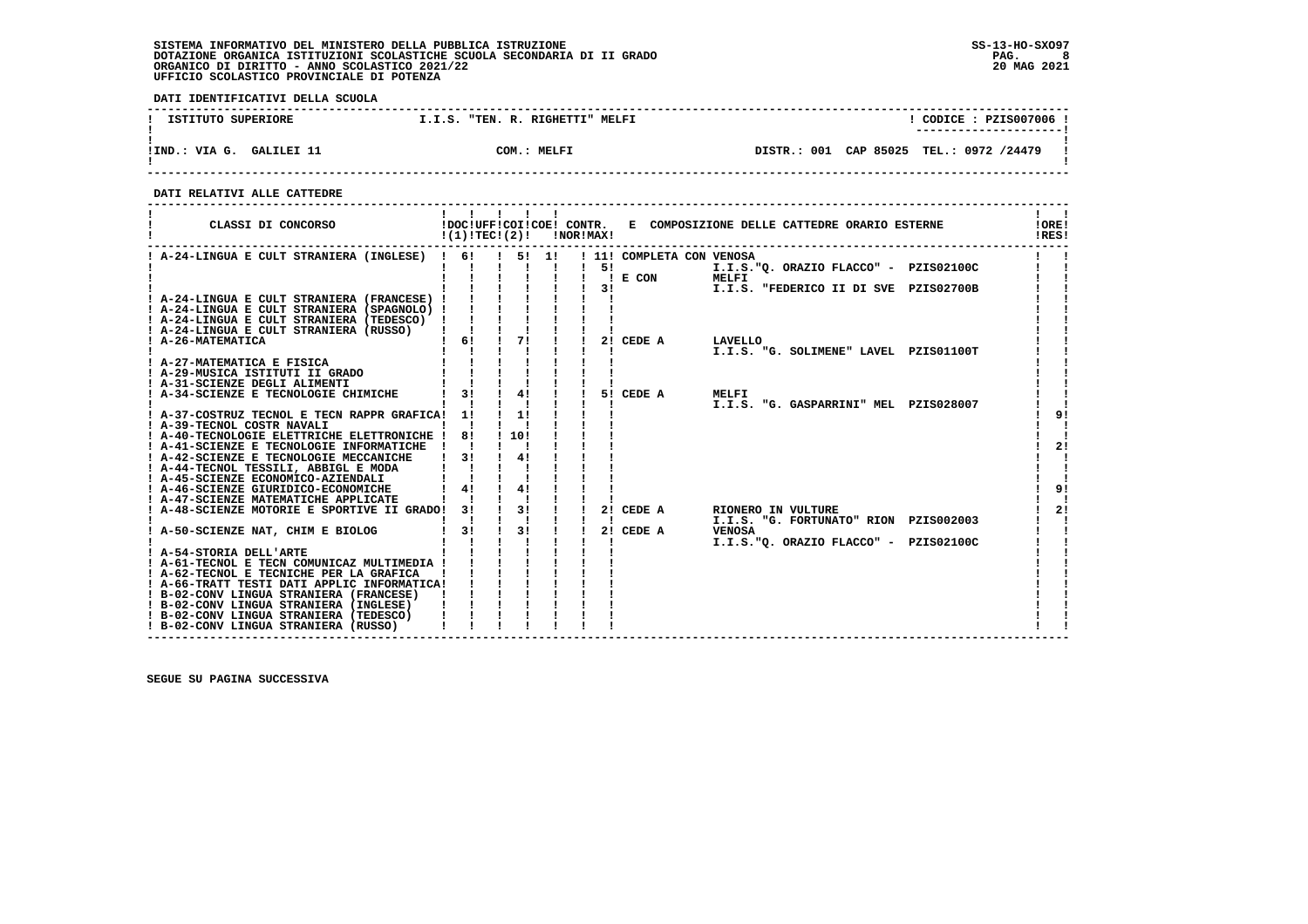**DATI IDENTIFICATIVI DELLA SCUOLA**

| ISTITUTO SUPERIORE            | "TEN. R. RIGHETTI" MELFI<br>T.I.S. | CODICE: PZIS007006<br>----------------------     |
|-------------------------------|------------------------------------|--------------------------------------------------|
| GALILET 11<br>VIA G.<br>!IND. | COM.: MELFI                        | TEL.: 0972 /24479<br>CAP 85025<br>001<br>DISTR.: |

 **------------------------------------------------------------------------------------------------------------------------------------**

 **DATI RELATIVI ALLE CATTEDRE**

| CLASSI DI CONCORSO                                                                                                                                                                                                                                                                                                                                                                                                                                                                                                                                                                                                                                                                                                                                                                                                                           | $!(1)!TEC!(2)!$ $INORIMAX!$ |          |                      |          |                |                                                                 |        | !DOC!UFF!COI!COE! CONTR. E COMPOSIZIONE DELLE CATTEDRE ORARIO ESTERNE                                                   | !ORE!<br>!RES! |
|----------------------------------------------------------------------------------------------------------------------------------------------------------------------------------------------------------------------------------------------------------------------------------------------------------------------------------------------------------------------------------------------------------------------------------------------------------------------------------------------------------------------------------------------------------------------------------------------------------------------------------------------------------------------------------------------------------------------------------------------------------------------------------------------------------------------------------------------|-----------------------------|----------|----------------------|----------|----------------|-----------------------------------------------------------------|--------|-------------------------------------------------------------------------------------------------------------------------|----------------|
| B-03-LABORATORI DI FISICA<br>! B-04-LABORATORI DI LIUTERIA<br>! B-06-LABORATORIO DI ODONTOTECNICA<br>! B-07-LABORATORIO DI OTTICA<br>! B-08-LAB PRODUZ INDUSTR ARTIG CERAMICA<br>! B-12-LAB SCIENZE E TECNOL CHIM MICROBIOL!<br>! B-14-LAB SCIENZE E TECNOL COSTRUZIONI<br>! B-15-LAB SC E TECNOL ELETTR ELETTRONIC<br>- DI CUI UFFICIO TECNICO<br>! B-16-LAB SCIENZE E TECNOL INFORMATICHE<br>! B-17-LAB SCIENZE E TECNOL MECCANICHE !<br>! B-18-LAB SC E TECNOL TESS ABBIGL MODA<br>! B-20-LAB SERV ENOGASTRON, SETT CUCINA<br>! B-22-LAB TECNOL E TECN COMUNICAZ MULTIME!<br>! B-23-LAB SERVIZI SOCIO-SANITARI<br>! B-24-LAB SCIENZE E TECNOL NAUTICHE<br>! B-25-LAB SCIENZE E TECNOLCOSTR NAVALI<br>! B-26-LABORATORIO DI TECNOLOGIE DEL LEGNO!<br>! B-27-LABORATORIO DI TECNOLOGIE DEL MARMO!<br>! B-28-LABORATORIO DI TECNOLOGIE ORAFE | 31<br>51<br>3!              | 11<br>11 | 1!<br>31<br>51<br>3! | 11<br>11 | 6!<br>4!<br>9! | 9! COMPLETA CON VENOSA<br>$! \tE$ CON<br>10! COMPLETA CON MELFI | VENOSA | I.I.S. "E. BATTAGLINI" VEN PZIS00900T<br>I.I.S."O. ORAZIO FLACCO" - PZIS02100C<br>I.I.S. "G. GASPARRINI" MEL PZIS028007 | 14!            |
| (1) TITOLARI/INCARICATI                                                                                                                                                                                                                                                                                                                                                                                                                                                                                                                                                                                                                                                                                                                                                                                                                      |                             |          |                      |          |                |                                                                 |        |                                                                                                                         |                |

 **(2) CATTEDRE/POSTI POTENZ.**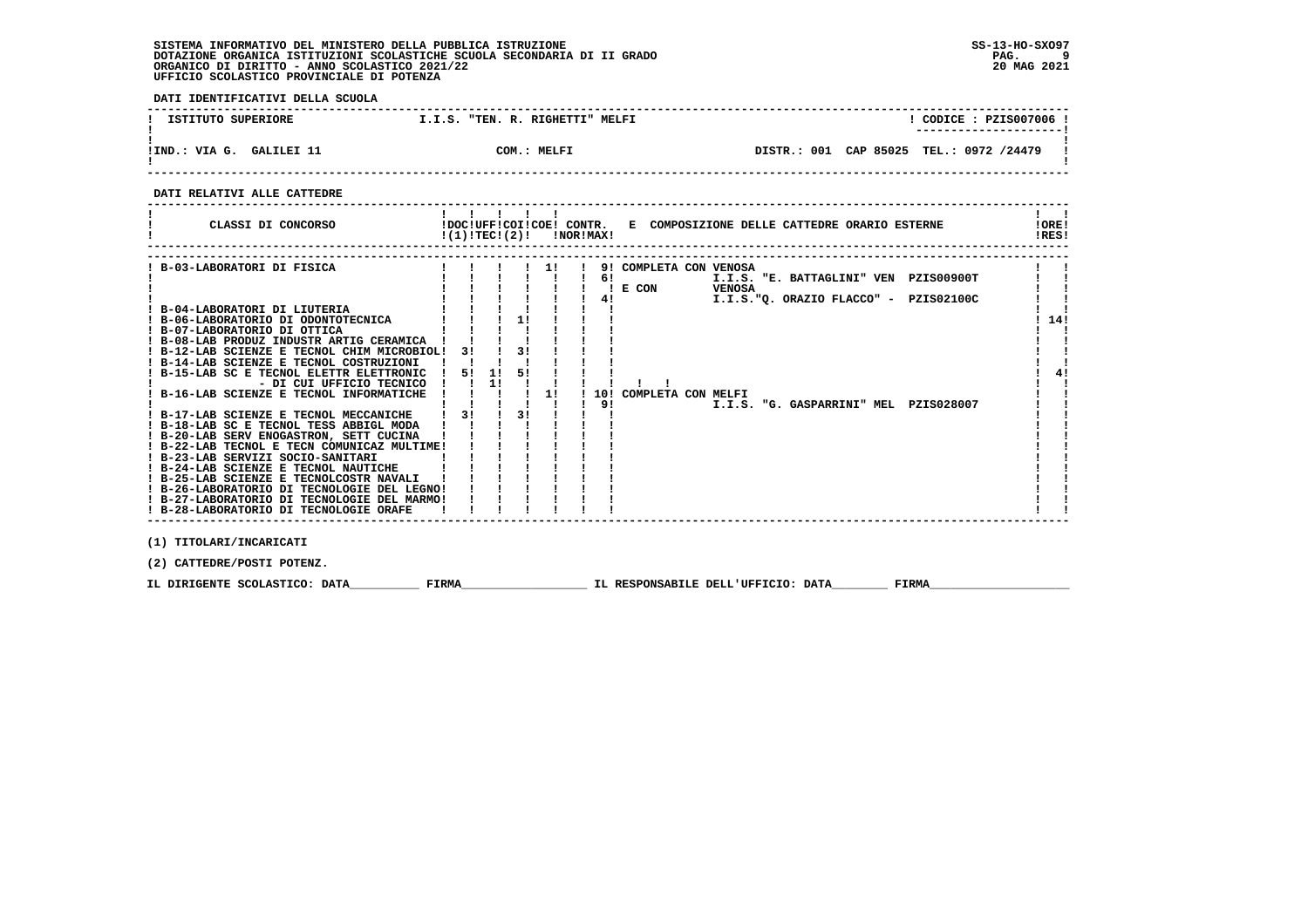**DATI IDENTIFICATIVI DELLA SCUOLA ------------------------------------------------------------------------------------------------------------------------------------** $1$  CODICE : PZISO0900T I  **! ISTITUTO SUPERIORE 1.1.S. "E. BATTAGLINI" VENOSA ! ---------------------! ! ! !IND.: VIA ACCADEMIA DEI RINASCENTI S COM.: VENOSA DISTR.: 001 CAP 85029 TEL.: 0972 / 31686 !**DISTR.: 001 CAP 85029 TEL.: 0972 / 31686 ! - 1  **! ! ------------------------------------------------------------------------------------------------------------------------------------ DATI RELATIVI ALLE CLASSI - SEDI EROGAZIONE DI COMPETENZA ------------------------------------------------------------------------------------------------------------------------------------**! ANNI DI CORSO !  **! CORSI - INDIRIZZI - SPECIALIZZAZIONI ! ANNI DI CORSO ! CORSI - INDIRIZZI - SPECIALIZZAZIONI ! ANNI DI CORSO !**\_\_\_\_\_\_\_\_\_\_\_\_\_\_\_\_\_\_\_\_\_\_  **! !-----------------! !-----------------!**1 1 2 3 3 4 5 6  **! ! 1! 2! 3! 4! 5! 6! ! 1! 2! 3! 4! 5! 6! ------------------------------------------------------------------------------------------------------------------------------------** $111111111$  **!IP08 SERVIZI COMMERCIALI BIENNIO - TRIENNIO ! ! ! ! ! 2! !IP16 SERV. COMMERC. ! 1! 1! ! 1! ! !**IPC1 INDIRIZZO A ELABORAZIONE MANUALE | | | | | | | | IPCP PROM.NE COMMER.LE E PUBBL.RIA - OPZIONE | | | | | |<br>ITO1 AMM. FINAN. MARKETING - BIENNIO COMUNE | | | | | | | IIT16 CHIM. MATER. BIOTECN. - BIENNIO COMUNE | 2| 2|<br>  **DATI RELATIVI ALLE CATTEDRE ------------------------------------------------------------------------------------------------------------------------------------** $\mathbf{I}$  and  $\mathbf{I}$  **! ! ! ! ! ! ! ! ! CLASSI DI CONCORSO !DOC!UFF!COI!COE! CONTR. E COMPOSIZIONE DELLE CATTEDRE ORARIO ESTERNE !ORE! ! !(1)!TEC!(2)! !NOR!MAX! !RES!** $100F1$ **IRES! ------------------------------------------------------------------------------------------------------------------------------------ ! A-10-DISCIPLINE GRAFICO-PUBBLICITARIE ! ! ! ! ! ! ! ! ! ! A-12-DISCIPL LETTERARIE ISTITUTI II GR ! 8! ! 7! ! ! 2! CEDE A GENZANO DI LUCANIA ! !**ا ! ! ! ! ! ! ! ! ! I.P.AG. CORSO SERALE I.P.S.A.S.R. PZRA02950B ! !<br>! ! ! ! ! ! ! ! 2! ED A VENOSA . .<br>! ! ! ! ! ! ! ! I.P.S.C. I.P. CORSO SERALE "BATTAGL PZRC009505 ! !  $\mathbf{I}$  $\mathbf{I}$  $\mathbf{I}$  **! A-15-DISCIPLINE SANITARIE ! ! ! ! ! ! ! ! ! ! A-17-DISEG STORIA ARTE ISTITUTI II GR ! ! ! ! ! ! ! ! ! ! A-18-FILOSOFIA E SCIENZE UMANE ! 1! ! 1! ! ! 7! CEDE A GENZANO DI LUCANIA ! ! ! ! ! ! ! ! ! ! I.I.S. "E. MAJORANA" GENZA PZIS029003 ! ! ! A-20-FISICA ! 1! ! 1! ! ! 11! CEDE A MELFI ! !** $\mathbf{I}$  $\mathbf{r}$  $\blacksquare$  $\blacksquare$  **! ! ! ! ! ! ! ! I.I.S. "G. GASPARRINI" MEL PZIS028007 ! ! ! A-21-GEOGRAFIA ! ! ! ! ! ! ! ! 5!**51  $\mathbf{I}$  **! A-24-LINGUA E CULT STRANIERA (FRANCESE) ! 1! ! 1! ! ! 6! CEDE A RIONERO IN VULTURE ! ! ! ! ! ! ! ! ! ! I.I.S. "G. FORTUNATO" RION PZIS002003 ! !** $\blacksquare$  $\blacksquare$  **! A-24-LINGUA E CULT STRANIERA (INGLESE) ! 5! ! 4! 1! ! 11! COMPLETA CON RIONERO IN VULTURE ! ! ! ! ! ! ! ! ! 7! I.I.S. "G. FORTUNATO" RION PZIS002003 ! !** $\blacksquare$  **! A-26-MATEMATICA ! 5! ! 4! 1! ! 8! COMPLETA CON VENOSA ! !** $\blacksquare$  **! ! ! ! ! ! 9! ! I.P.S.C. I.P. CORSO SERALE "BATTAGL PZRC009505 ! ! ! A-27-MATEMATICA E FISICA ! ! ! ! ! ! ! ! !** $\mathbf{I}$  $\mathbf{I}$  **! A-31-SCIENZE DEGLI ALIMENTI ! ! ! ! ! ! ! ! !** $\mathbf{I}$  and  $\mathbf{I}$  **! A-32-SCIENZE GEOLOGIA MINERALOGIA ! ! ! ! ! ! ! ! !**

 **------------------------------------------------------------------------------------------------------------------------------------**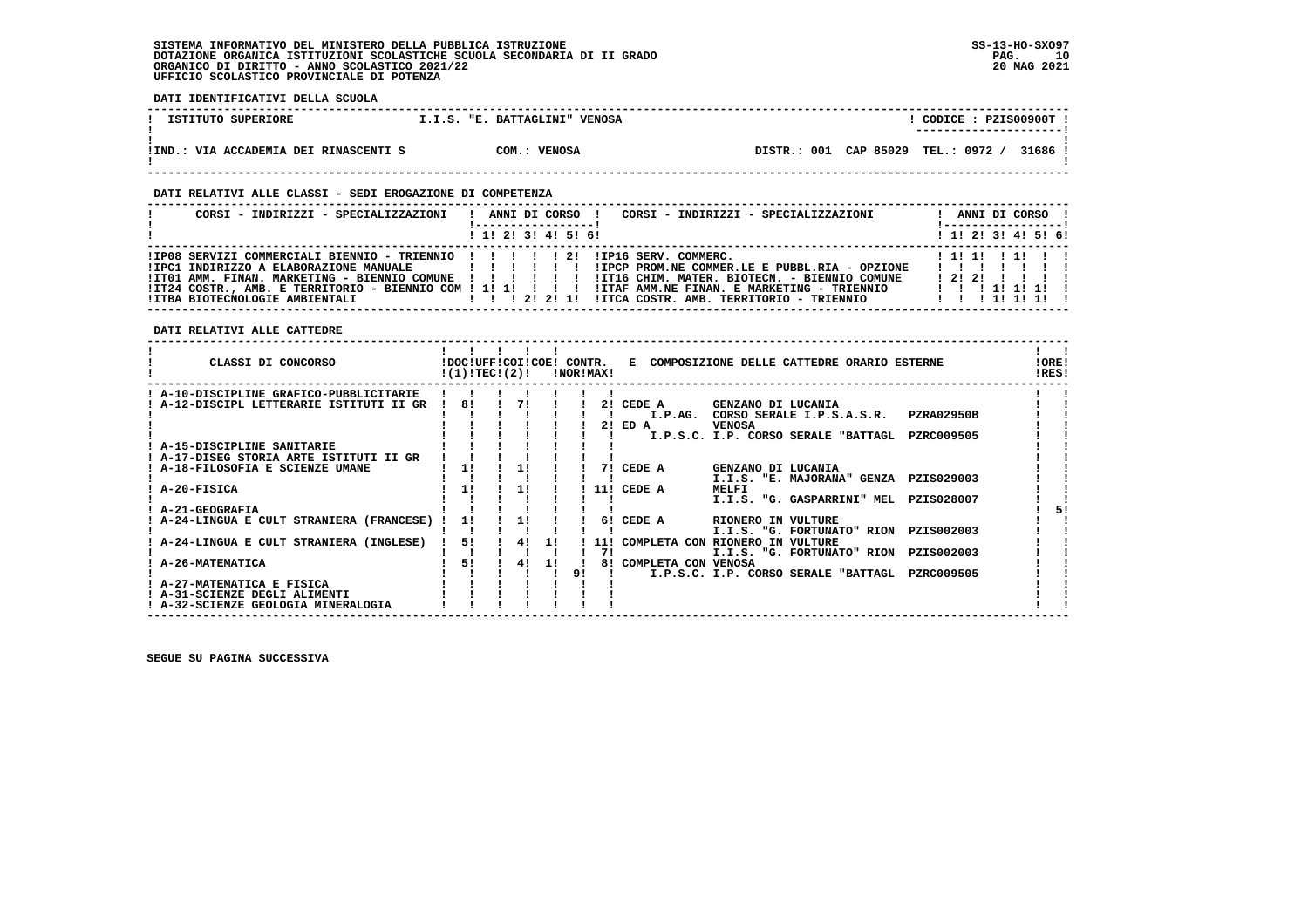**DATI IDENTIFICATIVI DELLA SCUOLA**

| ISTITUTO SUPERIORE                    | I.I.S. "E. BATTAGLINI"<br><b>VENOSA</b> | CODICE: PZIS00900T!<br>----------------------- |
|---------------------------------------|-----------------------------------------|------------------------------------------------|
| !IND.: VIA ACCADEMIA DEI RINASCENTI S | COM.: VENOSA                            | DISTR.: 001 CAP 85029 TEL.: 0972 /<br>31686 !  |

 **------------------------------------------------------------------------------------------------------------------------------------**

 **DATI RELATIVI ALLE CATTEDRE**

| CLASSI DI CONCORSO                                                                              | $!(1)!TEC!(2)!$ $INORIMAX!$                                                  |    |                                        |  |                           | !DOC!UFF!COI!COE! CONTR. E COMPOSIZIONE DELLE CATTEDRE ORARIO ESTERNE              | 10RE!<br>!RES! |
|-------------------------------------------------------------------------------------------------|------------------------------------------------------------------------------|----|----------------------------------------|--|---------------------------|------------------------------------------------------------------------------------|----------------|
| ! A-34-SCIENZE E TECNOLOGIE CHIMICHE                                                            | $1 \quad 3! \quad 1 \quad 3! \quad 1$<br>$\mathbf{I}$                        |    | $\mathbf{1}$ $\mathbf{1}$              |  |                           | ! 4! CEDE A POTENZA<br>! ! I.A. LICEO ART. MUS. COR. "GROP PZSD030003              |                |
| ! A-37-COSTRUZ TECNOL E TECN RAPPR GRAFICA! 4! ! 4! !                                           |                                                                              |    |                                        |  |                           |                                                                                    | 51             |
| ! A-40-TECNOLOGIE ELETTRICHE ELETTRONICHE !                                                     |                                                                              |    |                                        |  |                           |                                                                                    |                |
| ! A-41-SCIENZE E TECNOLOGIE INFORMATICHE ! 1! ! ! 1! ! 13! COMPLETA CON MELFI                   |                                                                              |    |                                        |  |                           |                                                                                    |                |
|                                                                                                 |                                                                              |    |                                        |  | 51                        | I.I.S. "G. GASPARRINI" MEL PZIS028007                                              |                |
| ! A-42-SCIENZE E TECNOLOGIE MECCANICHE                                                          |                                                                              |    |                                        |  |                           |                                                                                    |                |
| A-45-SCIENZE ECONOMICO-AZIENDALI                                                                | ! 4! ! 4! !                                                                  |    |                                        |  |                           | ! 3! CEDE A VENOSA                                                                 |                |
|                                                                                                 |                                                                              |    | $\mathbf{1}$ $\mathbf{1}$ $\mathbf{1}$ |  | $1 \quad 1 \quad$         | I.P.S.C. I.P. CORSO SERALE "BATTAGL PZRC009505                                     |                |
| ! A-46-SCIENZE GIURIDICO-ECONOMICHE                                                             | ! 4! ! 4! 1!                                                                 |    |                                        |  | 51                        | 9! COMPLETA CON GENZANO DI LUCANIA<br>I.I.S. "E. MAJORANA" GENZA PZIS029003        |                |
|                                                                                                 |                                                                              |    |                                        |  |                           | $! \tE$ CON<br><b>VENOSA</b>                                                       |                |
|                                                                                                 |                                                                              |    |                                        |  |                           | I.I.S."O. ORAZIO FLACCO" - PZIS02100C<br>41 — 1                                    |                |
| ! A-47-SCIENZE MATEMATICHE APPLICATE                                                            |                                                                              |    |                                        |  |                           |                                                                                    |                |
| A-48-SCIENZE MOTORIE E SPORTIVE II GRADO! 2! ! 2! !                                             |                                                                              |    |                                        |  |                           | $121$ CEDE A<br><b>VENOSA</b>                                                      |                |
|                                                                                                 |                                                                              |    |                                        |  | $\mathbf{1}$ $\mathbf{1}$ | I.I.S."Q. ORAZIO FLACCO" - PZIS02100C                                              |                |
| A-50-SCIENZE NAT, CHIM E BIOLOG 1 2 1 2 1 1 1 1 1 16! COMPLETA CON GENZANO DI LUCANIA           |                                                                              |    |                                        |  |                           |                                                                                    |                |
| ! A-51-SCIENZE, TECNOL E TECN AGR   1!                                                          |                                                                              |    | $\frac{1}{1}$ $\frac{1}{1}$            |  |                           | $\frac{1}{2}$<br>I.I.S. "E. MAJORANA" GENZA PZIS029003<br>! 11! COMPLETA CON MELFI |                |
|                                                                                                 |                                                                              |    |                                        |  | $1 \quad 71$              | I.I.S. "G. GASPARRINI" MEL PZIS028007                                              |                |
| ! A-54-STORIA DELL'ARTE                                                                         |                                                                              |    |                                        |  |                           |                                                                                    |                |
| ! A-66-TRATT TESTI DATI APPLIC INFORMATICA! 1!                                                  |                                                                              |    | $\frac{1}{2}$ 11                       |  |                           |                                                                                    |                |
| ! B-03-LABORATORI DI FISICA                                                                     |                                                                              |    |                                        |  |                           | 6! CEDE A<br>MELFI                                                                 |                |
|                                                                                                 |                                                                              |    |                                        |  |                           | I.I.S. "TEN. R. RIGHETTI" PZIS007006                                               |                |
| B-04-LABORATORI DI LIUTERIA                                                                     |                                                                              |    |                                        |  |                           |                                                                                    |                |
| ! B-07-LABORATORIO DI OTTICA                                                                    |                                                                              |    |                                        |  |                           |                                                                                    |                |
| ! B-08-LAB PRODUZ INDUSTR ARTIG CERAMICA !<br>B-12-LAB SCIENZE E TECNOL CHIM MICROBIOL! 1! ! 2! |                                                                              |    |                                        |  |                           | $1$ 7! CEDE A<br>MELFI                                                             |                |
|                                                                                                 |                                                                              |    |                                        |  |                           | I.I.S. "G. GASPARRINI" MEL PZIS028007                                              |                |
| ! B-14-LAB SCIENZE E TECNOL COSTRUZIONI ! ! ! 1! 1!                                             |                                                                              |    |                                        |  |                           | 9! COMPLETA CON MELFI                                                              |                |
|                                                                                                 |                                                                              |    |                                        |  | 91                        | I.I.S. "G. GASPARRINI" MEL PZIS028007                                              |                |
| ! B-15-LAB SC E TECNOL ELETTR ELETTRONIC                                                        | $\begin{array}{cccc} \vdots & \vdots & \vdots \\ \vdots & 1 & 1 \end{array}$ |    |                                        |  |                           |                                                                                    |                |
| ! B-16-LAB SCIENZE E TECNOL INFORMATICHE                                                        |                                                                              |    |                                        |  |                           |                                                                                    | 12!            |
| - DI CUI UFFICIO TECNICO                                                                        |                                                                              | 11 |                                        |  |                           |                                                                                    |                |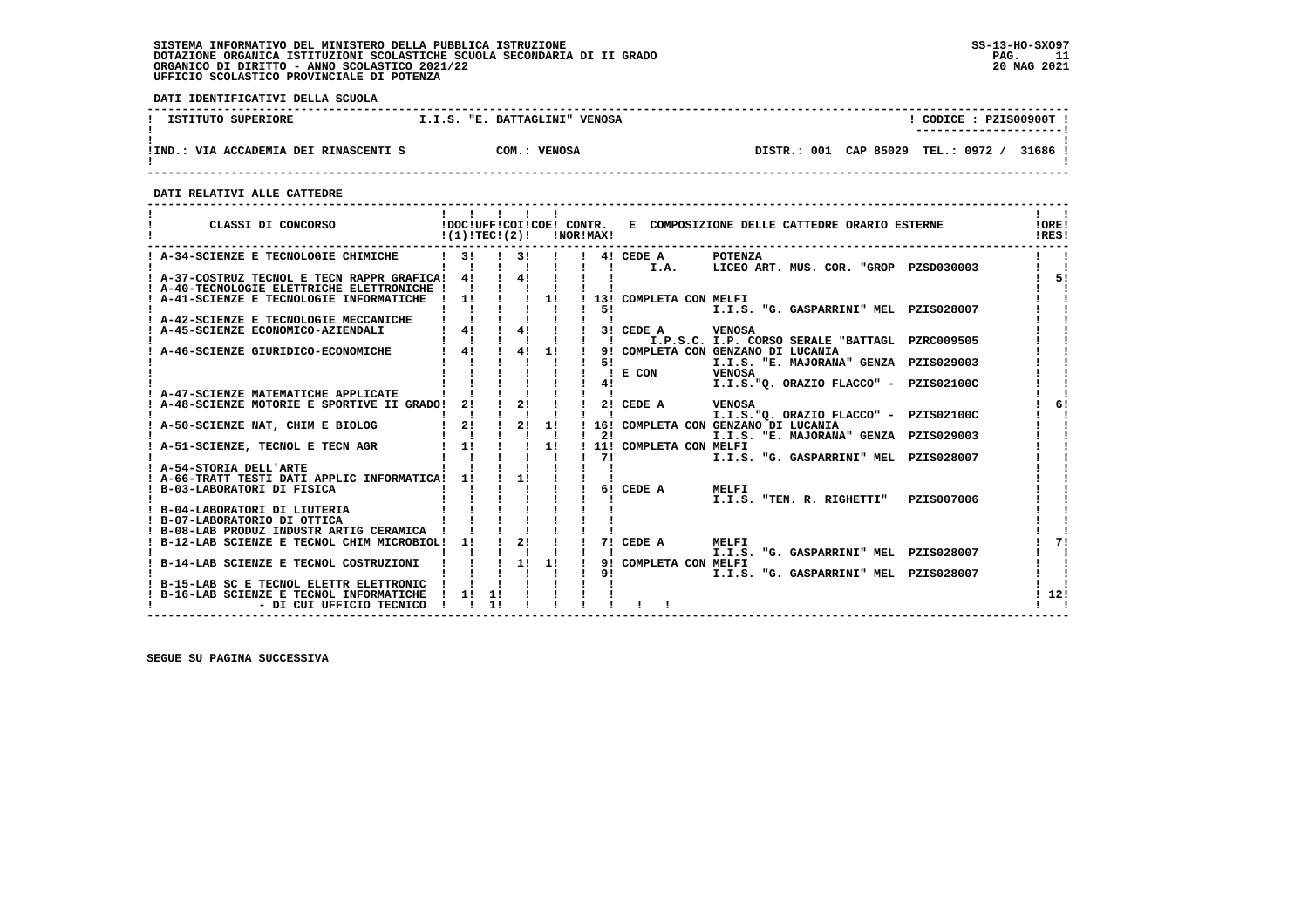**DATI IDENTIFICATIVI DELLA SCUOLA**

| ISTITUTO SUPERIORE                        | I.I.S. "E. BATTAGLINI" VENOSA |                       | CODICE: PZIS00900T !<br>----------------------- |
|-------------------------------------------|-------------------------------|-----------------------|-------------------------------------------------|
|                                           |                               |                       |                                                 |
|                                           |                               |                       |                                                 |
| : VIA ACCADEMIA DEI RINASCENTI S<br>IIND. | COM.: VENOSA                  | DISTR.: 001 CAP 85029 | TEL.: 0972<br>31686 !                           |
|                                           |                               |                       |                                                 |

 **------------------------------------------------------------------------------------------------------------------------------------**

 **DATI RELATIVI ALLE CATTEDRE**

| CLASSI DI CONCORSO                                                                                                                                                                                                                                                                                            | !DOC!UFF!COI!COE! CONTR.<br>!(1)!TEC!(2)! |  | !NOR!MAX! |           |        | E COMPOSIZIONE DELLE CATTEDRE ORARIO ESTERNE | !ORE!<br>IRES! |
|---------------------------------------------------------------------------------------------------------------------------------------------------------------------------------------------------------------------------------------------------------------------------------------------------------------|-------------------------------------------|--|-----------|-----------|--------|----------------------------------------------|----------------|
| ! B-17-LAB SCIENZE E TECNOL MECCANICHE<br>! B-18-LAB SC E TECNOL TESS ABBIGL MODA<br>! B-20-LAB SERV ENOGASTRON, SETT CUCINA<br>! B-22-LAB TECNOL E TECN COMUNICAZ MULTIME!<br>! B-24-LAB SCIENZE E TECNOL NAUTICHE<br>! B-25-LAB SCIENZE E TECNOLCOSTR NAVALI<br>! B-26-LABORATORIO DI TECNOLOGIE DEL LEGNO! |                                           |  |           | 3! CEDE A | VENOSA | PZIS02100C<br>I.I.S."O. ORAZIO FLACCO" -     | -31            |
| ! B-27-LABORATORIO DI TECNOLOGIE DEL MARMO!<br>! B-28-LABORATORIO DI TECNOLOGIE ORAFE                                                                                                                                                                                                                         |                                           |  |           |           |        |                                              |                |

 **(1) TITOLARI/INCARICATI**

 **(2) CATTEDRE/POSTI POTENZ.**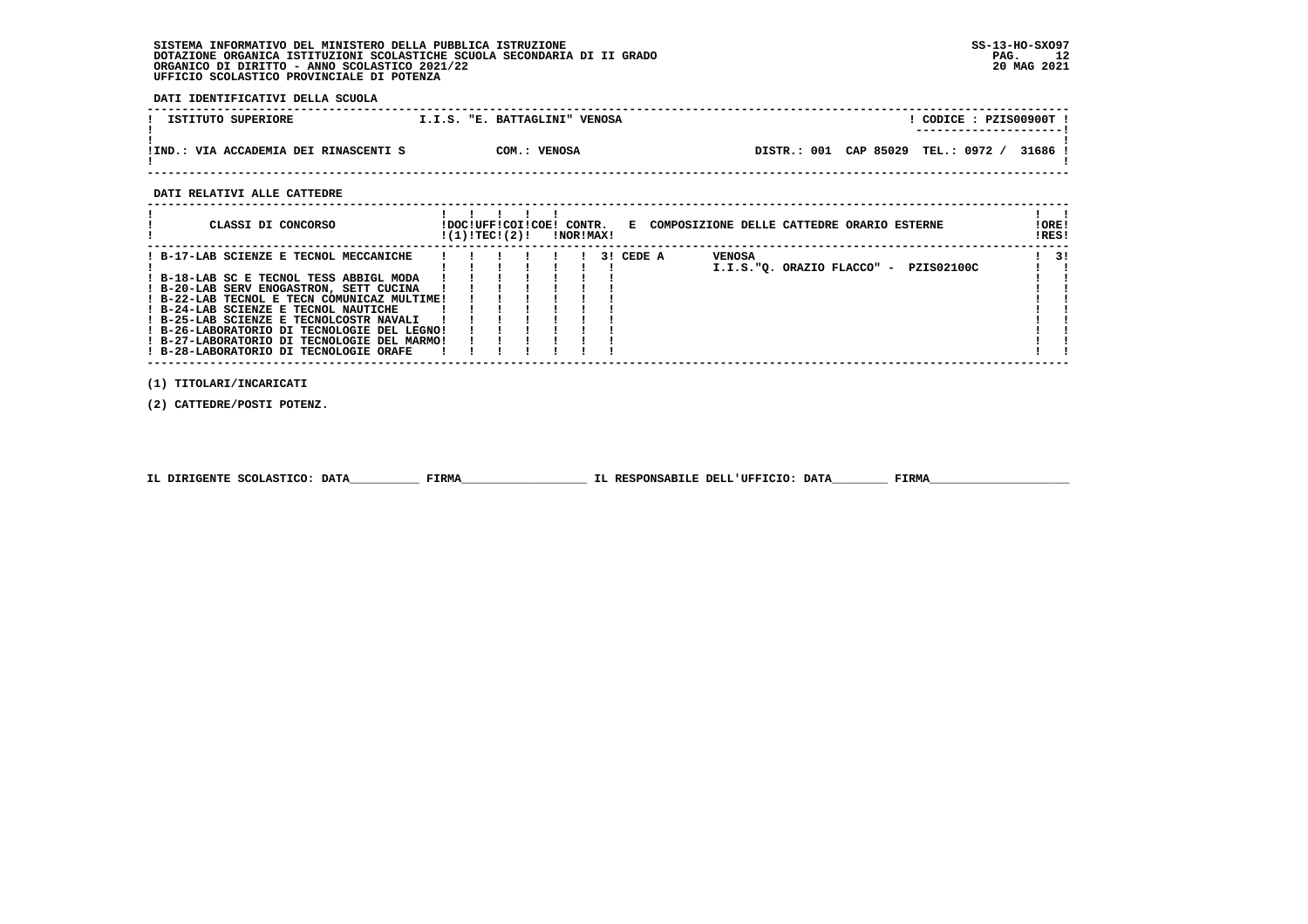**DATI IDENTIFICATIVI DELLA SCUOLA**

| ISTITUTO SUPERIORE        | I.I.S. "G. SOLIMENE" LAVELLO |                                         | CODICE: PZIS01100T !<br>---------------------- |
|---------------------------|------------------------------|-----------------------------------------|------------------------------------------------|
| !IND.: VIA ALDO MORO N. 1 | COM.: LAVELLO                | DISTR.: 001 CAP 85024 TEL.: 0972 /83956 |                                                |

## **DATI RELATIVI ALLE CLASSI - SEDI EROGAZIONE DI COMPETENZA**

| CORSI - INDIRIZZI - SPECIALIZZAZIONI                                                                                                                              | ANNI DI CORSO !<br>CORSI - INDIRIZZI - SPECIALIZZAZIONI<br>!-----------------                                                                                                                                                                                                                                                                                                               | ANNI DI CORSO !<br>! -----------------!                                      |
|-------------------------------------------------------------------------------------------------------------------------------------------------------------------|---------------------------------------------------------------------------------------------------------------------------------------------------------------------------------------------------------------------------------------------------------------------------------------------------------------------------------------------------------------------------------------------|------------------------------------------------------------------------------|
|                                                                                                                                                                   | $1$ , 1! 2! 3! 4! 5! 6!                                                                                                                                                                                                                                                                                                                                                                     | $1$ 1! 2! 3! 4! 5! 6!                                                        |
| !ITAF AMM.NE FINAN. E MARKETING - TRIENNIO<br><b>!ITPT PRODUZIONI E TRASFORMAZIONI</b><br>IITVE VITICOLTURA ED ENOLOGIA<br>ILI02 SCIENTIFICO<br>ILI04 LINGUISTICO | ITO1 AMM. FINAN. MARKETING - BIENNIO COMUNE   4! 4! !     IT21 AGRARIA, AGROAL. E AGROIND.-BIENNIO COM<br>1 1 1 1 1 1 2 1<br>IITGA GESTIONE DELL'AMBIENTE E DEL TERRITORIO<br>!!!!!!!<br>ITTSI SISTEMI INFORMATIVI AZIENDALI<br>ILIO1 CLASSICO<br>1 1 1 1 1 1 1 1<br>!LI03 SCIENTIFICO - OPZIONE SCIENZE APPLICAT<br>1 1 1 1 1 1 1 1<br>ILIP2 POTENZIAMENTO LINGUISTICO<br>! 1! 2! 1! 1! 2! | 12121 1111<br>.<br>1 1 1 3 1 3 1 3 1<br>1 1 1 1 1 1 1 2 1<br>1 2 1 1 1 1 1 1 |

 **DATI RELATIVI ALLE CATTEDRE**

| CLASSI DI CONCORSO                                                                                                                |                      | !(1)!TEC!(2)!         |    | INORIMAXI | !DOC!UFF!COI!COE! CONTR. E COMPOSIZIONE DELLE CATTEDRE ORARIO ESTERNE | !ORE!<br>IRES! |
|-----------------------------------------------------------------------------------------------------------------------------------|----------------------|-----------------------|----|-----------|-----------------------------------------------------------------------|----------------|
| ! A-11-DISCIPLINE LETTERARIE E LATINO<br>! A-12-DISCIPL LETTERARIE ISTITUTI II GR                                                 | $1 \quad 51$<br>1101 | $1 \quad 61$<br>! 11! |    |           | 6! CEDE A LAVELLO                                                     | 21             |
| ! A-13-DISCIPL LETTERARIE, LATINO E GRECO !<br>! A-16-DISEG ARTIST MODELLAZ ODONTOTEC                                             | 31                   | 41                    |    |           | I.T.C.<br>I.T.E. CORSO SERALE LAVELL PZTD01150C                       |                |
| ! A-17-DISEG STORIA ARTE ISTITUTI II GR<br>! A-18-FILOSOFIA E SCIENZE UMANE                                                       | 1!                   | 1!                    |    |           |                                                                       |                |
| ! A-19-FILOSOFIA E STORIA<br>$I$ A-20-FISICA                                                                                      | 21                   | 41                    |    | 41        | CEDE A<br><b>VENOSA</b><br>I.I.S."Q. ORAZIO FLACCO" - PZIS02100C      |                |
| ! A-21-GEOGRAFIA<br>! A-24-LINGUA E CULT STRANIERA (INGLESE) ! 9!                                                                 | 1!                   | 11<br>! 10!           |    |           |                                                                       |                |
| ! A-24-LINGUA E CULT STRANIERA (FRANCESE) !                                                                                       | 4!                   | 4!                    | 11 | 21        | 16! COMPLETA CON MELFI<br>I.I.S. "G. GASPARRINI" MEL PZIS028007       |                |
| ! A-24-LINGUA E CULT STRANIERA (TEDESCO)<br>! A-24-LINGUA E CULT STRANIERA (SPAGNOLO) !<br>! A-24-LINGUA E CULT STRANIERA (RUSSO) |                      | 11                    |    |           |                                                                       |                |
| A-26-MATEMATICA                                                                                                                   | 1!                   | 1!                    | 11 | 171<br>21 | COMPLETA CON MELFI<br>PZIS007006<br>I.I.S. "TEN. R. RIGHETTI"         |                |
| ! A-27-MATEMATICA E FISICA                                                                                                        | 4!                   | $1 \t6! \t1!$         |    | 21        | 16! COMPLETA CON VENOSA<br>I.I.S."Q. ORAZIO FLACCO" - PZIS02100C      |                |
| ! A-34-SCIENZE E TECNOLOGIE CHIMICHE<br>! A-37-COSTRUZ TECNOL E TECN RAPPR GRAFICA!<br>! A-40-TECNOLOGIE ELETTRICHE ELETTRONICHE  | 1!<br>11             | 11<br>11              |    |           |                                                                       | 31<br>41       |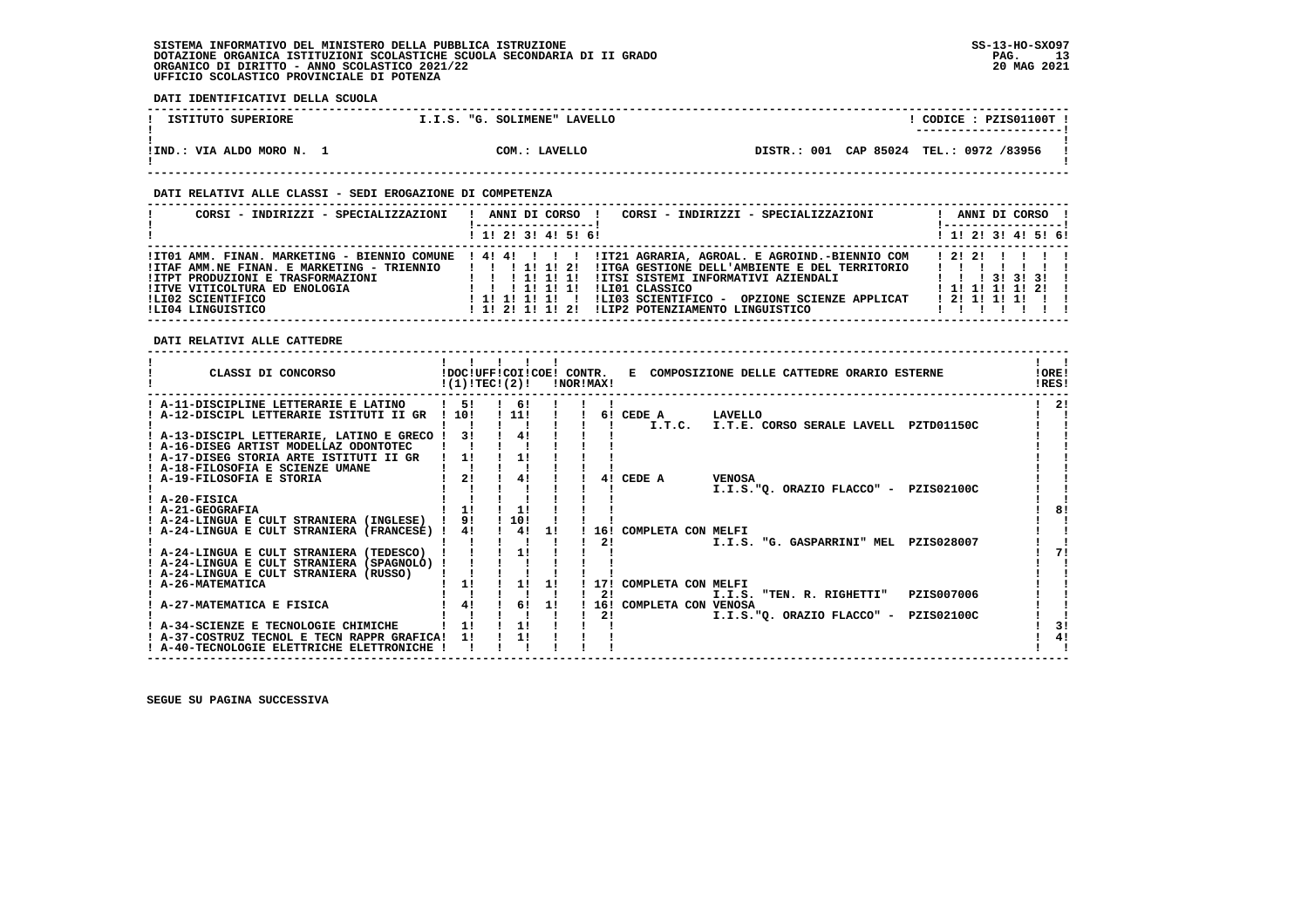**DATI IDENTIFICATIVI DELLA SCUOLA**

| ISTITUTO SUPERIORE        | I.I.S. "G. SOLIMENE" LAVELLO | CODICE: PZIS01100T !                    |
|---------------------------|------------------------------|-----------------------------------------|
| !IND.: VIA ALDO MORO N. 1 | COM.: LAVELLO                | DISTR.: 001 CAP 85024 TEL.: 0972 /83956 |

 **------------------------------------------------------------------------------------------------------------------------------------**

 **------------------------------------------------------------------------------------------------------------------------------------**

 **DATI RELATIVI ALLE CATTEDRE**

| CLASSI DI CONCORSO                                                                     | !(1)!TECI(2)! |    |    |    | !NOR!MAX! |              |                     | !DOC!UFF!COI!COE! CONTR. E COMPOSIZIONE DELLE CATTEDRE ORARIO ESTERNE        |                   | !ORE!<br>IRES! |
|----------------------------------------------------------------------------------------|---------------|----|----|----|-----------|--------------|---------------------|------------------------------------------------------------------------------|-------------------|----------------|
| A-41-SCIENZE E TECNOLOGIE INFORMATICHE                                                 | 2!            |    |    |    |           |              | 6! CEDE A           | RIONERO IN VULTURE                                                           |                   |                |
| A-45-SCIENZE ECONOMICO-AZIENDALI                                                       | 71            |    | 71 |    |           |              | 5! CEDE A           | I.I.S. "G. FORTUNATO" RION PZIS002003<br>LAVELLO                             |                   | 4!             |
| A-46-SCIENZE GIURIDICO-ECONOMICHE                                                      | 9!            |    | 8! |    |           | $\mathbf{I}$ | I.T.C.<br>5! CEDE A | I.T.E. CORSO SERALE LAVELL PZTD01150C<br>LAVELLO                             |                   |                |
| ! A-47-SCIENZE MATEMATICHE APPLICATE                                                   | 5!            |    | 5! |    |           |              | I.T.C.              | I.T.E. CORSO SERALE LAVELL PZTD01150C                                        |                   |                |
| A-48-SCIENZE MOTORIE E SPORTIVE II GRADO!                                              | 61            |    | 5! | 11 |           | 21           |                     | 16! COMPLETA CON GENZANO DI LUCANIA<br>I.I.S. "E. MAJORANA" GENZA PZIS029003 |                   |                |
| A-50-SCIENZE NAT, CHIM E BIOLOG                                                        | 5!            |    | 6! |    |           |              | 4! CEDE A           | RIONERO IN VULTURE<br>I.I.S. "G. FORTUNATO" RION                             | PZIS002003        |                |
|                                                                                        |               |    |    |    |           | 41           | ED A                | <b>MELFI</b><br>I.I.S. "FEDERICO II DI SVE                                   | <b>PZIS02700B</b> |                |
|                                                                                        |               |    |    |    |           | 31           | ED A                | <b>MELFI</b><br>I.I.S. "G. GASPARRINI" MEL                                   | PZIS028007        |                |
| A-51-SCIENZE, TECNOL E TECN AGR                                                        | 21            |    | 3! |    |           |              | 3! CEDE A           | GENZANO DI LUCANIA<br>I.I.S. "E. MAJORANA" GENZA PZIS029003                  |                   |                |
| A-52-SCIENZE, TECNOL E TECN PROD ANIMALI!<br>! A-54-STORIA DELL'ARTE                   | 11            |    | 11 |    |           |              |                     |                                                                              |                   |                |
| ! A-66-TRATT TESTI DATI APPLIC INFORMATICA!<br>! B-02-CONV LINGUA STRANIERA (FRANCESE) |               |    |    |    |           |              |                     |                                                                              |                   | 71             |
| ! B-02-CONV LINGUA STRANIERA (INGLESE)                                                 |               |    |    |    |           |              |                     |                                                                              |                   | 71             |
| ! B-02-CONV LINGUA STRANIERA (TEDESCO)<br>! B-02-CONV LINGUA STRANIERA (RUSSO)         |               |    |    |    |           |              |                     |                                                                              |                   | 71             |
| ! B-03-LABORATORI DI FISICA<br>B-11-LAB SCIENZE E TECNOL AGRARIE                       | 31            | 1! | २। |    |           |              |                     |                                                                              |                   | 81             |
| - DI CUI UFFICIO TECNICO<br>! B-12-LAB SCIENZE E TECNOL CHIM MICROBIOL!                |               | 11 |    |    |           |              |                     |                                                                              |                   |                |
| ! B-16-LAB SCIENZE E TECNOL INFORMATICHE                                               | 1!            |    | 11 | 1! |           | 131<br>5!    | COMPLETA CON MELFI  | I.I.S. "G. GASPARRINI" MEL                                                   | PZIS028007        |                |
| ! B-17-LAB SCIENZE E TECNOL MECCANICHE                                                 |               |    |    |    |           |              |                     |                                                                              |                   |                |

 **------------------------------------------------------------------------------------------------------------------------------------**

 **(1) TITOLARI/INCARICATI**

 **(2) CATTEDRE/POSTI POTENZ.**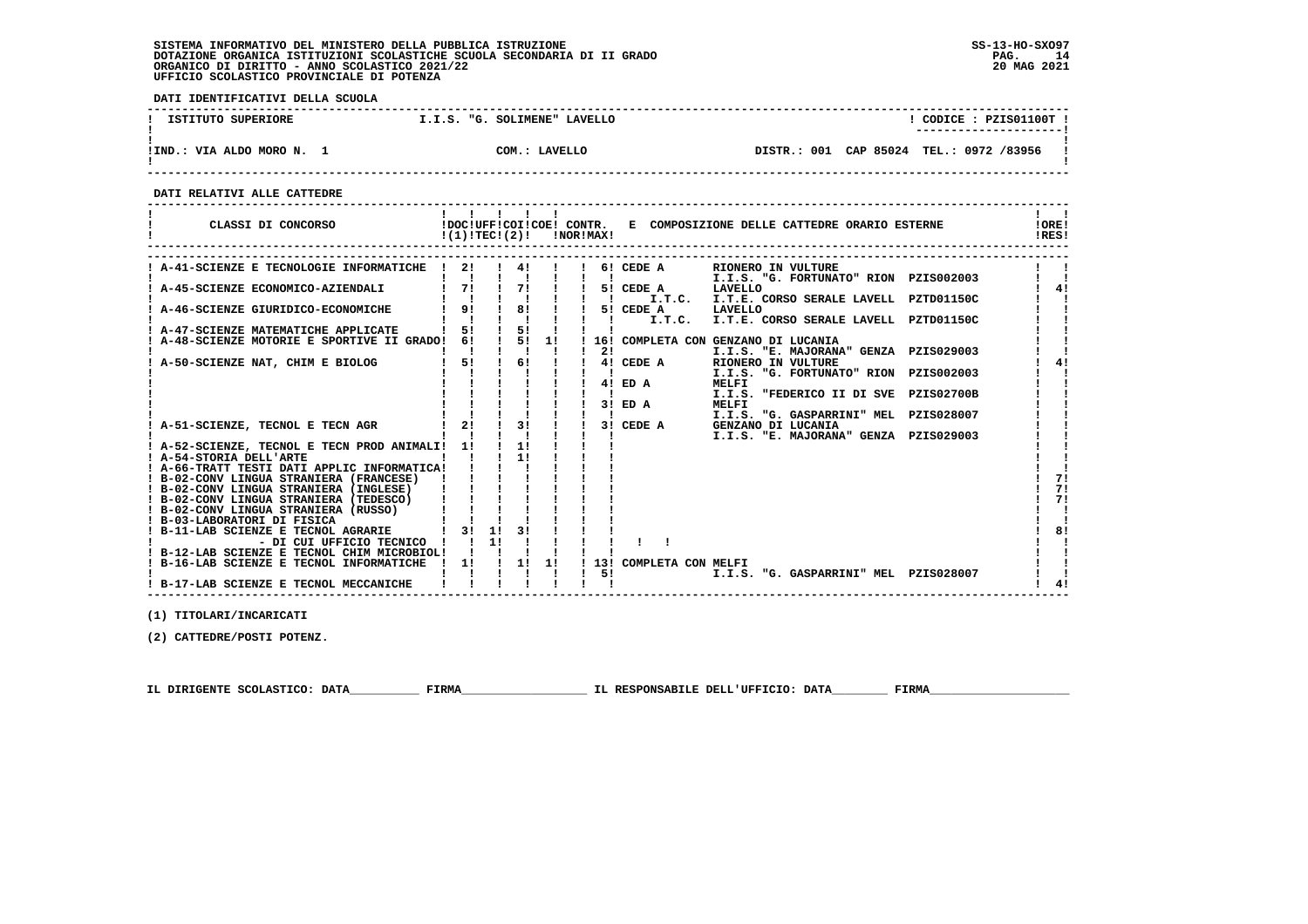**DATI IDENTIFICATIVI DELLA SCUOLA ------------------------------------------------------------------------------------------------------------------------------------**L CODICE : PZIS01300D L **1 ISTITUTO SUPERIORE 1.1.S. "RUGGERO DI LAURIA" - LAURIA ! ---------------------! ! ! !IND.: TRAVERSA AMMIRAGLIO RUGGERO, S COM.: LAURIA DISTR.: 004 CAP 85044 TEL.: 0973 / 823764 !**DISTR.: 004 CAP 85044 TEL.: 0973 / 823764 ! - 1  **! ! ------------------------------------------------------------------------------------------------------------------------------------ DATI RELATIVI ALLE CLASSI - SEDI EROGAZIONE DI COMPETENZA ------------------------------------------------------------------------------------------------------------------------------------ ! CORSI - INDIRIZZI - SPECIALIZZAZIONI ! ANNI DI CORSO ! CORSI - INDIRIZZI - SPECIALIZZAZIONI ! ANNI DI CORSO !**\_\_\_\_\_\_\_\_\_\_\_\_\_\_\_\_\_\_\_\_\_\_  **! !-----------------! !-----------------!**1 1 2 3 3 4 5 6  **! ! 1! 2! 3! 4! 5! 6! ! 1! 2! 3! 4! 5! 6! ------------------------------------------------------------------------------------------------------------------------------------ !IP01 SER.ZI AGRIC. S.PO RUR.LE BIEN. TRIEN. ! ! ! ! ! 1! !IP02 SERVIZI SOCIO-SANITARI BIENNIO-TRIENNIO ! ! ! ! ! 1! ! !IP08 SERVIZI COMMERCIALI BIENNIO - TRIENNIO ! ! ! ! ! 1! !IP09 MAN.NE ASSIS.ZA TEC. BIENNIO - TRIENNIO ! ! ! ! ! 1! ! !IP11 AGR., SVIL.RURALE, VALORIZZAZ. PROD. ! 1! 1! 1! 1! ! !IP14 MANUTENZ. E ASSIST. TECN. ! 1! 1! 1! 1! ! ! !IP16 SERV. COMMERC. ! ! ! 1! ! ! !IP19 SERVIZI SANITA' E ASSIST. SOC. ! 1! 1! 1! 1! ! ! !IP20 ARTI AUS. PROF. SANIT.:ODONTOTECNICO ! ! ! ! ! ! !IPC1 INDIRIZZO A ELABORAZIONE MANUALE ! ! ! ! ! ! ! ------------------------------------------------------------------------------------------------------------------------------------ DATI RELATIVI ALLE CATTEDRE ------------------------------------------------------------------------------------------------------------------------------------Contract Contract Contract ! ! ! ! ! ! ! ! ! CLASSI DI CONCORSO !DOC!UFF!COI!COE! CONTR. E COMPOSIZIONE DELLE CATTEDRE ORARIO ESTERNE !ORE! ! !(1)!TEC!(2)! !NOR!MAX! !RES!** $100F1$  $IPICI$   **------------------------------------------------------------------------------------------------------------------------------------ ! A-10-DISCIPLINE GRAFICO-PUBBLICITARIE ! ! ! ! ! ! ! ! ! ! A-12-DISCIPL LETTERARIE ISTITUTI II GR ! 5! ! 6! ! ! 6! CEDE A MARATEA ! !**- 1 **Contract Contract Street ! ! ! ! ! ! ! ! IPSAR I.P. ALBERGHIERO CORSO SER PZRH01650D ! ! ! A-15-DISCIPLINE SANITARIE ! ! ! ! ! ! 2! CEDE A SENISE ! 11! ! ! ! ! ! ! ! ! I.I.S. "L. SINISGALLI" SEN PZIS01800L ! !111**  $\sim$  1  $\sim$  1  $\mathbf{I}$   $\mathbf{I}$  **! A-16-DISEG ARTIST MODELLAZ ODONTOTEC ! ! ! ! ! ! ! ! !** $\overline{\phantom{a}}$  **! A-17-DISEG STORIA ARTE ISTITUTI II GR ! ! ! ! ! ! ! ! ! ! A-18-FILOSOFIA E SCIENZE UMANE ! 1! ! 1! ! ! ! ! 8! ! A-20-FISICA ! 1! ! 1! ! ! ! ! 4!** $\overline{1}$  81  $\frac{1}{1}$  41  $\mathbf{I}$   $\mathbf{I}$  **! A-21-GEOGRAFIA ! ! ! ! ! ! 6! CEDE A VIGGIANELLO ! ! ! ! ! ! ! ! ! ! I.T.C. I.T.E. - IST. OMN. VIGGIAN PZTD15000E ! ! ! A-24-LINGUA E CULT STRANIERA (INGLESE) ! 3! ! 2! 1! ! 8! COMPLETA CON LAURIA ! !** $\blacksquare$ - 1  $\blacksquare$  **! ! ! ! ! ! ! 9! I.I.S. "N. MIRAGLIA" LAURI PZIS00600A ! !** $\blacksquare$  **! A-24-LINGUA E CULT STRANIERA (FRANCESE) ! 1! ! 1! ! ! ! ! ! ! A-26-MATEMATICA ! 3! ! 4! ! ! ! ! 3!** $1 - 31$  $\blacksquare$  **! A-27-MATEMATICA E FISICA ! ! ! ! ! ! ! ! ! ! A-29-MUSICA ISTITUTI II GRADO ! ! ! ! ! ! ! ! ! ! A-31-SCIENZE DEGLI ALIMENTI ! ! ! ! ! ! ! ! ! ! A-34-SCIENZE E TECNOLOGIE CHIMICHE ! ! ! ! ! ! 4! CEDE A MARATEA ! ! ! ! ! ! ! ! ! ! I.I.S. "GIOVANNI PAOLO II" PZIS016001 ! ! ! A-37-COSTRUZ TECNOL E TECN RAPPR GRAFICA! ! ! ! ! ! ! ! !**- 1  $\blacksquare$  $\mathbf{I}$  $\overline{\phantom{a}}$  $1 \quad 41$  **! A-40-TECNOLOGIE ELETTRICHE ELETTRONICHE ! 2! ! 2! ! ! ! ! 4!** $1 \quad 61$ **EXECUENZE E TECNOLOGIE INFORMATICHE ! ! ! ! ! ! ! ! ! !**  $1 \; 121$  **! A-42-SCIENZE E TECNOLOGIE MECCANICHE ! ! ! ! ! ! ! ! 12!**

 **------------------------------------------------------------------------------------------------------------------------------------**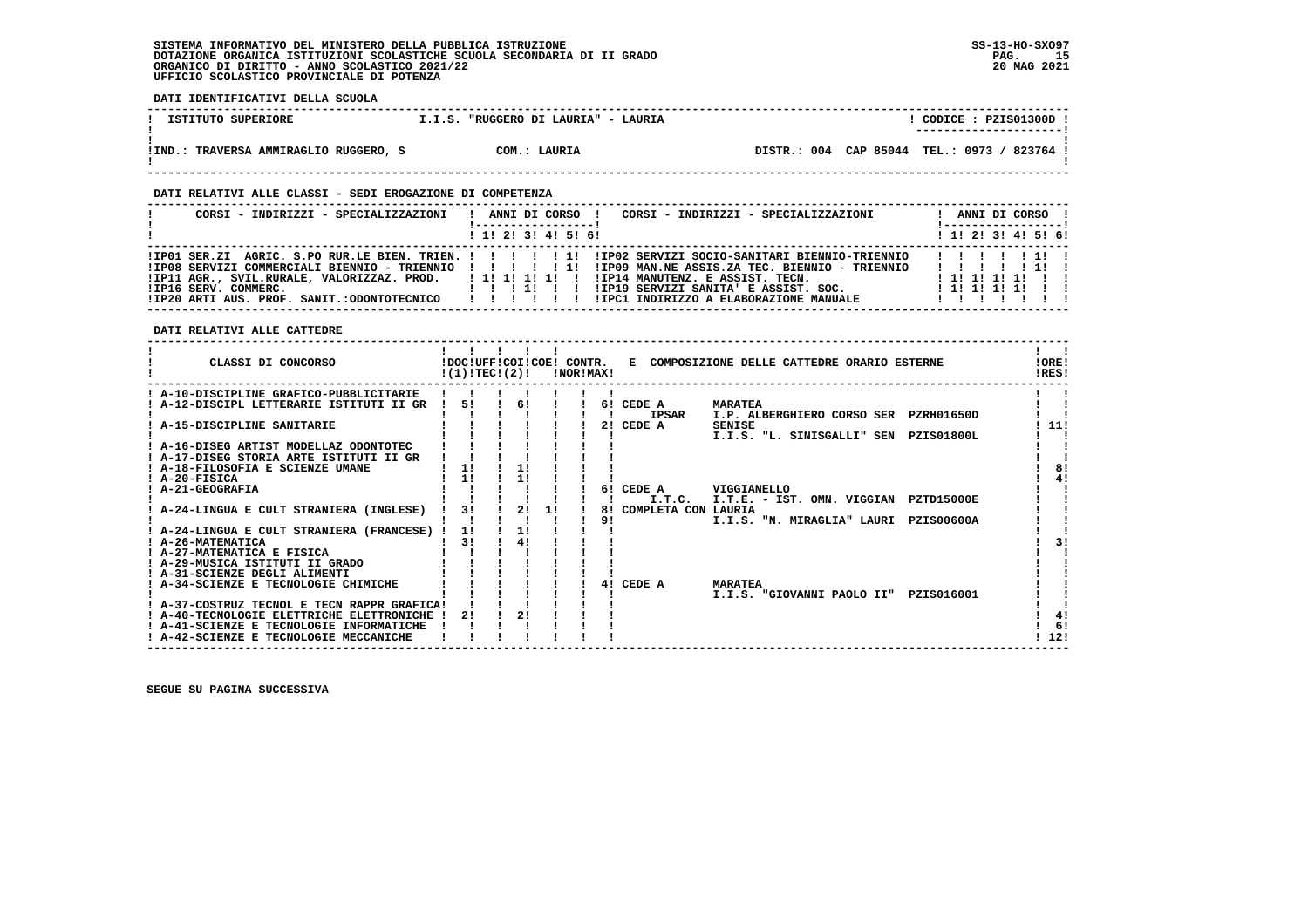**DATI IDENTIFICATIVI DELLA SCUOLA**

| ISTITUTO SUPERIORE                      | "RUGGERO DI LAURIA" - LAURIA<br>T.I.S. | CODICE: PZIS01300D<br>----------------------       |
|-----------------------------------------|----------------------------------------|----------------------------------------------------|
| TRAVERSA AMMIRAGLIO RUGGERO, S<br>!IND. | COM.: LAURIA                           | CAP 85044<br>DISTR.: 004<br>TEL.: 0973 /<br>823764 |

 **------------------------------------------------------------------------------------------------------------------------------------**

 **DATI RELATIVI ALLE CATTEDRE**

| CLASSI DI CONCORSO           IDOCIUFFICOIICOE! CONTR. E COMPOSIZIONE DELLE CATTEDRE ORARIO ESTERNE<br>$!(1)!TEC!(2)!$ $ NORIMAX!$ |                                                    |                           |                                       |  |                           |                                                                 |                                                                            | <b>IORE!</b><br>!RES! |
|-----------------------------------------------------------------------------------------------------------------------------------|----------------------------------------------------|---------------------------|---------------------------------------|--|---------------------------|-----------------------------------------------------------------|----------------------------------------------------------------------------|-----------------------|
| ! A-45-SCIENZE ECONOMICO-AZIENDALI   1! !! !! !! 2! CEDE A UIGGIANELLO                                                            |                                                    |                           |                                       |  |                           |                                                                 |                                                                            | $1 \quad 21$          |
| A-46-SCIENZE GIURIDICO-ECONOMICHE   41   31                                                                                       |                                                    |                           |                                       |  |                           | $181$ CEDE A                                                    | ! ! ! ! ! ! I.T.C. I.T.E. - IST. OMN. VIGGIAN PZTD15000E<br><b>MARATEA</b> |                       |
|                                                                                                                                   |                                                    |                           |                                       |  | $\mathbf{I}$ $\mathbf{I}$ | $\mathbf{I}$ and $\mathbf{I}$ and $\mathbf{I}$ and $\mathbf{I}$ | I.I.S. "GIOVANNI PAOLO II" PZIS016001                                      |                       |
|                                                                                                                                   |                                                    |                           |                                       |  |                           | ! 16! COMPLETA CON MOLITERNO                                    |                                                                            |                       |
|                                                                                                                                   |                                                    |                           |                                       |  |                           |                                                                 | I.I.S. "PETRUCCELLI - PAR PZIS031003                                       |                       |
| ! A-51-SCIENZE, TECNOL E TECN AGR                                                                                                 |                                                    |                           | $1 \quad 3! \quad 1 \quad 3! \quad 1$ |  | $\mathbf{I}$ $\mathbf{I}$ | $1 - 1 - 1 - 1 - 1 - 1 - 41$                                    | I.I.S. "DE SARLO-DE LORENZO PZIS001007                                     |                       |
| ! A-52-SCIENZE, TECNOL E TECN PROD ANIMALI! ! ! !                                                                                 |                                                    |                           |                                       |  |                           |                                                                 |                                                                            |                       |
| ! A-54-STORIA DELL'ARTE<br>! A-66-TRATT TESTI DATI APPLIC INFORMATICA! 1!                                                         |                                                    |                           | $\frac{1}{1}$                         |  |                           |                                                                 |                                                                            | 6!                    |
| ! B-03-LABORATORI DI FISICA                                                                                                       |                                                    |                           |                                       |  |                           |                                                                 |                                                                            |                       |
|                                                                                                                                   |                                                    |                           |                                       |  |                           |                                                                 |                                                                            |                       |
|                                                                                                                                   |                                                    |                           |                                       |  |                           |                                                                 |                                                                            |                       |
| ! B-08-LAB PRODUZ INDUSTR ARTIG CERAMICA !                                                                                        |                                                    | $\mathbf{1}$ $\mathbf{1}$ |                                       |  |                           |                                                                 |                                                                            |                       |
| ! B-11-LAB SCIENZE E TECNOL AGRARIE   1!<br>! B-12-LAB SCIENZE E TECNOL CHIM MICROBIOL! !                                         |                                                    |                           | $\frac{1}{2}$                         |  |                           |                                                                 |                                                                            | 10!<br>41             |
| ! B-14-LAB SCIENZE E TECNOL COSTRUZIONI ! !                                                                                       |                                                    |                           |                                       |  |                           |                                                                 |                                                                            |                       |
| ! B-15-LAB SC E TECNOL ELETTR ELETTRONIC<br>- DI CUI UFFICIO TECNICO                                                              | $1 \quad 11 \quad 11$<br>$\mathbf{1}$ $\mathbf{1}$ | 11                        |                                       |  |                           |                                                                 |                                                                            | ! 11!                 |
| ! B-16-LAB SCIENZE E TECNOL INFORMATICHE ! !                                                                                      |                                                    |                           |                                       |  |                           |                                                                 |                                                                            |                       |
| ! B-17-LAB SCIENZE E TECNOL MECCANICHE ! 1!                                                                                       |                                                    |                           | $\frac{1}{2}$                         |  |                           |                                                                 |                                                                            | 4!                    |
| ! B-18-LAB SC E TECNOL TESS ABBIGL MODA !<br>! B-20-LAB SERV ENOGASTRON, SETT CUCINA                                              |                                                    |                           |                                       |  |                           |                                                                 |                                                                            |                       |
| ! B-22-LAB TECNOL E TECN COMUNICAZ MULTIME!                                                                                       |                                                    |                           |                                       |  |                           |                                                                 |                                                                            |                       |
| ! B-23-LAB SERVIZI SOCIO-SANITARI<br>! B-24-LAB SCIENZE E TECNOL NAUTICHE   !                                                     | $\frac{1}{1}$                                      |                           | $\frac{1}{1}$ 11                      |  |                           |                                                                 |                                                                            | 61                    |
| ! B-25-LAB SCIENZE E TECNOLCOSTR NAVALI !                                                                                         |                                                    | $1 - 1$                   |                                       |  |                           |                                                                 |                                                                            |                       |
| ! B-26-LABORATORIO DI TECNOLOGIE DEL LEGNO!                                                                                       |                                                    |                           |                                       |  |                           |                                                                 |                                                                            |                       |
| ! B-27-LABORATORIO DI TECNOLOGIE DEL MARMO!<br>! B-28-LABORATORIO DI TECNOLOGIE ORAFE                                             |                                                    |                           |                                       |  |                           |                                                                 |                                                                            |                       |
|                                                                                                                                   |                                                    |                           |                                       |  |                           |                                                                 |                                                                            |                       |

 **(1) TITOLARI/INCARICATI**

 **(2) CATTEDRE/POSTI POTENZ.**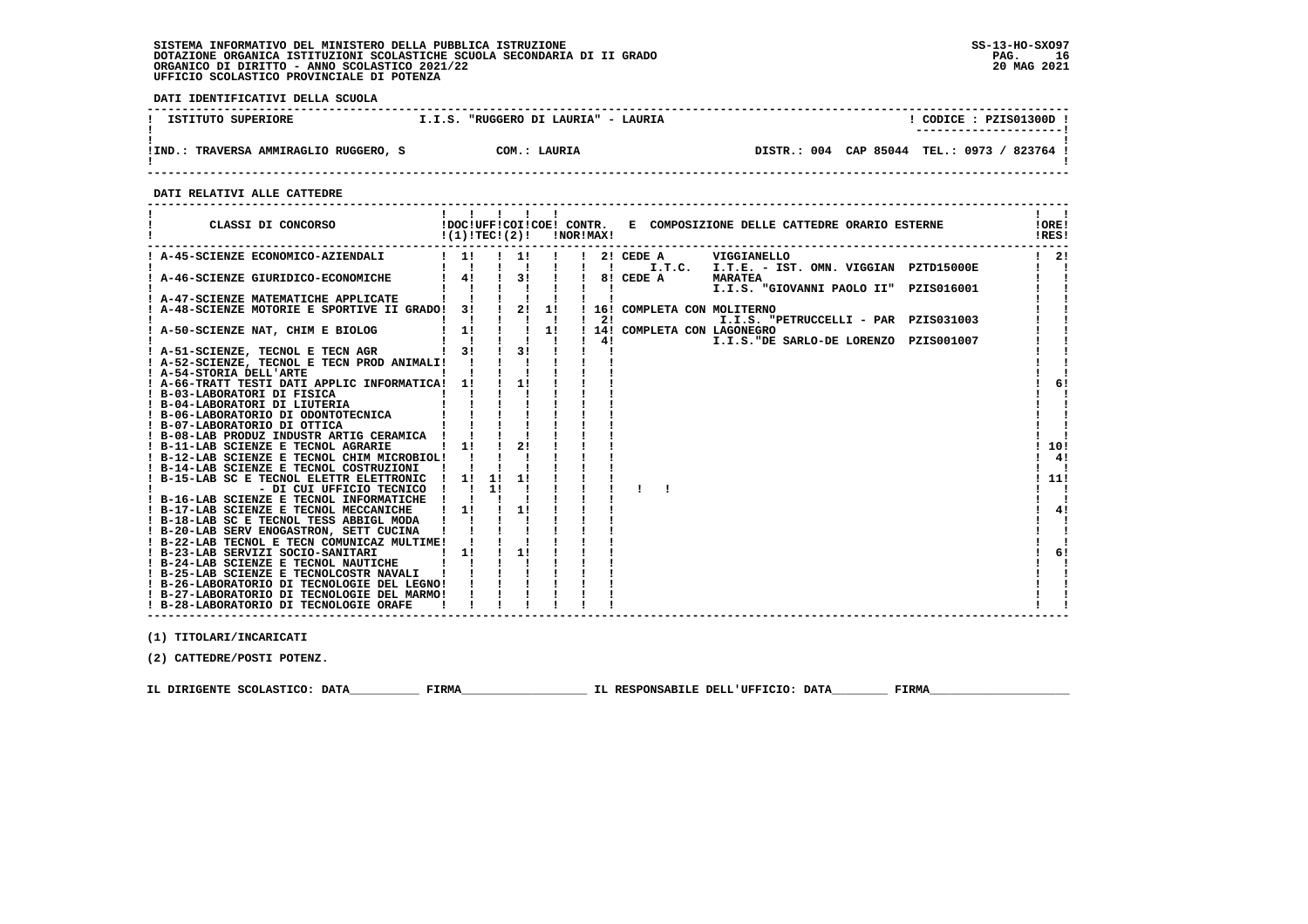**------------------------------------------------------------------------------------------------------------------------------------**! CODICE : PZIS016001 !  **! ISTITUTO SUPERIORE 1.1.S. "GIOVANNI PAOLO II" - MARATEA ! ---------------------!**:<br>!IND.: VIA SAN FRANCESCO 16 **1989** COM.: MARATEA  **!IND.: VIA SAN FRANCESCO 16 COM.: MARATEA DISTR.: 004 CAP 85046 TEL.: 0973 /252297 !** $\mathbf{I}$  **! !**

 **------------------------------------------------------------------------------------------------------------------------------------**

#### **DATI RELATIVI ALLE CLASSI - SEDI EROGAZIONE DI COMPETENZA**

| CORSI - INDIRIZZI - SPECIALIZZAZIONI                                                                                                                                                                                                                                                  | CORSI - INDIRIZZI - SPECIALIZZAZIONI<br>ANNI DI CORSO !<br>! 1! 2! 3! 4! 5! 6!                                                                                                                                                                                                                                                                                                                        | ANNI DI CORSO !<br>-----------------<br>! 1! 2! 3! 4! 5! 6! |
|---------------------------------------------------------------------------------------------------------------------------------------------------------------------------------------------------------------------------------------------------------------------------------------|-------------------------------------------------------------------------------------------------------------------------------------------------------------------------------------------------------------------------------------------------------------------------------------------------------------------------------------------------------------------------------------------------------|-------------------------------------------------------------|
| $IIP06$ SERVIZI DI SALA E DI VENDITA - TRIENNIO ! ! ! ! ! 1!<br>!IP17 ENOGASTR. E OSPITAL. ALBERGH.<br>!IT04 TURISMO BIENNIO - TRIENNIO<br>!ITCN CONDUZIONE DEL MEZZO NAVALE - OPZIONE<br>ILI02 SCIENTIFICO<br>!LI05 ARCHITETTURA E AMBIENTE<br>!LIC6 ARTI FIGURATIVE- PLAST. PITTOR. | !IP07 ACCOGLIENZA TURISTICA - TRIENNIO<br>1 2 1 2 1 2 1 1<br>!IPEN ENOGASTRONOMIA - TRIENNIO<br>!IT09 TRASPORTI E LOGISTICA - BIENNIO COMUNE<br>$\blacksquare$<br>1 2 1 2 1 2 1<br>!LI00 ARTISTICO NUOVO ORDINAMENTO - BIENNIO C<br>!LI03 SCIENTIFICO - OPZIONE SCIENZE APPLICAT<br>!LIAI INDIRIZZO A ELABORAZIONE MANUALE<br>1 1 1 1 1 1 1 1<br>ILIP2 POTENZIAMENTO LINGUISTICO<br>1 1 1 1 1 1 1 1 1 | -21<br>12121<br>1211<br>$1$ 1! 1! 2! 2! 1!!<br>.            |

### **DATI RELATIVI ALLE CATTEDRE**

 **DATI IDENTIFICATIVI DELLA SCUOLA**

| CLASSI DI CONCORSO                          | !DOC!UFF!COI!COE! CONTR.<br>!(1)!TECI(2)! |     |    | !NOR!MAX! |     |                        |                      | E COMPOSIZIONE DELLE CATTEDRE ORARIO ESTERNE |            | !ORE!<br>!RES! |  |
|---------------------------------------------|-------------------------------------------|-----|----|-----------|-----|------------------------|----------------------|----------------------------------------------|------------|----------------|--|
| ! A-02-DESIGN MET.OREF.PIET.DURE GEMME      |                                           |     |    |           |     |                        |                      |                                              |            |                |  |
| ! A-03-DESIGN DELLA CERAMICA                |                                           |     |    |           |     |                        |                      |                                              |            |                |  |
| ! A-04-DESIGN DEL LIBRO                     |                                           |     |    |           |     |                        |                      |                                              |            |                |  |
| ! A-05-DESIGN DEL TESSUTO E DELLA MODA      |                                           |     |    |           |     |                        |                      |                                              |            |                |  |
| ! A-06-DESIGN DEL VETRO                     |                                           |     |    |           |     |                        |                      |                                              |            |                |  |
| ! A-07-DISCIPLINE AUDIOVISIVE               |                                           |     |    |           |     |                        |                      |                                              |            |                |  |
| ! A-08-DISCIP GEOM, ARCH, ARRED, SCENOTEC ! | 21                                        |     |    |           |     |                        |                      |                                              |            | 14!            |  |
| ! A-09-DISCIP GRAFICHE, PITTORICHE, SCENOG! | 2!                                        | 2!  |    |           |     |                        |                      |                                              |            |                |  |
| ! A-10-DISCIPLINE GRAFICO-PUBBLICITARIE     |                                           |     |    |           |     |                        |                      |                                              |            |                |  |
| ! A-11-DISCIPLINE LETTERARIE E LATINO       | 21                                        | 21  |    |           |     |                        |                      |                                              |            |                |  |
| ! A-12-DISCIPL LETTERARIE ISTITUTI II GR    | 91                                        | 10! |    |           | 31  | CEDE A                 | <b>MARATEA</b>       |                                              |            |                |  |
|                                             |                                           |     |    |           |     | IPSAR                  |                      | I.P. ALBERGHIERO CORSO SER                   | PZRH01650D |                |  |
| ! A-14-DISCIP PLAST. SCUL. SCENOPLAST.      | 2!                                        | 21  |    |           |     |                        |                      |                                              |            | 10!            |  |
| ! A-16-DISEG ARTIST MODELLAZ ODONTOTEC      |                                           |     |    |           |     |                        |                      |                                              |            |                |  |
| A-17-DISEG STORIA ARTE ISTITUTI II GR       |                                           |     | 11 |           | 14! | COMPLETA CON LAGONEGRO |                      |                                              |            |                |  |
|                                             |                                           |     |    |           | 4!  |                        |                      | I.I.S."DE SARLO-DE LORENZO                   | PZIS001007 |                |  |
| ! A-18-FILOSOFIA E SCIENZE UMANE            |                                           |     |    |           |     |                        |                      |                                              |            |                |  |
| ! A-19-FILOSOFIA E STORIA                   | 2!                                        | 2!  |    |           | 41  | CEDE A                 | <b>MARSICO NUOVO</b> |                                              |            | 81             |  |
|                                             |                                           |     |    |           |     |                        |                      | I.I.S. "G. PEANO" MARSICO                    | PZIS01900C |                |  |
| ! A-20-FISICA                               | 11                                        |     |    |           |     |                        |                      |                                              |            |                |  |
| ! A-21-GEOGRAFIA                            |                                           |     |    |           |     |                        |                      |                                              |            | 6!             |  |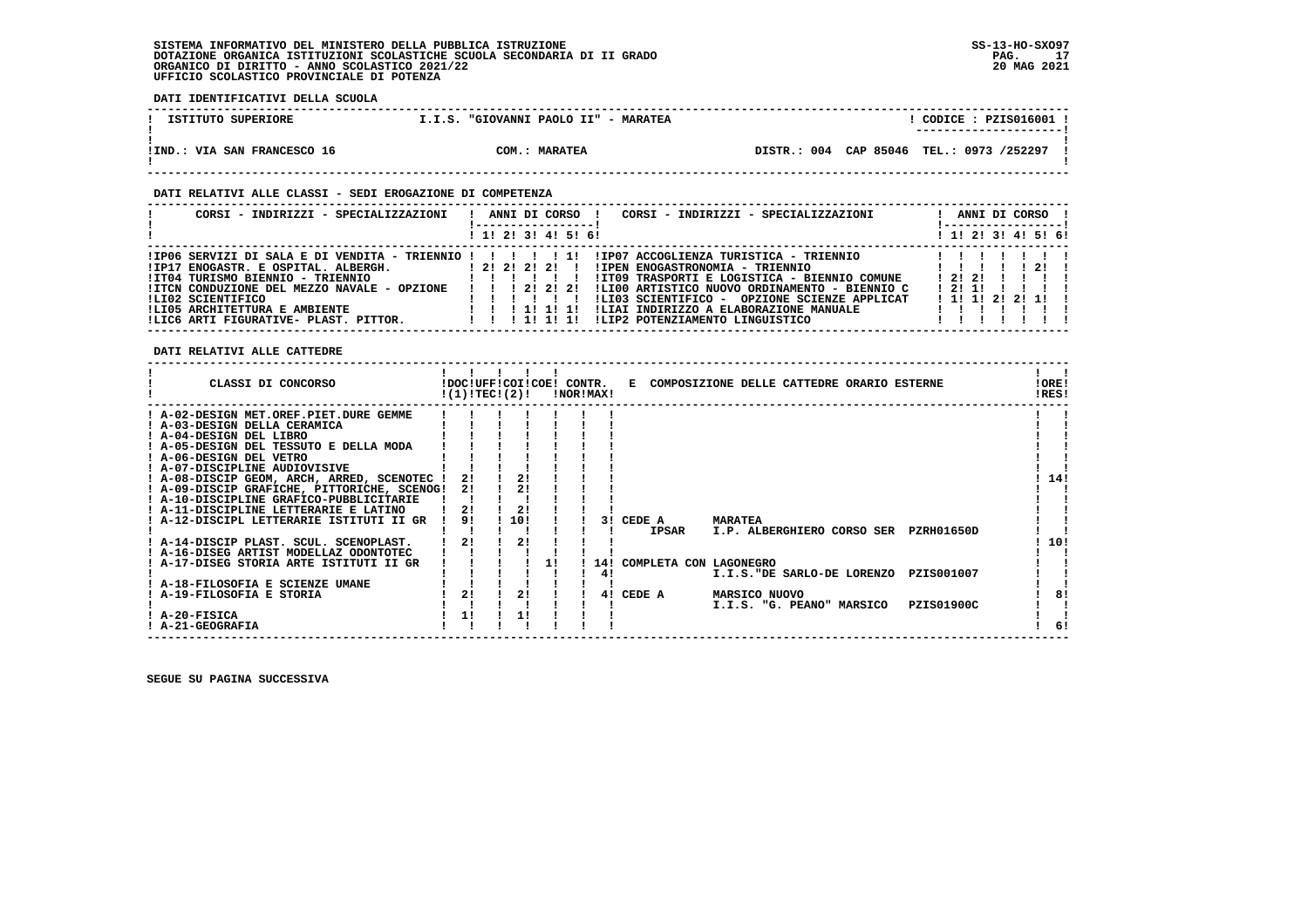**DATI IDENTIFICATIVI DELLA SCUOLA**

| ISTITUTO SUPERIORE          | "GIOVANNI PAOLO II" - MARATEA<br>I.I.S. | CODICE: PZIS016001                       |
|-----------------------------|-----------------------------------------|------------------------------------------|
|                             |                                         |                                          |
|                             |                                         |                                          |
| !IND.: VIA SAN FRANCESCO 16 | <b>MARATEA</b><br>$\sim$ $\sim$         | DISTR.: 004 CAP 85046 TEL.: 0973 /252297 |
|                             |                                         |                                          |

 **------------------------------------------------------------------------------------------------------------------------------------**

 **DATI RELATIVI ALLE CATTEDRE**

| CLASSI DI CONCORSO                                                                 | !DOC!UFF!COI!COE! CONTR.<br>!(1)!TECI(2)! |          |       | !NOR!MAX! |              | E COMPOSIZIONE DELLE CATTEDRE ORARIO ESTERNE                                                           | !ORE!<br>IRES! |
|------------------------------------------------------------------------------------|-------------------------------------------|----------|-------|-----------|--------------|--------------------------------------------------------------------------------------------------------|----------------|
| ! A-24-LINGUA E CULT STRANIERA (INGLESE) !                                         | 71                                        |          | 6! 1! | 41        | $\mathbf{I}$ | ! 11! COMPLETA CON MARATEA<br><b>IPSAR</b><br>I.P. ALBERGHIERO CORSO SER PZRH01650D<br>E CON<br>LAURIA |                |
| A-24-LINGUA E CULT STRANIERA (FRANCESE)                                            | 21                                        | 1!       | 11    |           | 3!           | I.I.S. "N. MIRAGLIA" LAURI PZIS00600A<br>! 11! COMPLETA CON MOLITERNO                                  |                |
|                                                                                    |                                           |          |       |           | 6 !          | I.I.S. "PETRUCCELLI - PAR PZIS031003                                                                   |                |
| ! A-24-LINGUA E CULT STRANIERA (SPAGNOLO) !                                        |                                           |          |       |           |              |                                                                                                        |                |
| ! A-24-LINGUA E CULT STRANIERA (TEDESCO)<br>! A-24-LINGUA E CULT STRANIERA (RUSSO) |                                           |          |       |           |              |                                                                                                        |                |
| ! A-26-MATEMATICA                                                                  | 4!                                        | 41       |       |           |              |                                                                                                        |                |
| ! A-27-MATEMATICA E FISICA                                                         | 31                                        | 31       |       |           |              |                                                                                                        |                |
| A-31-SCIENZE DEGLI ALIMENTI                                                        | 21                                        | 1!       | 11    |           |              | 16! COMPLETA CON MARATEA                                                                               |                |
| A-33-SCIENZE E TECNOLOGIE AERONAUTICHE                                             |                                           |          |       | 2!        |              | <b>IPSAR</b><br>I.P. ALBERGHIERO CORSO SER PZRH01650D                                                  |                |
| A-34-SCIENZE E TECNOLOGIE CHIMICHE                                                 | 21                                        | 1!       | 1!    |           |              | 10! COMPLETA CON LAURIA                                                                                |                |
|                                                                                    |                                           |          |       |           | 41           | I.I.S. "N. MIRAGLIA" LAURI<br><b>PZIS00600A</b>                                                        |                |
|                                                                                    |                                           |          |       |           |              | E CON<br>LAURIA                                                                                        |                |
|                                                                                    |                                           |          |       |           | 4!           | I.I.S. "RUGGERO DI LAURIA"<br>PZIS01300D                                                               |                |
| A-36-SCIENZE E TECNOL LOGISTICA                                                    | 11                                        |          | 1!    |           | 12!          |                                                                                                        |                |
| A-37-COSTRUZ TECNOL E TECN RAPPR GRAFICA!                                          |                                           |          |       |           | 61           | COMPLETA CON LAURIA<br>I.I.S. "N. MIRAGLIA" LAURI<br><b>PZIS00600A</b>                                 |                |
| ! A-38-TECNOL COSTR AERONAUTICHE                                                   |                                           |          |       |           |              |                                                                                                        |                |
| ! A-39-TECNOL COSTR NAVALI                                                         |                                           |          |       |           |              |                                                                                                        |                |
| ! A-40-TECNOLOGIE ELETTRICHE ELETTRONICHE                                          |                                           | 11       |       |           |              |                                                                                                        |                |
| ! A-41-SCIENZE E TECNOLOGIE INFORMATICHE                                           | 11                                        | 11       |       |           |              |                                                                                                        | 21             |
| ! A-42-SCIENZE E TECNOLOGIE MECCANICHE<br>! A-43-SCIENZE E TECNOLOGIE NAUTICHE     |                                           | 11<br>31 |       |           |              |                                                                                                        | 21             |
| ! A-45-SCIENZE ECONOMICO-AZIENDALI                                                 | 21                                        | 1!       |       |           | 41           | CEDE A<br>SANT 'ARCANGELO                                                                              |                |
|                                                                                    |                                           |          |       |           |              | I.I.S. "CARLO LEVI" SANT'A PZIS01700R                                                                  |                |
| A-46-SCIENZE GIURIDICO-ECONOMICHE                                                  | 3!                                        | 2!       | 1!    |           |              | 10! COMPLETA CON LAURIA                                                                                |                |
|                                                                                    |                                           |          |       |           | 81           | I.I.S. "RUGGERO DI LAURIA"<br>PZIS01300D                                                               |                |
| ! A-47-SCIENZE MATEMATICHE APPLICATE                                               |                                           |          |       |           |              |                                                                                                        |                |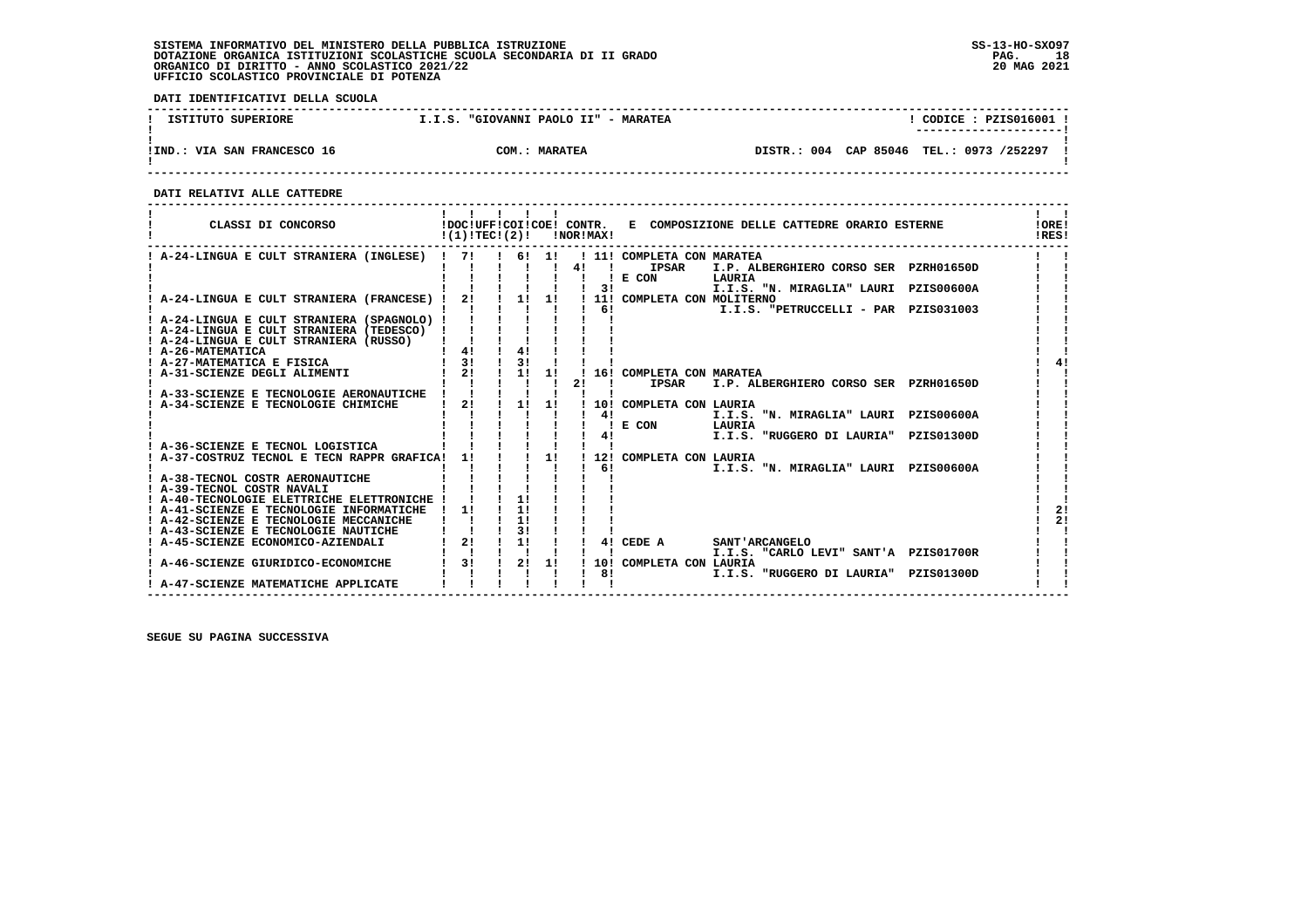**DATI IDENTIFICATIVI DELLA SCUOLA**

| ISTITUTO SUPERIORE          | "GIOVANNI PAOLO II" - MARATEA<br>I.I.S. | CODICE: PZIS016001                       |
|-----------------------------|-----------------------------------------|------------------------------------------|
|                             |                                         |                                          |
|                             |                                         |                                          |
| !IND.: VIA SAN FRANCESCO 16 | <b>MARATEA</b><br>$\sim$ $\sim$         | DISTR.: 004 CAP 85046 TEL.: 0973 /252297 |
|                             |                                         |                                          |

 **------------------------------------------------------------------------------------------------------------------------------------**

 **DATI RELATIVI ALLE CATTEDRE**

| CLASSI DI CONCORSO                             | $!(1)!TEC!(2)!$ $INORIMAX!$ |    |            |    |    |            |                              | !DOC!UFF!COI!COE! CONTR. E COMPOSIZIONE DELLE CATTEDRE ORARIO ESTERNE |                   | !ORE!<br>!RES! |
|------------------------------------------------|-----------------------------|----|------------|----|----|------------|------------------------------|-----------------------------------------------------------------------|-------------------|----------------|
| ! A-48-SCIENZE MOTORIE E SPORTIVE II GRADO! 3! |                             |    | . . 31. 11 |    |    |            | ! 16! COMPLETA CON MOLITERNO |                                                                       |                   |                |
|                                                |                             |    |            |    |    | 2!         |                              | I.I.S. "PETRUCCELLI - PAR PZIS031003                                  |                   |                |
| A-50-SCIENZE NAT, CHIM E BIOLOG                | 4!                          |    | 4!         |    |    |            | 2! CEDE A                    | LAURIA                                                                |                   |                |
|                                                |                             |    |            |    |    |            |                              | I.I.S. "N. MIRAGLIA" LAURI                                            | <b>PZIS00600A</b> |                |
| A-54-STORIA DELL'ARTE                          | 11                          |    | 1!         |    |    |            | 6! CEDE A                    | LAURIA                                                                |                   |                |
|                                                |                             |    |            |    |    |            |                              | I.I.S. "N. MIRAGLIA" LAURI PZIS00600A                                 |                   |                |
| ! A-61-TECNOL E TECN COMUNICAZ MULTIMEDIA !    |                             |    |            |    |    |            |                              |                                                                       |                   |                |
| ! A-66-TRATT TESTI DATI APPLIC INFORMATICA!    |                             |    |            |    |    |            |                              |                                                                       |                   |                |
| ! B-02-CONV LINGUA STRANIERA (FRANCESE)        |                             |    |            |    |    |            |                              |                                                                       |                   |                |
| ! B-02-CONV LINGUA STRANIERA (INGLESE)         |                             |    |            |    |    |            |                              |                                                                       |                   |                |
| ! B-02-CONV LINGUA STRANIERA (TEDESCO)         |                             |    |            |    |    |            |                              |                                                                       |                   |                |
| ! B-02-CONV LINGUA STRANIERA (RUSSO)           |                             |    |            |    |    |            |                              |                                                                       |                   |                |
| ! B-03-LABORATORI DI FISICA                    |                             |    |            |    |    |            |                              |                                                                       |                   | 81             |
| ! B-05-LABORATORIO DI LOGISTICA                |                             |    |            |    |    |            |                              |                                                                       |                   |                |
| ! B-12-LAB SCIENZE E TECNOL CHIM MICROBIOL!    |                             |    |            | 1! |    |            | 12! COMPLETA CON SENISE      |                                                                       |                   |                |
|                                                |                             |    |            |    |    | 6!         |                              | I.I.S. "L. SINISGALLI" SEN PZIS01800L                                 |                   |                |
| B-15-LAB SC E TECNOL ELETTR ELETTRONIC         |                             |    |            |    |    |            | 4! CEDE A                    | LAURIA                                                                |                   | 41             |
|                                                |                             |    |            |    |    |            |                              | I.I.S. "N. MIRAGLIA" LAURI                                            | <b>PZIS00600A</b> |                |
|                                                |                             |    |            |    |    | 41         | ED A                         | MOLITERNO                                                             |                   |                |
|                                                |                             |    |            |    |    |            |                              | I.I.S. "PETRUCCELLI - PAR PZIS031003                                  |                   |                |
| ! B-16-LAB SCIENZE E TECNOL INFORMATICHE       |                             |    |            |    |    |            |                              |                                                                       |                   | 41             |
| ! B-17-LAB SCIENZE E TECNOL MECCANICHE         |                             |    | 11         |    |    |            |                              |                                                                       |                   | 21             |
| ! B-19-LAB SERVIZI RICETTIVITA' ALBERGHIER!    |                             |    |            |    |    |            |                              |                                                                       |                   | 12!            |
| ! B-20-LAB SERV ENOGASTRON, SETT CUCINA        | 4!                          | 11 |            |    |    |            |                              |                                                                       |                   |                |
| - DI CUI UFFICIO TECNICO                       |                             | 1! |            |    |    |            |                              |                                                                       |                   |                |
| ! B-21-LAB SERV ENOGASTRON, SETT SALA VEND! 2! |                             |    | 2!         | 11 |    | $1 \; 14!$ | COMPLETA CON MARATEA         |                                                                       |                   |                |
|                                                |                             |    |            |    | 41 |            | IPSAR                        | I.P. ALBERGHIERO CORSO SER PZRH01650D                                 |                   |                |
| ! B-24-LAB SCIENZE E TECNOL NAUTICHE           |                             |    | 11         |    |    |            |                              |                                                                       |                   | 12!            |

 **------------------------------------------------------------------------------------------------------------------------------------**

 **(1) TITOLARI/INCARICATI**

 **(2) CATTEDRE/POSTI POTENZ.**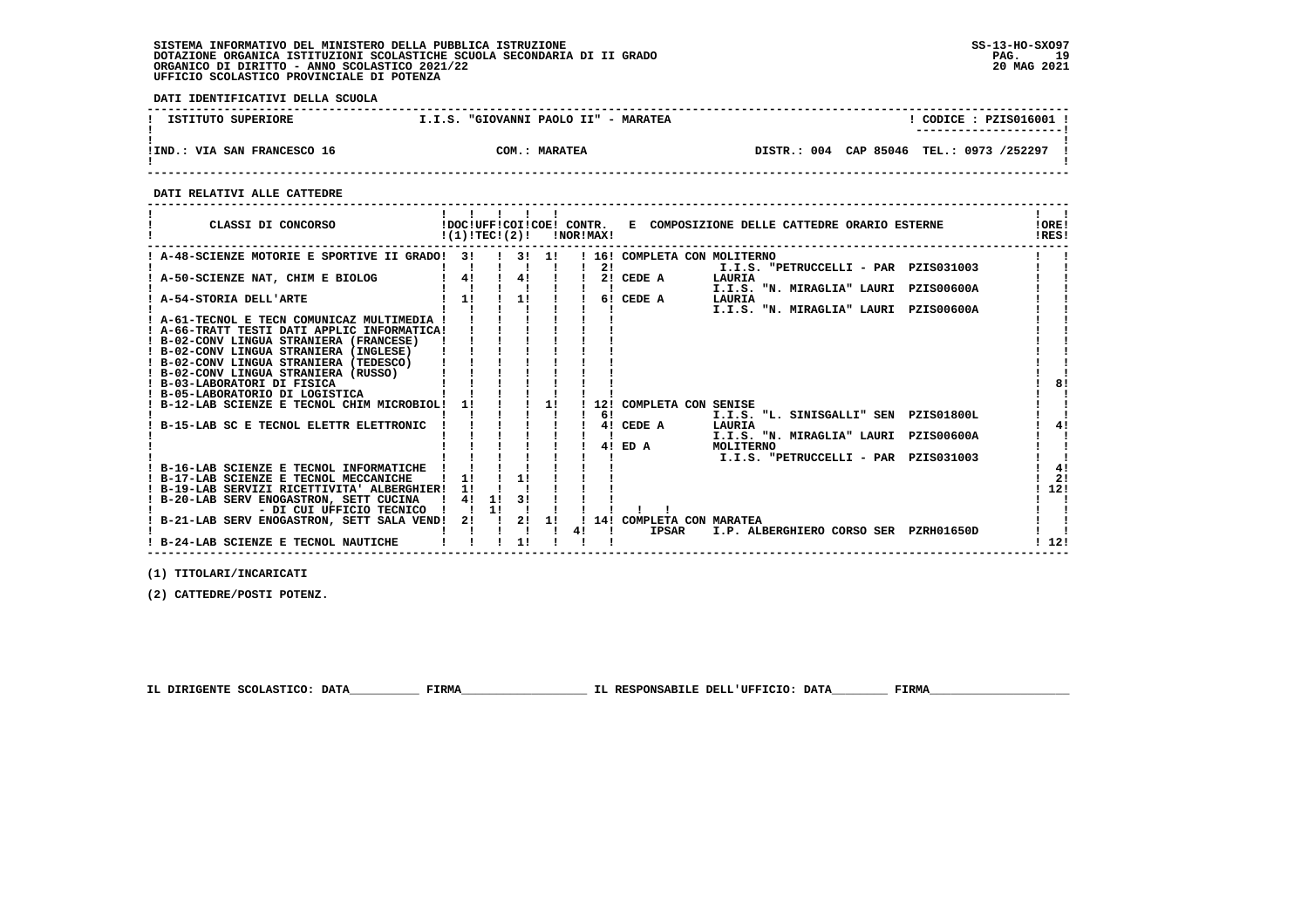**DATI IDENTIFICATIVI DELLA SCUOLA**

| ISTITUTO SUPERIORE      | I.I.S. "CARLO LEVI" SANT'ARCANGELO |                                          | CODICE: PZIS01700R !<br>--------------------- |
|-------------------------|------------------------------------|------------------------------------------|-----------------------------------------------|
| !IND.: VIALE ITALIA, 34 | COM.: SANT'ARCANGELO               | DISTR.: 003 CAP 85037 TEL.: 0973 /611826 |                                               |

 **DATI RELATIVI ALLE CLASSI - SEDI EROGAZIONE DI COMPETENZA**

| CORSI - INDIRIZZI - SPECIALIZZAZIONI                                                                                                                                              | CORSI - INDIRIZZI - SPECIALIZZAZIONI<br>ANNI DI CORSO !                                                                   | ANNI DI CORSO !                                           |
|-----------------------------------------------------------------------------------------------------------------------------------------------------------------------------------|---------------------------------------------------------------------------------------------------------------------------|-----------------------------------------------------------|
|                                                                                                                                                                                   | $1$ , 1! 2! 3! 4! 5! 6!                                                                                                   | ! 1! 2! 3! 4! 5! 6!                                       |
| !ITP5 POT. SOCIO ECONOMICO E PER LA LEGALITA' ! ! ! ! ! ! !<br>!LI03 SCIENTIFICO - OPZIONE SCIENZE APPLICAT ! 2! 2! 2! 2! 2! !LI04 LINGUISTICO<br>ILIP2 POTENZIAMENTO LINGUISTICO | ITO1 AMM. FINAN. MARKETING - BIENNIO COMUNE   1! 1! ! ! ! IITAF AMM.NE FINAN. E MARKETING - TRIENNIO<br>ILI02 SCIENTIFICO | 1 1 1 2 1 2 1 2 1<br>! 1! 2! 1! 1! 1!<br>! 1! 1! 1! 1! 1! |

 **DATI RELATIVI ALLE CATTEDRE**

| CLASSI DI CONCORSO                                                                    | !DOC!UFF!COI!COE! CONTR.<br>!(1)!TEC!(2)! |     |    | !NOR!MAX! | E COMPOSIZIONE DELLE CATTEDRE ORARIO ESTERNE      | !ORE!<br>!RES! |
|---------------------------------------------------------------------------------------|-------------------------------------------|-----|----|-----------|---------------------------------------------------|----------------|
| ! A-11-DISCIPLINE LETTERARIE E LATINO                                                 | 171                                       | -71 |    |           |                                                   |                |
| ! A-12-DISCIPL LETTERARIE ISTITUTI II GR                                              | 31                                        | 31  |    |           |                                                   |                |
| ! A-16-DISEG ARTIST MODELLAZ ODONTOTEC                                                |                                           |     |    |           |                                                   |                |
| ! A-17-DISEG STORIA ARTE ISTITUTI II GR                                               | 31                                        | 31  |    |           |                                                   | 21             |
| ! A-18-FILOSOFIA E SCIENZE UMANE                                                      |                                           |     |    |           |                                                   |                |
| <b>A-19-FILOSOFIA E STORIA</b>                                                        | 4!                                        | 31  | 11 | 151       | COMPLETA CON LAGONEGRO                            |                |
|                                                                                       |                                           |     |    | 31        | I.I.S. "DE SARLO-DE LORENZO PZIS001007            |                |
| ! A-20-FISICA                                                                         |                                           |     |    |           |                                                   |                |
| A-21-GEOGRAFIA                                                                        | 11                                        |     | 1! | 61        | COMPLETA CON SENISE                               |                |
|                                                                                       |                                           |     |    | 81        | I.I.S. "L. SINISGALLI" SEN PZIS01800L             |                |
|                                                                                       |                                           |     |    |           | E CON<br><b>POTENZA</b>                           |                |
|                                                                                       | 41                                        | 6!  |    | 51        | I.P.A.A. I.P.S.A.S.R. "G. FORTUNATO<br>PZRA010001 |                |
| ! A-24-LINGUA E CULT STRANIERA (INGLESE)<br>! A-24-LINGUA E CULT STRANIERA (FRANCESE) | 2!                                        | 31  |    | 3 I       | CEDE A<br>VIGGIANELLO                             | 3!             |
|                                                                                       |                                           |     |    |           | I.T.C.<br>I.T.E. - IST. OMN. VIGGIAN PZTD15000E   |                |
| ! A-24-LINGUA E CULT STRANIERA (SPAGNOLO)                                             |                                           |     |    |           |                                                   | 3!             |
| ! A-24-LINGUA E CULT STRANIERA (TEDESCO)                                              |                                           |     |    |           |                                                   | 15!            |
| ! A-24-LINGUA E CULT STRANIERA (RUSSO)                                                |                                           |     |    |           |                                                   |                |
| ! A-26-MATEMATICA                                                                     | 11                                        | 1!  |    |           |                                                   |                |
| ! A-27-MATEMATICA E FISICA                                                            | 6!                                        | 71  |    |           |                                                   | 2!             |
| ! A-34-SCIENZE E TECNOLOGIE CHIMICHE                                                  |                                           |     |    |           |                                                   |                |
| ! A-37-COSTRUZ TECNOL E TECN RAPPR GRAFICA!                                           |                                           |     |    |           |                                                   |                |
| ! A-40-TECNOLOGIE ELETTRICHE ELETTRONICHE                                             |                                           |     |    |           |                                                   |                |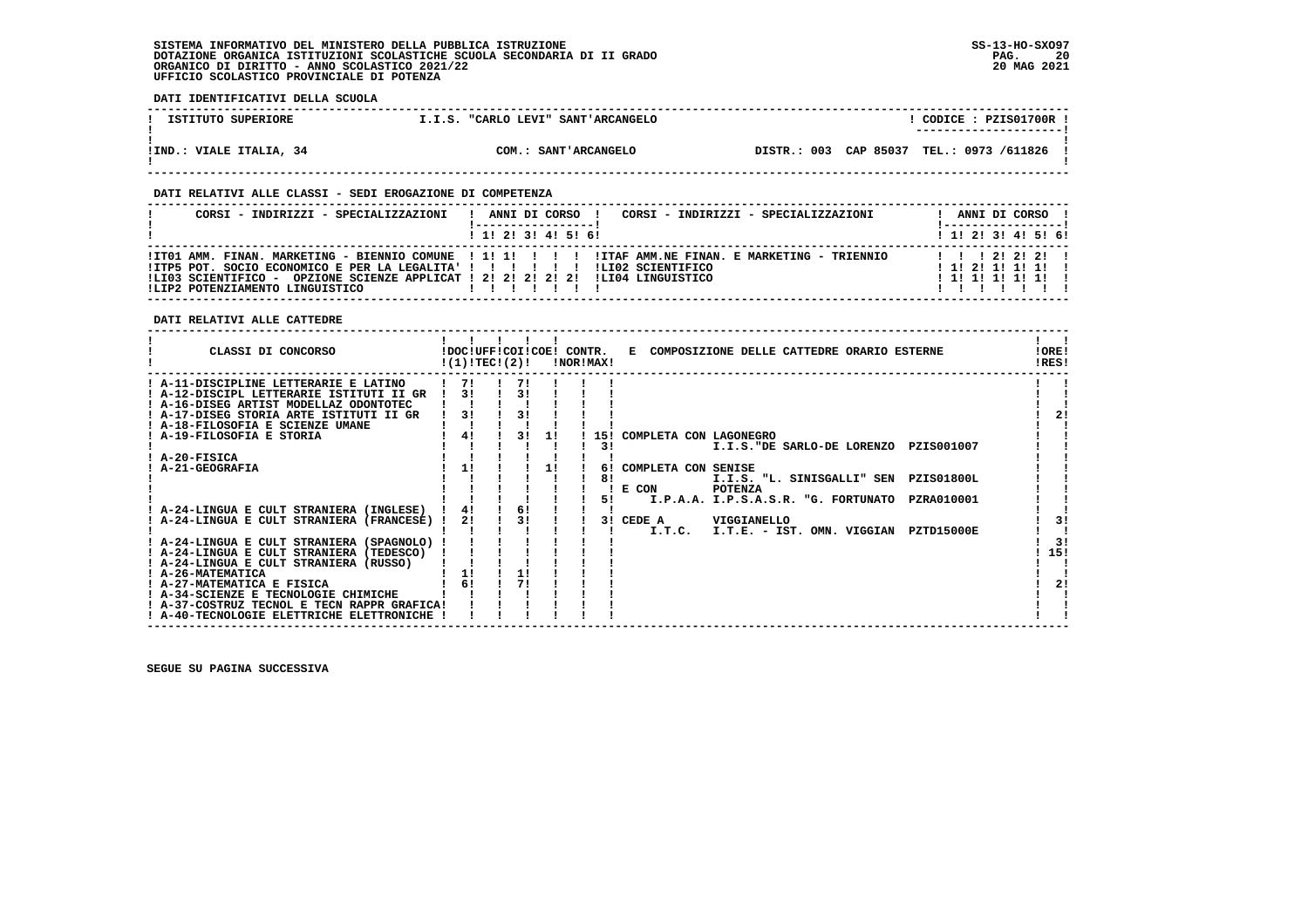**DATI IDENTIFICATIVI DELLA SCUOLA**

| ISTITUTO SUPERIORE      | "CARLO LEVI" SANT'ARCANGELO<br>T.I.S. |                                          | CODICE: PZIS01700R !<br>--------------------- |
|-------------------------|---------------------------------------|------------------------------------------|-----------------------------------------------|
| IIND.: VIALE ITALIA, 34 | COM.: SANT'ARCANGELO                  | DISTR.: 003 CAP 85037 TEL.: 0973 /611826 |                                               |

 **------------------------------------------------------------------------------------------------------------------------------------**

 **DATI RELATIVI ALLE CATTEDRE**

| CLASSI DI CONCORSO                          | !DOC!UFF!COI!COE! CONTR.<br>!(1)!TEC!(2)! |     |     |    | !NOR!MAX! | E COMPOSIZIONE DELLE CATTEDRE ORARIO ESTERNE             | !ORE!<br>!RES! |    |
|---------------------------------------------|-------------------------------------------|-----|-----|----|-----------|----------------------------------------------------------|----------------|----|
| : A-41-SCIENZE E TECNOLOGIE INFORMATICHE    | 11                                        | 11  | -11 |    |           | ! 14! COMPLETA CON POTENZA                               |                |    |
|                                             |                                           |     |     |    | 41        | I.P.A.A. I.P.S.A.S.R. "G. FORTUNATO<br>PZRA010001        |                |    |
| A-45-SCIENZE ECONOMICO-AZIENDALI            | 31                                        | 3 I | 11  |    |           | 10! COMPLETA CON MARATEA                                 |                |    |
|                                             |                                           |     |     | 61 |           | <b>IPSAR</b><br>I.P. ALBERGHIERO CORSO SER<br>PZRH01650D |                |    |
|                                             |                                           |     |     |    |           | ! E CON<br><b>MARATEA</b>                                |                |    |
|                                             |                                           |     |     |    | 41        | I.I.S. "GIOVANNI PAOLO II"<br>PZIS016001                 |                |    |
| A-46-SCIENZE GIURIDICO-ECONOMICHE           |                                           | 41  |     |    |           |                                                          |                |    |
| A-47-SCIENZE MATEMATICHE APPLICATE          | 31                                        | 2!  | 11  |    | 81        | COMPLETA CON LAGONEGRO                                   |                |    |
|                                             |                                           |     |     |    | 10!       | PZIS001007<br>I.I.S. "DE SARLO-DE LORENZO                |                |    |
| A-48-SCIENZE MOTORIE E SPORTIVE II GRADO!   | 41                                        | 31  |     |    | 4 !       | CEDE A<br>LAURIA                                         |                |    |
|                                             |                                           |     |     |    |           | I.I.S. "N. MIRAGLIA" LAURI<br><b>PZIS00600A</b>          |                |    |
| A-50-SCIENZE NAT, CHIM E BIOLOG             | 4!                                        | 41  |     |    |           | 5! CEDE A<br><b>POTENZA</b>                              |                |    |
|                                             |                                           |     |     |    |           | PZRA010001<br>I.P.A.A. I.P.S.A.S.R. "G. FORTUNATO        |                |    |
| ! A-54-STORIA DELL'ARTE                     |                                           |     |     |    |           |                                                          |                |    |
| ! A-65-TEORIA E TECNICA<br>COMUNICAZIONE    |                                           |     |     |    |           |                                                          |                |    |
| ! A-66-TRATT TESTI DATI APPLIC INFORMATICA! |                                           |     |     |    |           |                                                          |                |    |
| ! B-02-CONV LINGUA STRANIERA (FRANCESE)     |                                           |     |     |    |           |                                                          |                |    |
| ! B-02-CONV LINGUA STRANIERA (INGLESE)      |                                           |     |     |    |           |                                                          |                | 5! |
| ! B-02-CONV LINGUA STRANIERA (SPAGNOLO)     |                                           |     |     |    |           |                                                          |                | 1! |
| ! B-02-CONV LINGUA STRANIERA (TEDESCO)      |                                           |     |     |    |           |                                                          | 4!             |    |
| ! B-02-CONV LINGUA STRANIERA (RUSSO)        |                                           |     |     |    |           |                                                          |                |    |

 **(1) TITOLARI/INCARICATI**

 **(2) CATTEDRE/POSTI POTENZ.**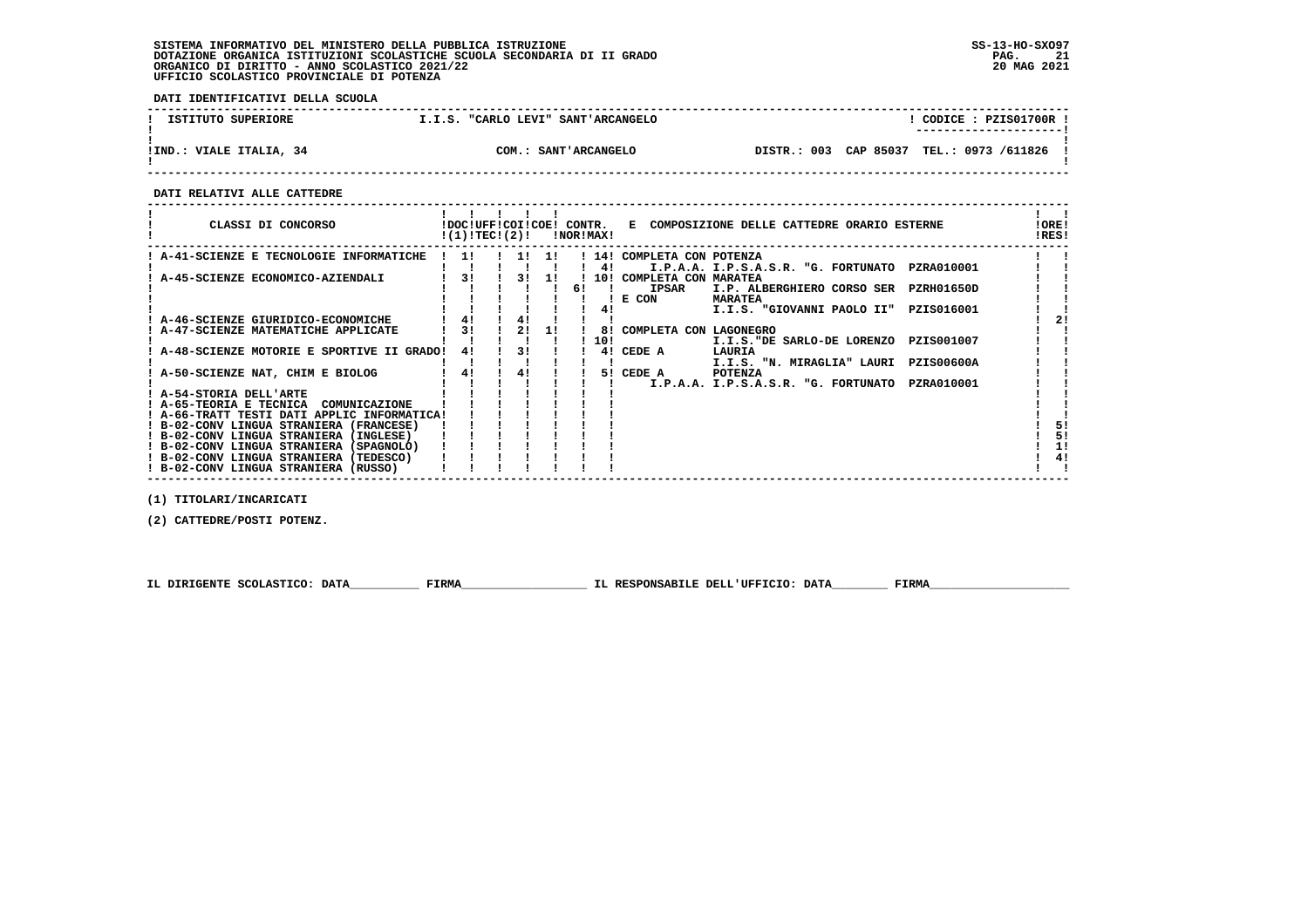**DATI IDENTIFICATIVI DELLA SCUOLA**

| ISTITUTO SUPERIORE       | I.I.S. "L. SINISGALLI" SENISE | CODICE: PZIS01800L<br>---------------------- |
|--------------------------|-------------------------------|----------------------------------------------|
| !IND.: CONTRADA ROTALUPO | COM.: SENISE                  | DISTR.: 005 CAP 85038 TEL.: 0973 /584195     |

### **DATI RELATIVI ALLE CLASSI - SEDI EROGAZIONE DI COMPETENZA**

| CORSI - INDIRIZZI - SPECIALIZZAZIONI                                      | CORSI - INDIRIZZI - SPECIALIZZAZIONI<br>ANNI DI CORSO !                                                                                                                                                                                                                                                                                               | ANNI DI CORSO !<br><u>!----------------- </u>                      |
|---------------------------------------------------------------------------|-------------------------------------------------------------------------------------------------------------------------------------------------------------------------------------------------------------------------------------------------------------------------------------------------------------------------------------------------------|--------------------------------------------------------------------|
|                                                                           | 1 1 2 3 3 4 5 6                                                                                                                                                                                                                                                                                                                                       | $1 \; 1 \; 2 \; 3 \; 1 \; 4 \; 5 \; 6 \; 6$                        |
| !ITCA COSTR. AMB. TERRITORIO - TRIENNIO   !!!!!!!!<br>!LI11 SCIENZE UMANE | IP02 SERVIZI SOCIO-SANITARI BIENNIO-TRIENNIO ! ! ! ! ! 2! IIP19 SERVIZI SANITA' E ASSIST. SOC.<br>ITO1 AMM. FINAN. MARKETING - BIENNIO COMUNE ! 1! 2! ! ! !! ITO4 TURISMO BIENNIO - TRIENNIO<br>ITZ4 COSTR., AMB. E TERRITORIO - BIENNIO COM ! 1! 1! ! ! ! ! !ITAF AMM.NE FINAN. E MARKETING - TRIENNIO<br>ILIO1 CLASSICO<br>1, 21, 21, 11, 21, 11, 1 | 1 1 1 1 1 1 1 1 1<br>.<br>1 1 1 1 1 1 2 1<br>$1$ 1 1 1 1 1 1 1 $1$ |

### **DATI RELATIVI ALLE CATTEDRE**

| CLASSI DI CONCORSO                          | !(1)!TEC!(2)! |    |          | !NOR!MAX! |                         | !DOC!UFF!COI!COE! CONTR. E COMPOSIZIONE DELLE CATTEDRE ORARIO ESTERNE | <b>IORE!</b><br>!RES! |
|---------------------------------------------|---------------|----|----------|-----------|-------------------------|-----------------------------------------------------------------------|-----------------------|
| ! A-11-DISCIPLINE LETTERARIE E LATINO       | 3!            |    | 31       |           | 3! CEDE A               | LAURIA                                                                | -61                   |
|                                             |               |    |          |           |                         | I.I.S. "N. MIRAGLIA" LAURI PZIS00600A                                 |                       |
| ! A-12-DISCIPL LETTERARIE ISTITUTI II GR    | 71            | 8! |          |           |                         |                                                                       |                       |
| ! A-13-DISCIPL LETTERARIE, LATINO E GRECO ! | 31            |    | 31       |           |                         |                                                                       |                       |
| A-15-DISCIPLINE SANITARIE                   |               |    | 11       |           | 16! COMPLETA CON LAURIA |                                                                       |                       |
|                                             |               |    |          | 2!        |                         | PZIS01300D<br>I.I.S. "RUGGERO DI LAURIA"                              |                       |
| ! A-17-DISEG STORIA ARTE ISTITUTI II GR     |               |    |          |           |                         |                                                                       |                       |
| ! A-18-FILOSOFIA E SCIENZE UMANE            | 5!            |    | 5!       |           |                         |                                                                       | 31                    |
| ! A-19-FILOSOFIA E STORIA                   | 21            |    | 21       |           |                         |                                                                       |                       |
| ! A-20-FISICA                               | 1!            |    | 1!       | 91        | COMPLETA CON POTENZA    |                                                                       |                       |
|                                             |               |    |          | 10!       |                         | I.P.A.A. I.P.S.A.S.R. "G. FORTUNATO PZRA010001                        |                       |
| <b>A-21-GEOGRAFIA</b>                       | 1!            |    | 1!       |           | 8! CEDE A               | <b>SANT' ARCANGELO</b>                                                |                       |
|                                             |               |    |          |           |                         | I.I.S. "CARLO LEVI" SANT'A PZISO1700R                                 |                       |
| ! A-24-LINGUA E CULT STRANIERA (INGLESE)    | 51            |    | 51       |           |                         |                                                                       |                       |
| ! A-24-LINGUA E CULT STRANIERA (FRANCESE) ! | 2!            | 2! |          |           |                         |                                                                       |                       |
| ! A-26-MATEMATICA                           | 21            |    | 21       |           |                         |                                                                       |                       |
| ! A-27-MATEMATICA E FISICA                  | 2!            |    | 21       |           |                         |                                                                       |                       |
| ! A-29-MUSICA ISTITUTI II GRADO             |               |    |          |           |                         |                                                                       |                       |
| ! A-32-SCIENZE GEOLOGIA MINERALOGIA         |               |    |          |           |                         |                                                                       |                       |
| ! A-34-SCIENZE E TECNOLOGIE CHIMICHE        |               |    |          |           |                         |                                                                       |                       |
| ! A-37-COSTRUZ TECNOL E TECN RAPPR GRAFICA! | 31            |    | 31<br>11 |           |                         | 11! COMPLETA CON LAGONEGRO                                            |                       |
|                                             |               |    |          | 71        |                         | I.I.S. "DE SARLO-DE LORENZO PZIS001007                                |                       |
| ! A-40-TECNOLOGIE ELETTRICHE ELETTRONICHE   |               |    |          |           |                         |                                                                       |                       |
| ! A-41-SCIENZE E TECNOLOGIE INFORMATICHE    | 11            | 1! |          |           |                         |                                                                       |                       |
| ! A-42-SCIENZE E TECNOLOGIE MECCANICHE      |               |    |          |           |                         |                                                                       |                       |
|                                             |               |    |          |           |                         |                                                                       |                       |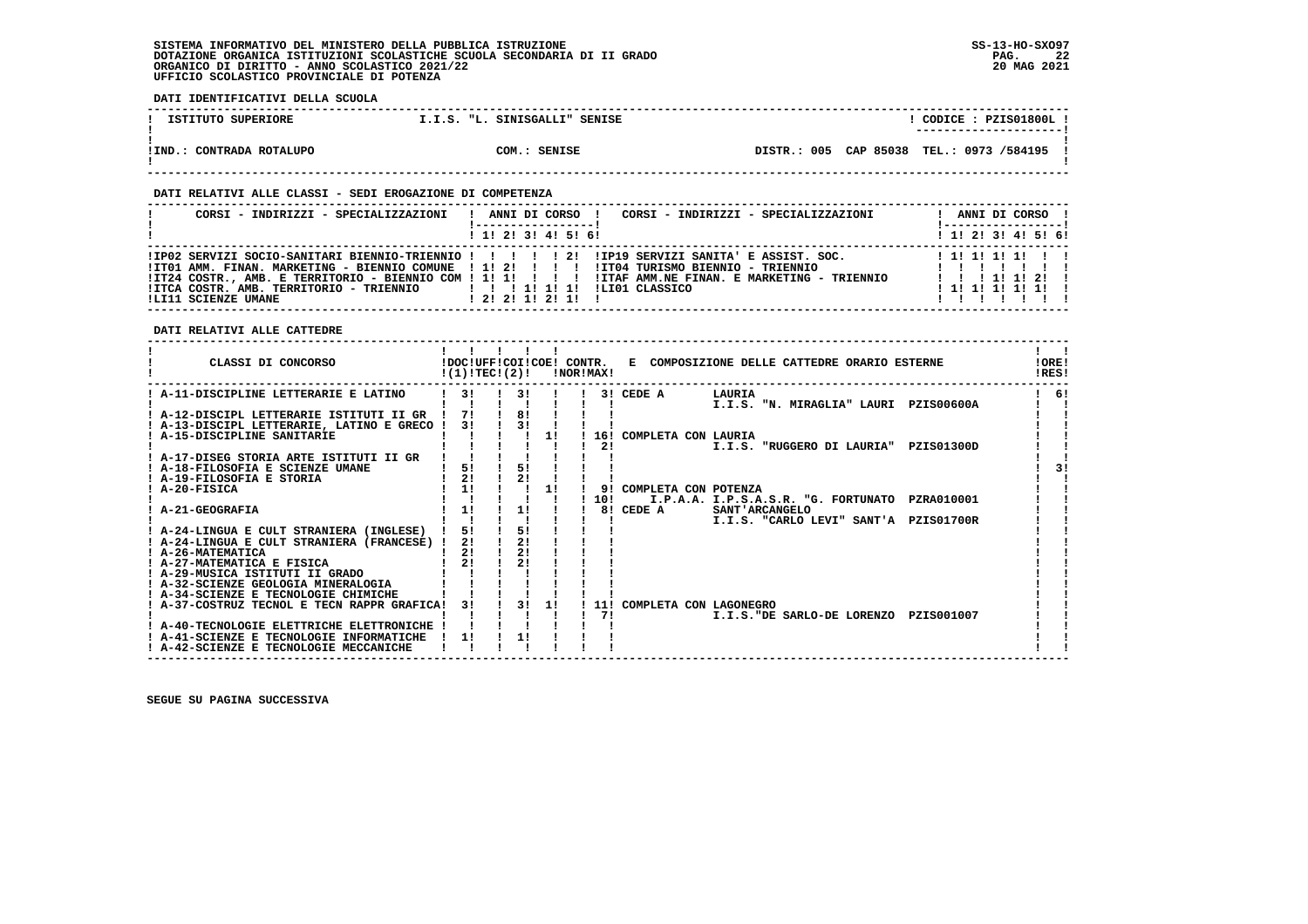**DATI IDENTIFICATIVI DELLA SCUOLA**

| ISTITUTO SUPERIORE         | I.I.S. "L. SINISGALLI" SENISE | CODICE: PZIS01800L !<br>---------------------- |
|----------------------------|-------------------------------|------------------------------------------------|
| IIND.<br>CONTRADA ROTALUPO | COM.: SENISE                  | DISTR.: 005 CAP 85038 TEL.: 0973 /584195       |

 **------------------------------------------------------------------------------------------------------------------------------------**

 **DATI RELATIVI ALLE CATTEDRE**

| CLASSI DI CONCORSO<br>!DOC!UFF!COI!COE! CONTR.<br>E COMPOSIZIONE DELLE CATTEDRE ORARIO ESTERNE<br>!(1)!TEC!(2)!<br>!NOR!MAX! | !RES!             | !ORE! |
|------------------------------------------------------------------------------------------------------------------------------|-------------------|-------|
|                                                                                                                              |                   |       |
| 31<br>41<br>3! CEDE A<br>LAGONEGRO<br>A-45-SCIENZE ECONOMICO-AZIENDALI                                                       |                   |       |
| I.I.S."DE SARLO-DE LORENZO                                                                                                   | PZIS001007        |       |
| 4!<br>4!<br>! A-46-SCIENZE GIURIDICO-ECONOMICHE                                                                              |                   |       |
| 21<br>21<br>! A-47-SCIENZE MATEMATICHE APPLICATE                                                                             |                   |       |
| 31<br>A-48-SCIENZE MOTORIE E SPORTIVE II GRADO!<br>31<br>8! CEDE A<br><b>VIGGIANELLO</b>                                     |                   |       |
| I.T.C.<br>I.T.E. - IST. OMN. VIGGIAN                                                                                         | <b>PZTD15000E</b> |       |
| 31<br>2!<br>! A-50-SCIENZE NAT, CHIM E BIOLOG                                                                                |                   |       |
| 71<br>CEDE A<br>! A-51-SCIENZE, TECNOL E TECN AGR<br>LAGONEGRO                                                               |                   |       |
| I.I.S."DE SARLO-DE LORENZO                                                                                                   | PZIS001007        |       |
| 1!<br>11<br>! A-54-STORIA DELL'ARTE<br>14! COMPLETA CON VIGGIANELLO                                                          |                   |       |
| I.T.C.<br>I.T.E. - IST. OMN. VIGGIAN PZTD15000E<br>41                                                                        |                   |       |
| A-66-TRATT TESTI DATI APPLIC INFORMATICA!                                                                                    |                   |       |
| ! B-03-LABORATORI DI FISICA                                                                                                  |                   | ו 3   |
| CEDE A<br>B-12-LAB SCIENZE E TECNOL CHIM MICROBIOL!<br>61<br><b>MARATEA</b>                                                  |                   |       |
| I.I.S. "GIOVANNI PAOLO II"                                                                                                   | PZIS016001        |       |
| 11<br>! B-14-LAB SCIENZE E TECNOL COSTRUZIONI                                                                                |                   | 91    |
| ! B-16-LAB SCIENZE E TECNOL INFORMATICHE                                                                                     |                   | 5!    |
| ! B-17-LAB SCIENZE E TECNOL MECCANICHE                                                                                       |                   | 21    |
| B-23-LAB SERVIZI SOCIO-SANITARI                                                                                              |                   |       |
| - DI CUI UFFICIO TECNICO                                                                                                     |                   |       |

 **(1) TITOLARI/INCARICATI**

 **(2) CATTEDRE/POSTI POTENZ.**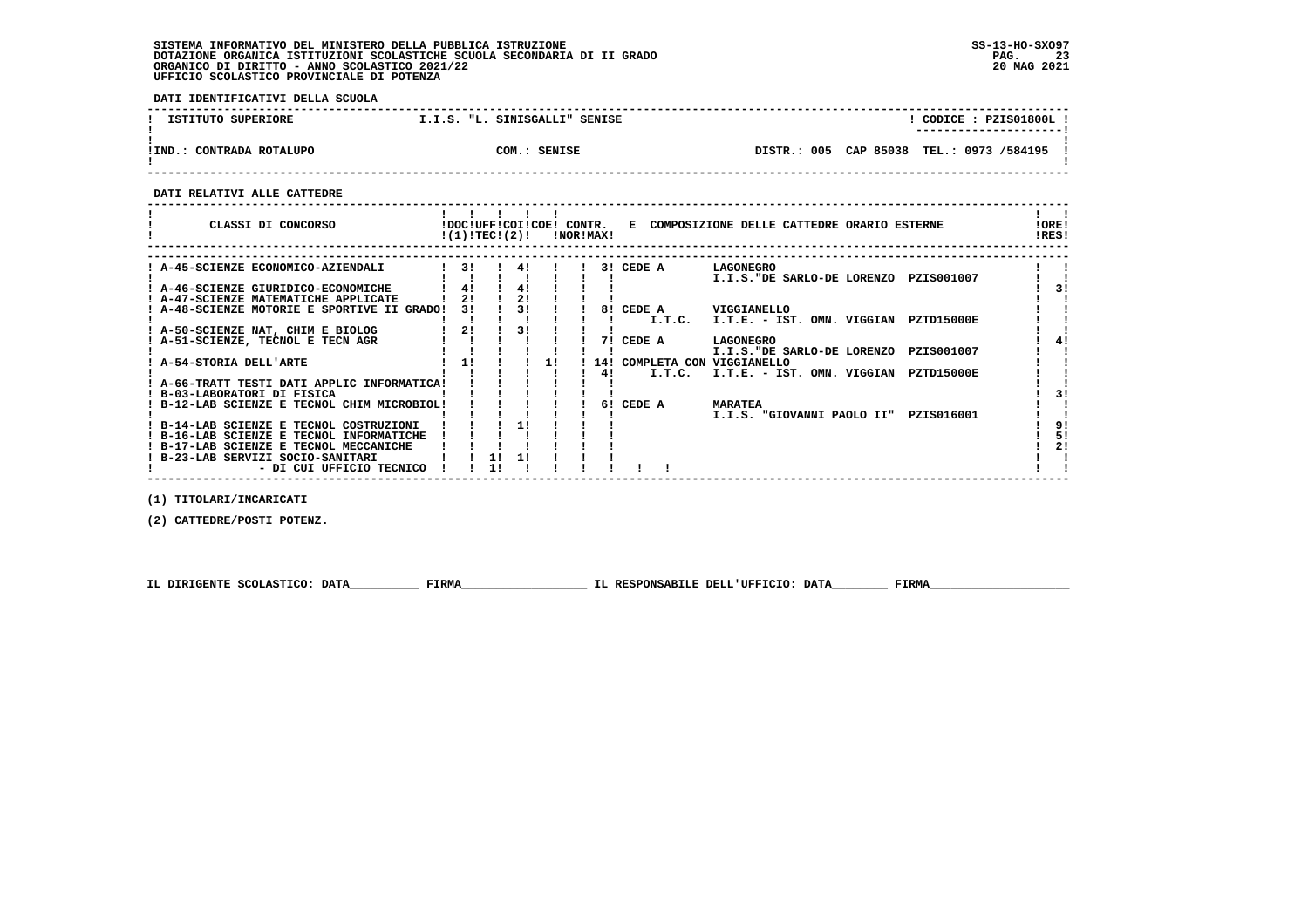**DATI IDENTIFICATIVI DELLA SCUOLA**

| ISTITUTO SUPERIORE     | I.I.S. "G. PEANO" MARSICO NUOVO | CODICE: PZIS01900C!<br>---------------------- |
|------------------------|---------------------------------|-----------------------------------------------|
| !IND.: C/DA FONTANELLE | COM.: MARSICO NUOVO             | DISTR.: 003 CAP 85052 TEL.: 0975 / 342102 !   |

### **DATI RELATIVI ALLE CLASSI - SEDI EROGAZIONE DI COMPETENZA**

| CORSI - INDIRIZZI - SPECIALIZZAZIONI                                                            | CORSI - INDIRIZZI - SPECIALIZZAZIONI<br>ANNI DI CORSO                                                                                                              | ANNI DI CORSO                              |
|-------------------------------------------------------------------------------------------------|--------------------------------------------------------------------------------------------------------------------------------------------------------------------|--------------------------------------------|
|                                                                                                 | $1$ , 1! 2! 3! 4! 5! 6!                                                                                                                                            | $1$ , 1!, 2!, 3!, 4!, 5!, 6!               |
| ILI01 CLASSICO<br>ILI03 SCIENTIFICO -<br>!LI11 SCIENZE UMANE<br>!LIP2 POTENZIAMENTO LINGUISTICO | ! 1! 1! 1! 1! 1! !LI02 SCIENTIFICO<br>OPZIONE SCIENZE APPLICAT ! 2! 2! 2! 1! 1! !LI04 LINGUISTICO<br>! 2! 1! 1! 1! 1! !LI12 SCIENZE UMANE - OPZ. ECONOMICO SOCIALE | 1 1! 1! 1! 2! 2! 1<br>$1$ 1! 1! 1! 1! 1! 1 |

 **DATI RELATIVI ALLE CATTEDRE**

| CLASSI DI CONCORSO                                                                    | !(1)!TECI(2)!  |       |     | !NOR!MAX! | !DOC!UFF!COI!COE! CONTR. E COMPOSIZIONE DELLE CATTEDRE ORARIO ESTERNE | !ORE!<br>IRES! |
|---------------------------------------------------------------------------------------|----------------|-------|-----|-----------|-----------------------------------------------------------------------|----------------|
| ! A-11-DISCIPLINE LETTERARIE E LATINO                                                 | 1101           | ! 10! | -11 | ! 13!     | COMPLETA CON LAGONEGRO                                                |                |
| ! A-12-DISCIPL LETTERARIE ISTITUTI II GR                                              |                |       |     | 51        | I.I.S. "DE SARLO-DE LORENZO PZIS001007                                |                |
| A-13-DISCIPL LETTERARIE, LATINO E GRECO !                                             | 2!             | 21    |     | 51        | CEDE A<br><b>POTENZA</b>                                              | 8!             |
| ! A-16-DISEG ARTIST MODELLAZ ODONTOTEC                                                |                |       |     |           | L.C. "Q. ORAZIO FLACCO" PO PZPC040004<br>L.C.                         |                |
| A-17-DISEG STORIA ARTE ISTITUTI II GR                                                 | 11             | 11    | 1!  | 12!       | COMPLETA CON POTENZA                                                  |                |
| ! A-18-FILOSOFIA E SCIENZE UMANE                                                      | 21             | 21    |     | 61        | <b>PZPS12000V</b><br>L.S.<br>L.S. "PASOLINI" POTENZA                  |                |
| ! A-19-FILOSOFIA E STORIA                                                             | 3 <sub>1</sub> | 41    | 11  | 141       | COMPLETA CON MARATEA                                                  |                |
| ! A-20-FISICA                                                                         |                |       |     | 41        | I.I.S. "GIOVANNI PAOLO II" PZISO16001                                 |                |
| ! A-24-LINGUA E CULT STRANIERA (INGLESE)                                              | 51             | 6!    |     | 41        | CEDE A<br>MOLITERNO                                                   |                |
| ! A-24-LINGUA E CULT STRANIERA (FRANCESE)                                             | 11             | 1!    |     |           | I.I.S. "PETRUCCELLI - PAR PZIS031003                                  |                |
| ! A-24-LINGUA E CULT STRANIERA (SPAGNOLO)<br>! A-24-LINGUA E CULT STRANIERA (TEDESCO) | 11             | 11    |     |           |                                                                       |                |
| ! A-24-LINGUA E CULT STRANIERA (RUSSO)                                                |                |       |     |           |                                                                       |                |
| ! A-26-MATEMATICA<br>! A-27-MATEMATICA E FISICA                                       | 2!<br>71       | 2!    | 11  | 16!       | COMPLETA CON POTENZA                                                  |                |
|                                                                                       |                |       |     | 31        | L.C.<br>L.C. "O. ORAZIO FLACCO" PO<br>PZPC040004                      |                |
| A-34-SCIENZE E TECNOLOGIE CHIMICHE<br>! A-37-COSTRUZ TECNOL E TECN RAPPR GRAFICA!     |                |       |     |           |                                                                       |                |
| ! A-40-TECNOLOGIE ELETTRICHE ELETTRONICHE                                             |                |       |     |           |                                                                       |                |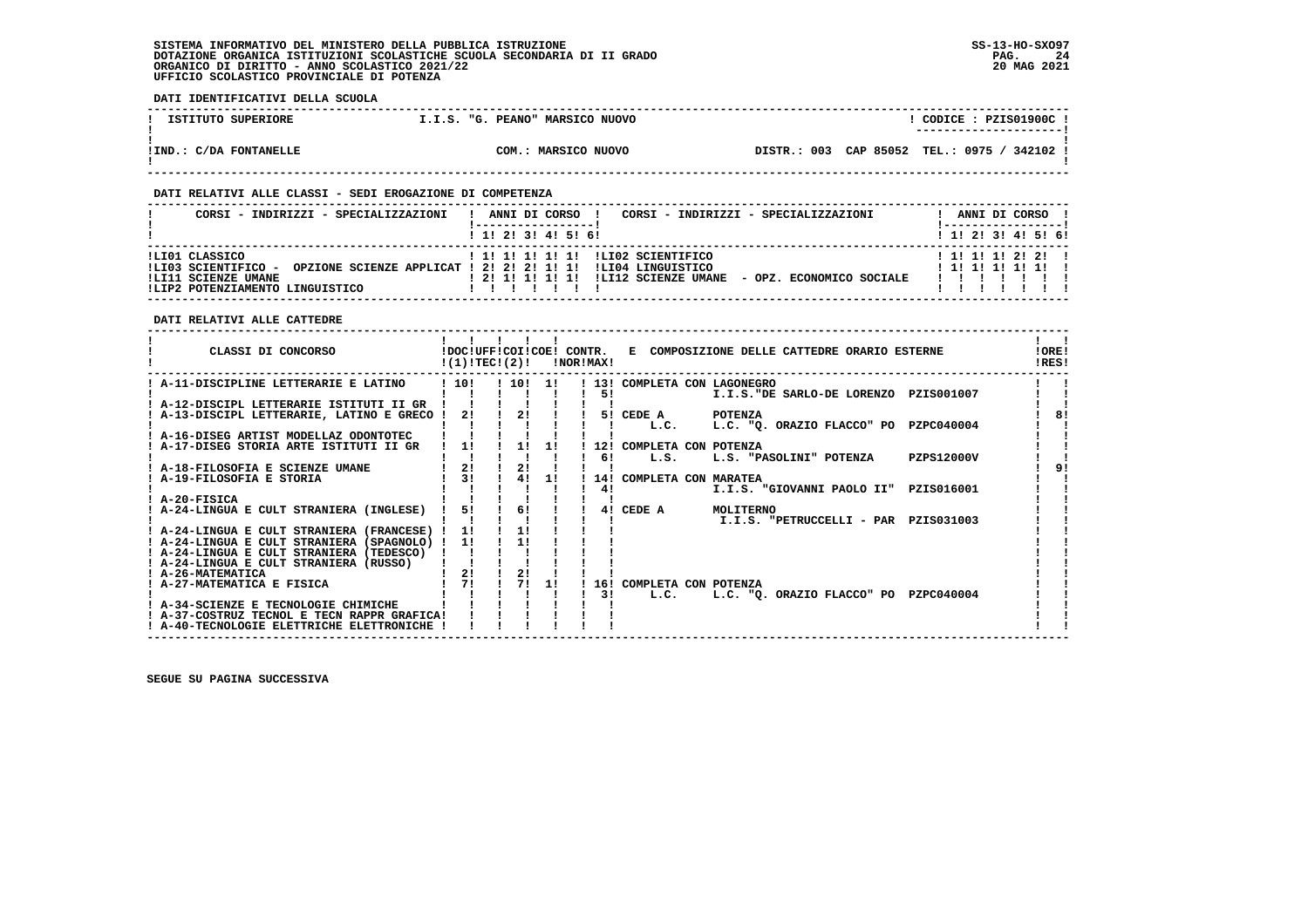**DATI IDENTIFICATIVI DELLA SCUOLA**

| ISTITUTO SUPERIORE     | I.I.S. "G. PEANO" MARSICO NUOVO | CODICE: PZIS01900C!<br>----------------------     |
|------------------------|---------------------------------|---------------------------------------------------|
| !IND.: C/DA FONTANELLE | COM.: MARSICO NUOVO             | TEL.: 0975 /<br>DISTR.: 003 CAP 85052<br>342102 ! |

 **------------------------------------------------------------------------------------------------------------------------------------**

 **DATI RELATIVI ALLE CATTEDRE**

| CLASSI DI CONCORSO                                                                  | !DOC!UFF!COI!COE! CONTR.<br>!(1)!TEC!(2)! |    |                                                                                           | !NOR!MAX! |     |                     | E COMPOSIZIONE DELLE CATTEDRE ORARIO ESTERNE                            | !ORE!<br>!RES! |
|-------------------------------------------------------------------------------------|-------------------------------------------|----|-------------------------------------------------------------------------------------------|-----------|-----|---------------------|-------------------------------------------------------------------------|----------------|
| ! A-41-SCIENZE E TECNOLOGIE INFORMATICHE                                            |                                           |    | $\blacksquare$ $\blacksquare$ $\blacksquare$ $\blacksquare$ $\blacksquare$ $\blacksquare$ |           | 2!  | I.T.AG.             | 16! COMPLETA CON MARSICOVETERE<br>I.T.T. VILLA D'AGRI - I.O. PZTA04000L |                |
| : A-46-SCIENZE GIURIDICO-ECONOMICHE                                                 | 11                                        | 11 |                                                                                           |           | 61  | CEDE A              | <b>POTENZA</b><br>I.I.S. "DA VINCI-NITTI" PO<br><b>PZIS02400X</b>       |                |
| ! A-47-SCIENZE MATEMATICHE APPLICATE<br>! A-48-SCIENZE MOTORIE E SPORTIVE II GRADO! | 31                                        | 31 |                                                                                           |           |     | 8! CEDE A           | CORLETO PERTICARA                                                       |                |
| ! A-50-SCIENZE NAT, CHIM E BIOLOG                                                   | 41                                        | 5! |                                                                                           |           |     | I.T.I.<br>5! CEDE A | ITT "16 AGO.1860" I.O. COR PZTF06000E<br>MOLITERNO                      | 8!             |
| ! A-54-STORIA DELL'ARTE                                                             | 21                                        | 2! |                                                                                           |           |     |                     | I.I.S. "PETRUCCELLI - PAR PZIS031003                                    |                |
| ! B-02-CONV LINGUA STRANIERA (FRANCESE)<br>! B-02-CONV LINGUA STRANIERA (INGLESE)   |                                           |    |                                                                                           |           |     |                     |                                                                         | 51<br>51       |
| ! B-02-CONV LINGUA STRANIERA (SPAGNOLO)                                             |                                           |    |                                                                                           |           | 51. | CEDE A              | <b>POTENZA</b><br>I.I.S. "DA VINCI-NITTI" PO<br><b>PZIS02400X</b>       |                |
| ! B-02-CONV LINGUA STRANIERA (TEDESCO)<br>! B-02-CONV LINGUA STRANIERA (RUSSO)      |                                           |    |                                                                                           |           |     |                     |                                                                         |                |
| (1) TITOLARI/INCARICATI                                                             |                                           |    |                                                                                           |           |     |                     |                                                                         |                |

 **(2) CATTEDRE/POSTI POTENZ.**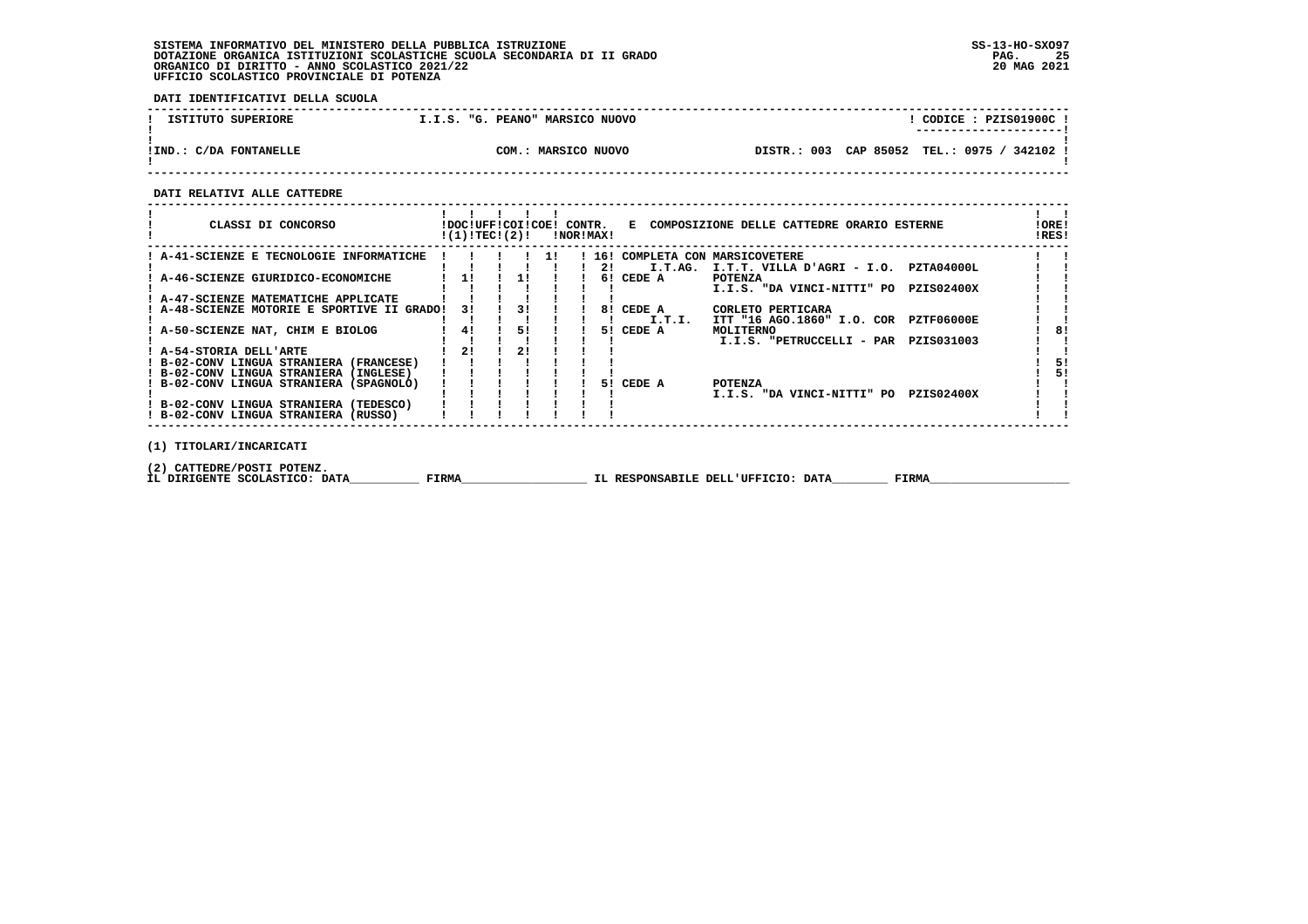**DATI IDENTIFICATIVI DELLA SCUOLA**

| ISTITUTO SUPERIORE      | I.I.S."Q. ORAZIO FLACCO" - VENOSA (PZ) | CODICE: PZIS02100C !<br>---------------------- |
|-------------------------|----------------------------------------|------------------------------------------------|
| !IND.: VIA EMILIA N? 32 | COM.: VENOSA                           | DISTR.: 001 CAP 85029 TEL.: 0972 /<br>207954!  |

### **DATI RELATIVI ALLE CLASSI - SEDI EROGAZIONE DI COMPETENZA**

| CORSI - INDIRIZZI - SPECIALIZZAZIONI                                                                                                                                                                                                                  | CORSI - INDIRIZZI - SPECIALIZZAZIONI<br>ANNI DI CORSO !                                                                                                                                                       | ANNI DI CORSO !<br>!----------------- |
|-------------------------------------------------------------------------------------------------------------------------------------------------------------------------------------------------------------------------------------------------------|---------------------------------------------------------------------------------------------------------------------------------------------------------------------------------------------------------------|---------------------------------------|
|                                                                                                                                                                                                                                                       | ! 1! 2! 3! 4! 5! 6!                                                                                                                                                                                           | ! 1! 2! 3! 4! 5! 6!                   |
| $1IP09$ MAN.NE ASSIS.ZA TEC. BIENNIO - TRIENNIO ! ! ! ! ! 1!<br>!IP14 MANUTENZ. E ASSIST. TECN.<br>!IPC1 INDIRIZZO A ELABORAZIONE MANUALE<br>!LI01 CLASSICO<br>!LI13 MUSICALE E COREUTICO - SEZ. MUSICALE<br>!LIP4 POTENZIAMENTO ARTISTICO E MUSICALE | !IP13 IND. E ARTIG. MADE IN ITALY<br>11111111<br>!IPAG ARTIGIANATO - TRIENNIO<br>!IPID INDUSTRIA - TRIENNIO<br>ILI02 SCIENTIFICO<br>1 2 1 1 1 1 1 1 1<br>ILIP2 POTENZIAMENTO LINGUISTICO<br>1 1 1 1 1 1 1 1 1 | 121212131211                          |

 **DATI RELATIVI ALLE CATTEDRE**

| CLASSI DI CONCORSO                          | !DOC!UFF!COI!COE! CONTR.<br>!(1)!TEC!(2)! |    |    | INORIMAXI |     |        | E COMPOSIZIONE DELLE CATTEDRE ORARIO ESTERNE |                                                  |                   | !ORE!<br>!RES! |
|---------------------------------------------|-------------------------------------------|----|----|-----------|-----|--------|----------------------------------------------|--------------------------------------------------|-------------------|----------------|
| ! A-02-DESIGN MET.OREF.PIET.DURE GEMME      |                                           |    |    |           |     |        |                                              |                                                  |                   |                |
| ! A-03-DESIGN DELLA CERAMICA                |                                           |    |    |           |     |        |                                              |                                                  |                   |                |
| ! A-04-DESIGN DEL LIBRO                     |                                           |    |    |           |     |        |                                              |                                                  |                   |                |
| ! A-05-DESIGN DEL TESSUTO E DELLA MODA      |                                           |    |    |           |     |        |                                              |                                                  |                   |                |
| ! A-06-DESIGN DEL VETRO                     |                                           |    |    |           |     |        |                                              |                                                  |                   |                |
| ! A-07-DISCIPLINE AUDIOVISIVE               |                                           |    |    |           |     |        |                                              |                                                  |                   |                |
| ! A-08-DISCIP GEOM, ARCH, ARRED, SCENOTEC ! |                                           |    |    |           |     |        |                                              |                                                  |                   |                |
| ! A-09-DISCIP GRAFICHE, PITTORICHE, SCENOG! |                                           |    |    |           |     |        |                                              |                                                  |                   |                |
| ! A-10-DISCIPLINE GRAFICO-PUBBLICITARIE     |                                           |    |    |           |     |        |                                              |                                                  |                   |                |
| ! A-11-DISCIPLINE LETTERARIE E LATINO       | 6!                                        | 6! |    |           | 3 I | CEDE A |                                              | GENZANO DI LUCANIA<br>I.I.S. "E. MAJORANA" GENZA | PZIS029003        |                |
| ! A-12-DISCIPL LETTERARIE ISTITUTI II GR    | 11                                        |    |    |           |     |        |                                              |                                                  |                   |                |
| ! A-13-DISCIPL LETTERARIE, LATINO E GRECO ! | 41                                        | 41 |    |           |     |        |                                              |                                                  |                   | 91             |
| ! A-14-DISCIP PLAST. SCUL. SCENOPLAST.      |                                           |    |    |           |     |        |                                              |                                                  |                   |                |
| ! A-16-DISEG ARTIST MODELLAZ ODONTOTEC      |                                           |    |    |           |     |        |                                              |                                                  |                   |                |
| ! A-17-DISEG STORIA ARTE ISTITUTI II GR     | 1!                                        | 1! |    |           |     |        |                                              |                                                  |                   |                |
| ! A-18-FILOSOFIA E SCIENZE UMANE            |                                           |    |    |           |     |        |                                              |                                                  |                   |                |
| A-19-FILOSOFIA E STORIA                     | 31                                        | 31 | 11 |           | 11! |        | COMPLETA CON RIONERO IN VULTURE              |                                                  |                   |                |
|                                             |                                           |    |    |           | 3!  |        |                                              | I.I.S. "G. FORTUNATO" RION                       | PZIS002003        |                |
|                                             |                                           |    |    |           |     | E CON  | LAVELLO                                      |                                                  |                   |                |
|                                             |                                           |    |    |           | 41  |        |                                              | I.I.S. "G. SOLIMENE" LAVEL                       | <b>PZIS01100T</b> |                |
| ! A-20-FISICA                               |                                           |    |    |           |     |        |                                              |                                                  |                   |                |
| ! A-21-GEOGRAFIA                            |                                           |    |    |           |     |        |                                              |                                                  |                   | 21             |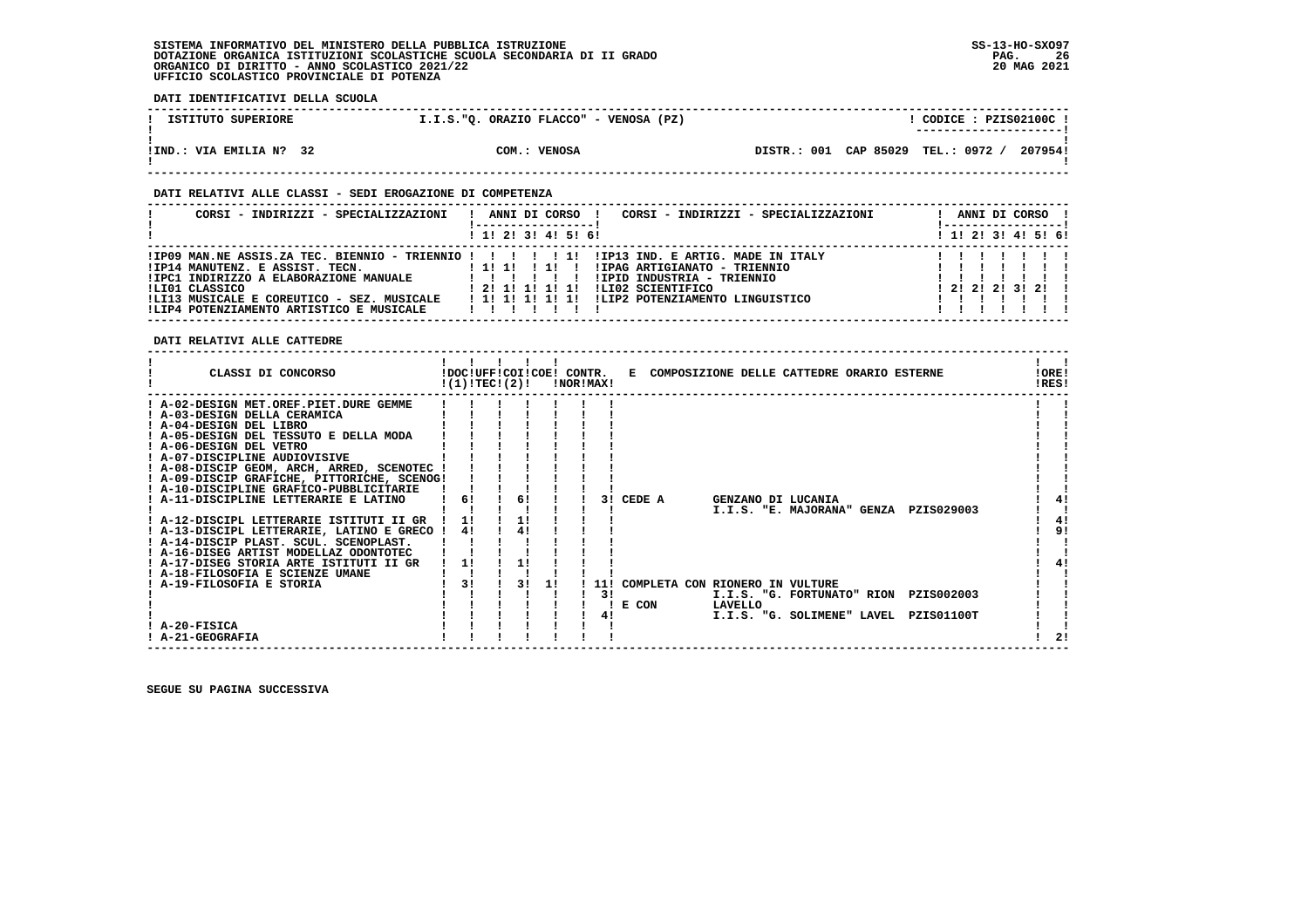**DATI IDENTIFICATIVI DELLA SCUOLA**

| ISTITUTO SUPERIORE           | I.I.S."Q. ORAZIO FLACCO" - VENOSA (PZ) | CODICE: PZIS02100C!                                                     |
|------------------------------|----------------------------------------|-------------------------------------------------------------------------|
| !IND.: VIA EMILIA N?<br>- 32 | COM.: VENOSA                           | ----------------------<br>DISTR.: 001 CAP 85029 TEL.: 0972 /<br>207954! |

 **------------------------------------------------------------------------------------------------------------------------------------**

 **DATI RELATIVI ALLE CATTEDRE**

| CLASSI DI CONCORSO                                                               | !(1)!TEC!(2)!                                                          |               |              | !NOR!MAX!      |                           | !DOC!UFF!COI!COE! CONTR. E COMPOSIZIONE DELLE CATTEDRE ORARIO ESTERNE | !ORE!<br>!RES! |                |
|----------------------------------------------------------------------------------|------------------------------------------------------------------------|---------------|--------------|----------------|---------------------------|-----------------------------------------------------------------------|----------------|----------------|
| ! A-24-LINGUA E CULT STRANIERA (INGLESE) ! 4! ! 4! !                             |                                                                        |               |              |                | 5! CEDE A                 | MELFI                                                                 |                |                |
|                                                                                  |                                                                        |               |              | $\blacksquare$ |                           | I.I.S. "TEN. R. RIGHETTI" PZIS007006                                  |                |                |
| ! A-24-LINGUA E CULT STRANIERA (FRANCESE) !                                      |                                                                        |               |              |                |                           |                                                                       |                |                |
| ! A-24-LINGUA E CULT STRANIERA (SPAGNOLO) !                                      |                                                                        |               |              |                |                           |                                                                       |                |                |
| ! A-24-LINGUA E CULT STRANIERA (TEDESCO) !                                       |                                                                        |               |              |                |                           |                                                                       |                |                |
| ! A-24-LINGUA E CULT STRANIERA (RUSSO)                                           | $\frac{1}{2}$ 31 $\frac{1}{2}$                                         | 3!            |              |                |                           |                                                                       |                |                |
| ! A-26-MATEMATICA<br>! A-27-MATEMATICA E FISICA                                  | 1 5! 1 6!                                                              |               |              |                | 2! CEDE A                 |                                                                       |                | 2 <sub>1</sub> |
|                                                                                  |                                                                        |               |              |                |                           | LAVELLO<br>I.I.S. "G. SOLIMENE" LAVEL PZIS01100T                      |                |                |
| ! A-29-MUSICA ISTITUTI II GRADO                                                  | $1 \quad 11$                                                           | 21            |              |                |                           |                                                                       |                |                |
| ! A-34-SCIENZE E TECNOLOGIE CHIMICHE                                             |                                                                        |               |              |                |                           |                                                                       |                |                |
| ! A-37-COSTRUZ TECNOL E TECN RAPPR GRAFICA!                                      |                                                                        |               |              |                |                           |                                                                       |                |                |
| ! A-39-TECNOL COSTR NAVALI                                                       |                                                                        |               |              |                |                           |                                                                       |                |                |
| ! A-40-TECNOLOGIE ELETTRICHE ELETTRONICHE !                                      | 11                                                                     | 11            |              |                |                           |                                                                       |                |                |
| ! A-41-SCIENZE E TECNOLOGIE INFORMATICHE ! !                                     |                                                                        |               |              |                |                           |                                                                       |                |                |
| ! A-42-SCIENZE E TECNOLOGIE MECCANICHE                                           | 2!                                                                     | $\frac{1}{1}$ |              |                |                           |                                                                       |                | 31             |
| ! A-44-TECNOL TESSILI, ABBIGL E MODA                                             |                                                                        |               |              |                |                           |                                                                       |                |                |
| ! A-45-SCIENZE ECONOMICO-AZIENDALI                                               |                                                                        |               |              |                |                           |                                                                       |                |                |
| ! A-46-SCIENZE GIURIDICO-ECONOMICHE                                              | $1 \quad 21$                                                           | $\frac{1}{2}$ |              |                | 4! CEDE A                 | <b>VENOSA</b>                                                         |                |                |
| ! A-47-SCIENZE MATEMATICHE APPLICATE                                             |                                                                        |               |              |                |                           | I.I.S. "E. BATTAGLINI" VEN PZIS00900T                                 |                |                |
| ! A-48-SCIENZE MOTORIE E SPORTIVE II GRADO! 2! ! 2! 1!                           |                                                                        |               |              |                | ! 16! COMPLETA CON VENOSA |                                                                       |                |                |
|                                                                                  |                                                                        |               |              | -21            |                           | I.I.S. "E. BATTAGLINI" VEN PZIS00900T                                 |                |                |
| ! A-50-SCIENZE NAT, CHIM E BIOLOG                                                | $\frac{1}{2}$ 3!                                                       | $\frac{1}{2}$ | 1!           |                | ! 15! COMPLETA CON MELFI  |                                                                       |                |                |
|                                                                                  |                                                                        |               |              | 21             |                           | I.I.S. "TEN. R. RIGHETTI"                                             | PZIS007006     |                |
| ! A-53-STORIA DELLA MUSICA                                                       | $\mathbf{i}$ $\mathbf{j}$ $\mathbf{k}$                                 |               |              |                |                           |                                                                       | 10!            |                |
| ! A-54-STORIA DELL'ARTE                                                          | $1 \quad 21 \quad 1$                                                   | 21            |              |                |                           |                                                                       |                |                |
| ! A-61-TECNOL E TECN COMUNICAZ MULTIMEDIA !                                      |                                                                        |               |              |                |                           |                                                                       |                |                |
| ! A-62-TECNOL E TECNICHE PER LA GRAFICA                                          |                                                                        |               |              |                |                           |                                                                       |                |                |
| ! A-63-TECNOLOGIE MUSICALI                                                       | $\frac{1}{1}$ $\frac{1}{1}$ $\frac{1}{1}$ $\frac{1}{1}$ $\frac{1}{15}$ |               |              |                |                           |                                                                       | 110!           |                |
| ! A-64-TEORIA, ANALISI E COMPOSIZIONE                                            |                                                                        |               |              |                | ! COMPLETA CON POTENZA    |                                                                       |                |                |
|                                                                                  |                                                                        |               | $\mathbf{I}$ | 31             | I.A.                      | LICEO ART. MUS. COR. "GROP PZSD030003                                 |                |                |
| ! A-66-TRATT TESTI DATI APPLIC INFORMATICA!                                      |                                                                        |               |              |                |                           |                                                                       |                |                |
| ! B-02-CONV LINGUA STRANIERA (FRANCESE)                                          |                                                                        |               |              |                |                           |                                                                       |                |                |
| ! B-02-CONV LINGUA STRANIERA (INGLESE)<br>! B-02-CONV LINGUA STRANIERA (TEDESCO) |                                                                        |               |              |                |                           |                                                                       |                |                |
|                                                                                  |                                                                        |               |              |                |                           |                                                                       |                |                |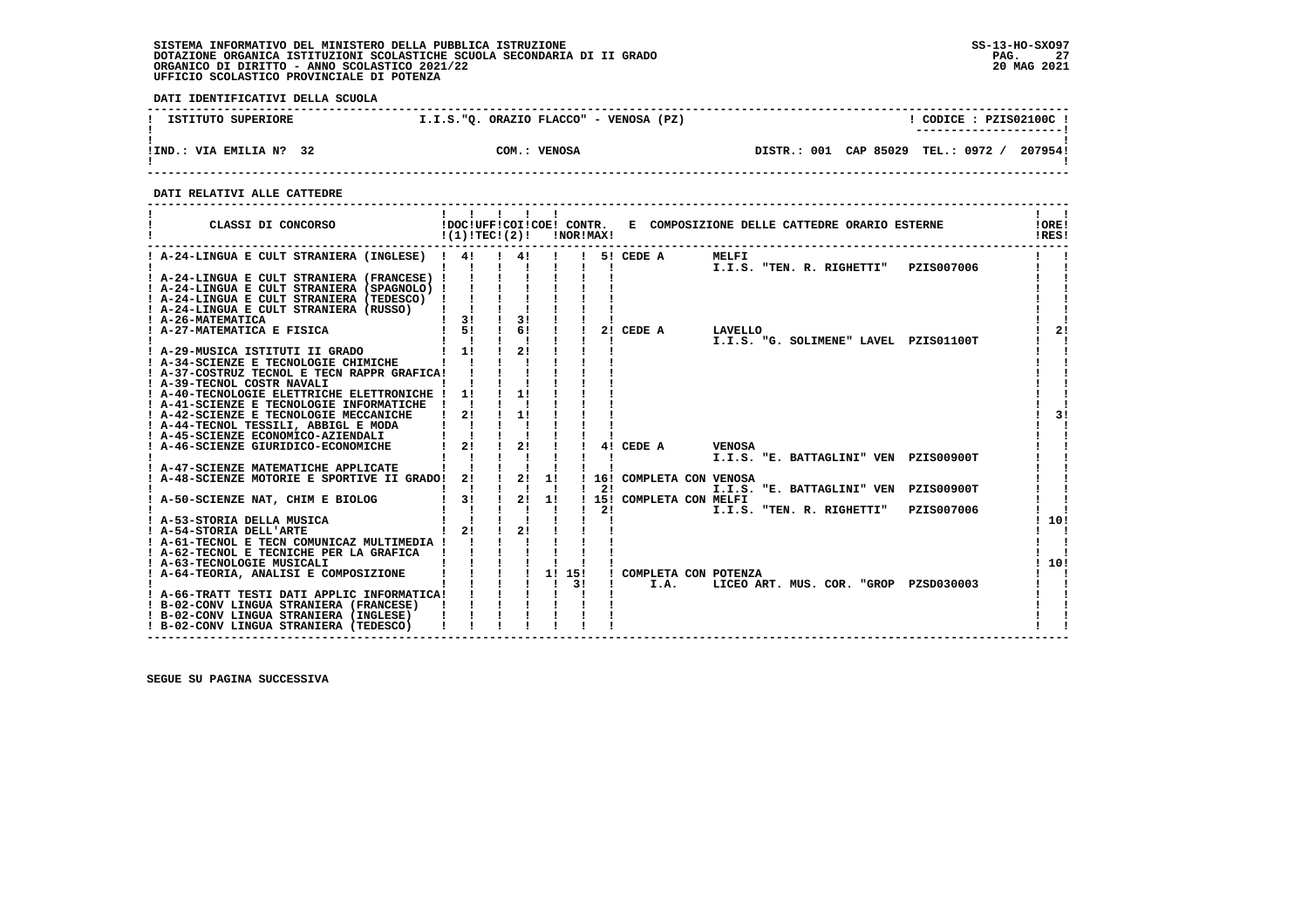**DATI IDENTIFICATIVI DELLA SCUOLA**

| ISTITUTO SUPERIORE      | I.I.S."O. ORAZIO FLACCO" - VENOSA (PZ) | CODICE: PZIS02100C !<br>--------------------- |
|-------------------------|----------------------------------------|-----------------------------------------------|
| !IND.: VIA EMILIA N? 32 | COM.: VENOSA                           | DISTR.: 001 CAP 85029 TEL.: 0972 /<br>2079541 |

 **------------------------------------------------------------------------------------------------------------------------------------**

 **DATI RELATIVI ALLE CATTEDRE**

| CLASSI DI CONCORSO                          |    |    |    | $!(1)!TEC!(2)!$ $INORIMAX!$ |    |           |  | !DOC!UFF!COI!COE! CONTR. E COMPOSIZIONE DELLE CATTEDRE ORARIO ESTERNE | !ORE!<br>!RES! |
|---------------------------------------------|----|----|----|-----------------------------|----|-----------|--|-----------------------------------------------------------------------|----------------|
|                                             |    |    |    |                             |    |           |  |                                                                       |                |
| ! B-02-CONV LINGUA STRANIERA (RUSSO)        |    |    |    |                             |    |           |  |                                                                       |                |
| ! B-03-LABORATORI DI FISICA                 |    |    |    |                             |    | 4! CEDE A |  | MELFI                                                                 |                |
|                                             |    |    |    |                             |    |           |  | PZIS007006<br>I.I.S. "TEN. R. RIGHETTI"                               |                |
| ! B-04-LABORATORI DI LIUTERIA               |    |    |    |                             |    |           |  |                                                                       |                |
| ! B-07-LABORATORIO DI OTTICA                |    |    |    |                             |    |           |  |                                                                       |                |
| ! B-08-LAB PRODUZ INDUSTR ARTIG CERAMICA    |    |    |    |                             |    |           |  |                                                                       |                |
| ! B-12-LAB SCIENZE E TECNOL CHIM MICROBIOL! |    |    |    |                             |    |           |  |                                                                       |                |
| ! B-14-LAB SCIENZE E TECNOL COSTRUZIONI     |    |    |    |                             |    |           |  |                                                                       |                |
| ! B-15-LAB SC E TECNOL ELETTR ELETTRONIC    |    |    |    |                             |    | 6! CEDE A |  | <b>POTENZA</b>                                                        |                |
|                                             |    |    |    |                             |    |           |  | I.P.I.A. I.P.S.I.A. "GIORGI" POTENZ<br>PZRI04000C                     |                |
| ! B-16-LAB SCIENZE E TECNOL INFORMATICHE    |    |    |    |                             |    |           |  |                                                                       |                |
| ! B-17-LAB SCIENZE E TECNOL MECCANICHE      | 11 | 11 | 11 | -11                         |    |           |  | 15! COMPLETA CON VENOSA                                               |                |
| - DI CUI UFFICIO TECNICO                    |    | 11 |    |                             | 31 |           |  | I.I.S. "E. BATTAGLINI" VEN<br>PZIS00900T                              |                |
| ! B-18-LAB SC E TECNOL TESS ABBIGL MODA     |    |    |    |                             |    |           |  |                                                                       |                |
| ! B-20-LAB SERV ENOGASTRON, SETT CUCINA     |    |    |    |                             |    |           |  |                                                                       |                |
| ! B-22-LAB TECNOL E TECN COMUNICAZ MULTIME! |    |    |    |                             |    |           |  |                                                                       |                |
| ! B-24-LAB SCIENZE E TECNOL NAUTICHE        |    |    |    |                             |    |           |  |                                                                       |                |
| ! B-25-LAB SCIENZE E TECNOLCOSTR NAVALI     |    |    |    |                             |    |           |  |                                                                       |                |
| ! B-26-LABORATORIO DI TECNOLOGIE DEL LEGNO! |    |    |    |                             |    |           |  |                                                                       |                |
| ! B-27-LABORATORIO DI TECNOLOGIE DEL MARMO! |    |    |    |                             |    |           |  |                                                                       |                |
| ! B-28-LABORATORIO DI TECNOLOGIE ORAFE      |    |    |    |                             |    |           |  |                                                                       |                |

 **(1) TITOLARI/INCARICATI**

 **(2) CATTEDRE/POSTI POTENZ.**

 **IL DIRIGENTE SCOLASTICO: DATA\_\_\_\_\_\_\_\_\_\_ FIRMA\_\_\_\_\_\_\_\_\_\_\_\_\_\_\_\_\_\_ IL RESPONSABILE DELL'UFFICIO: DATA\_\_\_\_\_\_\_\_ FIRMA\_\_\_\_\_\_\_\_\_\_\_\_\_\_\_\_\_\_\_\_**

 **------------------------------------------------------------------------------------------------------------------------------------**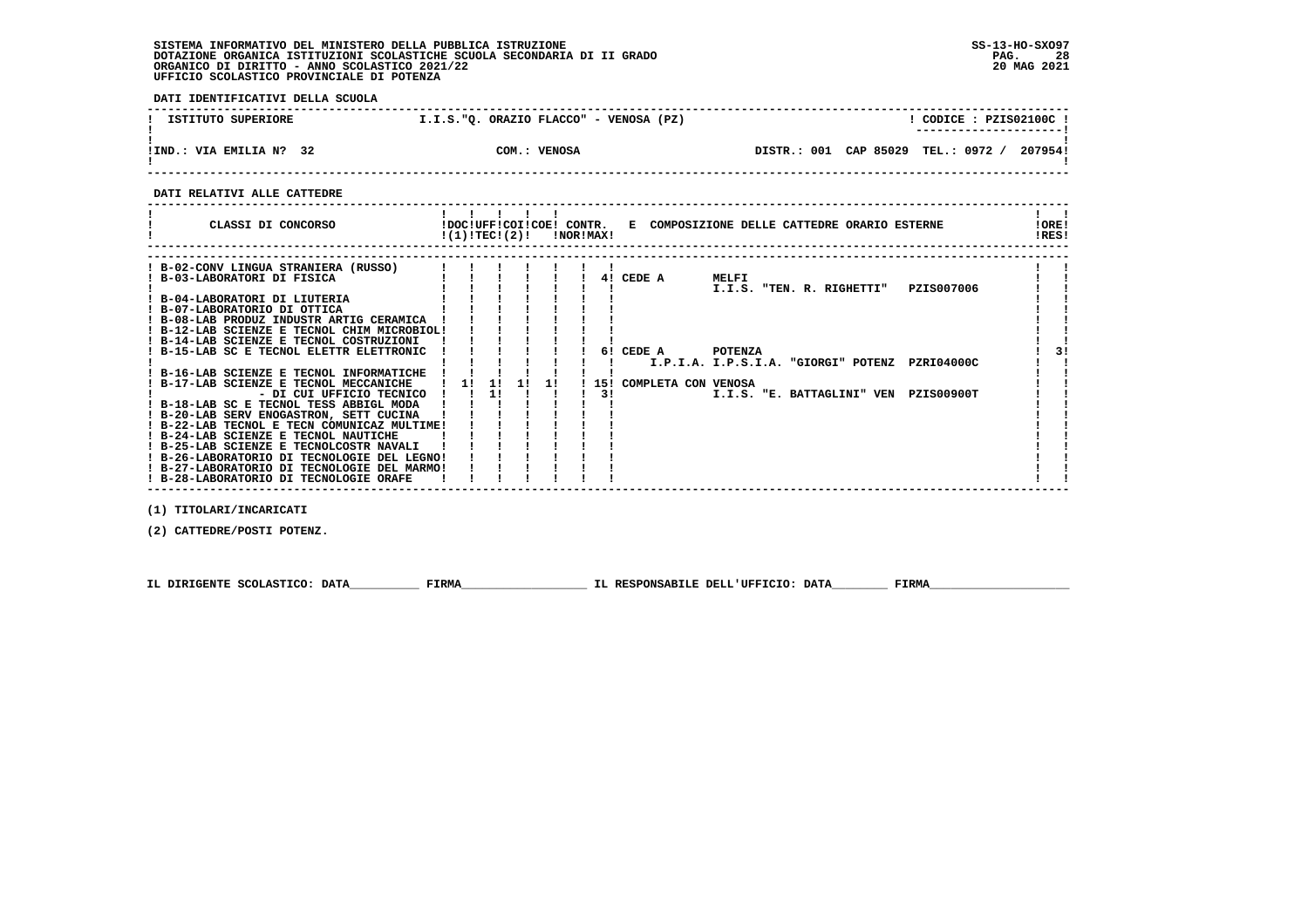**DATI IDENTIFICATIVI DELLA SCUOLA**

| ISTITUTO SUPERIORE    | I.I.S. "EINSTEIN - DE LORENZO" POTENZA | CODE: PZIS022008<br>---------------------- |
|-----------------------|----------------------------------------|--------------------------------------------|
| !IND.: VIA SICILIA, 4 | COM.: POTENZA                          | DISTR.: 002 CAP 85100 TEL.: 0971 /444489   |

### **DATI RELATIVI ALLE CLASSI - SEDI EROGAZIONE DI COMPETENZA**

| CORSI - INDIRIZZI - SPECIALIZZAZIONI                                                                                                                                                                                                                                                                                | ANNI DI CORSO !<br>CORSI - INDIRIZZI - SPECIALIZZAZIONI                                                                                                                                                                                                                                                            | ANNI DI CORSO !                                                                                             |
|---------------------------------------------------------------------------------------------------------------------------------------------------------------------------------------------------------------------------------------------------------------------------------------------------------------------|--------------------------------------------------------------------------------------------------------------------------------------------------------------------------------------------------------------------------------------------------------------------------------------------------------------------|-------------------------------------------------------------------------------------------------------------|
|                                                                                                                                                                                                                                                                                                                     | ! 1! 2! 3! 4! 5! 6!                                                                                                                                                                                                                                                                                                | ! 1! 2! 3! 4! 5! 6!                                                                                         |
| $!ITO5 MECC. MECCATRON. ENER. - BIENTO COMUNE 1 21 21 1 1 1$<br>!IT13 INFOR. TELECOM. - BIENNIO COMUNE<br>!IT24 COSTR., AMB. E TERRITORIO - BIENNIO COM ! 1! 1!<br>!ITBA BIOTECNOLOGIE AMBIENTALI<br>!ITCM CHIMICA E MATERIALI<br><b>!ITEN ENERGIA</b><br><b>!ITGT GEOTECNICO</b><br>!ITMM MECCANICA E MECCATRONICA | !IT10 ELETTR. ED ELETTROTEC.- BIENNIO COMUNE<br>15141111<br>!IT16 CHIM. MATER. BIOTECN. - BIENNIO COMUNE<br>!ITAT AUTOMAZIONE<br>!ITCA COSTR. AMB. TERRITORIO - TRIENNIO<br><b>!ITEC ELETTRONICA</b><br>1 11 11 11<br><b>!ITET ELETTROTECNICA</b><br>!ITIA INFORMATICA<br>1 2 1 2 1 2 1<br>!ITTL TELECOMUNICAZIONI | 1 1 1 2 1<br>212111<br>1 1 1 1 1 1 1 1<br>1 11 11<br>$1 \quad 1 \quad 1 \quad 31 \quad 31 \quad 41 \quad 1$ |

 **DATI RELATIVI ALLE CATTEDRE**

| CLASSI DI CONCORSO                                                                               |      | !DOC!UFF!COI!COE!<br>!(1)!TECI(2)! |     | CONTR.<br>!NOR!MAX! |       | Е                    | COMPOSIZIONE DELLE CATTEDRE ORARIO ESTERNE |            | !ORE!<br>!RES! |
|--------------------------------------------------------------------------------------------------|------|------------------------------------|-----|---------------------|-------|----------------------|--------------------------------------------|------------|----------------|
| A-12-DISCIPL LETTERARIE ISTITUTI II GR                                                           | 1141 | ! 15!                              | -11 |                     | ! 12! | COMPLETA CON POTENZA |                                            |            |                |
|                                                                                                  |      |                                    |     |                     | 6!    |                      | I.P.A.A. I.P.S.A.S.R. "G. FORTUNATO        | PZRA010001 |                |
| A-15-DISCIPLINE SANITARIE                                                                        |      |                                    |     |                     |       |                      |                                            |            |                |
| ! A-20-FISICA                                                                                    |      | 4!                                 |     |                     |       |                      |                                            |            |                |
| <b>A-21-GEOGRAFIA</b>                                                                            |      |                                    |     |                     |       |                      |                                            |            |                |
| A-24-LINGUA E CULT STRANIERA (INGLESE)                                                           | 81   | 81                                 |     |                     | 31    | CEDE A               | <b>POTENZA</b>                             |            |                |
|                                                                                                  |      |                                    |     |                     |       |                      | I.P.I.A. I.P.S.I.A. "GIORGI" POTENZ        | PZRI04000C |                |
|                                                                                                  |      |                                    |     |                     | 31    | ED A                 | CORLETO PERTICARA                          |            |                |
|                                                                                                  |      |                                    |     |                     |       | I.T.I.               | ITT "16 AGO.1860" I.O. COR                 | PZTF06000E |                |
| <b>A-26-MATEMATICA</b>                                                                           | 81   | 11!                                |     |                     | 71    | CEDE A               | <b>POTENZA</b>                             |            |                |
|                                                                                                  |      |                                    |     |                     |       | L.S.                 | L.S. "G. GALILEI" POTENZA                  | PZPS040007 |                |
|                                                                                                  |      |                                    |     |                     | 31    | ED A                 | <b>POTENZA</b>                             |            |                |
|                                                                                                  |      |                                    |     |                     |       | <b>IPSAR</b>         | I.P.S.E.O.A. "U. DI PASCA"                 | PZRH01050E |                |
| A-27-MATEMATICA E FISICA                                                                         |      |                                    |     |                     |       |                      |                                            |            |                |
| A-31-SCIENZE DEGLI ALIMENTI                                                                      |      |                                    |     |                     |       |                      |                                            |            |                |
| ! A-32-SCIENZE GEOLOGIA MINERALOGIA                                                              |      |                                    |     |                     |       |                      |                                            |            |                |
| A-34-SCIENZE E TECNOLOGIE CHIMICHE                                                               |      | 51                                 |     |                     | 81    | CEDE A               | <b>POTENZA</b>                             |            | 21             |
|                                                                                                  | 71   | 8!                                 |     |                     |       | <b>IPSAR</b>         | I.P.S.E.O.A. "U. DI PASCA"                 | PZRH010005 | 8!             |
| ! A-37-COSTRUZ TECNOL E TECN RAPPR GRAFICA!<br>A-40-TECNOLOGIE ELETTRICHE<br><b>ELETTRONICHE</b> | 6!   | 10!                                |     |                     |       |                      |                                            |            | 2!             |
|                                                                                                  |      |                                    |     |                     |       |                      |                                            |            |                |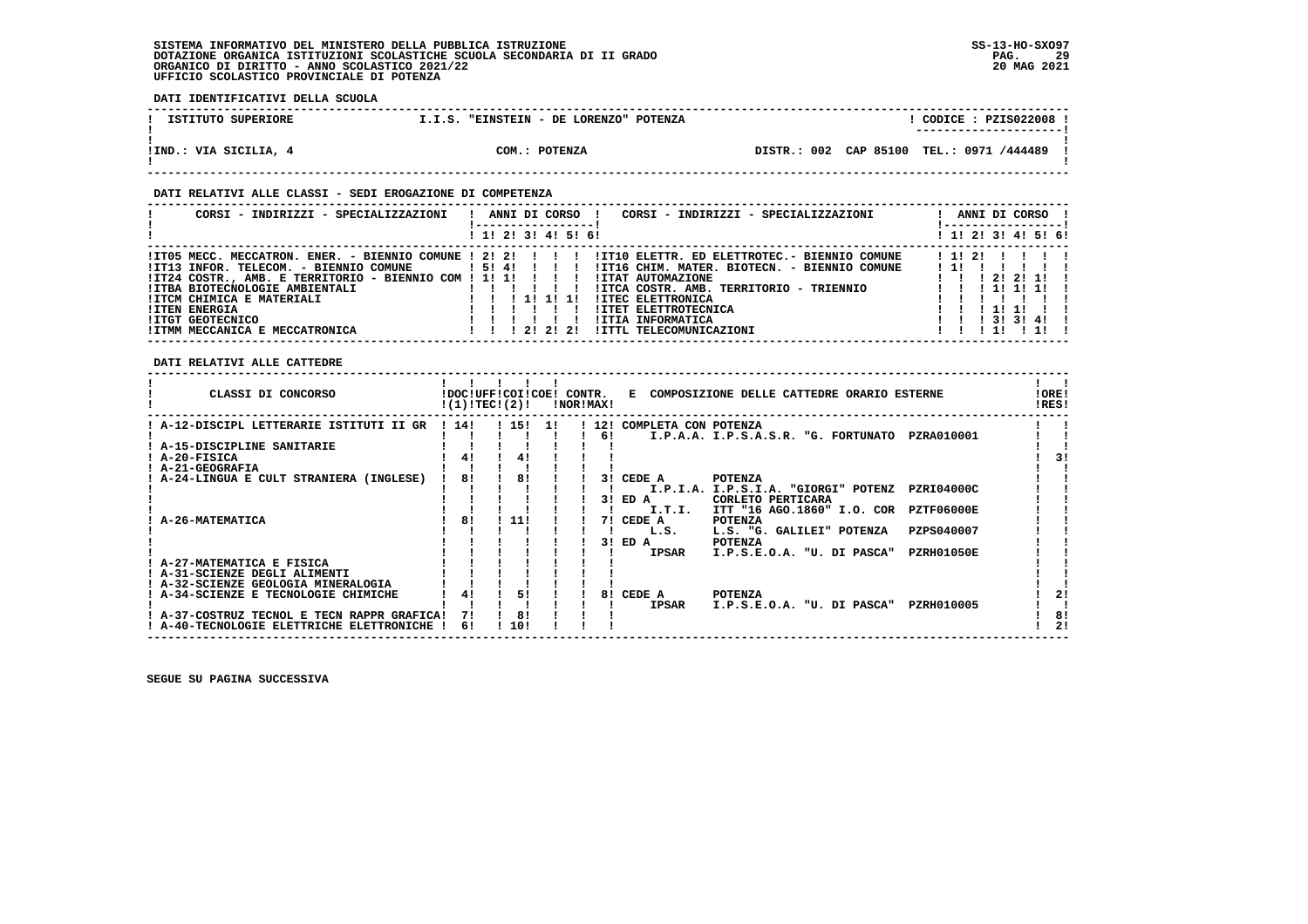**DATI IDENTIFICATIVI DELLA SCUOLA**

| ISTITUTO SUPERIORE    | "EINSTEIN - DE LORENZO" POTENZA<br>I.I.S. | CODICE: PZIS022008 !                        |
|-----------------------|-------------------------------------------|---------------------------------------------|
| !IND.: VIA SICILIA, 4 | COM.: POTENZA                             | TEL.: 0971 /444489<br>DISTR.: 002 CAP 85100 |

 **------------------------------------------------------------------------------------------------------------------------------------**

 **DATI RELATIVI ALLE CATTEDRE**

| CLASSI DI CONCORSO                                                                 | !DOC!UFF!COI!COE! CONTR.<br>!(1)!TEC!(2)! |    |           |       |    | !NOR!MAX!  | E COMPOSIZIONE DELLE CATTEDRE ORARIO ESTERNE                                  | !ORE!<br>!RES! |
|------------------------------------------------------------------------------------|-------------------------------------------|----|-----------|-------|----|------------|-------------------------------------------------------------------------------|----------------|
| A-41-SCIENZE E TECNOLOGIE INFORMATICHE                                             | 81                                        |    | . . 9. 1. |       |    |            | 14! COMPLETA CON POTENZA                                                      |                |
| A-42-SCIENZE E TECNOLOGIE MECCANICHE                                               | 51                                        |    |           | 5! 1! |    | 41         | PZRA010001<br>I.P.A.A. I.P.S.A.S.R. "G. FORTUNATO<br>14! COMPLETA CON POTENZA |                |
|                                                                                    |                                           |    |           |       |    | 41         | PZRI04000C<br>I.P.I.A. I.P.S.I.A. "GIORGI" POTENZ                             |                |
| : A-46-SCIENZE GIURIDICO-ECONOMICHE<br>! A-48-SCIENZE MOTORIE E SPORTIVE II GRADO! | 41<br>51                                  |    | 51<br>4!  | -11   |    | 16!        | COMPLETA CON POTENZA                                                          |                |
|                                                                                    |                                           |    |           |       |    | 21         | PZPS040007<br>L.S.<br>L.S. "G. GALILEI" POTENZA                               |                |
| ! A-50-SCIENZE NAT, CHIM E BIOLOG<br>! A-51-SCIENZE, TECNOL E TECN AGR             | 41<br>11                                  |    | 41        | 11    |    | 11!        | COMPLETA CON POTENZA                                                          |                |
|                                                                                    |                                           |    |           |       |    | 81         | PZRA010001<br>I.P.A.A. I.P.S.A.S.R. "G. FORTUNATO                             |                |
| ! B-03-LABORATORI DI FISICA<br>! B-12-LAB SCIENZE E TECNOL CHIM MICROBIOL!         | 11                                        |    | 2!        |       |    |            |                                                                               | 10!            |
| B-14-LAB SCIENZE E TECNOL COSTRUZIONI                                              | 21                                        |    | 11        | -11   |    | 91         | COMPLETA CON POTENZA                                                          |                |
| B-15-LAB SC E TECNOL ELETTR ELETTRONIC                                             | 61                                        | 11 | 6!        |       | 91 |            | PZTL02251A<br>I.T.G.<br>I.T.T. "EINST-DE LOR"SEZ.                             |                |
| - DI CUI UFFICIO TECNICO                                                           |                                           |    |           |       |    |            |                                                                               |                |
| ! B-16-LAB SCIENZE E TECNOL INFORMATICHE                                           | 51                                        |    | 61        | 11    |    | 11 !<br>71 | COMPLETA CON POTENZA<br>PZRI04000C<br>I.P.I.A. I.P.S.I.A. "GIORGI" POTENZ     |                |
| ! B-17-LAB SCIENZE E TECNOL MECCANICHE                                             | 11                                        |    | 41        |       |    |            |                                                                               |                |

 **(1) TITOLARI/INCARICATI**

 **(2) CATTEDRE/POSTI POTENZ.**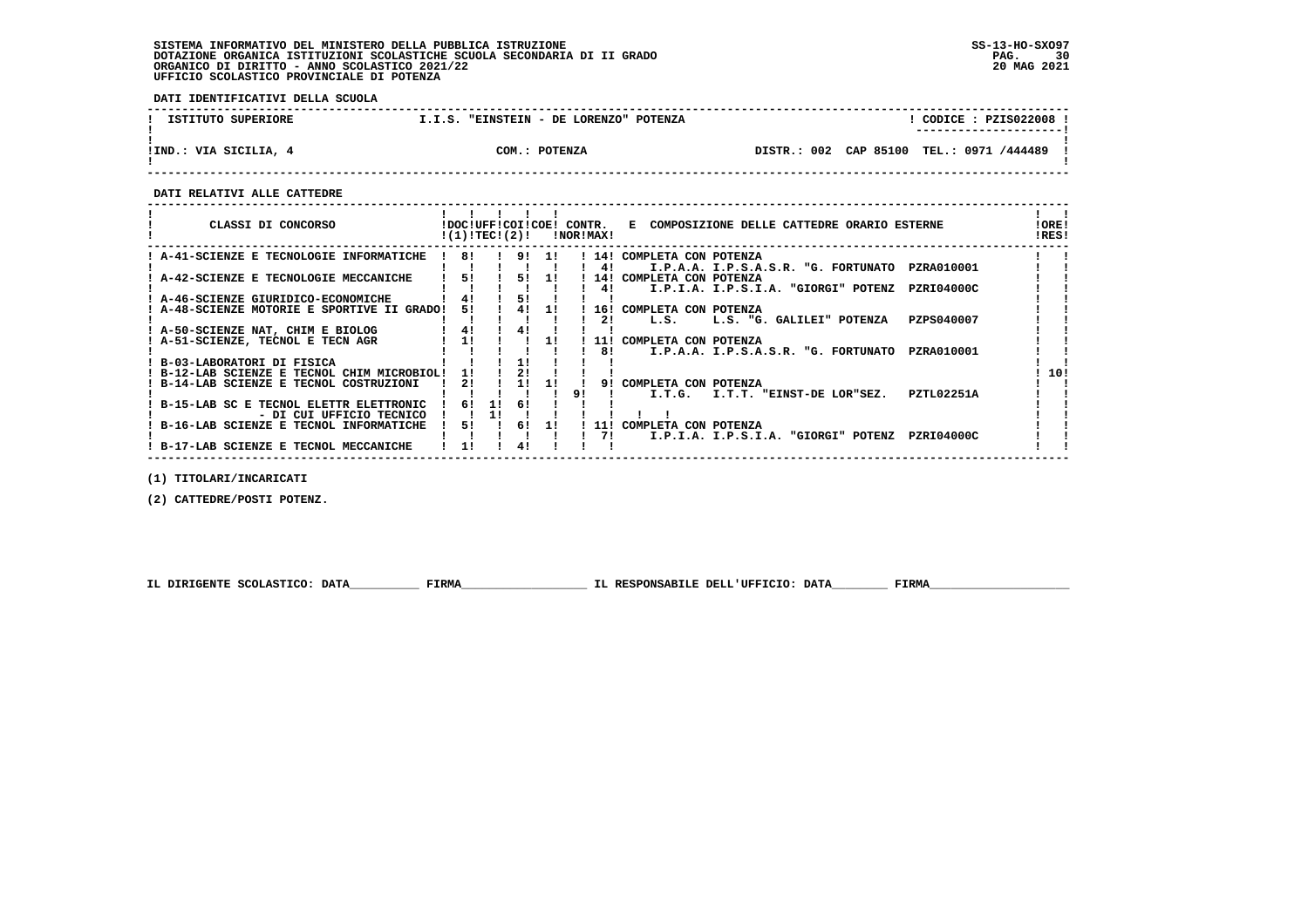**DATI IDENTIFICATIVI DELLA SCUOLA**

| ISTITUTO SUPERIORE     | I.I.S. "DA VINCI-NITTI" POTENZA | CODICE: PZIS02400X !<br>---------------------    |
|------------------------|---------------------------------|--------------------------------------------------|
| !IND.: VIA ANCONA, SNC | COM.: POTENZA                   | DISTR.: 002 CAP 85100 TEL.: 0971 /<br>$'$ 36189. |

### **DATI RELATIVI ALLE CLASSI - SEDI EROGAZIONE DI COMPETENZA**

| CORSI - INDIRIZZI - SPECIALIZZAZIONI      | CORSI - INDIRIZZI - SPECIALIZZAZIONI<br>ANNI DI CORSO !                                                                                                                                                                                             | ANNI DI CORSO !<br>!-----------------!   |
|-------------------------------------------|-----------------------------------------------------------------------------------------------------------------------------------------------------------------------------------------------------------------------------------------------------|------------------------------------------|
|                                           | $1$ , 1! 2! 3! 4! 5! 6!                                                                                                                                                                                                                             | $1$ , 1!, 2!, 3!, 4!, 5!, 6!             |
| IIP16 SERV. COMMERC.<br>ILI04 LINGUISTICO | IIPC1 INDIRIZZO A ELABORAZIONE MANUALE<br>IPCP PROM.NE COMMER.LE E PUBBL.RIA - OPZIONE ! ! ! ! ! ! ITTO1 AMM. FINAN. MARKETING - BIENNIO COMUNE!!<br>!ITAF AMM.NE FINAN. E MARKETING - TRIENNIO<br>! 5! 5! 4! 5! 4! ILIP2 POTENZIAMENTO LINGUISTICO | 1 3 1 3 1 1 1 1 1<br>1 1 1 3 1 2 1 3 1 1 |

### **DATI RELATIVI ALLE CATTEDRE**

| CLASSI DI CONCORSO                                                                                                       | !DOC!UFF!COI!COE! CONTR.<br>!(1)!TEC!(2)! |           |     | !NOR!MAX!       |                                                | E COMPOSIZIONE DELLE CATTEDRE ORARIO ESTERNE                                         |                                 | !ORE!<br>!RES! |
|--------------------------------------------------------------------------------------------------------------------------|-------------------------------------------|-----------|-----|-----------------|------------------------------------------------|--------------------------------------------------------------------------------------|---------------------------------|----------------|
| A-10-DISCIPLINE GRAFICO-PUBBLICITARIE<br>! A-11-DISCIPLINE LETTERARIE E LATINO<br>A-12-DISCIPL LETTERARIE ISTITUTI II GR | 31<br>14!                                 | 31<br>15! |     | 21              | CEDE A<br><b>IPSAR</b>                         | <b>POTENZA</b><br>I.P.S.E.O.A. "U. DI PASCA"                                         | PZRH010005                      |                |
|                                                                                                                          |                                           |           |     | 41<br>81        | ED A<br><b>IPSAR</b><br>ED A<br>I.T.G.         | <b>POTENZA</b><br>I.P.S.E.O.A. "U. DI PASCA"<br>POTENZA<br>I.T.T. "EINST-DE LOR"SEZ. | PZRH01050E<br><b>PZTL02251A</b> |                |
| A-17-DISEG STORIA ARTE ISTITUTI II GR<br>! A-18-FILOSOFIA E SCIENZE UMANE<br>! A-19-FILOSOFIA E STORIA                   |                                           | 21        |     |                 |                                                |                                                                                      |                                 |                |
| ! A-20-FISICA<br><b>A-21-GEOGRAFIA</b><br>A-24-LINGUA E CULT STRANIERA (FRANCESE)                                        | 91                                        | 10!       |     | 10!<br>81       | COMPLETA CON POTENZA<br><b>IPSAR</b>           | I.P.S.E.O.A. "U. DI PASCA"                                                           | PZRH010005                      |                |
| A-24-LINGUA E CULT STRANIERA (INGLESE)<br>! A-24-LINGUA E CULT STRANIERA (SPAGNOLO)                                      | ! 11!<br>31                               | 10!<br>31 | -11 | 71<br>12!<br>61 | COMPLETA CON POTENZA<br><b>IPSAR</b><br>CEDE A | I.P.S.E.O.A.<br>"U. DI PASCA"<br><b>POTENZA</b>                                      | PZRH010005                      |                |
| A-24-LINGUA E CULT STRANIERA (TEDESCO)<br>! A-24-LINGUA E CULT STRANIERA (RUSSO)                                         | 21                                        | 21        |     |                 | L.S.                                           | L.S. "G. GALILEI" POTENZA                                                            | PZPS040007                      |                |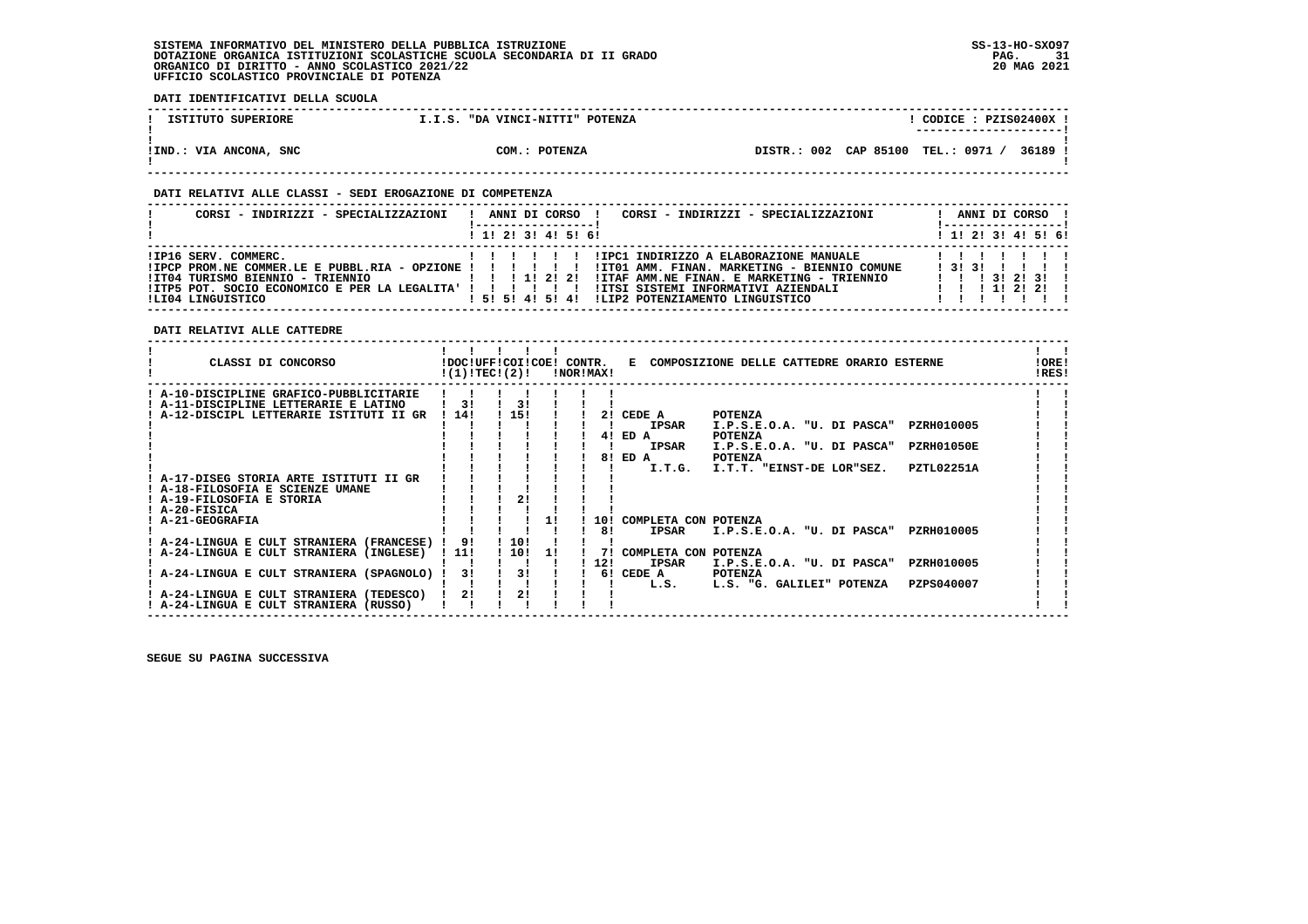**DATI IDENTIFICATIVI DELLA SCUOLA**

| ISTITUTO SUPERIORE     | I.I.S. "DA VINCI-NITTI" POTENZA | CODICE: PZIS02400X !                          |
|------------------------|---------------------------------|-----------------------------------------------|
| !IND.: VIA ANCONA, SNC | COM.: POTENZA                   | DISTR.: 002 CAP 85100 TEL.: 0971 /<br>36189 ! |

 **------------------------------------------------------------------------------------------------------------------------------------**

 **DATI RELATIVI ALLE CATTEDRE**

| CLASSI DI CONCORSO                                           | $!(1)!TEC!(2)!$ $INORIMAX!$                               |                                       |    |                           | !DOC!UFF!COI!COE! CONTR. E COMPOSIZIONE DELLE CATTEDRE ORARIO ESTERNE | !ORE!<br>!RES! |
|--------------------------------------------------------------|-----------------------------------------------------------|---------------------------------------|----|---------------------------|-----------------------------------------------------------------------|----------------|
| ! A-26-MATEMATICA                                            | $\frac{1}{2}$                                             | 21                                    |    |                           | 6! CEDE A POTENZA<br>I.P.A.A. I.P.S.A.S.R. "G. FORTUNATO PZRA010001   | $1 \quad 41$   |
| A-27-MATEMATICA E FISICA                                     | $1 \quad 21$                                              | 21                                    |    |                           |                                                                       |                |
| ! A-34-SCIENZE E TECNOLOGIE CHIMICHE                         |                                                           |                                       |    |                           |                                                                       |                |
| ! A-41-SCIENZE E TECNOLOGIE INFORMATICHE !                   |                                                           | $2!$ $1$ $2!$ $1!$                    |    |                           | 10! COMPLETA CON POTENZA                                              |                |
|                                                              |                                                           |                                       |    | 81                        | L.S.<br>L.S. "PASOLINI" POTENZA PZPS12000V                            |                |
| ! A-45-SCIENZE ECONOMICO-AZIENDALI                           | 6!<br>$\begin{matrix} 1 & 6 \\ 1 & 1 \end{matrix}$        | $\frac{1}{2}$                         |    |                           | 5! CEDE A<br>POTENZA                                                  | 71             |
|                                                              |                                                           |                                       |    | $\mathbf{I}$ $\mathbf{I}$ | I.P.I.A. I.P.S.I.A. "GIORGI" POTENZ PZRI04000C                        |                |
| A-46-SCIENZE GIURIDICO-ECONOMICHE                            | 8!                                                        |                                       |    |                           | 9! COMPLETA CON MARSICO NUOVO                                         |                |
|                                                              |                                                           |                                       |    | 61                        | I.I.S. "G. PEANO" MARSICO PZIS01900C                                  |                |
|                                                              |                                                           |                                       |    |                           | ! E CON POTENZA                                                       |                |
| A-47-SCIENZE MATEMATICHE APPLICATE                           | $\frac{1}{7!}$ $\frac{1}{1}$ $\frac{1}{7!}$ $\frac{1}{1}$ |                                       |    | 31                        | I.P.I.A. I.P.S.I.A. "GIORGI" POTENZ PZRI04000C                        | 6!             |
| A-48-SCIENZE MOTORIE E SPORTIVE II GRADO!                    | 71                                                        | $\begin{array}{ccc} & 6! \end{array}$ |    |                           | 4! CEDE A<br><b>POTENZA</b>                                           |                |
|                                                              |                                                           |                                       |    |                           | I.P.I.A. I.P.S.I.A. "GIORGI" POTENZ PZRI04000C                        |                |
| ! A-50-SCIENZE NAT, CHIM E BIOLOG                            | 5!                                                        | 4!                                    | 1! |                           | 16! COMPLETA CON POTENZA                                              |                |
|                                                              |                                                           |                                       |    | 21                        | L.C. "Q. ORAZIO FLACCO" PO PZPC040004<br>L.C.                         |                |
| ! A-54-STORIA DELL'ARTE                                      | 21                                                        | 21                                    |    |                           |                                                                       |                |
| ! A-65-TEORIA E TECNICA COMUNICAZIONE                        |                                                           |                                       |    |                           |                                                                       |                |
| ! A-66-TRATT TESTI DATI APPLIC INFORMATICA!                  |                                                           |                                       |    |                           |                                                                       |                |
| ! B-02-CONV LINGUA STRANIERA (FRANCESE)                      | $\frac{1}{2}$                                             | 1!                                    |    |                           |                                                                       | 5!             |
| ! B-02-CONV LINGUA STRANIERA (INGLESE)                       | $1 \quad 1!$                                              | 1!                                    |    |                           |                                                                       | 5!             |
| ! B-02-CONV LINGUA STRANIERA (SPAGNOLO)                      |                                                           | $1 - 1$                               | 1! |                           | ! 13! COMPLETA CON MARSICO NUOVO                                      |                |
|                                                              |                                                           |                                       |    | -51                       | I.I.S. "G. PEANO" MARSICO PZIS01900C                                  |                |
| ! B-02-CONV LINGUA STRANIERA (TEDESCO)                       |                                                           |                                       |    |                           |                                                                       | 10!            |
| ! B-02-CONV LINGUA STRANIERA (RUSSO)                         |                                                           |                                       |    |                           |                                                                       |                |
| ! B-03-LABORATORI DI FISICA<br>! B-04-LABORATORI DI LIUTERIA |                                                           |                                       |    |                           |                                                                       |                |
| ! B-07-LABORATORIO DI OTTICA                                 |                                                           |                                       |    |                           |                                                                       |                |
| ! B-08-LAB PRODUZ INDUSTR ARTIG CERAMICA !                   |                                                           |                                       |    |                           |                                                                       |                |
| ! B-12-LAB SCIENZE E TECNOL CHIM MICROBIOL!                  |                                                           |                                       |    |                           |                                                                       |                |
| ! B-14-LAB SCIENZE E TECNOL COSTRUZIONI                      |                                                           |                                       |    |                           |                                                                       |                |
| ! B-15-LAB SC E TECNOL ELETTR ELETTRONIC                     |                                                           |                                       |    |                           |                                                                       |                |
|                                                              |                                                           |                                       |    |                           |                                                                       |                |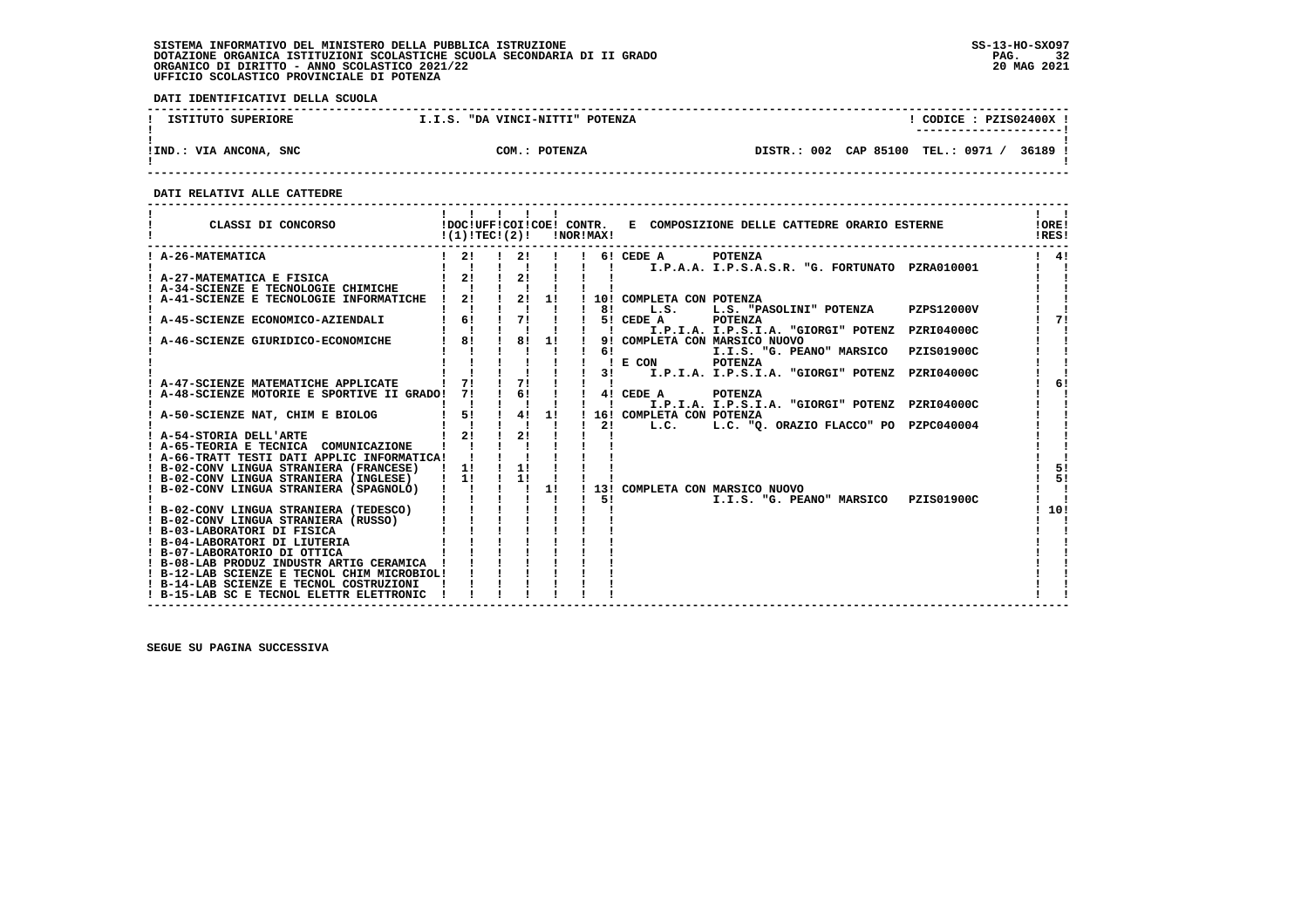**DATI IDENTIFICATIVI DELLA SCUOLA**

| ISTITUTO SUPERIORE     | "DA VINCI-NITTI" POTENZA<br>T.I.S. | CODICE: PZIS02400X<br>----------------------        |
|------------------------|------------------------------------|-----------------------------------------------------|
| !IND.: VIA ANCONA, SNC | COM.: POTENZA                      | <b>TEL.: 0971</b><br>36189<br>DISTR.: 002 CAP 85100 |

 **------------------------------------------------------------------------------------------------------------------------------------**

### **DATI RELATIVI ALLE CATTEDRE**

| CLASSI DI CONCORSO<br>E COMPOSIZIONE DELLE CATTEDRE ORARIO ESTERNE<br>!DOC!UFF!COI!COE! CONTR.<br>!(1)!TEC!(2)!<br><b>!NOR!MAX!</b>                                                                                                                                                                                                                                                                                                                                                                                                                                         | ! ORE!<br>!RES! |
|-----------------------------------------------------------------------------------------------------------------------------------------------------------------------------------------------------------------------------------------------------------------------------------------------------------------------------------------------------------------------------------------------------------------------------------------------------------------------------------------------------------------------------------------------------------------------------|-----------------|
| ! B-16-LAB SCIENZE E TECNOL INFORMATICHE<br>15! COMPLETA CON POTENZA<br>$\blacksquare$<br>$1 \quad 11$<br>PZRI04000C<br>I.P.I.A. I.P.S.I.A. "GIORGI" POTENZ<br>31<br>! B-17-LAB SCIENZE E TECNOL MECCANICHE<br>! B-18-LAB SC E TECNOL TESS ABBIGL MODA<br>! B-20-LAB SERV ENOGASTRON, SETT CUCINA<br>! B-22-LAB TECNOL E TECN COMUNICAZ MULTIME!<br>! B-24-LAB SCIENZE E TECNOL NAUTICHE<br>! B-25-LAB SCIENZE E TECNOLCOSTR NAVALI<br>! B-26-LABORATORIO DI TECNOLOGIE DEL LEGNO!<br>! B-27-LABORATORIO DI TECNOLOGIE DEL MARMO!<br>! B-28-LABORATORIO DI TECNOLOGIE ORAFE |                 |

 **(1) TITOLARI/INCARICATI**

 **(2) CATTEDRE/POSTI POTENZ.**

|  | IL DIRIGENTE SCOLASTICO: DATA | <b>FIRMA</b> | IL RESPONSABILE DELL'UFFICIO: DATA | FIRMZ |
|--|-------------------------------|--------------|------------------------------------|-------|
|--|-------------------------------|--------------|------------------------------------|-------|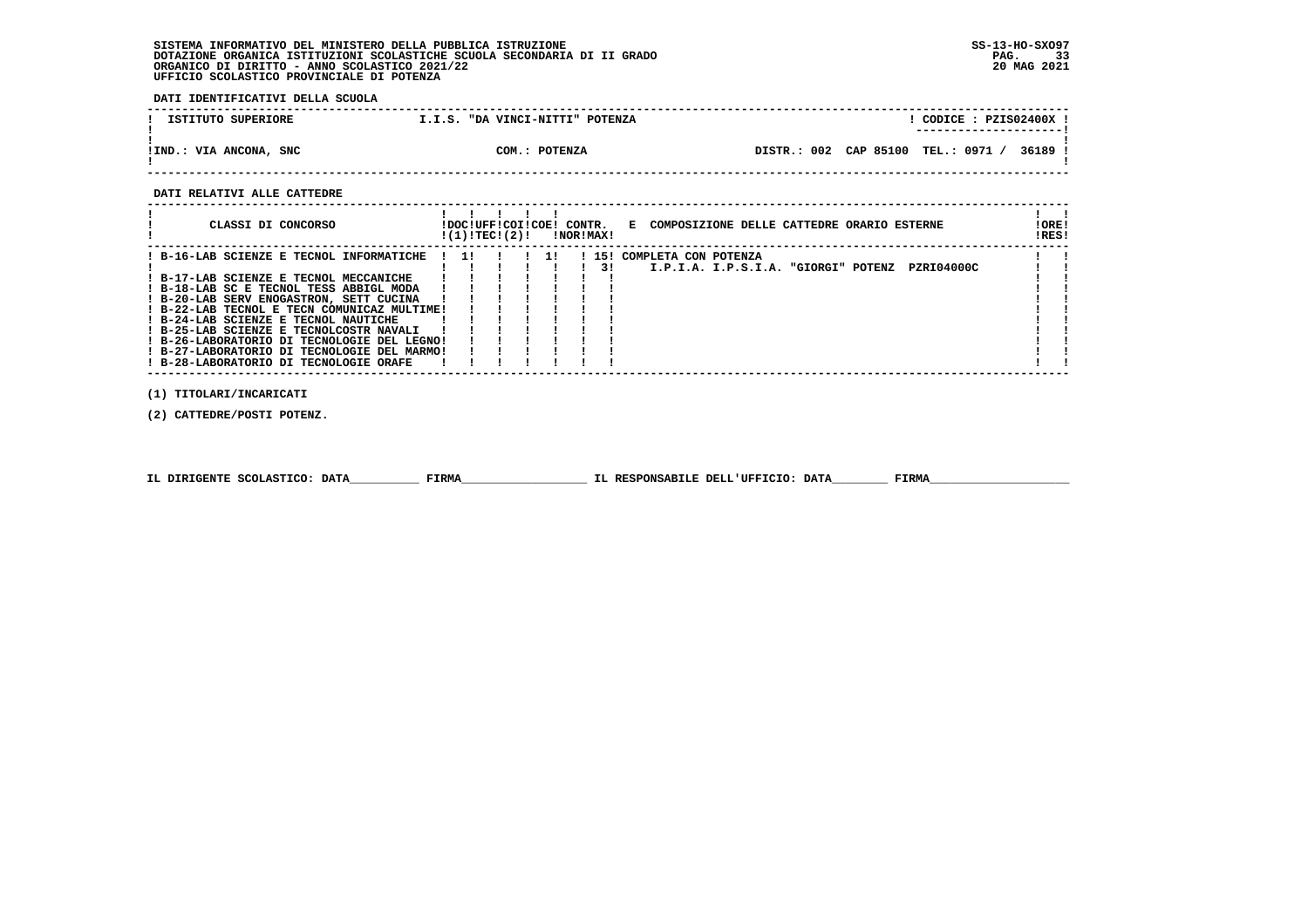**DATI IDENTIFICATIVI DELLA SCUOLA**

| ISTITUTO SUPERIORE  | "FEDERICO II DI SVEVIA" MELFI<br>T.I.S. | CODICE: PZIS02700B<br>---------------------- |
|---------------------|-----------------------------------------|----------------------------------------------|
|                     |                                         |                                              |
|                     |                                         |                                              |
| !IND.: VIA VERDI N. | COM.: MELFI                             | DISTR.: 001 CAP 85025 TEL.: 0972 /24434      |
|                     |                                         |                                              |

 **------------------------------------------------------------------------------------------------------------------------------------**

### **DATI RELATIVI ALLE CLASSI - SEDI EROGAZIONE DI COMPETENZA**

| CORSI - INDIRIZZI - SPECIALIZZAZIONI                                                                       | CORSI - INDIRIZZI - SPECIALIZZAZIONI<br>ANNI DI CORSO                                                                                                            | ANNI DI CORSO !                               |
|------------------------------------------------------------------------------------------------------------|------------------------------------------------------------------------------------------------------------------------------------------------------------------|-----------------------------------------------|
|                                                                                                            | ! 1! 2! 3! 4! 5! 6!                                                                                                                                              | ! 1! 2! 3! 4! 5! 6!                           |
| ILI01 CLASSICO<br>!LI03 SCIENTIFICO - OPZIONE SCIENZE APPLICAT ! 2! 1! 1! 1! 2!                            | ITP5 POT. SOCIO ECONOMICO E PER LA LEGALITA' ! ! !!!!!! ILI00 ARTISTICO NUOVO ORDINAMENTO - BIENNIO C<br>ILI02 SCIENTIFICO<br>1 1 1 1 1 1 1<br>ILI04 LINGUISTICO | 1121 111<br>1212121211<br>$1$ 1! 2! 2! 2! 1!! |
| !LI05 ARCHITETTURA E AMBIENTE<br>!LIAI INDIRIZZO A ELABORAZIONE MANUALE<br>!LIP2 POTENZIAMENTO LINGUISTICO | !LI07 AUDIOVISIVO MULTIMEDIA<br>1 1 1 1 1 1 1 1<br>!LIC6 ARTI FIGURATIVE- PLAST. PITTOR.                                                                         | 1111<br>1 1 1 1 1 1 1 1                       |

 **DATI RELATIVI ALLE CATTEDRE**

| CLASSI DI CONCORSO                                                                                                                                                                                                                                                                                                                                                                                                                                                                                                             | !(1)!TEC!(2)!                    | !DOC!UFF!COI!COE! CONTR. |                  | !NOR!MAX!              |                              |  | E COMPOSIZIONE DELLE CATTEDRE ORARIO ESTERNE                                                |  |                          | !ORE!<br>!RES! |                       |
|--------------------------------------------------------------------------------------------------------------------------------------------------------------------------------------------------------------------------------------------------------------------------------------------------------------------------------------------------------------------------------------------------------------------------------------------------------------------------------------------------------------------------------|----------------------------------|--------------------------|------------------|------------------------|------------------------------|--|---------------------------------------------------------------------------------------------|--|--------------------------|----------------|-----------------------|
| ! A-02-DESIGN MET.OREF.PIET.DURE GEMME<br>! A-03-DESIGN DELLA CERAMICA<br>! A-04-DESIGN DEL LIBRO<br>! A-05-DESIGN DEL TESSUTO E DELLA MODA<br>! A-06-DESIGN DEL VETRO<br>! A-07-DISCIPLINE AUDIOVISIVE<br>! A-08-DISCIP GEOM, ARCH, ARRED, SCENOTEC !<br>! A-09-DISCIP GRAFICHE, PITTORICHE, SCENOG!<br>! A-10-DISCIPLINE GRAFICO-PUBBLICITARIE<br>! A-11-DISCIPLINE LETTERARIE E LATINO<br>! A-12-DISCIPL LETTERARIE ISTITUTI II GR<br>! A-13-DISCIPL LETTERARIE, LATINO E GRECO !<br>! A-14-DISCIP PLAST. SCUL. SCENOPLAST. | 3!<br>4!<br>9!<br>21<br>11<br>2! | 10!<br>2!<br>11          | <b>11</b><br>-11 | 131<br>51<br>10!<br>61 | COMPLETA CON POTENZA<br>I.A. |  | LICEO ART. MUS. COR. "GROP<br>COMPLETA CON RIONERO IN VULTURE<br>I.I.S. "G. FORTUNATO" RION |  | PZSD030003<br>PZIS002003 |                | 11!<br>6!<br>5!<br>51 |
| ! A-16-DISEG ARTIST MODELLAZ ODONTOTEC<br>! A-17-DISEG STORIA ARTE ISTITUTI II GR<br>! A-18-FILOSOFIA E SCIENZE UMANE<br>! A-19-FILOSOFIA E STORIA<br>! A-20-FISICA                                                                                                                                                                                                                                                                                                                                                            | 31<br>4!                         | 51                       |                  |                        |                              |  |                                                                                             |  |                          |                | 81<br>21              |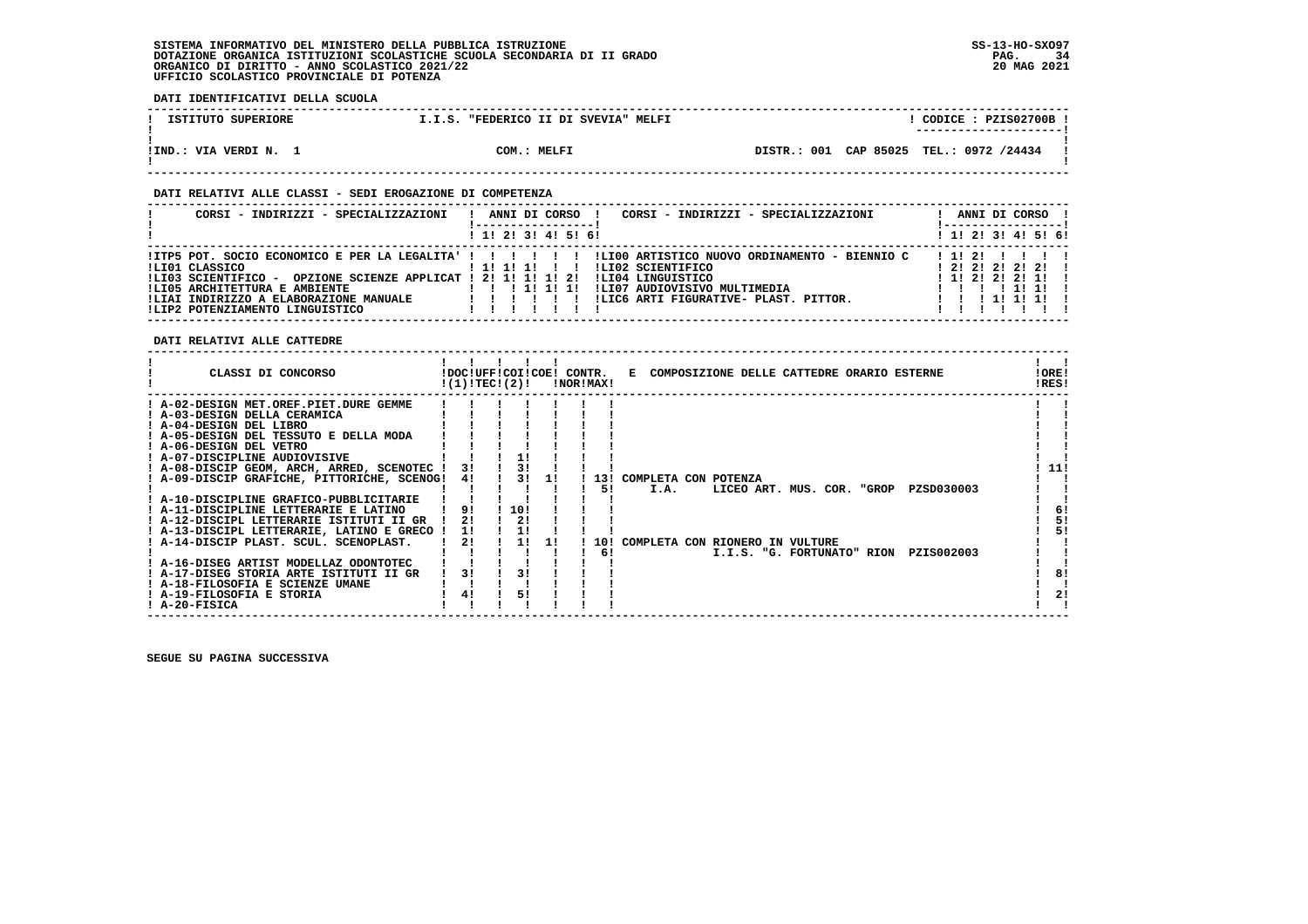**DATI IDENTIFICATIVI DELLA SCUOLA**

| ISTITUTO SUPERIORE  | "FEDERICO II DI SVEVIA" MELFI<br>I.I.S. | CODICE: PZIS02700B<br>---------------------- |
|---------------------|-----------------------------------------|----------------------------------------------|
| !IND.: VIA VERDI N. | COM.: MELFI                             | DISTR.: 001 CAP 85025 TEL.: 0972 /24434      |

 **------------------------------------------------------------------------------------------------------------------------------------**

 **DATI RELATIVI ALLE CATTEDRE**

| CLASSI DI CONCORSO                                                     | $!(1)!TEC!(2)!$ $ NOR MAX!$                  |              |                                |      |    |                          |              | !DOC!UFF!COI!COE! CONTR. E COMPOSIZIONE DELLE CATTEDRE ORARIO ESTERNE |            | !ORE!<br>IRES! |
|------------------------------------------------------------------------|----------------------------------------------|--------------|--------------------------------|------|----|--------------------------|--------------|-----------------------------------------------------------------------|------------|----------------|
| ! A-24-LINGUA E CULT STRANIERA (INGLESE) ! 6!                          |                                              |              | $\frac{1}{1}$ 6! $\frac{1}{1}$ |      |    | $13!$ CEDE A             | <b>MELFI</b> | I.I.S. "TEN. R. RIGHETTI"                                             | PZIS007006 |                |
| A-24-LINGUA E CULT STRANIERA (FRANCESE) !                              | 2!                                           | $\mathbf{I}$ |                                | 1!1! |    | ! 11! COMPLETA CON MELFI |              |                                                                       |            |                |
|                                                                        |                                              |              |                                |      | 71 |                          |              | I.I.S. "G. GASPARRINI" MEL PZIS028007                                 |            |                |
| ! A-24-LINGUA E CULT STRANIERA (SPAGNOLO) ! 1!                         |                                              |              | $\frac{1}{1}$                  |      |    | 6! CEDE A                | MELFI        |                                                                       |            | 51             |
|                                                                        |                                              |              |                                |      |    |                          |              | I.I.S. "G. GASPARRINI" MEL PZIS028007                                 |            |                |
| ! A-24-LINGUA E CULT STRANIERA (TEDESCO) !                             |                                              |              |                                |      |    |                          |              |                                                                       |            |                |
| ! A-24-LINGUA E CULT STRANIERA (RUSSO)      <br>! A-26-MATEMATICA   2! |                                              |              |                                |      |    |                          |              |                                                                       |            |                |
|                                                                        |                                              |              | 2!                             |      |    |                          |              |                                                                       |            |                |
| : A-27-MATEMATICA E FISICA                                             | $\overline{1}$ $\overline{7}$ $\overline{1}$ |              | 91                             |      |    |                          |              |                                                                       |            | 6!             |
| ! A-34-SCIENZE E TECNOLOGIE CHIMICHE                                   |                                              |              |                                |      |    | 6! CEDE A                | MELFI        |                                                                       |            |                |
|                                                                        |                                              |              |                                |      |    |                          |              | I.I.S. "G. GASPARRINI" MEL PZIS028007                                 |            |                |
| ! A-37-COSTRUZ TECNOL E TECN RAPPR GRAFICA!                            |                                              |              |                                |      |    |                          |              |                                                                       |            |                |
| ! A-40-TECNOLOGIE ELETTRICHE ELETTRONICHE !                            |                                              |              |                                |      |    |                          |              |                                                                       |            |                |
| ! A-41-SCIENZE E TECNOLOGIE INFORMATICHE                               | 1!<br>$\mathbf{I}$                           |              | $\mathbf{I}$                   | 1!   |    | ! 14! COMPLETA CON MELFI |              |                                                                       |            |                |
|                                                                        |                                              |              |                                |      | 4! |                          |              | I.I.S. "G. GASPARRINI" MEL PZIS028007                                 |            |                |
| ! A-45-SCIENZE ECONOMICO-AZIENDALI                                     |                                              |              |                                |      |    |                          |              |                                                                       |            |                |
| ! A-46-SCIENZE GIURIDICO-ECONOMICHE                                    | 11                                           |              | 11                             |      |    |                          |              |                                                                       |            |                |
| ! A-47-SCIENZE MATEMATICHE APPLICATE                                   |                                              |              |                                |      |    |                          |              |                                                                       |            |                |
| ! A-48-SCIENZE MOTORIE E SPORTIVE II GRADO!                            | 51                                           |              | 51                             |      |    |                          |              |                                                                       |            |                |
| ! A-50-SCIENZE NAT, CHIM E BIOLOG                                      | 5!                                           |              | ! 5! 1!                        |      |    | 14! COMPLETA CON LAVELLO |              |                                                                       |            |                |
|                                                                        |                                              |              |                                |      | 4! |                          |              | I.I.S. "G. SOLIMENE" LAVEL PZIS01100T                                 |            |                |
| ! A-54-STORIA DELL'ARTE                                                | 2!                                           |              | 2!                             |      |    | 8! CEDE A                | MELFI        |                                                                       |            |                |
|                                                                        |                                              |              |                                |      |    |                          |              | I.I.S. "G. GASPARRINI" MEL PZIS028007                                 |            |                |
| ! A-61-TECNOL E TECN COMUNICAZ MULTIMEDIA !                            |                                              |              | 11                             |      |    |                          |              |                                                                       |            |                |
| ! A-65-TEORIA E TECNICA COMUNICAZIONE                                  |                                              |              |                                |      |    |                          |              |                                                                       |            |                |
| ! B-02-CONV LINGUA STRANIERA (FRANCESE)                                |                                              |              |                                |      |    |                          |              |                                                                       |            | 8!             |
| ! B-02-CONV LINGUA STRANIERA (INGLESE)                                 |                                              |              |                                |      |    |                          |              |                                                                       |            | 8!             |
| ! B-02-CONV LINGUA STRANIERA (SPAGNOLO)                                |                                              |              |                                |      |    |                          |              |                                                                       |            | 8!             |
| ! B-02-CONV LINGUA STRANIERA (TEDESCO)                                 |                                              |              |                                |      |    |                          |              |                                                                       |            |                |
| ! B-02-CONV LINGUA STRANIERA (RUSSO)                                   |                                              |              |                                |      |    |                          |              |                                                                       |            |                |

 **------------------------------------------------------------------------------------------------------------------------------------**

 **(1) TITOLARI/INCARICATI**

 **(2) CATTEDRE/POSTI POTENZ.**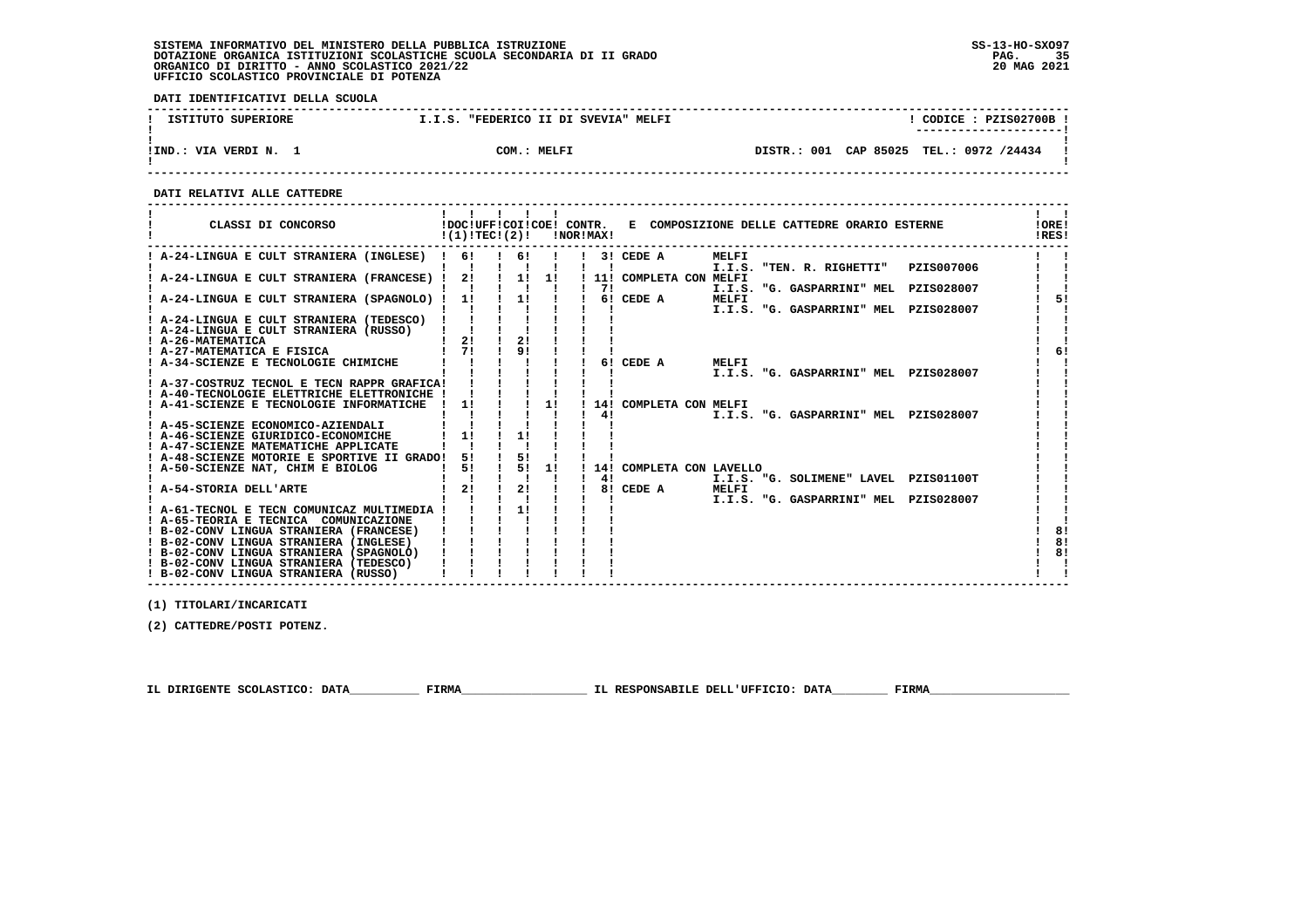**DATI IDENTIFICATIVI DELLA SCUOLA**

| ISTITUTO SUPERIORE         | I.I.S. "G. GASPARRINI" MELFI | CODICE: PZIS028007 !                    |
|----------------------------|------------------------------|-----------------------------------------|
| !IND.: VIA L. DA VINCI SNC | COM.: MELFI                  | DISTR.: 001 CAP 85025 TEL.: 0972 /24436 |

### **DATI RELATIVI ALLE CLASSI - SEDI EROGAZIONE DI COMPETENZA**

| CORSI - INDIRIZZI - SPECIALIZZAZIONI                                                                                                                                             | CORSI - INDIRIZZI - SPECIALIZZAZIONI<br>ANNI DI CORSO !                                                                                                                                                                                                                                                                                                                                                                          | ANNI DI CORSO !<br>! ------------------ !                  |
|----------------------------------------------------------------------------------------------------------------------------------------------------------------------------------|----------------------------------------------------------------------------------------------------------------------------------------------------------------------------------------------------------------------------------------------------------------------------------------------------------------------------------------------------------------------------------------------------------------------------------|------------------------------------------------------------|
|                                                                                                                                                                                  | 1 1! 2! 3! 4! 5! 6!                                                                                                                                                                                                                                                                                                                                                                                                              | $1 \; 1 \; 2 \; 3 \; 1 \; 4 \; 5 \; 6 \; 6$                |
| $IIPPD PROD. DOL. ARTIG. IND.LI - OPZIONE$ $I \quad I \quad I$<br>!IT04 TURISMO BIENNIO - TRIENNIO<br>!ITCA COSTR. AMB. TERRITORIO - TRIENNIO<br>ILIP2 POTENZIAMENTO LINGUISTICO | IPO6 SERVIZI DI SALA E DI VENDITA - TRIENNIO !!!!!!!!!!!PO7 ACCOGLIENZA TURISTICA - TRIENNIO!!!!!!!!<br>!IPEN ENOGASTRONOMIA - TRIENNIO<br>!IT01 AMM. FINAN. MARKETING - BIENNIO COMUNE<br>!IT24 COSTR., AMB. E TERRITORIO - BIENNIO COM<br>1 1 1 1 1 1 1 1 2 1<br>IIT25 AMMINISTRAZ., FINANZA E MARKETING OUADR !!!!!!!!!!!!ITAF AMM.NE FINAN. E MARKETING - TRIENNIO<br>1 1 1 1 1 1 1 1<br>IITSI SISTEMI INFORMATIVI AZIENDALI | - 2.1<br>1 1 1 2 1<br>1 1 1 1 1 1 1 1<br>1 1 1 1 1 1 1 1 1 |

### **DATI RELATIVI ALLE CATTEDRE**

| CLASSI DI CONCORSO                      | !DOC!UFF!COI!COE!<br>!(1)!TECI(2)! |       |    | CONTR.<br>!NOR!MAX! |     | к.                  | COMPOSIZIONE DELLE CATTEDRE ORARIO ESTERNE |                   | !ORE!<br>!RES! |
|-----------------------------------------|------------------------------------|-------|----|---------------------|-----|---------------------|--------------------------------------------|-------------------|----------------|
| A-12-DISCIPL LETTERARIE ISTITUTI II GR  | 114!                               | ! 15! |    |                     | 91  | CEDE A              | MELFI                                      |                   | -21            |
|                                         |                                    |       |    |                     |     |                     | I.I.S. "TEN. R. RIGHETTI"                  | PZIS007006        |                |
|                                         |                                    |       |    |                     | 31  | ED A                | MELFI                                      |                   |                |
|                                         |                                    |       |    |                     |     | <b>IPSAR</b>        | I.P.S.E.O.A. CORSO SERALE                  | PZRH02852T        |                |
| A-18-FILOSOFIA E SCIENZE UMANE          |                                    |       |    |                     |     |                     |                                            |                   |                |
| A-20-FISICA                             | 11                                 |       |    |                     |     | COMPLETA CON VENOSA |                                            |                   |                |
|                                         |                                    |       |    |                     | 11! |                     | I.I.S. "E. BATTAGLINI" VEN                 | <b>PZIS00900T</b> |                |
| <b>A-21-GEOGRAFIA</b>                   |                                    |       | 11 |                     | 16! | COMPLETA CON MELFI  |                                            |                   |                |
|                                         |                                    |       |    |                     | 31  |                     | I.I.S. "TEN. R. RIGHETTI"                  | PZIS007006        |                |
| A-24-LINGUA E CULT STRANIERA (FRANCESE) | 51                                 | 51    |    |                     | 21  | CEDE A              | LAVELLO                                    |                   |                |
|                                         |                                    |       |    |                     |     |                     | I.I.S. "G. SOLIMENE" LAVEL                 | <b>PZIS01100T</b> |                |
|                                         |                                    |       |    |                     | 71  | ED A                | MELFI                                      |                   |                |
|                                         |                                    |       |    |                     |     |                     | "FEDERICO II DI SVE<br>I.I.S.              | <b>PZIS02700B</b> |                |
|                                         |                                    |       |    |                     | 51  | ED A                | MELFI                                      |                   |                |
|                                         |                                    |       |    |                     |     | <b>IPSAR</b>        | I.P.S.E.O.A. CORSO SERALE                  | <b>PZRH02852T</b> |                |
| A-24-LINGUA E CULT STRANIERA (INGLESE)  | 91                                 | 8!    | 11 |                     | 11! | COMPLETA CON        | MELFI                                      |                   |                |
|                                         |                                    |       |    | 61                  |     | <b>IPSAR</b>        | I.P.S.E.O.A. CORSO SERALE                  | <b>PZRH02852T</b> |                |
| A-24-LINGUA E CULT STRANIERA (SPAGNOLO) | 11                                 |       |    |                     | 12! | COMPLETA CON        | MELFI                                      |                   |                |
|                                         |                                    |       |    |                     | 61  |                     | I.I.S. "FEDERICO II DI SVE                 | <b>PZIS02700B</b> |                |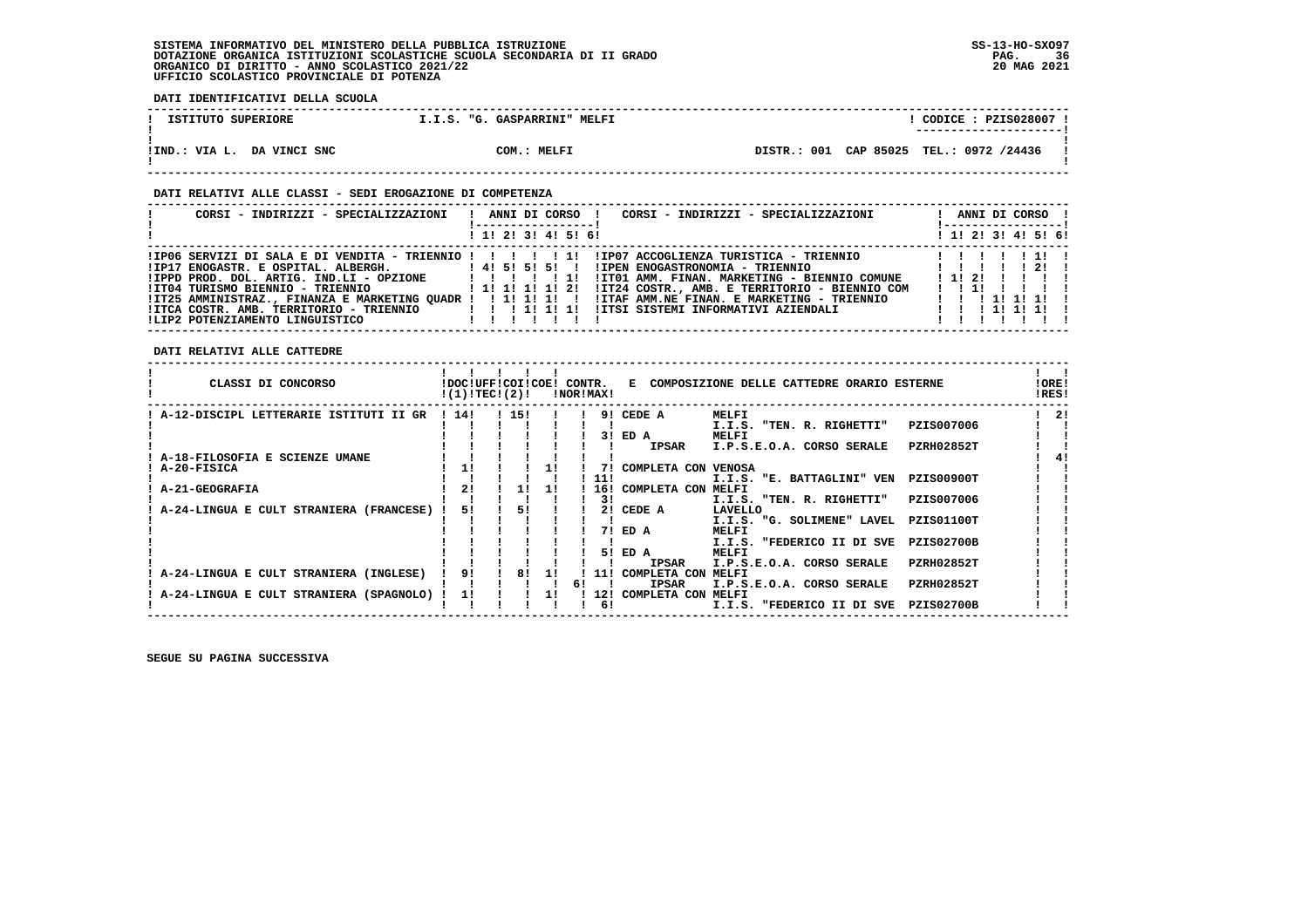# **SISTEMA INFORMATIVO DEL MINISTERO DELLA PUBBLICA ISTRUZIONE SS-13-HO-SXO97**DOTAZIONE ORGANICA ISTITUZIONI SCOLASTICHE SCUOLA SECONDARIA DI II GRADO<br>ORGANICO DI DIRITTO - ANNO SCOLASTICO 2021/22<br>UFFICIO SCOLASTICO PROVINCIALE DI POTENZA

 **DATI IDENTIFICATIVI DELLA SCUOLA**

| ISTITUTO SUPERIORE            | I.I.S. "G. GASPARRINI" MELFI | CODE: PZIS028007:                       |
|-------------------------------|------------------------------|-----------------------------------------|
| DA VINCI SNC<br>!IND.: VIA L. | COM.: MELFI                  | DISTR.: 001 CAP 85025 TEL.: 0972 /24436 |

 **------------------------------------------------------------------------------------------------------------------------------------**

 **DATI RELATIVI ALLE CATTEDRE**

| CLASSI DI CONCORSO                                                                | !(1)!TEC!(2)!                              |                                 |    | !NOR!MAX! |    |                          | !DOC!UFF!COI!COE! CONTR. E COMPOSIZIONE DELLE CATTEDRE ORARIO ESTERNE |            | . .<br>!ORE!<br>!RES! |
|-----------------------------------------------------------------------------------|--------------------------------------------|---------------------------------|----|-----------|----|--------------------------|-----------------------------------------------------------------------|------------|-----------------------|
| ! A-24-LINGUA E CULT STRANIERA (TEDESCO) !                                        |                                            |                                 |    |           |    | 9! CEDE A                | POTENZA<br>L.S. LICEO "ROSA-GIANTURCO" CON PZPS08000N                 |            |                       |
| ! A-24-LINGUA E CULT STRANIERA (RUSSO)<br>! A-26-MATEMATICA                       | 6!                                         | 6!                              |    |           |    |                          |                                                                       |            | 31                    |
| ! A-27-MATEMATICA E FISICA<br>! A-31-SCIENZE DEGLI ALIMENTI                       | $\mathbf{I}$ $\mathbf{I}$<br>$\frac{1}{4}$ | 3!                              |    |           |    | 8! CEDE A                | MELFI                                                                 |            |                       |
| ! A-32-SCIENZE GEOLOGIA MINERALOGIA                                               |                                            |                                 |    |           |    | <b>IPSAR</b>             | I.P.S.E.O.A. CORSO SERALE PZRH02852T                                  |            |                       |
| ! A-34-SCIENZE E TECNOLOGIE CHIMICHE                                              | 11                                         |                                 | 11 |           | 51 | 7! COMPLETA CON MELFI    | I.I.S. "TEN. R. RIGHETTI"                                             | PZIS007006 |                       |
|                                                                                   |                                            |                                 |    |           | 61 | E CON                    | <b>MELFI</b><br>I.I.S. "FEDERICO II DI SVE PZIS02700B                 |            |                       |
| ! A-37-COSTRUZ TECNOL E TECN RAPPR GRAFICA!                                       | 4!                                         | 41                              |    |           |    | 8! CEDE A<br>I.T.C.      | MELFI<br>I.T.T. CORSO SERALE "GASPA PZTD02851V                        |            |                       |
| A-40-TECNOLOGIE ELETTRICHE ELETTRONICHE !                                         |                                            |                                 |    |           |    |                          |                                                                       |            |                       |
| A-41-SCIENZE E TECNOLOGIE INFORMATICHE                                            | 2!                                         | 2!                              |    |           |    | 5! CEDE A                | <b>VENOSA</b><br>I.I.S. "E. BATTAGLINI" VEN PZIS00900T                |            | 31                    |
|                                                                                   |                                            |                                 |    |           |    | 4! ED A                  | MELFI<br>I.I.S. "FEDERICO II DI SVE PZIS02700B                        |            |                       |
| A-42-SCIENZE E TECNOLOGIE MECCANICHE<br>A-45-SCIENZE ECONOMICO-AZIENDALI          | 71                                         | 91                              |    |           |    | 4! CEDE A                | GENZANO DI LUCANIA                                                    |            | 41                    |
|                                                                                   |                                            |                                 |    |           |    |                          | I.I.S. "E. MAJORANA" GENZA PZIS029003                                 |            |                       |
| ! A-46-SCIENZE GIURIDICO-ECONOMICHE                                               | 71                                         | 71                              |    |           |    | 5! CEDE A                | LAVELLO<br>I.T.C. I.T.E. CORSO SERALE LAVELL PZTD01150C               |            |                       |
| ! A-47-SCIENZE MATEMATICHE APPLICATE                                              | 31                                         | 4!                              |    |           |    |                          |                                                                       |            | 81                    |
| ! A-48-SCIENZE MOTORIE E SPORTIVE II GRADO!<br>A-50-SCIENZE NAT, CHIM E BIOLOG    | 51<br>21                                   | $\frac{1}{5!}$<br>$\frac{1}{2}$ | 1! |           |    | 15! COMPLETA CON LAVELLO |                                                                       |            |                       |
|                                                                                   |                                            |                                 |    |           | 31 |                          | I.I.S. "G. SOLIMENE" LAVEL PZIS01100T                                 |            |                       |
| ! A-51-SCIENZE, TECNOL E TECN AGR                                                 |                                            |                                 |    |           |    | 7! CEDE A                | VENOSA<br>I.I.S. "E. BATTAGLINI" VEN PZIS00900T                       |            | 4!                    |
| ! A-54-STORIA DELL'ARTE                                                           | 11                                         |                                 | 11 |           | 8! | 8! COMPLETA CON MELFI    | I.I.S. "FEDERICO II DI SVE PZIS02700B                                 |            |                       |
| ! A-66-TRATT TESTI DATI APPLIC INFORMATICA!                                       | 11                                         | 11                              |    |           |    |                          |                                                                       |            |                       |
| ! B-02-CONV LINGUA STRANIERA (FRANCESE)<br>! B-02-CONV LINGUA STRANIERA (INGLESE) |                                            |                                 |    |           |    |                          |                                                                       |            |                       |
| ! B-02-CONV LINGUA STRANIERA (TEDESCO)                                            |                                            |                                 |    |           |    |                          |                                                                       |            |                       |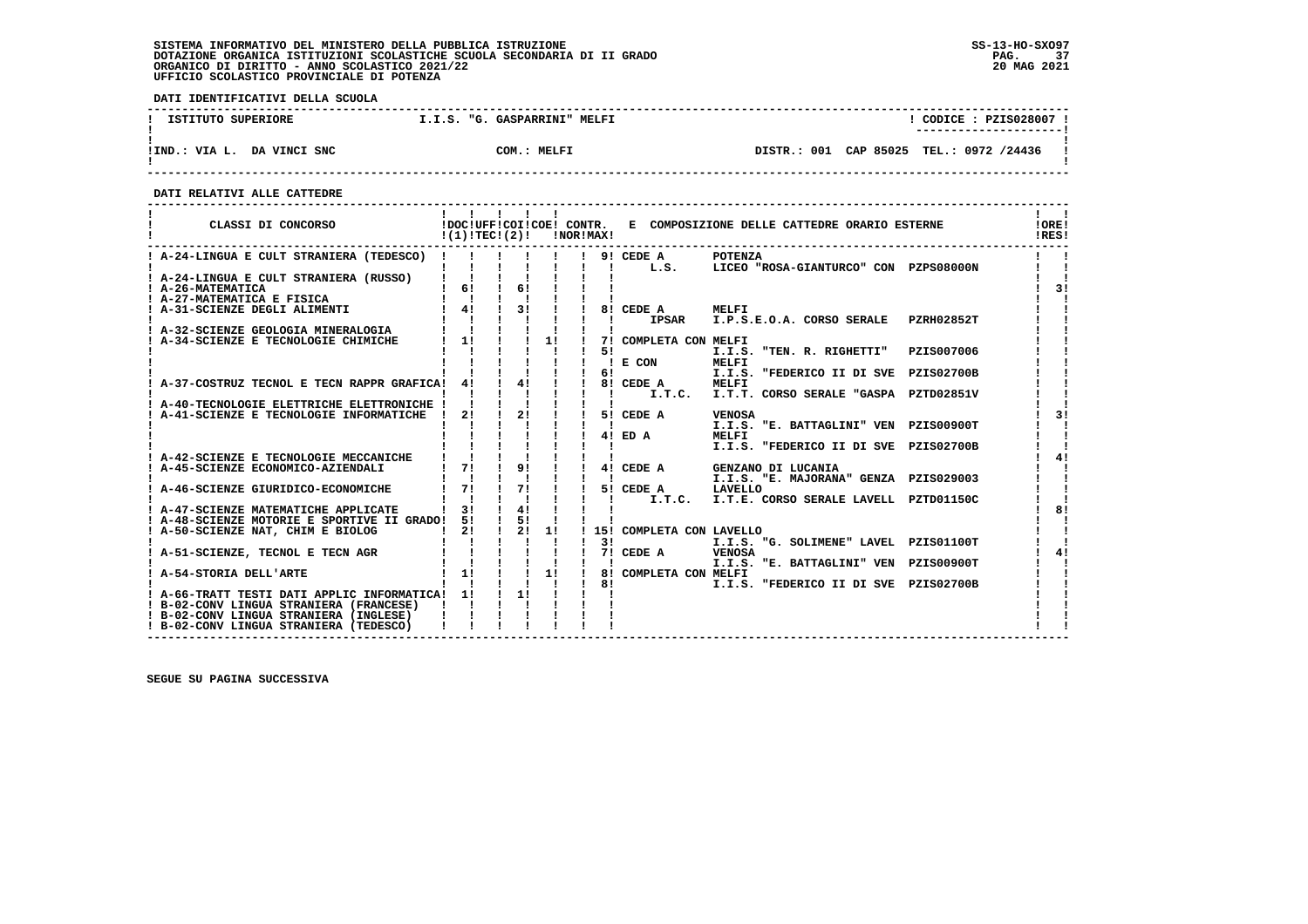# **SISTEMA INFORMATIVO DEL MINISTERO DELLA PUBBLICA ISTRUZIONE SS-13-HO-SXO97 DOTAZIONE ORGANICA ISTITUZIONI SCOLASTICHE SCUOLA SECONDARIA DI II GRADO PAG. 38 ORGANICO DI DIRITTO - ANNO SCOLASTICO 2021/22 20 MAG 2021 UFFICIO SCOLASTICO PROVINCIALE DI POTENZA**

 **DATI IDENTIFICATIVI DELLA SCUOLA**

| ISTITUTO SUPERIORE         | I.I.S. "G. GASPARRINI" MELFI | CODICE: PZIS028007 !<br>---------------------- |
|----------------------------|------------------------------|------------------------------------------------|
| !IND.: VIA L. DA VINCI SNC | COM.: MELFI                  | DISTR.: 001 CAP 85025 TEL.: 0972 /24436        |

 **------------------------------------------------------------------------------------------------------------------------------------**

 **DATI RELATIVI ALLE CATTEDRE**

|  | CLASSI DI CONCORSO                                                  |                          |     |    | !(1)!TECI(2)! | IDOCIUFFICOIICOEI CONTR. | !NOR!MAX! |                     | E COMPOSIZIONE DELLE CATTEDRE ORARIO ESTERNE    | !ORE!<br>!RES! |
|--|---------------------------------------------------------------------|--------------------------|-----|----|---------------|--------------------------|-----------|---------------------|-------------------------------------------------|----------------|
|  |                                                                     |                          |     |    |               |                          |           |                     |                                                 |                |
|  | ! B-02-CONV LINGUA STRANIERA (RUSSO)<br>! B-03-LABORATORI DI FISICA |                          |     |    |               |                          |           |                     |                                                 |                |
|  | ! B-12-LAB SCIENZE E TECNOL CHIM MICROBIOL!                         |                          | 11  |    |               | <b>11</b>                | 11 !      | COMPLETA CON VENOSA |                                                 |                |
|  |                                                                     |                          |     |    |               |                          | 71        |                     | I.I.S. "E. BATTAGLINI" VEN<br>PZIS00900T        |                |
|  | B-14-LAB SCIENZE E TECNOL COSTRUZIONI                               |                          |     |    | 11            |                          |           | 9! CEDE A           | <b>VENOSA</b>                                   |                |
|  |                                                                     |                          |     |    |               |                          |           |                     | PZIS00900T<br>I.I.S. "E. BATTAGLINI" VEN        |                |
|  | B-16-LAB SCIENZE E TECNOL INFORMATICHE                              |                          |     |    |               |                          |           | 9! CEDE A           | MELFI                                           |                |
|  |                                                                     |                          |     |    |               |                          |           |                     | I.I.S. "TEN. R. RIGHETTI"<br>PZIS007006         |                |
|  |                                                                     |                          |     |    |               |                          |           | 51 ED A             | LAVELLO                                         |                |
|  |                                                                     |                          |     |    |               |                          |           |                     | <b>PZIS01100T</b><br>I.I.S. "G. SOLIMENE" LAVEL |                |
|  | ! B-17-LAB SCIENZE E TECNOL MECCANICHE                              |                          |     |    |               |                          |           |                     |                                                 |                |
|  | ! B-19-LAB SERVIZI RICETTIVITA' ALBERGHIER!                         |                          | 3 I |    | 3 I           |                          |           |                     |                                                 |                |
|  | ! B-20-LAB SERV ENOGASTRON, SETT CUCINA                             |                          | 71  | 11 | 61            |                          |           | 2! CEDE A           | <b>POTENZA</b>                                  |                |
|  |                                                                     | - DI CUI UFFICIO TECNICO |     | 11 |               |                          |           | IPSAR               | I.P.S.E.O.A. "U. DI PASCA"<br>PZRH01050E        |                |
|  | ! B-21-LAB SERV ENOGASTRON, SETT SALA VEND!                         |                          | 31  |    | 41            |                          |           |                     |                                                 |                |
|  |                                                                     |                          |     |    |               |                          |           |                     |                                                 |                |
|  |                                                                     |                          |     |    |               |                          |           |                     |                                                 |                |

 **(1) TITOLARI/INCARICATI**

 **(2) CATTEDRE/POSTI POTENZ.**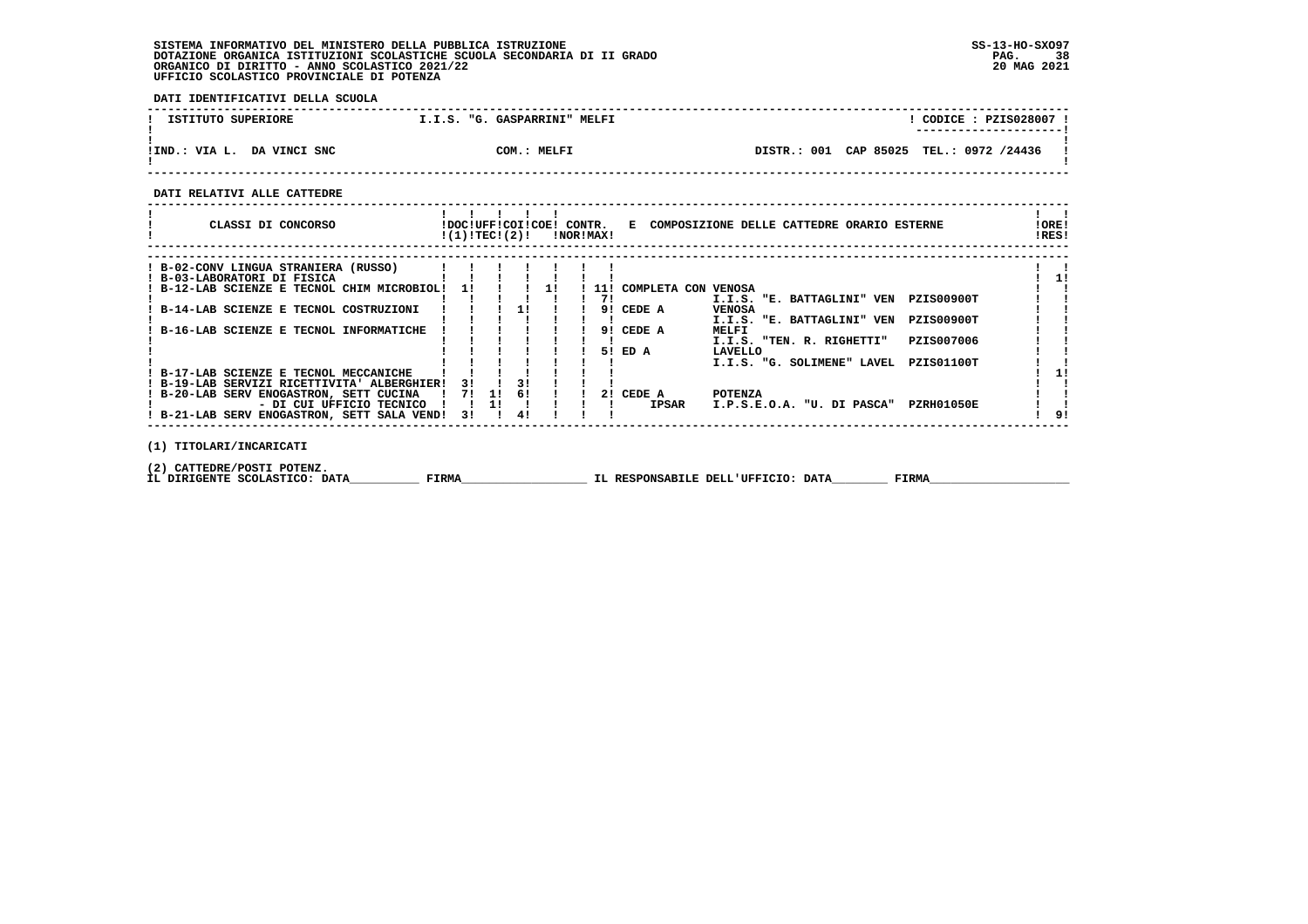# **SISTEMA INFORMATIVO DEL MINISTERO DELLA PUBBLICA ISTRUZIONE SS-13-HO-SXO97**DOTAZIONE ORGANICA ISTITUZIONI SCOLASTICHE SCUOLA SECONDARIA DI II GRADO<br>ORGANICO DI DIRITTO - ANNO SCOLASTICO 2021/22<br>UFFICIO SCOLASTICO PROVINCIALE DI POTENZA

 **DATI IDENTIFICATIVI DELLA SCUOLA**

| ISTITUTO SUPERIORE  | I.I.S. "E. MAJORANA" GENZANO DI LUCANIA | $CODICE: PZIS029003$ !<br>---------------------- |
|---------------------|-----------------------------------------|--------------------------------------------------|
| !IND.: VIA PENNELLA | COM.:<br>GENZANO DI LUCANIA             | DISTR.: 001 CAP 85013 TEL.: 0971 /774136         |

## **DATI RELATIVI ALLE CLASSI - SEDI EROGAZIONE DI COMPETENZA**

| CORSI - INDIRIZZI - SPECIALIZZAZIONI                                                                                                                                                                                                                                                                                                           | ANNI DI CORSO !         | CORSI - INDIRIZZI - SPECIALIZZAZIONI         |                            | ANNI DI CORSO !<br>!----------------- |  |
|------------------------------------------------------------------------------------------------------------------------------------------------------------------------------------------------------------------------------------------------------------------------------------------------------------------------------------------------|-------------------------|----------------------------------------------|----------------------------|---------------------------------------|--|
|                                                                                                                                                                                                                                                                                                                                                | $1$ , 1! 2! 3! 4! 5! 6! |                                              |                            | $1$ , 1!, 2!, 3!, 4!, 5!, 6!          |  |
| !IP11 AGR., SVIL.RURALE, VALORIZZAZ. PROD.    !!!!!!!!!!!!!!!!!!!!! SERVIZI SANITA' E ASSIST. SOC.            !!!!<br>IPVP VAL. COMME. PROD. AGRIC. TERR. - OPZION ! ! ! ! !! ! ITO1 AMM. FINAN. MARKETING - BIENNIO COMUNE!<br>!ITAF AMM.NE FINAN. E MARKETING - TRIENNIO   !!!!!!!<br>!LI11 SCIENZE UMANE<br>ILIP2 POTENZIAMENTO LINGUISTICO | ILI02 SCIENTIFICO       | !LI12 SCIENZE UMANE - OPZ. ECONOMICO SOCIALE | .<br>1 2 1 2 1 2 1 2 1 2 1 | 1, 21, 21, 21, 31, 21, 1              |  |

 **DATI RELATIVI ALLE CATTEDRE**

| CLASSI DI CONCORSO                        | !(1)!TEC!(2)!  |    | !DOC!UFF!COI!COE! CONTR. | !NOR!MAX! |     | E COMPOSIZIONE DELLE CATTEDRE ORARIO ESTERNE                                                 | !ORE!<br>IRES! |
|-------------------------------------------|----------------|----|--------------------------|-----------|-----|----------------------------------------------------------------------------------------------|----------------|
| A-11-DISCIPLINE LETTERARIE E LATINO       | 8!             |    | 71 11                    |           |     | 15! COMPLETA CON VENOSA                                                                      |                |
|                                           |                |    |                          |           | 31  | I.I.S."Q. ORAZIO FLACCO" - PZIS02100C                                                        |                |
| A-12-DISCIPL LETTERARIE ISTITUTI II GR    | 3!             | 21 |                          |           | 51  | GENZANO DI LUCANIA<br>CEDE A                                                                 |                |
|                                           |                |    |                          |           |     | CORSO SERALE I.P.S.A.S.R.<br><b>PZRA02950B</b><br>I.P.AG.                                    |                |
| ! A-15-DISCIPLINE SANITARIE               |                |    |                          |           |     |                                                                                              |                |
| ! A-17-DISEG STORIA ARTE ISTITUTI II GR   | 3!             | 31 |                          |           |     |                                                                                              |                |
| A-18-FILOSOFIA E SCIENZE UMANE            | 31             |    | 11                       |           | 12! | COMPLETA CON VENOSA                                                                          |                |
|                                           |                |    |                          |           | 71  | I.I.S. "E. BATTAGLINI" VEN<br>PZIS00900T                                                     |                |
| ! A-19-FILOSOFIA E STORIA                 | 3 <sub>1</sub> | 31 |                          |           |     |                                                                                              | 51             |
| ! A-20-FISICA                             |                |    |                          |           |     |                                                                                              |                |
| ! A-21-GEOGRAFIA                          |                |    |                          |           |     |                                                                                              |                |
| A-24-LINGUA E CULT STRANIERA (INGLESE)    | 61             | 6! | 11                       |           | 10! | COMPLETA CON GENZANO DI LUCANIA                                                              |                |
|                                           |                |    |                          |           |     | <b>PZRA02950B</b><br>I.P.AG.<br>CORSO SERALE I.P.S.A.S.R.                                    |                |
|                                           |                |    |                          |           |     | E CON<br>LAVELLO                                                                             |                |
|                                           |                |    |                          |           |     | I.T.C.<br>I.T.E. CORSO SERALE LAVELL<br>PZTD01150C                                           |                |
| A-24-LINGUA E CULT STRANIERA (FRANCESE)   | 21             | 21 |                          |           |     |                                                                                              |                |
| ! A-24-LINGUA E CULT STRANIERA (SPAGNOLO) |                |    |                          |           |     |                                                                                              |                |
| ! A-24-LINGUA E CULT STRANIERA (TEDESCO)  |                |    |                          |           |     |                                                                                              |                |
| ! A-24-LINGUA E CULT STRANIERA (RUSSO)    | 4!             | 31 |                          |           | 12! |                                                                                              |                |
| <b>A-26-MATEMATICA</b>                    |                |    |                          |           |     | COMPLETA CON GENZANO DI LUCANIA<br><b>PZRA02950B</b><br>I.P.AG.<br>CORSO SERALE I.P.S.A.S.R. |                |
|                                           |                |    |                          |           |     |                                                                                              |                |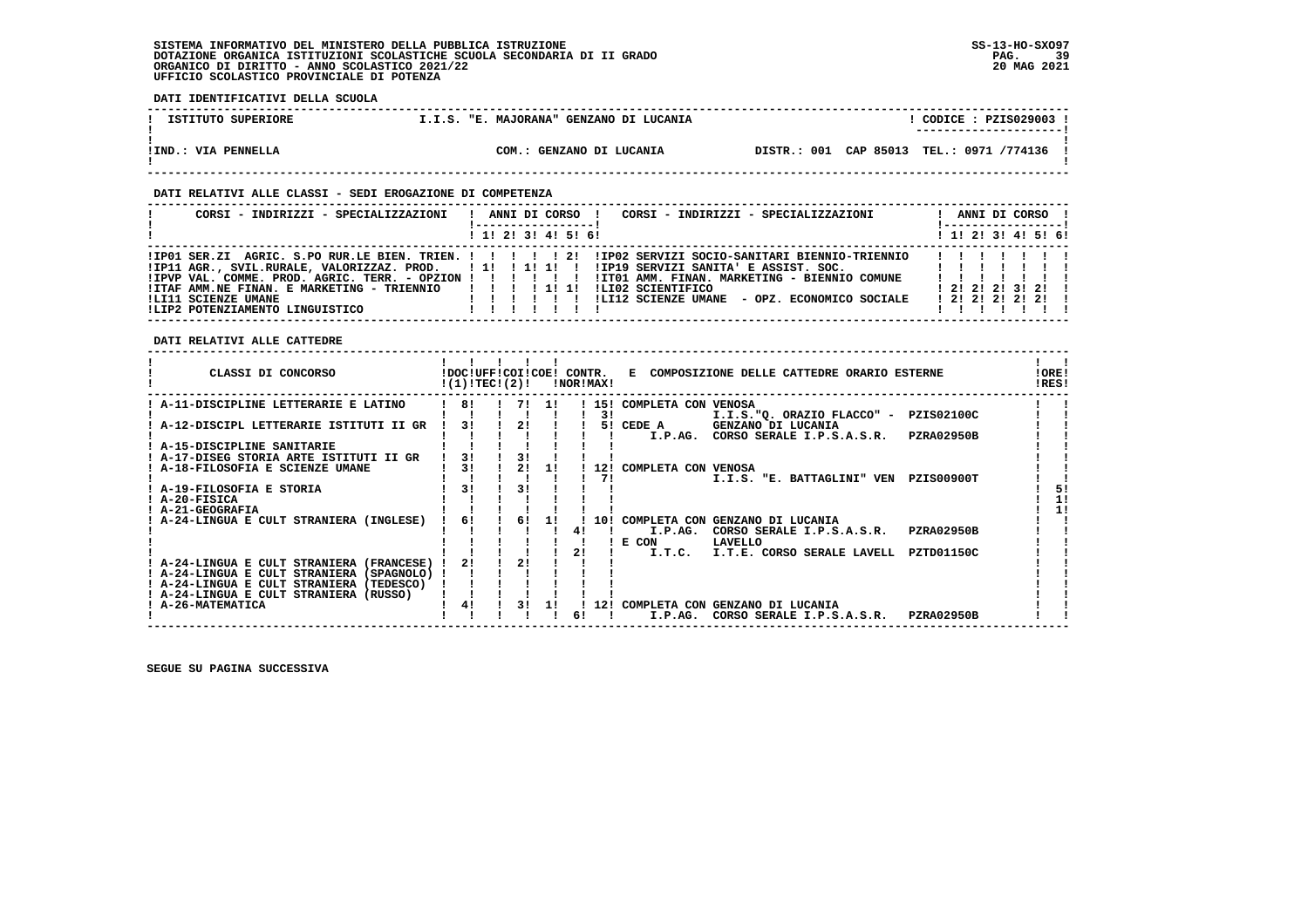# **SISTEMA INFORMATIVO DEL MINISTERO DELLA PUBBLICA ISTRUZIONE SS-13-HO-SXO97 DOTAZIONE ORGANICA ISTITUZIONI SCOLASTICHE SCUOLA SECONDARIA DI II GRADO PAG. 40 ORGANICO DI DIRITTO - ANNO SCOLASTICO 2021/22 20 MAG 2021 UFFICIO SCOLASTICO PROVINCIALE DI POTENZA**

 **DATI IDENTIFICATIVI DELLA SCUOLA**

| ISTITUTO SUPERIORE  | I.I.S. "E. MAJORANA" GENZANO DI LUCANIA | CODICE : PZIS029003 !<br>---------------------- |
|---------------------|-----------------------------------------|-------------------------------------------------|
| !IND.: VIA PENNELLA | COM.: GENZANO DI LUCANIA                | DISTR.: 001 CAP 85013 TEL.: 0971 /774136        |

 **------------------------------------------------------------------------------------------------------------------------------------**

#### **DATI RELATIVI ALLE CATTEDRE**

| CLASSI DI CONCORSO                          | .<br>$!(1)!TEC!(2)!$ $ NORIMAX $ |    |                              |                              |               |                            |                                                    | !DOC!UFF!COI!COE! CONTR. E COMPOSIZIONE DELLE CATTEDRE ORARIO ESTERNE | !ORE!<br>!RES! |
|---------------------------------------------|----------------------------------|----|------------------------------|------------------------------|---------------|----------------------------|----------------------------------------------------|-----------------------------------------------------------------------|----------------|
| ! A-27-MATEMATICA E FISICA                  |                                  |    |                              |                              |               |                            | ! 4! ! 4! 1! ! 15! COMPLETA CON RIONERO IN VULTURE |                                                                       |                |
|                                             |                                  |    |                              | $1 \quad 1 \quad 1 \quad 1$  | $\frac{1}{3}$ |                            |                                                    | I.I.S. "G. FORTUNATO" RION PZIS002003                                 |                |
| ! A-29-MUSICA ISTITUTI II GRADO             |                                  |    |                              |                              |               |                            |                                                    |                                                                       |                |
| ! A-31-SCIENZE DEGLI ALIMENTI               |                                  |    |                              |                              |               |                            |                                                    |                                                                       |                |
| ! A-34-SCIENZE E TECNOLOGIE CHIMICHE        |                                  |    |                              |                              |               |                            |                                                    |                                                                       |                |
| ! A-41-SCIENZE E TECNOLOGIE INFORMATICHE    |                                  |    |                              |                              |               |                            |                                                    |                                                                       |                |
| ! A-45-SCIENZE ECONOMICO-AZIENDALI          | $1 \quad 11$                     |    |                              | 1!                           |               | ! 15! COMPLETA CON MELFI   |                                                    |                                                                       |                |
|                                             |                                  |    |                              |                              | 4!            |                            |                                                    | I.I.S. "G. GASPARRINI" MEL PZIS028007                                 |                |
| A-46-SCIENZE GIURIDICO-ECONOMICHE           | 5!                               |    | 5!                           |                              |               | 5! CEDE A VENOSA           |                                                    |                                                                       | 21             |
|                                             |                                  |    |                              |                              |               |                            |                                                    | I.I.S. "E. BATTAGLINI" VEN PZIS00900T                                 |                |
| ! A-47-SCIENZE MATEMATICHE APPLICATE        | 21                               |    | 1!                           |                              |               |                            |                                                    |                                                                       | 61             |
| ! A-48-SCIENZE MOTORIE E SPORTIVE II GRADO! | 4!                               |    |                              | $\frac{1}{3!}$ $\frac{1}{1}$ |               | 2! CEDE A                  | LAVELLO                                            |                                                                       |                |
|                                             |                                  |    |                              |                              |               |                            |                                                    | I.I.S. "G. SOLIMENE" LAVEL PZIS01100T                                 |                |
| A-50-SCIENZE NAT, CHIM E BIOLOG             | 3!                               |    | $\frac{1}{3!}$ $\frac{1}{1}$ |                              |               | 2! CEDE A                  | <b>VENOSA</b>                                      |                                                                       | 31             |
|                                             |                                  |    |                              |                              |               |                            |                                                    | I.I.S. "E. BATTAGLINI" VEN PZIS00900T                                 |                |
| ! A-51-SCIENZE, TECNOL E TECN AGR           | 1 5! 1 4! 1!                     |    |                              |                              |               | ! 15! COMPLETA CON LAVELLO |                                                    |                                                                       |                |
|                                             |                                  |    |                              |                              | $\frac{1}{3}$ |                            |                                                    | I.I.S. "G. SOLIMENE" LAVEL PZIS01100T                                 |                |
| ! A-52-SCIENZE, TECNOL E TECN PROD ANIMALI! |                                  |    |                              |                              |               |                            |                                                    |                                                                       |                |
| ! A-54-STORIA DELL'ARTE                     |                                  |    |                              |                              |               |                            |                                                    |                                                                       |                |
| ! A-66-TRATT TESTI DATI APPLIC INFORMATICA! |                                  |    |                              |                              |               |                            |                                                    |                                                                       |                |
| ! B-02-CONV LINGUA STRANIERA (FRANCESE)     |                                  |    |                              |                              |               |                            |                                                    |                                                                       |                |
| ! B-02-CONV LINGUA STRANIERA (INGLESE)      |                                  |    |                              |                              |               |                            |                                                    |                                                                       |                |
| ! B-02-CONV LINGUA STRANIERA (TEDESCO)      |                                  |    |                              |                              |               |                            |                                                    |                                                                       |                |
| ! B-02-CONV LINGUA STRANIERA (RUSSO)        |                                  |    |                              |                              |               |                            |                                                    |                                                                       |                |
| ! B-03-LABORATORI DI FISICA                 |                                  |    |                              |                              |               |                            |                                                    |                                                                       |                |
| ! B-11-LAB SCIENZE E TECNOL AGRARIE         | $1 \quad 1 \quad 11$             |    | 21                           |                              |               |                            |                                                    |                                                                       | 8!             |
| - DI CUI UFFICIO TECNICO !                  |                                  | 11 |                              |                              |               |                            |                                                    |                                                                       |                |
| ! B-12-LAB SCIENZE E TECNOL CHIM MICROBIOL! |                                  |    |                              |                              |               |                            |                                                    |                                                                       |                |
| ! B-16-LAB SCIENZE E TECNOL INFORMATICHE    |                                  |    |                              |                              |               |                            |                                                    |                                                                       |                |
| ! B-23-LAB SERVIZI SOCIO-SANITARI           |                                  |    |                              |                              |               |                            |                                                    |                                                                       |                |

 **------------------------------------------------------------------------------------------------------------------------------------**

 **(1) TITOLARI/INCARICATI**

 **(2) CATTEDRE/POSTI POTENZ.**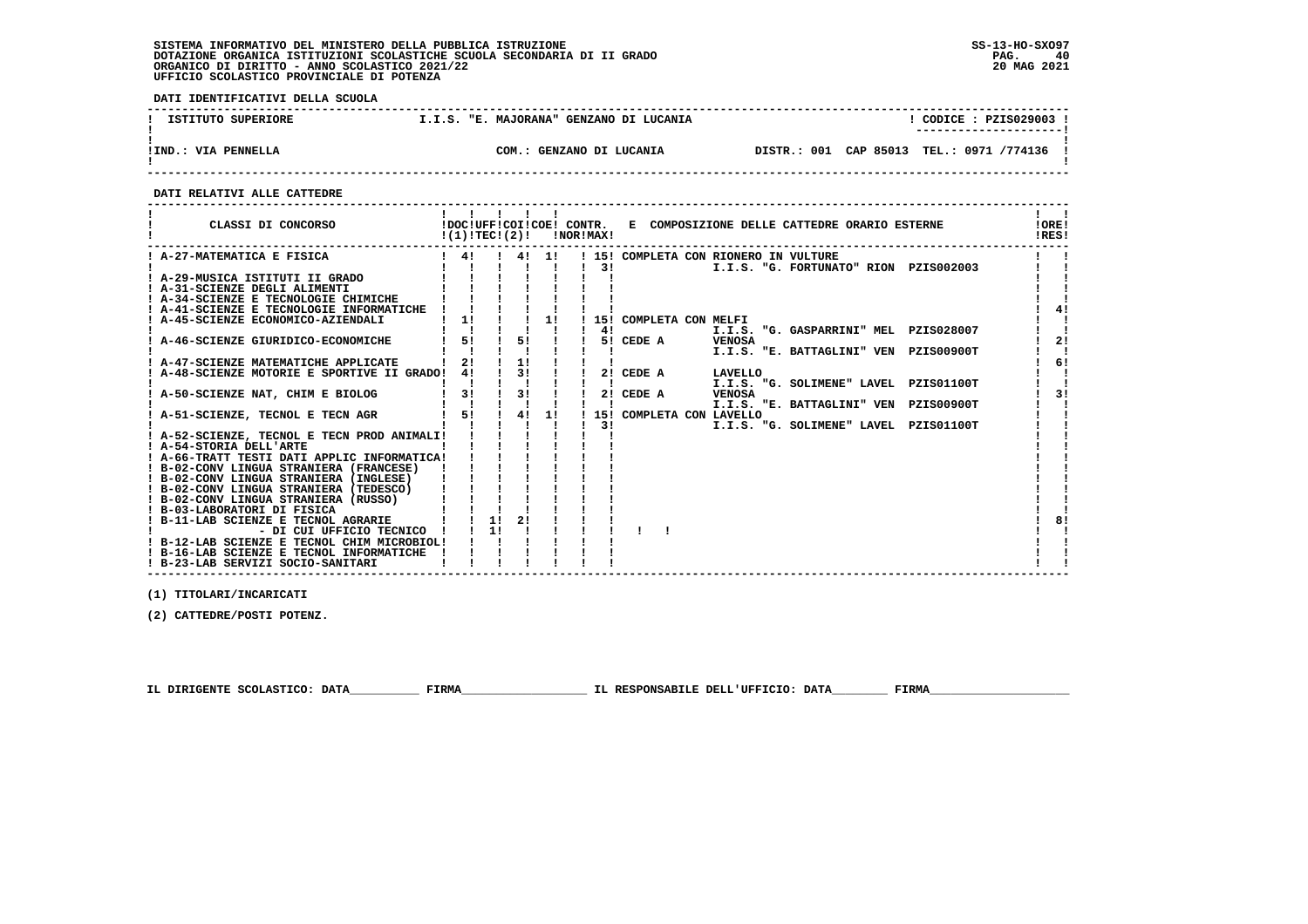# **SISTEMA INFORMATIVO DEL MINISTERO DELLA PUBBLICA ISTRUZIONE SS-13-HO-SXO97 DOTAZIONE ORGANICA ISTITUZIONI SCOLASTICHE SCUOLA SECONDARIA DI II GRADO PAG. 41 ORGANICO DI DIRITTO - ANNO SCOLASTICO 2021/22 20 MAG 2021 UFFICIO SCOLASTICO PROVINCIALE DI POTENZA**

 **DATI IDENTIFICATIVI DELLA SCUOLA**

| ISTITUTO SUPERIORE         | I.I.S. "PETRUCCELLI - PARISI" MOLITERNO | CODICE: PZIS031003 !<br>---------------------- |
|----------------------------|-----------------------------------------|------------------------------------------------|
| DARAGO, 1<br>!IND.: VIA P. | COM.: MOLITERNO                         | DISTR.: 003 CAP 85047 TEL.: 0975 /<br>64100    |

#### **DATI RELATIVI ALLE CLASSI - SEDI EROGAZIONE DI COMPETENZA**

| CORSI - INDIRIZZI - SPECIALIZZAZIONI                                                                                                                                                                                                                                                                                              | ANNI DI CORSO !<br>CORSI - INDIRIZZI - SPECIALIZZAZIONI<br>! 1! 2! 3! 4! 5! 6!                                                                                                                                                                              | ANNI DI CORSO !<br>! 1! 2! 3! 4! 5! 6!                 |
|-----------------------------------------------------------------------------------------------------------------------------------------------------------------------------------------------------------------------------------------------------------------------------------------------------------------------------------|-------------------------------------------------------------------------------------------------------------------------------------------------------------------------------------------------------------------------------------------------------------|--------------------------------------------------------|
|                                                                                                                                                                                                                                                                                                                                   |                                                                                                                                                                                                                                                             |                                                        |
| !IP14 MANUTENZ. E ASSIST. TECN. [3! 3! 3! 3! 1]<br>!IPC1 INDIRIZZO A ELABORAZIONE MANUALE           !!!!<br>!IPTS PRODUZIONI TESSILI SARTORIALI - OPZIONE ! ! ! ! ! !!<br>!IT16 CHIM. MATER. BIOTECN. - BIENNIO COMUNE<br>!ITAF AMM.NE FINAN. E MARKETING - TRIENNIO<br>$IITCA COSTR. AMB. TERRITORIO - TRIENNIO$ $I I I I I I I$ | !IPAG ARTIGIANATO - TRIENNIO<br>!IPID INDUSTRIA - TRIENNIO<br>!IT01 AMM. FINAN. MARKETING - BIENNIO COMUNE<br>!!!!!!!!!<br>!IT24 COSTR., AMB. E TERRITORIO - BIENNIO COM<br>!ITBA BIOTECNOLOGIE AMBIENTALI<br>111111<br>!ITCM CHIMICA E MATERIALI<br>111111 | 1 11 11 11<br>$\frac{1}{2}$<br>1111<br>1 1 1 1 1 1 1 1 |

 **------------------------------------------------------------------------------------------------------------------------------------**

 **DATI RELATIVI ALLE CATTEDRE**

| CLASSI DI CONCORSO                          | !DOC!UFF!COI!COE!<br>!(1)!TEC!(2)! |       |    | CONTR. | !NOR!MAX! |                                  |                | E COMPOSIZIONE DELLE CATTEDRE ORARIO ESTERNE |                   | !ORE!<br>!RES! |     |
|---------------------------------------------|------------------------------------|-------|----|--------|-----------|----------------------------------|----------------|----------------------------------------------|-------------------|----------------|-----|
| ! A-02-DESIGN MET.OREF.PIET.DURE GEMME      |                                    |       |    |        |           |                                  |                |                                              |                   |                |     |
| ! A-03-DESIGN DELLA CERAMICA                |                                    |       |    |        |           |                                  |                |                                              |                   |                |     |
| ! A-04-DESIGN DEL LIBRO                     |                                    |       |    |        |           |                                  |                |                                              |                   |                |     |
| ! A-07-DISCIPLINE AUDIOVISIVE               |                                    |       |    |        |           |                                  |                |                                              |                   |                |     |
| ! A-08-DISCIP GEOM, ARCH, ARRED, SCENOTEC ! |                                    |       |    |        |           |                                  |                |                                              |                   |                |     |
| ! A-09-DISCIP GRAFICHE, PITTORICHE, SCENOG! |                                    |       |    |        |           |                                  |                |                                              |                   |                |     |
| ! A-12-DISCIPL LETTERARIE ISTITUTI II GR    | 1121                               | ! 11! |    |        |           |                                  |                |                                              |                   |                | 10! |
| ! A-14-DISCIP PLAST. SCUL. SCENOPLAST.      |                                    |       |    |        |           |                                  |                |                                              |                   |                |     |
| ! A-15-DISCIPLINE SANITARIE                 |                                    |       |    |        |           |                                  |                |                                              |                   |                |     |
| ! A-16-DISEG ARTIST MODELLAZ ODONTOTEC      |                                    |       |    |        |           |                                  |                |                                              |                   |                |     |
| ! A-17-DISEG STORIA ARTE ISTITUTI II GR     |                                    |       |    |        |           |                                  |                |                                              |                   |                | 21  |
| ! A-20-FISICA                               | 11                                 |       |    |        |           |                                  |                |                                              |                   |                |     |
| ! A-21-GEOGRAFIA                            |                                    |       |    |        | 81        | CEDE A                           | <b>POTENZA</b> |                                              |                   |                |     |
|                                             |                                    |       |    |        |           |                                  |                | I.P.I.A. I.P.S.I.A. "GIORGI" POTENZ          | <b>PZRI04000C</b> |                |     |
| A-24-LINGUA E CULT STRANIERA (INGLESE)      | 51                                 | 41    | 11 |        |           | ! 14! COMPLETA CON MARSICO NUOVO |                |                                              |                   |                |     |
|                                             |                                    |       |    |        | 41        |                                  |                | I.I.S. "G. PEANO" MARSICO                    | <b>PZIS01900C</b> |                |     |
| A-24-LINGUA E CULT STRANIERA (FRANCESE)     |                                    |       |    |        | 61        | CEDE A                           | <b>MARATEA</b> |                                              |                   |                |     |
|                                             |                                    |       |    |        |           |                                  |                | I.I.S. "GIOVANNI PAOLO II"                   | PZIS016001        |                |     |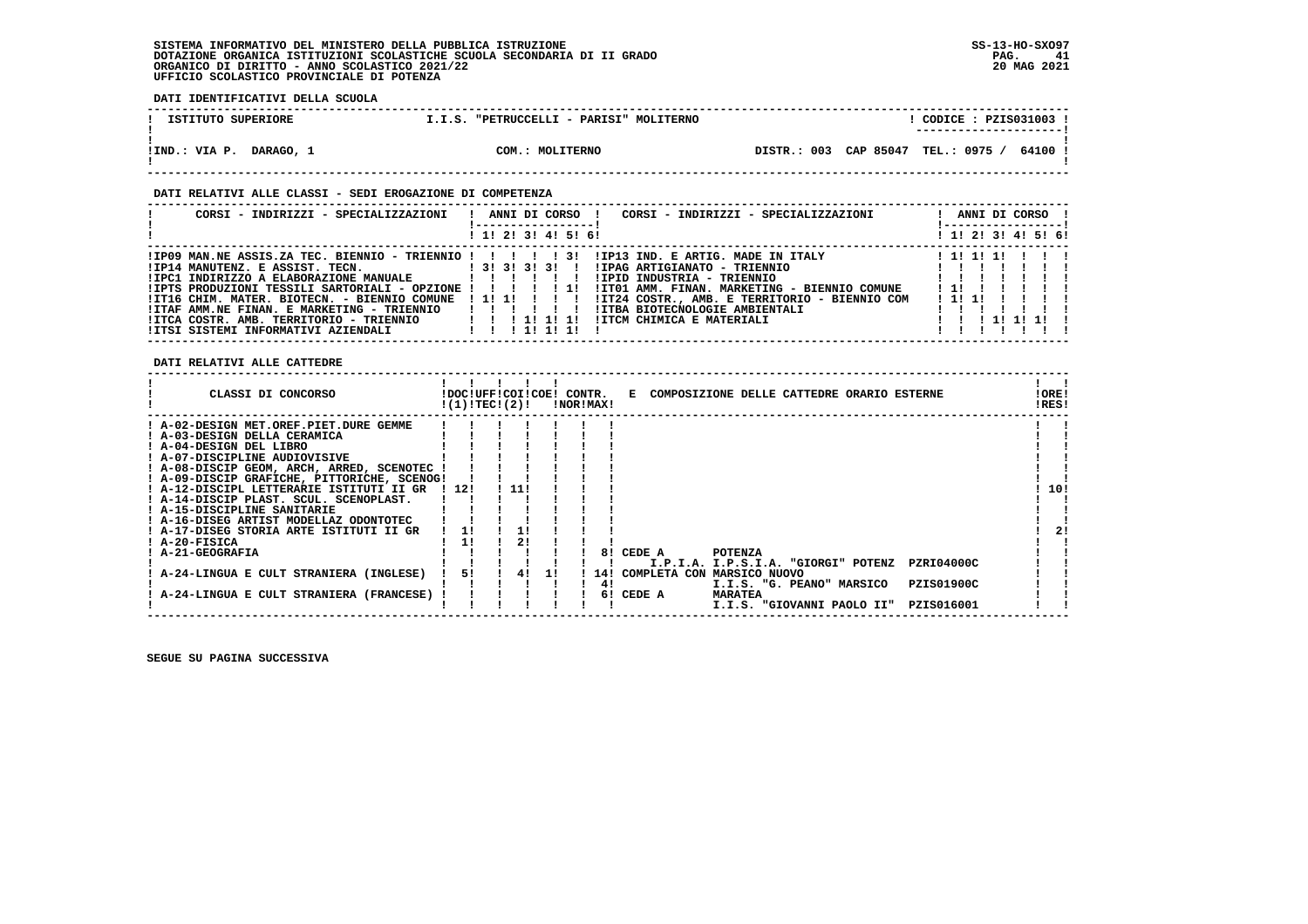# **SISTEMA INFORMATIVO DEL MINISTERO DELLA PUBBLICA ISTRUZIONE SS-13-HO-SXO97**DOTAZIONE ORGANICA ISTITUZIONI SCOLASTICHE SCUOLA SECONDARIA DI II GRADO<br>ORGANICO DI DIRITTO - ANNO SCOLASTICO 2021/22<br>UFFICIO SCOLASTICO PROVINCIALE DI POTENZA

 **DATI IDENTIFICATIVI DELLA SCUOLA**

| ISTITUTO SUPERIORE         | I.I.S. "PETRUCCELLI - PARISI" MOLITERNO | CODICE: PZIS031003                          |
|----------------------------|-----------------------------------------|---------------------------------------------|
| DARAGO, 1<br>!IND.: VIA P. | COM.: MOLITERNO                         | DISTR.: 003 CAP 85047 TEL.: 0975 /<br>64100 |

 **------------------------------------------------------------------------------------------------------------------------------------**

#### **DATI RELATIVI ALLE CATTEDRE**

| CLASSI DI CONCORSO                                                                     | !(1)!TECI(2)!                                                                    |                   |                | <b>!NOR!MAX!</b>                          |                |                                  |                | !DOC!UFF!COI!COE! CONTR. E COMPOSIZIONE DELLE CATTEDRE ORARIO ESTERNE | !ORE!<br>!RES! |
|----------------------------------------------------------------------------------------|----------------------------------------------------------------------------------|-------------------|----------------|-------------------------------------------|----------------|----------------------------------|----------------|-----------------------------------------------------------------------|----------------|
| ! A-26-MATEMATICA                                                                      | $\frac{1}{2}$ 41                                                                 |                   |                | 51 11                                     | 81             | ! 10! COMPLETA CON LAGONEGRO     |                | I.I.S. "DE SARLO-DE LORENZO PZIS001007                                |                |
| A-27-MATEMATICA E FISICA                                                               |                                                                                  |                   |                |                                           |                |                                  |                |                                                                       |                |
| ! A-31-SCIENZE DEGLI ALIMENTI                                                          |                                                                                  |                   |                |                                           |                |                                  |                |                                                                       |                |
| ! A-32-SCIENZE GEOLOGIA MINERALOGIA                                                    |                                                                                  |                   |                |                                           |                |                                  |                |                                                                       |                |
| ! A-34-SCIENZE E TECNOLOGIE CHIMICHE                                                   | 31                                                                               |                   | 41             |                                           |                |                                  |                |                                                                       |                |
| ! A-37-COSTRUZ TECNOL E TECN RAPPR GRAFICA! 3!                                         |                                                                                  |                   |                |                                           |                |                                  |                |                                                                       |                |
| ! A-39-TECNOL COSTR NAVALI                                                             |                                                                                  |                   |                |                                           |                |                                  |                |                                                                       |                |
| ! A-40-TECNOLOGIE ELETTRICHE ELETTRONICHE !                                            | 3 I                                                                              |                   | $\frac{1}{5!}$ |                                           |                |                                  |                |                                                                       | 21             |
| ! A-41-SCIENZE E TECNOLOGIE INFORMATICHE                                               | 2!                                                                               |                   | 1 1 1 1        |                                           | 91             | COMPLETA CON LAGONEGRO           |                |                                                                       |                |
|                                                                                        |                                                                                  |                   |                |                                           | 91             |                                  |                | I.I.S. "DE SARLO-DE LORENZO PZIS001007                                |                |
| ! A-42-SCIENZE E TECNOLOGIE MECCANICHE                                                 | $1 \quad 31$                                                                     |                   | $\frac{1}{3}$  |                                           |                |                                  |                |                                                                       |                |
| ! A-44-TECNOL TESSILI, ABBIGL E MODA                                                   | $\begin{array}{cccccc} 1 & 1 & 1 & 1 \\ 1 & 1 & 1 & 1 \end{array}$               |                   |                |                                           |                | 5! CEDE A POTENZA                |                |                                                                       | 31             |
|                                                                                        |                                                                                  |                   |                |                                           | $\mathbf{I}$   |                                  |                | I.P.I.A. I.P.S.I.A. "GIORGI" POTENZ PZRI04000C                        |                |
| ! A-45-SCIENZE ECONOMICO-AZIENDALI                                                     | 1 1! 1 11                                                                        |                   |                |                                           |                |                                  |                |                                                                       | 51             |
| ! A-46-SCIENZE GIURIDICO-ECONOMICHE                                                    | 21                                                                               |                   | 41             |                                           |                |                                  |                |                                                                       |                |
| ! A-47-SCIENZE MATEMATICHE APPLICATE                                                   | $1 \quad 11$                                                                     |                   | $\frac{1}{2}$  |                                           |                |                                  |                |                                                                       | 61             |
| A-48-SCIENZE MOTORIE E SPORTIVE II GRADO! 4!                                           |                                                                                  |                   | $\frac{1}{4}$  |                                           |                | 2! CEDE A                        | LAURIA         |                                                                       | 21             |
|                                                                                        |                                                                                  |                   |                |                                           |                |                                  |                | I.I.S. "RUGGERO DI LAURIA" PZIS01300D                                 |                |
|                                                                                        |                                                                                  |                   |                |                                           |                | $2!$ ED A                        | <b>MARATEA</b> |                                                                       |                |
|                                                                                        | $\begin{array}{ccccccc}\n1 & 1 & 1 & 1 & 1 \\ 1 & 31 & 1 & 21 & 11\n\end{array}$ |                   |                |                                           | $\blacksquare$ |                                  |                | I.I.S. "GIOVANNI PAOLO II" PZIS016001                                 |                |
| A-50-SCIENZE NAT, CHIM E BIOLOG                                                        |                                                                                  |                   |                |                                           |                | ! 13! COMPLETA CON MARSICO NUOVO |                |                                                                       |                |
|                                                                                        | $1 \quad 11 \quad 1$                                                             | $1 \quad 1 \quad$ |                | $\mathbf{I}$ $\mathbf{I}$<br>$1 \quad 11$ |                | $1 \quad 51$                     |                | I.I.S. "G. PEANO" MARSICO PZIS01900C                                  |                |
| ! A-51-SCIENZE, TECNOL E TECN AGR                                                      |                                                                                  |                   |                |                                           |                | ! 11! COMPLETA CON MARSICOVETERE |                |                                                                       |                |
| ! A-54-STORIA DELL'ARTE                                                                |                                                                                  |                   |                |                                           | $1 \quad 71$   |                                  |                | I.T.AG. I.T.T. VILLA D'AGRI - I.O. PZTA04000L                         |                |
|                                                                                        |                                                                                  |                   |                |                                           |                |                                  |                |                                                                       |                |
| ! A-61-TECNOL E TECN COMUNICAZ MULTIMEDIA !<br>! A-62-TECNOL E TECNICHE PER LA GRAFICA |                                                                                  |                   |                |                                           |                |                                  |                |                                                                       |                |
| ! A-66-TRATT TESTI DATI APPLIC INFORMATICA!                                            |                                                                                  |                   |                |                                           |                |                                  |                |                                                                       |                |
|                                                                                        |                                                                                  |                   |                | 11                                        |                |                                  |                |                                                                       |                |
| ! B-03-LABORATORI DI FISICA                                                            |                                                                                  |                   |                |                                           | 181            | ! 11! COMPLETA CON LAURIA        |                | I.I.S. "N. MIRAGLIA" LAURI PZIS00600A                                 |                |
| ! B-04-LABORATORI DI LIUTERIA                                                          |                                                                                  |                   |                |                                           |                |                                  |                |                                                                       |                |
| ! B-07-LABORATORIO DI OTTICA                                                           |                                                                                  |                   |                |                                           |                |                                  |                |                                                                       |                |
| ! B-08-LAB PRODUZ INDUSTR ARTIG CERAMICA                                               |                                                                                  |                   |                |                                           |                |                                  |                |                                                                       |                |
| ! B-12-LAB SCIENZE E TECNOL CHIM MICROBIOL!                                            | 2!                                                                               |                   | 2!             |                                           |                |                                  |                |                                                                       | 91             |
|                                                                                        |                                                                                  |                   |                |                                           |                |                                  |                |                                                                       |                |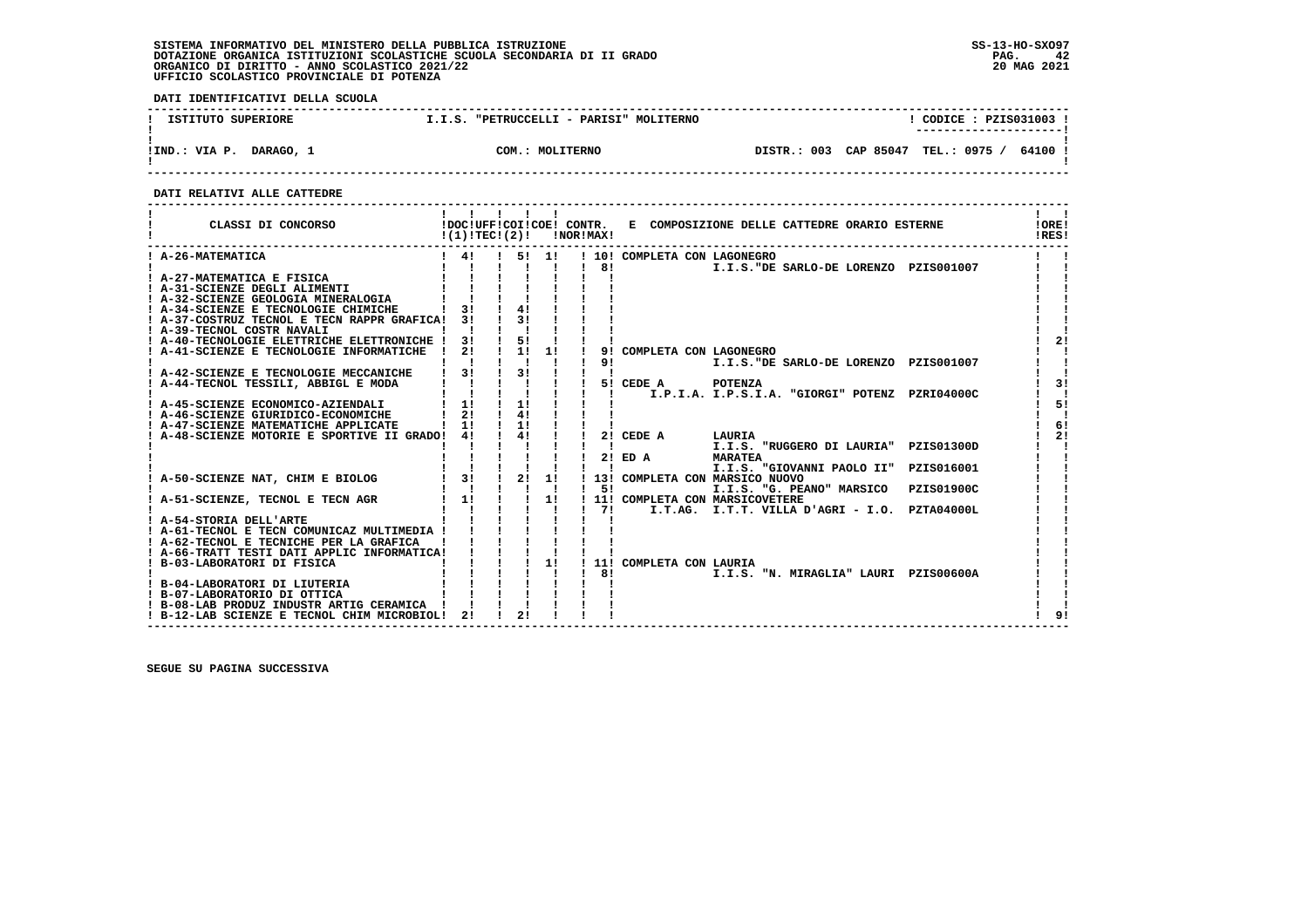# **SISTEMA INFORMATIVO DEL MINISTERO DELLA PUBBLICA ISTRUZIONE SS-13-HO-SXO97 DOTAZIONE ORGANICA ISTITUZIONI SCOLASTICHE SCUOLA SECONDARIA DI II GRADO PAG. 43 ORGANICO DI DIRITTO - ANNO SCOLASTICO 2021/22 20 MAG 2021 UFFICIO SCOLASTICO PROVINCIALE DI POTENZA**

 **DATI IDENTIFICATIVI DELLA SCUOLA**

| ISTITUTO SUPERIORE         | "PETRUCCELLI - PARISI" MOLITERNO<br>I.I.S. | CODICE: PZIS031003 !<br>----------------------  |
|----------------------------|--------------------------------------------|-------------------------------------------------|
| DARAGO, 1<br>!IND.: VIA P. | COM.: MOLITERNO                            | CAP 85047<br>TEL.: 0975<br>DISTR.: 003<br>64100 |

 **------------------------------------------------------------------------------------------------------------------------------------**

 **DATI RELATIVI ALLE CATTEDRE**

| CLASSI DI CONCORSO                          |     | !DOC!UFF!COI!COE!<br>!(1)!TEC!(2)! |       |    | CONTR.<br>!NOR!MAX! | E COMPOSIZIONE DELLE CATTEDRE ORARIO ESTERNE      | !ORE!<br>IRES! |  |
|---------------------------------------------|-----|------------------------------------|-------|----|---------------------|---------------------------------------------------|----------------|--|
| B-14-LAB SCIENZE E TECNOL COSTRUZIONI       | 11  |                                    | 11 11 |    |                     | 9! COMPLETA CON LAGONEGRO                         |                |  |
|                                             |     |                                    |       |    | 91                  | I.I.S. "DE SARLO-DE LORENZO<br>PZIS001007         |                |  |
| B-15-LAB SC E TECNOL ELETTR ELETTRONIC      | 41  |                                    | 51    | 11 |                     | 14! COMPLETA CON MARATEA                          |                |  |
|                                             |     |                                    |       |    | 41                  | PZIS016001<br>I.I.S. "GIOVANNI PAOLO II"          |                |  |
| B-16-LAB SCIENZE E TECNOL INFORMATICHE      |     |                                    | 11    | 11 | 121                 | COMPLETA CON LAGONEGRO                            |                |  |
|                                             |     |                                    |       |    | 61                  | PZIS001007<br>I.I.S. "DE SARLO-DE LORENZO         |                |  |
| B-17-LAB SCIENZE E TECNOL MECCANICHE        | 3 I | 11                                 | 3 I   |    |                     | <b>POTENZA</b><br>6! CEDE A                       |                |  |
| - DI CUI UFFICIO TECNICO                    |     | 11                                 |       |    |                     | PZRI04000C<br>I.P.I.A. I.P.S.I.A. "GIORGI" POTENZ |                |  |
| ! B-18-LAB SC E TECNOL TESS ABBIGL MODA     | 11  |                                    | 21    |    |                     |                                                   |                |  |
| ! B-20-LAB SERV ENOGASTRON, SETT CUCINA     |     |                                    |       |    |                     |                                                   |                |  |
| ! B-22-LAB TECNOL E TECN COMUNICAZ MULTIME! |     |                                    |       |    |                     |                                                   |                |  |
| ! B-24-LAB SCIENZE E TECNOL NAUTICHE        |     |                                    |       |    |                     |                                                   |                |  |
| ! B-25-LAB SCIENZE E TECNOLCOSTR NAVALI     |     |                                    |       |    |                     |                                                   |                |  |
| ! B-26-LABORATORIO DI TECNOLOGIE DEL LEGNO! |     |                                    |       |    |                     |                                                   |                |  |
| ! B-27-LABORATORIO DI TECNOLOGIE DEL MARMO! |     |                                    |       |    |                     |                                                   |                |  |
| ! B-28-LABORATORIO DI TECNOLOGIE ORAFE      |     |                                    |       |    |                     |                                                   |                |  |
|                                             |     |                                    |       |    |                     |                                                   |                |  |

 **(1) TITOLARI/INCARICATI**

 **(2) CATTEDRE/POSTI POTENZ.**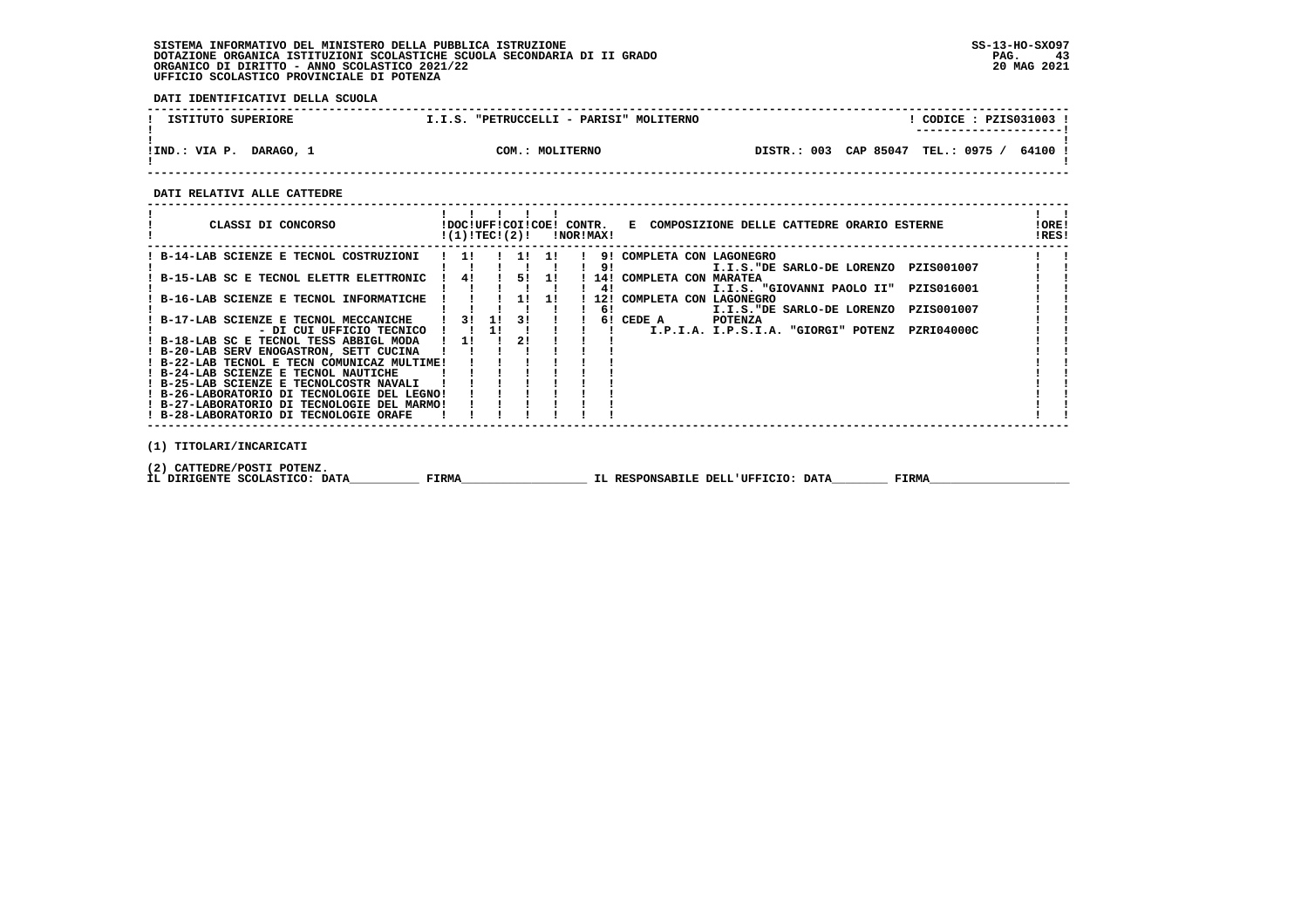#### **SISTEMA INFORMATIVO DEL MINISTERO DELLA PUBBLICA ISTRUZIONE SS-13-HO-SXO97 DOTAZIONE ORGANICA ISTITUZIONI SCOLASTICHE SCUOLA SECONDARIA DI II GRADO** ORGANICO DI DIRITTO - ANNO SCOLASTICO 2021/22  **UFFICIO SCOLASTICO PROVINCIALE DI POTENZA**

 **DATI IDENTIFICATIVI DELLA SCUOLA**

|                          |                                                 |               |                                    | CODICE: PZPC040004 !<br>---------------------- |         |
|--------------------------|-------------------------------------------------|---------------|------------------------------------|------------------------------------------------|---------|
| !IND.: VIA VACCARO, 36/B | LICEO CLASSICO L. C. "O. ORAZIO FLACCO" POTENZA | COM.: POTENZA | DISTR.: 002 CAP 85100 TEL.: 0971 / |                                                | 410072! |

 **------------------------------------------------------------------------------------------------------------------------------------**

#### **DATI RELATIVI ALLE CLASSI - SEDI EROGAZIONE DI COMPETENZA**

| CORSI - INDIRIZZI - SPECIALIZZAZIONI                                                                           | ANNI DI CORSO !           |  |  |  | CORSI - INDIRIZZI - SPECIALIZZAZIONI |                           |  | ANNI DI CORSO |  |
|----------------------------------------------------------------------------------------------------------------|---------------------------|--|--|--|--------------------------------------|---------------------------|--|---------------|--|
|                                                                                                                | 1 1 1 2 1 3 1 4 1 5 1 6 1 |  |  |  |                                      | 1 1 1 2 1 3 1 4 1 5 1 6 1 |  |               |  |
| !ITP5 POT. SOCIO ECONOMICO E PER LA LEGALITA' ! ! ! ! ! ! ! ! LIO1 CLASSICO<br>ILIP2 POTENZIAMENTO LINGUISTICO |                           |  |  |  |                                      | 171816151611              |  |               |  |

 **------------------------------------------------------------------------------------------------------------------------------------**

#### **DATI RELATIVI ALLE CATTEDRE**

| CLASSI DI CONCORSO                              | !(1)!TECI(2)! |          |              |  | !NOR!MAX! |                   | !DOC!UFF!COI!COE! CONTR. E COMPOSIZIONE DELLE CATTEDRE ORARIO ESTERNE |                   | !ORE!<br>!RES! |
|-------------------------------------------------|---------------|----------|--------------|--|-----------|-------------------|-----------------------------------------------------------------------|-------------------|----------------|
| ! A-11-DISCIPLINE LETTERARIE E LATINO           | 171           |          | $1 \quad 71$ |  |           |                   |                                                                       |                   |                |
| ! A-13-DISCIPL LETTERARIE, LATINO E GRECO ! 16! |               | ! 17! 1! |              |  |           |                   | ! 13! COMPLETA CON MARSICO NUOVO                                      |                   |                |
|                                                 |               |          |              |  | 51        |                   | I.I.S. "G. PEANO" MARSICO PZIS01900C                                  |                   |                |
| ! A-18-FILOSOFIA E SCIENZE UMANE                | 6!            |          | 61           |  |           |                   |                                                                       |                   |                |
| ! A-19-FILOSOFIA E STORIA                       |               |          |              |  |           | 12! CEDE A        | <b>POTENZA</b>                                                        |                   |                |
| ! A-24-LINGUA E CULT STRANIERA (INGLESE)        | 41            |          | 51           |  |           | I.A.<br>6! CEDE A | LICEO ART. MUS. COR. "GROP PZSD030003<br>POTENZA                      |                   |                |
|                                                 |               |          |              |  |           |                   | I.P.I.A. I.P.S.I.A. "GIORGI" POTENZ                                   | PZRI04000C        |                |
| ! A-24-LINGUA E CULT STRANIERA (FRANCESE)       |               |          |              |  |           |                   |                                                                       |                   |                |
| ! A-24-LINGUA E CULT STRANIERA (SPAGNOLO) !     |               |          |              |  |           |                   |                                                                       |                   |                |
| ! A-24-LINGUA E CULT STRANIERA (TEDESCO)        |               |          |              |  |           |                   |                                                                       |                   |                |
| ! A-24-LINGUA E CULT STRANIERA (RUSSO)          |               |          |              |  |           |                   |                                                                       |                   |                |
| ! A-26-MATEMATICA                               |               |          |              |  |           |                   |                                                                       |                   |                |
| ! A-27-MATEMATICA E FISICA                      | 71            |          | 81           |  |           | 3! CEDE A         | <b>MARSICO NUOVO</b>                                                  |                   |                |
|                                                 |               |          |              |  |           |                   | I.I.S. "G. PEANO" MARSICO                                             | <b>PZIS01900C</b> |                |
|                                                 |               |          |              |  | 21        | ED A              | POTENZA                                                               |                   |                |
| A-45-SCIENZE ECONOMICO-AZIENDALI                |               |          |              |  |           | L.S.              | L.S. "PASOLINI" POTENZA                                               | <b>PZPS12000V</b> |                |
| ! A-46-SCIENZE GIURIDICO-ECONOMICHE             | 11            |          | 11           |  |           |                   |                                                                       |                   |                |
| ! A-48-SCIENZE MOTORIE E SPORTIVE II GRADO!     | 41            |          | 4!           |  |           | 8! CEDE A         | <b>POTENZA</b>                                                        |                   | 21             |
|                                                 |               |          |              |  |           |                   | I.P.A.A. I.P.S.A.S.R. "G. FORTUNATO                                   | PZRA010001        |                |
| A-50-SCIENZE NAT, CHIM E BIOLOG                 | 21            |          | 41           |  |           | 2! CEDE A         | <b>POTENZA</b>                                                        |                   |                |
|                                                 |               |          |              |  |           |                   | I.I.S. "DA VINCI-NITTI" PO                                            | <b>PZIS02400X</b> |                |
|                                                 |               |          |              |  |           | 4! ED A           | <b>POTENZA</b>                                                        |                   |                |
|                                                 |               |          |              |  |           |                   | I.P.A.A. I.P.S.A.S.R. "G. FORTUNATO                                   | PZRA010001        |                |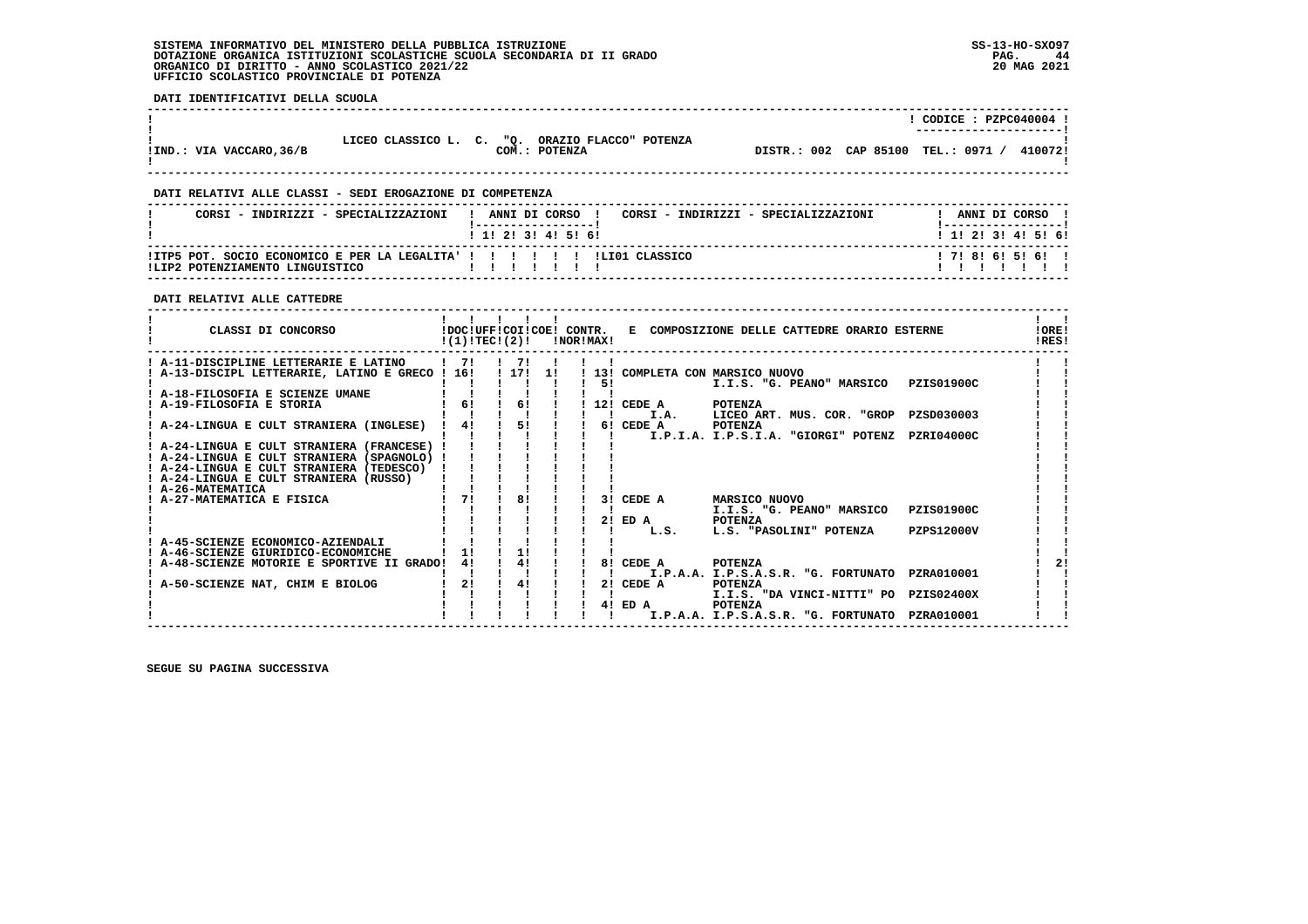#### **SISTEMA INFORMATIVO DEL MINISTERO DELLA PUBBLICA ISTRUZIONE SS-13-HO-SXO97 DOTAZIONE ORGANICA ISTITUZIONI SCOLASTICHE SCUOLA SECONDARIA DI II GRADO PAG. 45ORGANICO DI DIRITTO - ANNO SCOLASTICO 2021/22 UFFICIO SCOLASTICO PROVINCIALE DI POTENZA**

 **DATI IDENTIFICATIVI DELLA SCUOLA**

|                          |                                                 |               |                       | CODICE: PZPC040004 !<br>--------------------- |         |
|--------------------------|-------------------------------------------------|---------------|-----------------------|-----------------------------------------------|---------|
| !IND.: VIA VACCARO, 36/B | LICEO CLASSICO L. C. "O. ORAZIO FLACCO" POTENZA | COM.: POTENZA | DISTR.: 002 CAP 85100 | TEL.: 0971 /                                  | 410072! |

 **------------------------------------------------------------------------------------------------------------------------------------**

 **DATI RELATIVI ALLE CATTEDRE**

| CLASSI DI CONCORSO                                                                                                                                                                                                                         | !DOC!UFF!COI!COE! CONTR.<br>! (1) ! TEC! (2) ! |    |  | !NOR!MAX! | E COMPOSIZIONE DELLE CATTEDRE ORARIO ESTERNE                        | ! ORE!<br>IRES! |
|--------------------------------------------------------------------------------------------------------------------------------------------------------------------------------------------------------------------------------------------|------------------------------------------------|----|--|-----------|---------------------------------------------------------------------|-----------------|
| ! A-54-STORIA DELL'ARTE<br>! A-65-TEORIA E TECNICA<br>COMUNICAZIONE<br>! B-02-CONV LINGUA STRANIERA (FRANCESE)<br>! B-02-CONV LINGUA STRANIERA (INGLESE)<br>! B-02-CONV LINGUA STRANIERA (TEDESCO)<br>! B-02-CONV LINGUA STRANIERA (RUSSO) | 41                                             | 41 |  | 4! ED A   | <b>POTENZA</b><br>PZRI04000C<br>I.P.I.A. I.P.S.I.A. "GIORGI" POTENZ |                 |

 **(1) TITOLARI/INCARICATI**

 **(2) CATTEDRE/POSTI POTENZ.**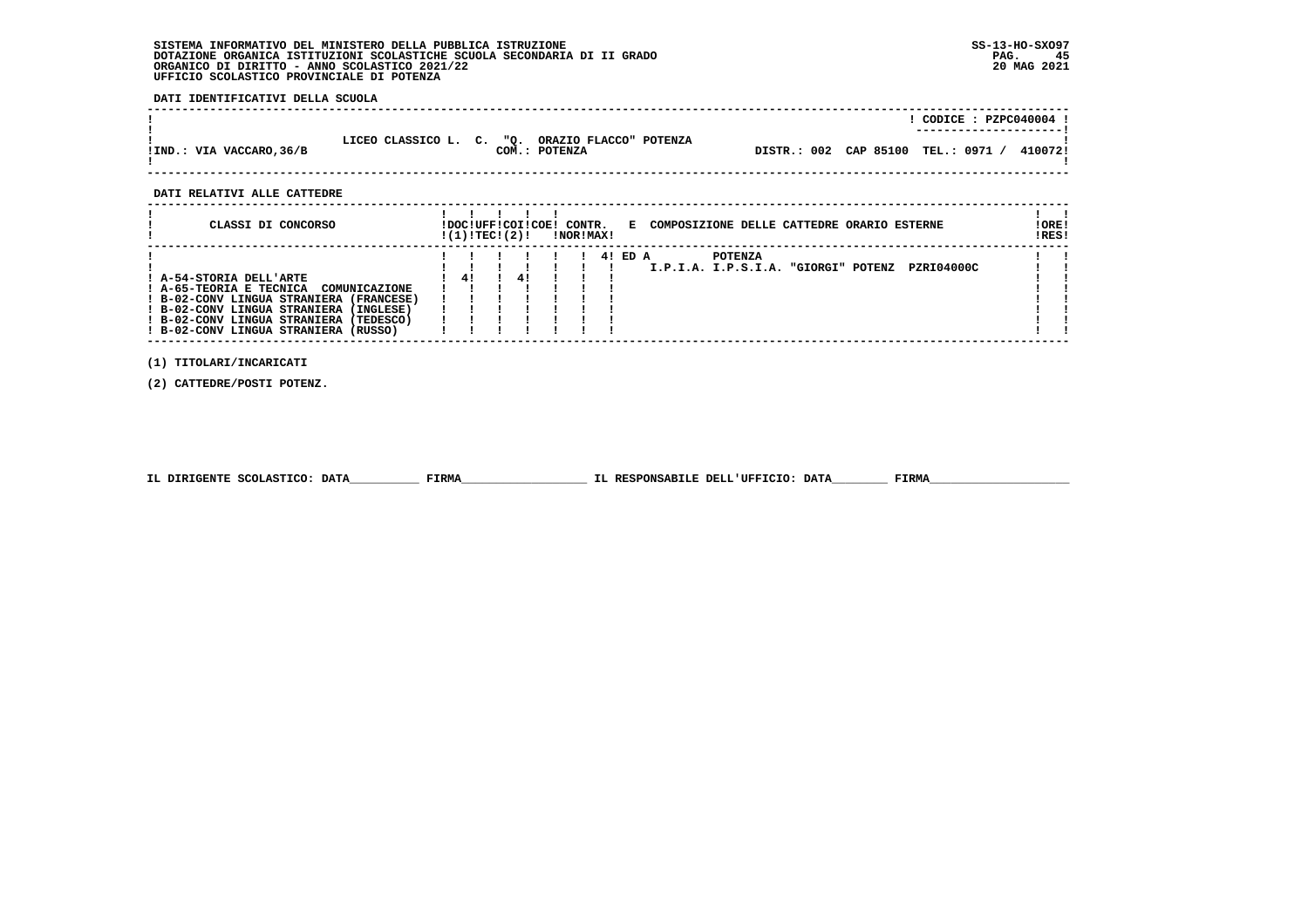#### **SISTEMA INFORMATIVO DEL MINISTERO DELLA PUBBLICA ISTRUZIONE SS-13-HO-SXO97 DOTAZIONE ORGANICA ISTITUZIONI SCOLASTICHE SCUOLA SECONDARIA DI II GRADO PAG. 46**ORGANICO DI DIRITTO - ANNO SCOLASTICO 2021/22  **UFFICIO SCOLASTICO PROVINCIALE DI POTENZA**

 **DATI IDENTIFICATIVI DELLA SCUOLA**

|                     |                                              |               |  | CODICE: PZPS040007 !<br>--------------------- |
|---------------------|----------------------------------------------|---------------|--|-----------------------------------------------|
| !IND.: VIA ANZIO N. | LICEO SCIENTIFICO L. S. "G. GALILEI" POTENZA | COM.: POTENZA |  | DISTR.: 002 CAP 85100 TEL.: 0971 /441910      |

 **------------------------------------------------------------------------------------------------------------------------------------**

 **------------------------------------------------------------------------------------------------------------------------------------**

#### **DATI RELATIVI ALLE CLASSI - SEDI EROGAZIONE DI COMPETENZA**

| CORSI - INDIRIZZI - SPECIALIZZAZIONI                                                                             | CORSI - INDIRIZZI - SPECIALIZZAZIONI<br>ANNI DI CORSO !                                                 | ANNI DI CORSO !          |
|------------------------------------------------------------------------------------------------------------------|---------------------------------------------------------------------------------------------------------|--------------------------|
|                                                                                                                  | 1 1 2 3 3 4 5 6 1                                                                                       | 1 1 2 3 3 4 5 5 6 1      |
| !ITP5 POT. SOCIO ECONOMICO E PER LA LEGALITA' ! ! ! ! ! ! ! !LIO2 SCIENTIFICO<br>!LIP2 POTENZIAMENTO LINGUISTICO | ILIO3 SCIENTIFICO - OPZIONE SCIENZE APPLICAT ! 5! 4! 3! 3! 4! ILIAN CLASSICO/SCIENTIFICO INTERNAZIONALE | 161618171611<br>11111111 |

#### **DATI RELATIVI ALLE CATTEDRE**

| CLASSI DI CONCORSO                                                              |                | $!(1)!TEC!(2)!$ $INORIMAX!$ |     |    |                            | !DOC!UFF!COI!COE! CONTR. E COMPOSIZIONE DELLE CATTEDRE ORARIO ESTERNE | !ORE!<br>IRES! |
|---------------------------------------------------------------------------------|----------------|-----------------------------|-----|----|----------------------------|-----------------------------------------------------------------------|----------------|
| ! A-11-DISCIPLINE LETTERARIE E LATINO                                           | 1211           | ! 22! 1!                    |     |    | ! 13! COMPLETA CON POTENZA |                                                                       |                |
|                                                                                 |                |                             |     | 51 | L.S.                       | LICEO "ROSA-GIANTURCO" CON PZPS08000N                                 |                |
| ! A-12-DISCIPL LETTERARIE ISTITUTI II GR                                        |                |                             |     |    |                            |                                                                       |                |
| ! A-13-DISCIPL LETTERARIE, LATINO E GRECO !                                     |                |                             |     |    |                            |                                                                       |                |
| ! A-16-DISEG ARTIST MODELLAZ ODONTOTEC                                          |                |                             |     |    |                            |                                                                       |                |
| ! A-17-DISEG STORIA ARTE ISTITUTI II GR                                         | 71             |                             |     |    |                            |                                                                       | 21             |
| ! A-18-FILOSOFIA E SCIENZE UMANE                                                |                |                             |     |    |                            |                                                                       |                |
| ! A-19-FILOSOFIA E STORIA                                                       | 9!             | ! 11!                       |     |    |                            |                                                                       |                |
| ! A-20-FISICA                                                                   |                |                             |     |    |                            |                                                                       |                |
| A-24-LINGUA E CULT STRANIERA (INGLESE)                                          | 9 <sub>1</sub> | 111                         |     |    | 3! CEDE A                  | <b>POTENZA</b>                                                        |                |
|                                                                                 |                |                             |     |    | L.S.                       | LICEO "ROSA-GIANTURCO" CON PZPS08000N                                 |                |
| ! A-24-LINGUA E CULT STRANIERA (FRANCESE) !                                     |                |                             |     |    |                            |                                                                       |                |
| ! A-24-LINGUA E CULT STRANIERA (SPAGNOLO) !                                     | 2!             |                             | 11  |    | 12! COMPLETA CON POTENZA   |                                                                       |                |
|                                                                                 |                |                             |     | 61 |                            | I.I.S. "DA VINCI-NITTI" PO PZIS02400X                                 |                |
| ! A-24-LINGUA E CULT STRANIERA (TEDESCO)                                        |                |                             |     |    |                            |                                                                       |                |
| A-24-LINGUA E CULT STRANIERA (RUSSO)<br>! A-24-LINGUA E CULT STRANIERA (CINESE) |                |                             |     |    |                            |                                                                       |                |
| ! A-26-MATEMATICA                                                               | 61             | 51                          | 11  |    | 11! COMPLETA CON POTENZA   |                                                                       |                |
|                                                                                 |                |                             |     | 71 |                            | I.I.S. "EINSTEIN - DE LORE PZIS022008                                 |                |
| A-27-MATEMATICA E FISICA                                                        | 116!           | 1171                        | -11 |    | 10! COMPLETA CON POTENZA   |                                                                       |                |
|                                                                                 |                |                             |     | 71 | L.S.                       | LICEO "ROSA-GIANTURCO" CON PZPS08000N                                 |                |
|                                                                                 |                |                             |     |    | E CON                      | <b>POTENZA</b>                                                        |                |
|                                                                                 |                |                             |     | 21 | I.A.                       | LICEO ART. MUS. COR. "GROP PZSD030003                                 |                |
| ! A-34-SCIENZE E TECNOLOGIE CHIMICHE                                            |                |                             |     |    |                            |                                                                       |                |
| ! A-37-COSTRUZ TECNOL E TECN RAPPR GRAFICA!                                     |                |                             |     |    |                            |                                                                       |                |
| ! A-40-TECNOLOGIE ELETTRICHE ELETTRONICHE                                       |                |                             |     |    |                            |                                                                       |                |
| ! A-41-SCIENZE E TECNOLOGIE INFORMATICHE                                        | 1!             | 2!                          |     |    |                            |                                                                       |                |
|                                                                                 |                |                             |     |    |                            |                                                                       |                |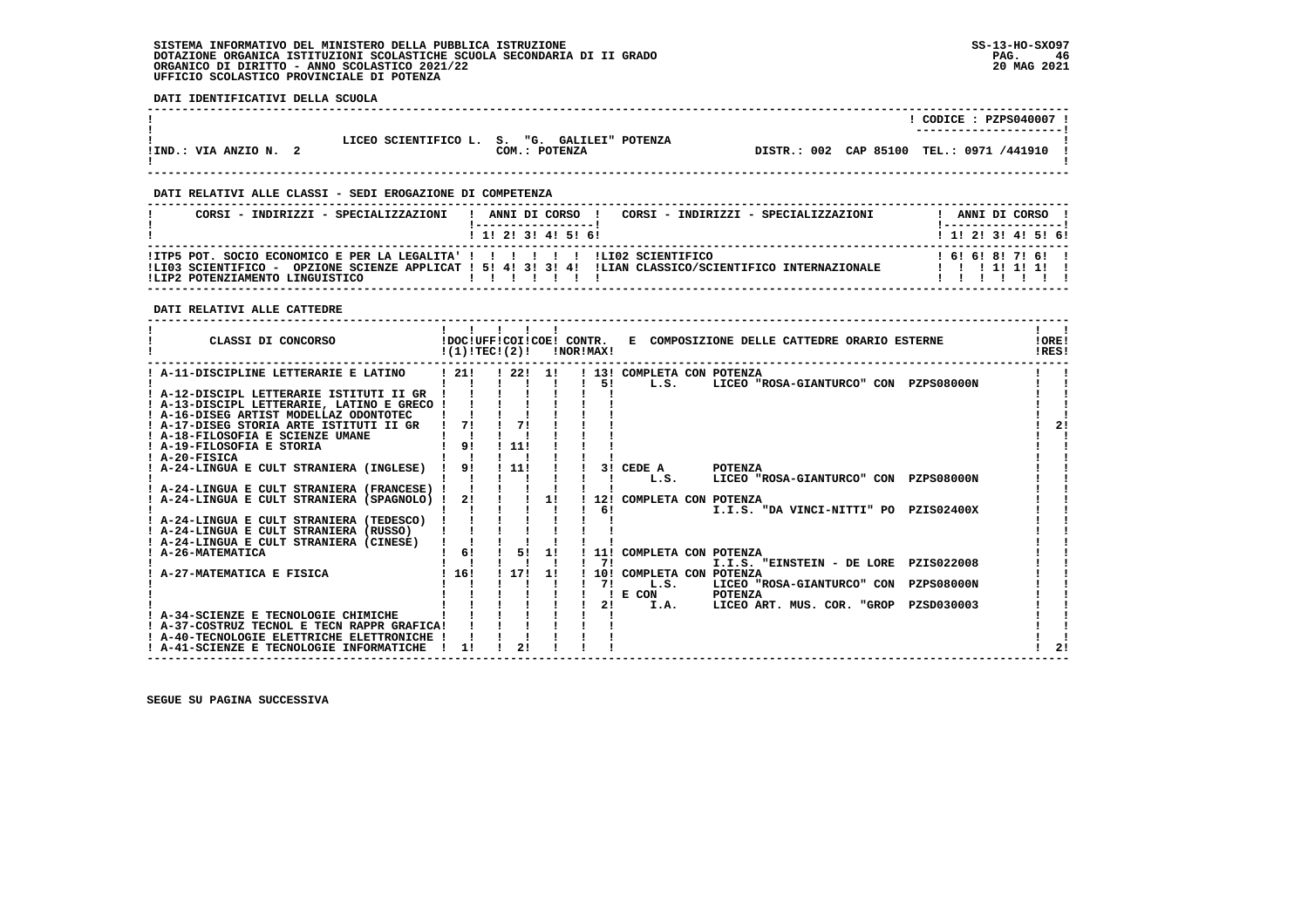# **SISTEMA INFORMATIVO DEL MINISTERO DELLA PUBBLICA ISTRUZIONE SS-13-HO-SXO97 DOTAZIONE ORGANICA ISTITUZIONI SCOLASTICHE SCUOLA SECONDARIA DI II GRADO PAG. 47 ORGANICO DI DIRITTO - ANNO SCOLASTICO 2021/22 20 MAG 2021 UFFICIO SCOLASTICO PROVINCIALE DI POTENZA**

 **DATI IDENTIFICATIVI DELLA SCUOLA**

|                       |                                                               |                                            | CODE: PZPS040007:<br>---------------------- |
|-----------------------|---------------------------------------------------------------|--------------------------------------------|---------------------------------------------|
| !IND.: VIA ANZIO N. 2 | LICEO SCIENTIFICO L. S. "G. GALILEI" POTENZA<br>COM.: POTENZA | DISTR.: 002 CAP 85100 TEL.: 0971 /441910 ! |                                             |

## **DATI RELATIVI ALLE CATTEDRE**

| CLASSI DI CONCORSO                                                                                                                                                                                                                                                                                                                                                                                                                                                                          | !DOC!UFF!COI!COE! CONTR.<br>!(1)!TEC!(2)! |                  |     | !NOR!MAX! | E COMPOSIZIONE DELLE CATTEDRE ORARIO ESTERNE                                                                                                                   | ! ORE!<br>!RES! |  |
|---------------------------------------------------------------------------------------------------------------------------------------------------------------------------------------------------------------------------------------------------------------------------------------------------------------------------------------------------------------------------------------------------------------------------------------------------------------------------------------------|-------------------------------------------|------------------|-----|-----------|----------------------------------------------------------------------------------------------------------------------------------------------------------------|-----------------|--|
| ! A-45-SCIENZE ECONOMICO-AZIENDALI<br>! A-46-SCIENZE GIURIDICO-ECONOMICHE<br>! A-47-SCIENZE MATEMATICHE APPLICATE<br>! A-48-SCIENZE MOTORIE E SPORTIVE II GRADO!<br>! A-50-SCIENZE NAT, CHIM E BIOLOG<br>! A-54-STORIA DELL'ARTE<br>! A-65-TEORIA E TECNICA COMUNICAZIONE<br>! B-02-CONV LINGUA STRANIERA (FRANCESE)<br>! B-02-CONV LINGUA STRANIERA (INGLESE)<br>! B-02-CONV LINGUA STRANIERA (SPAGNOLO)<br>! B-02-CONV LINGUA STRANIERA (TEDESCO)<br>! B-02-CONV LINGUA STRANIERA (RUSSO) | 21<br>41<br>. 11!                         | 21<br>71<br>1101 | -11 | 31        | 2! CEDE A<br><b>POTENZA</b><br>PZIS022008<br>I.I.S. "EINSTEIN - DE LORE<br>15! COMPLETA CON POTENZA<br><b>PZPS08000N</b><br>L.S.<br>LICEO "ROSA-GIANTURCO" CON |                 |  |
| (1) TITOLARI/INCARICATI                                                                                                                                                                                                                                                                                                                                                                                                                                                                     |                                           |                  |     |           |                                                                                                                                                                |                 |  |

 **(2) CATTEDRE/POSTI POTENZ.**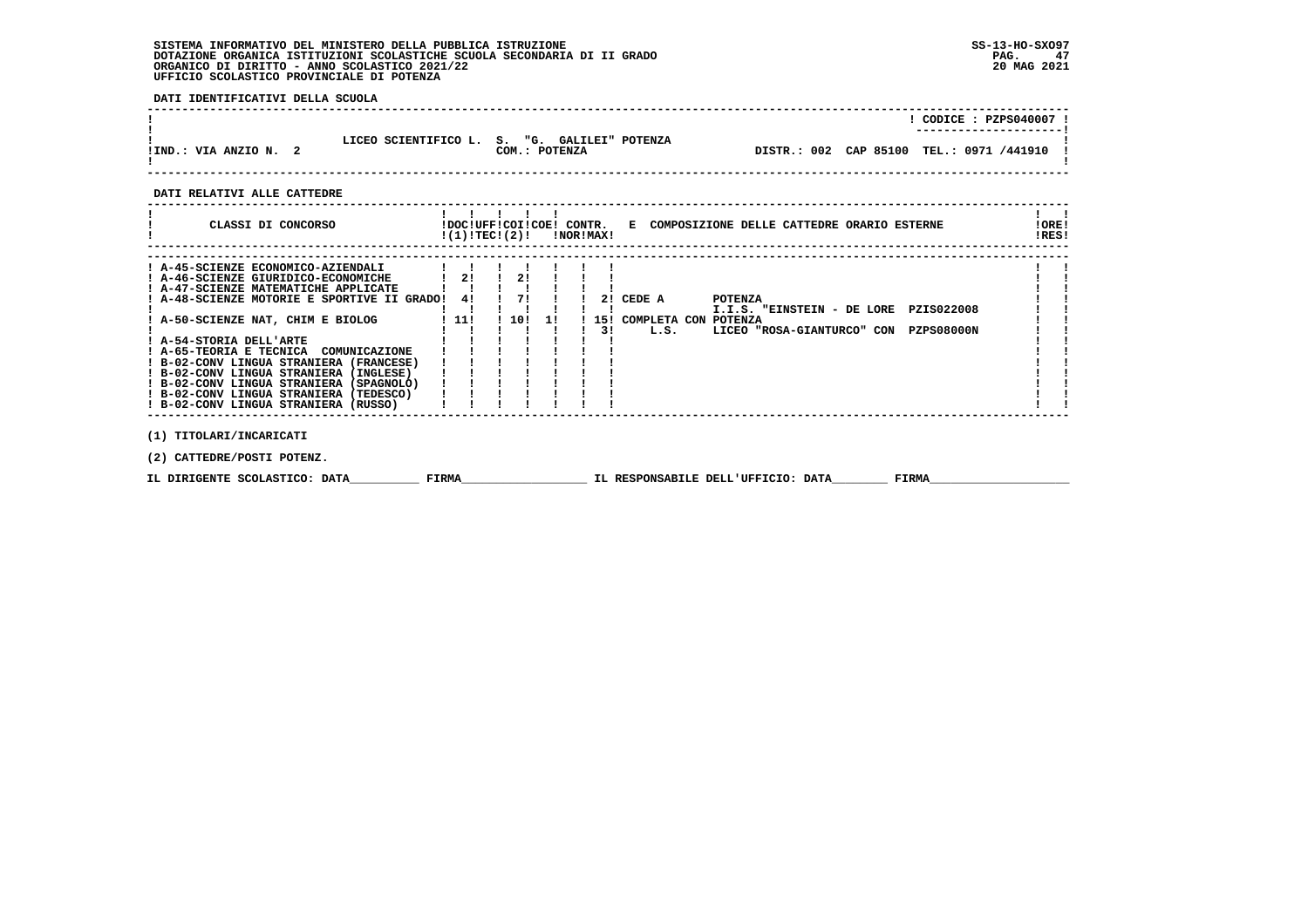#### **SISTEMA INFORMATIVO DEL MINISTERO DELLA PUBBLICA ISTRUZIONE SS-13-HO-SXO97 DOTAZIONE ORGANICA ISTITUZIONI SCOLASTICHE SCUOLA SECONDARIA DI II GRADO** ORGANICO DI DIRITTO - ANNO SCOLASTICO 2021/22  **UFFICIO SCOLASTICO PROVINCIALE DI POTENZA**

 **DATI IDENTIFICATIVI DELLA SCUOLA**

|                     |                                                                            |                       | CODICE: PZPS08000N ! |  |
|---------------------|----------------------------------------------------------------------------|-----------------------|----------------------|--|
| !IND.: VIA ANZIO N. | LICEO SCIENTIFICO LICEO "ROSA-GIANTURCO" CONVITTO NAZ. PZ<br>COM.: POTENZA | DISTR.: 002 CAP 85100 | TEL.: 0971 /45257    |  |

 **------------------------------------------------------------------------------------------------------------------------------------**

#### **DATI RELATIVI ALLE CLASSI - SEDI EROGAZIONE DI COMPETENZA**

| CORSI - INDIRIZZI - SPECIALIZZAZIONI                                                                                                                                                                                          | ANNI DI CORSO !<br>CORSI - INDIRIZZI - SPECIALIZZAZIONI       | ANNI DI CORSO !       |
|-------------------------------------------------------------------------------------------------------------------------------------------------------------------------------------------------------------------------------|---------------------------------------------------------------|-----------------------|
|                                                                                                                                                                                                                               | $1$ , 1! 2! 3! 4! 5! 6!                                       | $1$ 1! 2! 3! 4! 5! 6! |
| IITP5 POT. SOCIO ECONOMICO E PER LA LEGALITA' ! ! !!!!!!! ILIO2 SCIENTIFICO<br>!LI11 SCIENZE UMANE<br>!LI15 LICEO SCIENTIFICO - SEZIONE SPORTIVA     ! 1! 1! 1! 1! 1! ILILS LICEO SPORTIVO<br>!LIP2 POTENZIAMENTO LINGUISTICO | ! 5! 6! 4! 5! 5! !LI12 SCIENZE UMANE - OPZ. ECONOMICO SOCIALE | 1 3 1 2 1 2 1 2 1 2 1 |

 **DATI RELATIVI ALLE CATTEDRE**

| CLASSI DI CONCORSO                                                    |          | !DOC!UFF!COI!COE! CONTR.<br>!(1)!TECI(2)! |    | !NOR!MAX! | E COMPOSIZIONE DELLE CATTEDRE ORARIO ESTERNE                                        | 10RE!<br>IRES! |
|-----------------------------------------------------------------------|----------|-------------------------------------------|----|-----------|-------------------------------------------------------------------------------------|----------------|
| A-11-DISCIPLINE LETTERARIE E LATINO                                   | ! 16!    | 116!                                      |    |           | <b>POTENZA</b><br>5! CEDE A                                                         | 31             |
|                                                                       |          |                                           |    |           | PZPS040007<br>L.S. "G. GALILEI" POTENZA<br>L.S.                                     |                |
| A-12-DISCIPL LETTERARIE ISTITUTI II GR                                | 2!       | 31                                        |    | 51.       | CEDE A<br><b>POTENZA</b><br>I.P.I.A. I.P.S.I.A. "GIORGI" POTENZ<br>PZRI04000C       |                |
| A-17-DISEG STORIA ARTE ISTITUTI II GR                                 | 4!       | 4!                                        |    |           |                                                                                     | 41             |
| A-18-FILOSOFIA E SCIENZE UMANE                                        | 11!      | 11!                                       |    | 51        | CEDE A<br><b>POTENZA</b>                                                            |                |
|                                                                       |          |                                           |    |           | <b>PZRI04000C</b><br>I.P.I.A. I.P.S.I.A. "GIORGI" POTENZ                            |                |
| ! A-19-FILOSOFIA E STORIA                                             | 31       | 3!                                        |    |           |                                                                                     |                |
| ! A-20-FISICA                                                         |          |                                           |    |           |                                                                                     |                |
| : A-24-LINGUA E CULT STRANIERA (INGLESE)                              | 71       | 71                                        | 11 | 151       | COMPLETA CON POTENZA                                                                |                |
| A-24-LINGUA E CULT STRANIERA (FRANCESE)                               | 11       |                                           | 11 | 31<br>15! | PZPS040007<br>$T_{\rm t}$ . S.<br>L.S. "G. GALILEI" POTENZA<br>COMPLETA CON POTENZA |                |
|                                                                       |          |                                           |    | 31        | <b>IPSAR</b><br>I.P.S.E.O.A. "U. DI PASCA"<br>PZRH010005                            |                |
| A-24-LINGUA E CULT STRANIERA (SPAGNOLO)                               |          |                                           |    |           |                                                                                     |                |
| A-24-LINGUA E CULT STRANIERA (TEDESCO)                                | 11       |                                           | 11 | 91        | COMPLETA CON MELFI                                                                  |                |
|                                                                       |          |                                           |    | 91        | PZIS028007<br>I.I.S. "G. GASPARRINI" MEL                                            |                |
| A-24-LINGUA E CULT STRANIERA (RUSSO)                                  |          |                                           |    |           |                                                                                     |                |
| ! A-26-MATEMATICA                                                     |          |                                           |    |           |                                                                                     |                |
| ! A-27-MATEMATICA E FISICA                                            | 91       | 10!                                       |    | 71        | CEDE A<br><b>POTENZA</b>                                                            |                |
|                                                                       |          | 11                                        |    |           | L.S. "G. GALILEI" POTENZA<br>PZPS040007<br>L.S.                                     |                |
| A-45-SCIENZE ECONOMICO-AZIENDALI<br>A-46-SCIENZE GIURIDICO-ECONOMICHE | 11<br>6! | 51                                        | 11 | 10!       | COMPLETA CON POTENZA                                                                |                |
|                                                                       |          |                                           |    | 81        | I.P.A.A. I.P.S.A.S.R. "G. FORTUNATO<br>PZRA010001                                   |                |
|                                                                       |          |                                           |    |           |                                                                                     |                |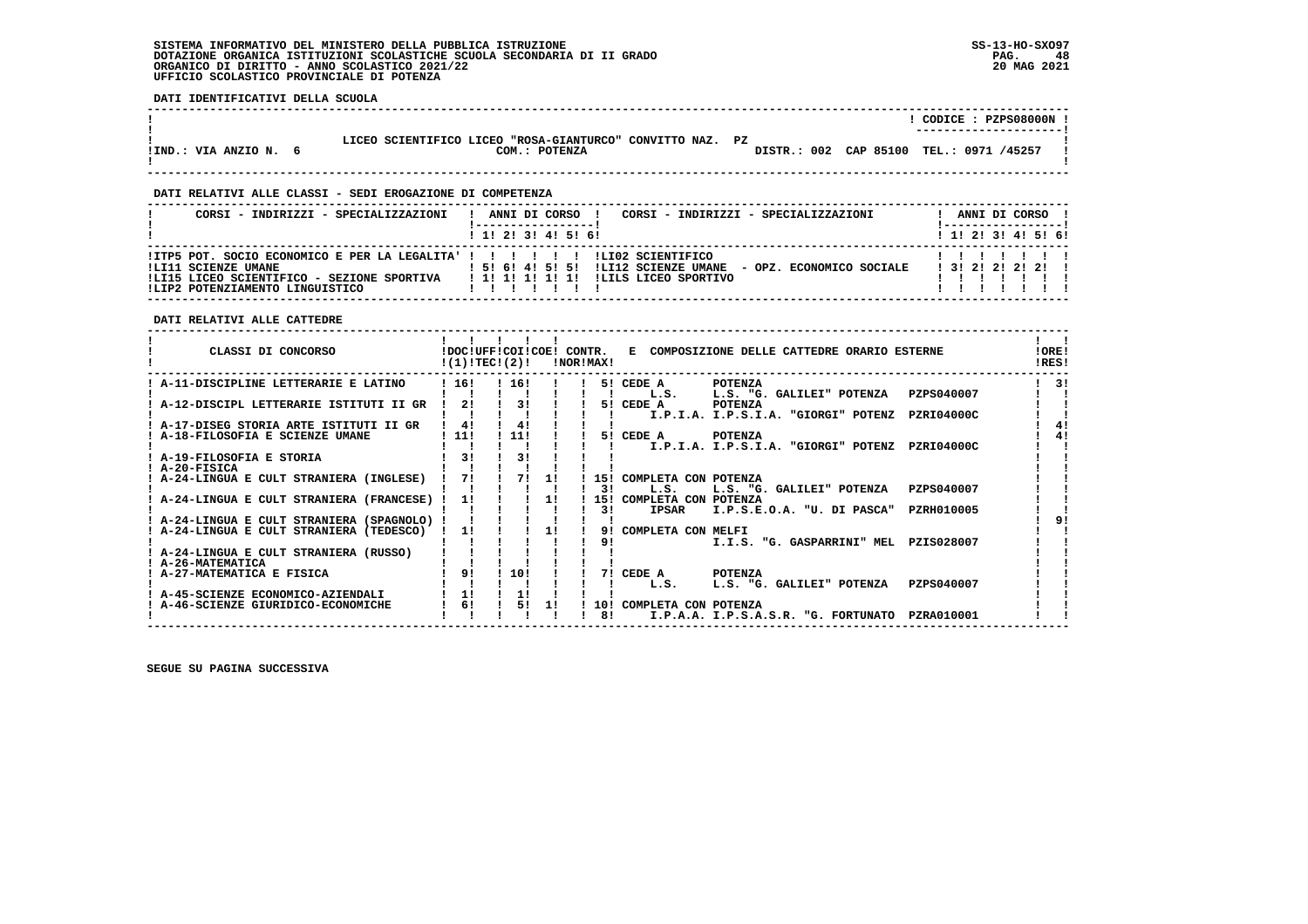#### **SISTEMA INFORMATIVO DEL MINISTERO DELLA PUBBLICA ISTRUZIONE SS-13-HO-SXO97 DOTAZIONE ORGANICA ISTITUZIONI SCOLASTICHE SCUOLA SECONDARIA DI II GRADO PAG. 49**ORGANICO DI DIRITTO - ANNO SCOLASTICO 2021/22  **UFFICIO SCOLASTICO PROVINCIALE DI POTENZA**

 **DATI IDENTIFICATIVI DELLA SCUOLA**

|                       |                                                                            | CODICE: PZPS08000N !<br>---------------------- |
|-----------------------|----------------------------------------------------------------------------|------------------------------------------------|
| IIND.: VIA ANZIO N. 6 | LICEO SCIENTIFICO LICEO "ROSA-GIANTURCO" CONVITTO NAZ. PZ<br>COM.: POTENZA | DISTR.: 002 CAP 85100 TEL.: 0971 /45257        |

 **------------------------------------------------------------------------------------------------------------------------------------**

#### **DATI RELATIVI ALLE CATTEDRE**

| CLASSI DI CONCORSO                          | !DOC!UFF!COI!COE!<br>!(1)!TECI(2)! |    |     | CONTR. | !NOR!MAX! | COMPOSIZIONE DELLE CATTEDRE ORARIO ESTERNE<br>к.                      | ! ORE!<br>IRES! |  |
|---------------------------------------------|------------------------------------|----|-----|--------|-----------|-----------------------------------------------------------------------|-----------------|--|
| ! A-48-SCIENZE MOTORIE E SPORTIVE II GRADO! | 71                                 |    | -11 |        | 151<br>41 | COMPLETA CON POTENZA<br>PZPS12000V<br>L.S.<br>L.S. "PASOLINI" POTENZA |                 |  |
| A-50-SCIENZE NAT, CHIM E BIOLOG             | 51                                 | 51 |     |        | 3 I       | CEDE A<br><b>POTENZA</b><br>PZPS040007                                |                 |  |
| ! A-54-STORIA DELL'ARTE                     |                                    |    |     |        |           | L.S.<br>L.S. "G. GALILEI" POTENZA                                     |                 |  |
| ! A-65-TEORIA E TECNICA<br>COMUNICAZIONE    |                                    |    |     |        |           |                                                                       |                 |  |
| ! B-02-CONV LINGUA STRANIERA (FRANCESE)     |                                    |    |     |        |           |                                                                       |                 |  |
| ! B-02-CONV LINGUA STRANIERA<br>(INGLESE)   |                                    |    |     |        |           |                                                                       |                 |  |
| ! B-02-CONV LINGUA STRANIERA<br>(TEDESCO)   |                                    |    |     |        |           |                                                                       |                 |  |
| ! B-02-CONV LINGUA STRANIERA<br>(RUSSO)     |                                    |    |     |        |           |                                                                       |                 |  |

 **(1) TITOLARI/INCARICATI**

 **(2) CATTEDRE/POSTI POTENZ.**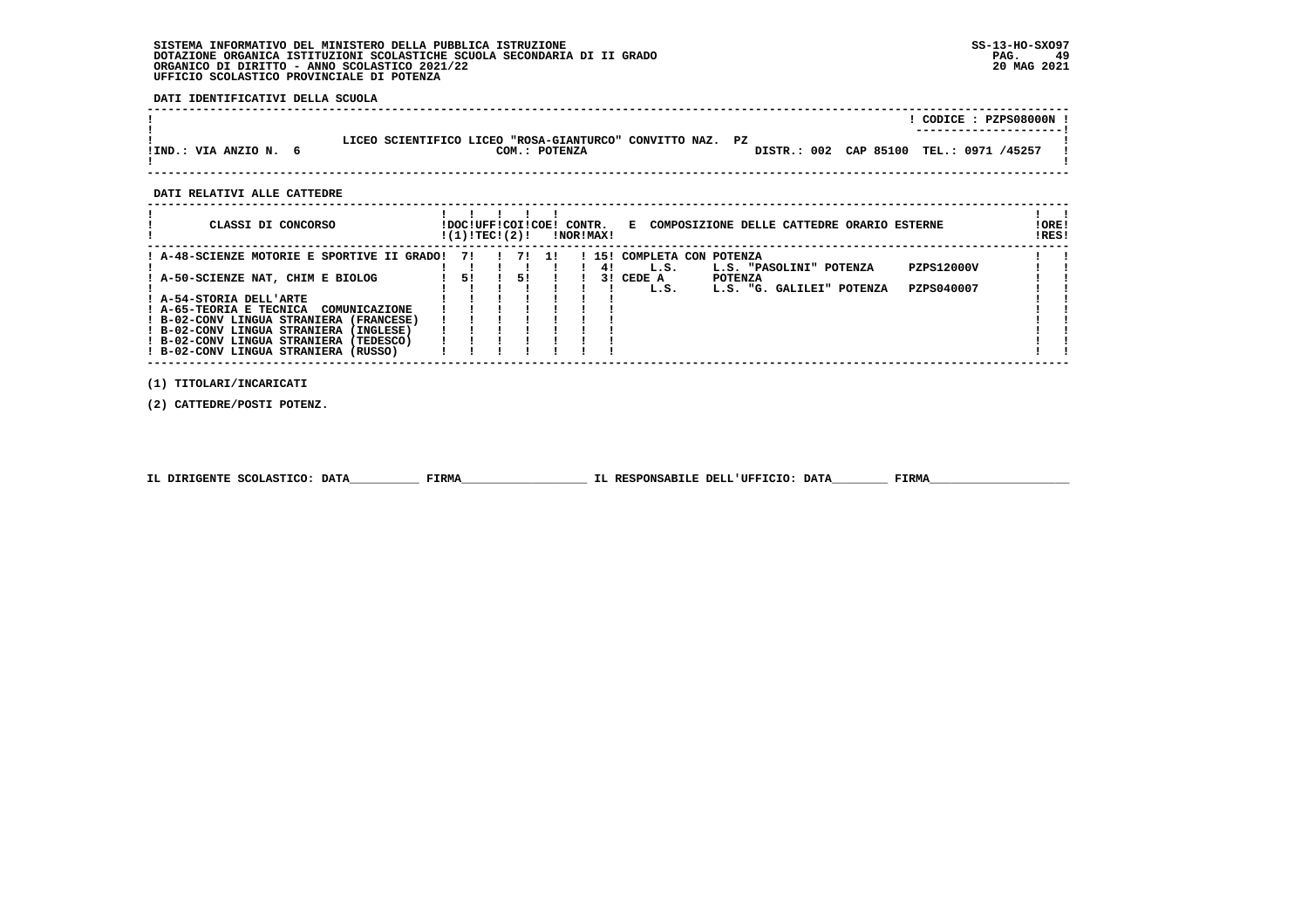**DATI IDENTIFICATIVI DELLA SCUOLA**

|                      |                         |                                     |  | CODICE: PZPS12000V !<br>--------------------- |  |
|----------------------|-------------------------|-------------------------------------|--|-----------------------------------------------|--|
| !IND.: VIA ANZIO SNC | LICEO SCIENTIFICO L. S. | "PASOLINI" POTENZA<br>COM.: POTENZA |  | DISTR.: 002 CAP 85100 TEL.: 0971 /650649      |  |

 **------------------------------------------------------------------------------------------------------------------------------------**

## **DATI RELATIVI ALLE CLASSI - SEDI EROGAZIONE DI COMPETENZA**

| CORSI - INDIRIZZI - SPECIALIZZAZIONI                                                                                                               | ANNI DI CORSO !<br>CORSI - INDIRIZZI - SPECIALIZZAZIONI | ANNI DI CORSO             |
|----------------------------------------------------------------------------------------------------------------------------------------------------|---------------------------------------------------------|---------------------------|
|                                                                                                                                                    | 1 1 1 2 1 3 1 4 1 5 1 6 1                               | 1 1 1 2 1 3 1 4 1 5 1 6 1 |
| TTP5 POT. SOCIO ECONOMICO E PER LA LEGALITA I I I I I I I IL ILILO SCIENTIFICO<br>OPZIONE SCIENZE APPLICAT ! 4! 5! 4! 4! 5!<br>ILIO3 SCIENTIFICO - |                                                         | $1$ 31 31 31 51 31 1      |

 **------------------------------------------------------------------------------------------------------------------------------------**

#### **DATI RELATIVI ALLE CATTEDRE**

| CLASSI DI CONCORSO                          | !DOC!UFF!COI!COE! CONTR.<br>!(1)!TECI(2)! |      |     | INOR IMAX! |                          | E COMPOSIZIONE DELLE CATTEDRE ORARIO ESTERNE               | ! ORE!<br>IRES! |
|---------------------------------------------|-------------------------------------------|------|-----|------------|--------------------------|------------------------------------------------------------|-----------------|
| ! A-11-DISCIPLINE LETTERARIE E LATINO       | 1151                                      | 115! |     |            |                          |                                                            |                 |
| ! A-12-DISCIPL LETTERARIE ISTITUTI II GR    |                                           |      |     |            |                          |                                                            |                 |
| ! A-16-DISEG ARTIST MODELLAZ ODONTOTEC      |                                           |      |     |            |                          |                                                            |                 |
| A-17-DISEG STORIA ARTE ISTITUTI II GR       | 51                                        | 51   |     | 61         | CEDE A                   | <b>MARSICO NUOVO</b>                                       |                 |
|                                             |                                           |      |     |            |                          | <b>PZIS01900C</b><br>I.I.S. "G. PEANO" MARSICO             |                 |
| ! A-18-FILOSOFIA E SCIENZE UMANE            |                                           |      |     |            |                          |                                                            |                 |
| ! A-19-FILOSOFIA E STORIA                   | 31                                        | 6!   |     |            |                          |                                                            |                 |
| ! A-20-FISICA                               |                                           |      |     |            |                          |                                                            |                 |
| A-24-LINGUA E CULT STRANIERA (INGLESE)      | 8!                                        | 71   | 1!  | 91         | COMPLETA CON POTENZA     |                                                            |                 |
|                                             |                                           |      |     | 91         | I.A.                     | LICEO ART. MUS. COR. "GROP PZSD030003                      |                 |
| ! A-26-MATEMATICA                           | 31                                        | 3!   |     |            |                          |                                                            |                 |
| A-27-MATEMATICA E FISICA                    | 14!                                       | 14!  | -11 |            | 16! COMPLETA CON POTENZA |                                                            |                 |
|                                             |                                           |      |     | 2!         | L.C.                     | L.C. "O. ORAZIO FLACCO" PO<br>PZPC040004                   |                 |
| ! A-34-SCIENZE E TECNOLOGIE CHIMICHE        |                                           |      |     |            |                          |                                                            |                 |
| ! A-37-COSTRUZ TECNOL E TECN RAPPR GRAFICA! |                                           |      |     |            |                          |                                                            |                 |
| A-40-TECNOLOGIE ELETTRICHE ELETTRONICHE     |                                           | 21   |     |            | CEDE A                   |                                                            |                 |
| A-41-SCIENZE E TECNOLOGIE INFORMATICHE      | 21                                        |      |     | 81         |                          | <b>POTENZA</b><br>I.I.S. "DA VINCI-NITTI" PO<br>PZIS02400X |                 |
| ! A-45-SCIENZE ECONOMICO-AZIENDALI          |                                           |      |     |            |                          |                                                            |                 |
| A-46-SCIENZE GIURIDICO-ECONOMICHE           | 21                                        | 21   |     |            |                          |                                                            |                 |
| A-47-SCIENZE MATEMATICHE APPLICATE          |                                           |      |     |            |                          |                                                            |                 |
| ! A-48-SCIENZE MOTORIE E SPORTIVE II GRADO! | 31                                        | 41   |     |            | 4! CEDE A                | POTENZA                                                    |                 |
|                                             |                                           |      |     |            | L.S.                     | LICEO "ROSA-GIANTURCO" CON PZPS08000N                      |                 |
| ! A-50-SCIENZE NAT, CHIM E BIOLOG           | 81                                        | 9!   |     |            |                          |                                                            |                 |
| ! A-65-TEORIA E TECNICA COMUNICAZIONE       |                                           |      |     |            |                          |                                                            |                 |

 **(1) TITOLARI/INCARICATI**

 **(2) CATTEDRE/POSTI POTENZ.**

 **IL DIRIGENTE SCOLASTICO: DATA\_\_\_\_\_\_\_\_\_\_ FIRMA\_\_\_\_\_\_\_\_\_\_\_\_\_\_\_\_\_\_ IL RESPONSABILE DELL'UFFICIO: DATA\_\_\_\_\_\_\_\_ FIRMA\_\_\_\_\_\_\_\_\_\_\_\_\_\_\_\_\_\_\_\_**

 **------------------------------------------------------------------------------------------------------------------------------------**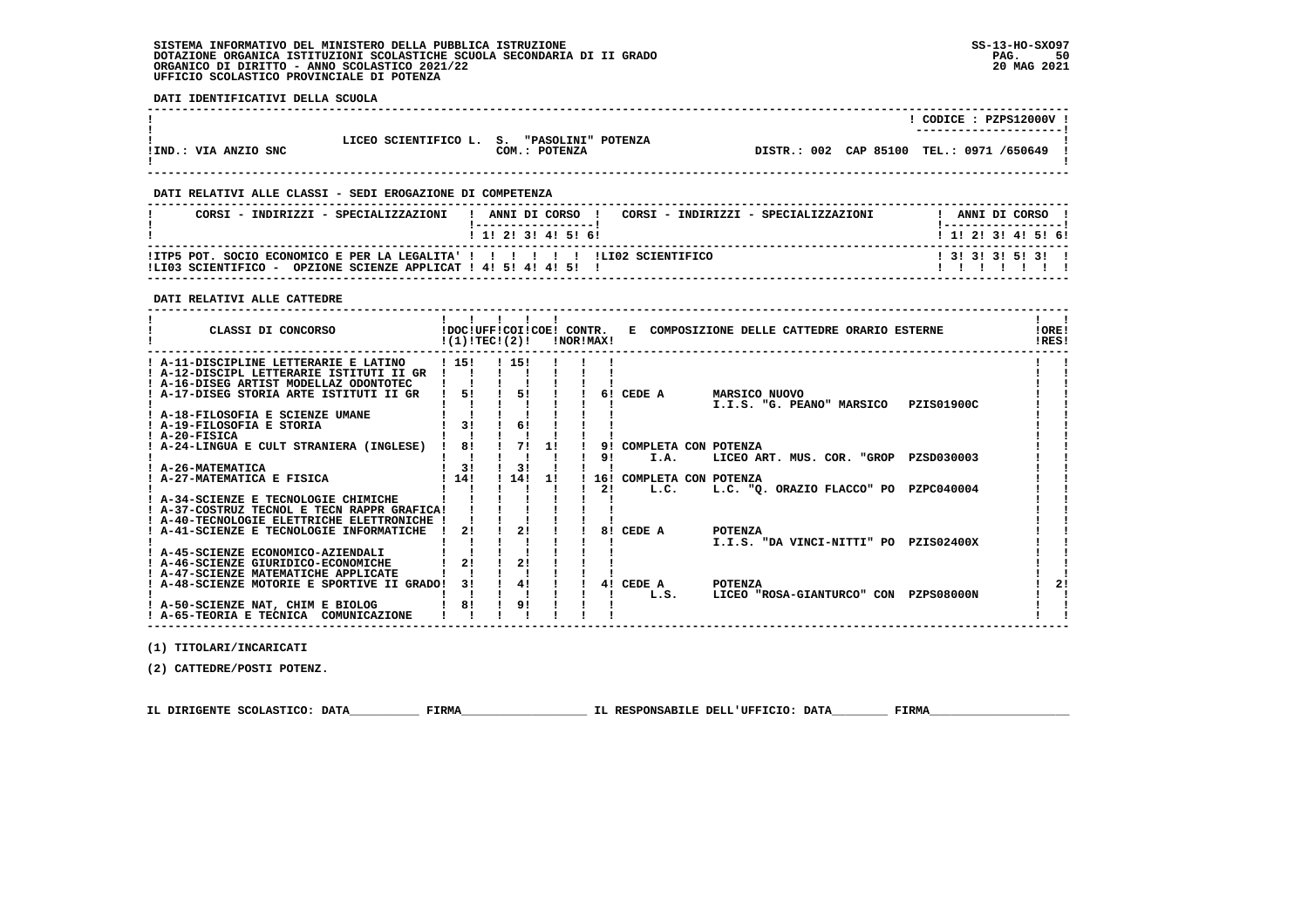#### **SISTEMA INFORMATIVO DEL MINISTERO DELLA PUBBLICA ISTRUZIONE SS-13-HO-SXO97 DOTAZIONE ORGANICA ISTITUZIONI SCOLASTICHE SCUOLA SECONDARIA DI II GRADO** ORGANICO DI DIRITTO - ANNO SCOLASTICO 2021/22  **UFFICIO SCOLASTICO PROVINCIALE DI POTENZA**

 **DATI IDENTIFICATIVI DELLA SCUOLA**

|                             |                                                                                                   |                                          | $CODE: PZRA010001$ . |
|-----------------------------|---------------------------------------------------------------------------------------------------|------------------------------------------|----------------------|
| !IND.: VIA F.<br>TORRACA 13 | IST PROF PER L'AGRICOLTURA E L'AMBIENTE I. P. S. A. S. R. "G. FORTUNATO" POTENZA<br>COM.: POTENZA | DISTR.: 002 CAP 85100 TEL.: 0971 /411749 |                      |

 **------------------------------------------------------------------------------------------------------------------------------------**

 **------------------------------------------------------------------------------------------------------------------------------------**

#### **DATI RELATIVI ALLE CLASSI - SEDI EROGAZIONE DI COMPETENZA**

| CORSI - INDIRIZZI - SPECIALIZZAZIONI                                                                          |  |  | ! ANNI DI CORSO !   |  | CORSI - INDIRIZZI - SPECIALIZZAZIONI |  | !-----------------!     |  | ANNI DI CORSO ! |  |
|---------------------------------------------------------------------------------------------------------------|--|--|---------------------|--|--------------------------------------|--|-------------------------|--|-----------------|--|
|                                                                                                               |  |  | 1 1! 2! 3! 4! 5! 6! |  |                                      |  | $1$ , 1! 2! 3! 4! 5! 6! |  |                 |  |
| !IPGF GEST. RIS.SE FOR.LI E MONTANE - OPZIONE !!!!!!!!!!!!!!!! . COMME. PROD. AGRIC. TERR. - OPZION !!!!!!!!! |  |  |                     |  |                                      |  |                         |  |                 |  |
| ! ITP5 POT. SOCIO ECONOMICO E PER LA LEGALITA' ! ! ! ! ! ! ! !                                                |  |  |                     |  |                                      |  |                         |  |                 |  |

### **DATI RELATIVI ALLE CATTEDRE**

| CLASSI DI CONCORSO                     | !DOC!UFF!COI!COE! CONTR.<br>!(1)!TEC!(2)! |    |    | INOR ! MAX! | E COMPOSIZIONE DELLE CATTEDRE ORARIO ESTERNE |                                              |                   |     |  |  |  |  |
|----------------------------------------|-------------------------------------------|----|----|-------------|----------------------------------------------|----------------------------------------------|-------------------|-----|--|--|--|--|
| A-12-DISCIPL LETTERARIE ISTITUTI II GR | 71                                        | 81 |    |             | 6! CEDE A                                    | <b>POTENZA</b>                               |                   |     |  |  |  |  |
|                                        |                                           |    |    |             |                                              | I.I.S. "EINSTEIN - DE LORE PZIS022008        |                   |     |  |  |  |  |
|                                        |                                           |    |    | 71          | ED A                                         | VIGGIANELLO                                  |                   |     |  |  |  |  |
|                                        |                                           |    |    |             | I.T.C.                                       | I.T.E. - IST. OMN. VIGGIAN                   | PZTD15000E        |     |  |  |  |  |
| A-18-FILOSOFIA E SCIENZE UMANE         |                                           |    |    |             |                                              |                                              |                   |     |  |  |  |  |
| A-19-FILOSOFIA E STORIA                | 11                                        |    |    |             |                                              |                                              |                   |     |  |  |  |  |
| A-20-FISICA                            |                                           |    |    | 10!         | CEDE A                                       | SENISE<br>I.I.S. "L. SINISGALLI" SEN         | <b>PZIS01800L</b> |     |  |  |  |  |
|                                        |                                           |    |    |             | 10! ED A                                     | <b>POTENZA</b>                               |                   |     |  |  |  |  |
|                                        |                                           |    |    |             |                                              | I.P.I.A. I.P.S.I.A. "GIORGI" POTENZ          | PZRI04000C        |     |  |  |  |  |
| A-21-GEOGRAFIA                         |                                           |    |    | 51          | CEDE A                                       | SANT 'ARCANGELO                              |                   |     |  |  |  |  |
|                                        |                                           |    |    |             |                                              | I.I.S. "CARLO LEVI" SANT'A PZIS01700R        |                   |     |  |  |  |  |
| A-24-LINGUA E CULT STRANIERA (INGLESE) | 41                                        | 31 | 1! | 11 !        |                                              | COMPLETA CON MARSICOVETERE                   |                   |     |  |  |  |  |
|                                        |                                           |    |    | 91          | I.T.AG.                                      | I.T.T. VILLA D'AGRI - I.O.                   | PZTA04000L        |     |  |  |  |  |
| A-26-MATEMATICA                        | 61                                        | 51 | 1! | 12!         | COMPLETA CON POTENZA                         |                                              |                   | 2!  |  |  |  |  |
|                                        |                                           |    |    | 6!          |                                              | I.I.S. "DA VINCI-NITTI" PO                   | <b>PZIS02400X</b> |     |  |  |  |  |
| ! A-27-MATEMATICA E FISICA             |                                           |    |    |             |                                              |                                              |                   |     |  |  |  |  |
| A-31-SCIENZE DEGLI ALIMENTI            |                                           |    |    |             |                                              |                                              |                   |     |  |  |  |  |
| ! A-34-SCIENZE E TECNOLOGIE CHIMICHE   |                                           |    |    |             |                                              |                                              |                   |     |  |  |  |  |
| A-41-SCIENZE E TECNOLOGIE INFORMATICHE |                                           |    |    | 41          | CEDE A                                       | SANT 'ARCANGELO                              |                   | 14! |  |  |  |  |
|                                        |                                           |    |    |             |                                              | I.I.S. "CARLO LEVI" SANT'A                   | <b>PZIS01700R</b> |     |  |  |  |  |
|                                        |                                           |    |    | 41          | ED A                                         | <b>POTENZA</b><br>I.I.S. "EINSTEIN - DE LORE | PZIS022008        |     |  |  |  |  |
| A-45-SCIENZE ECONOMICO-AZIENDALI       |                                           |    |    |             |                                              |                                              |                   |     |  |  |  |  |
|                                        |                                           |    |    |             |                                              |                                              |                   |     |  |  |  |  |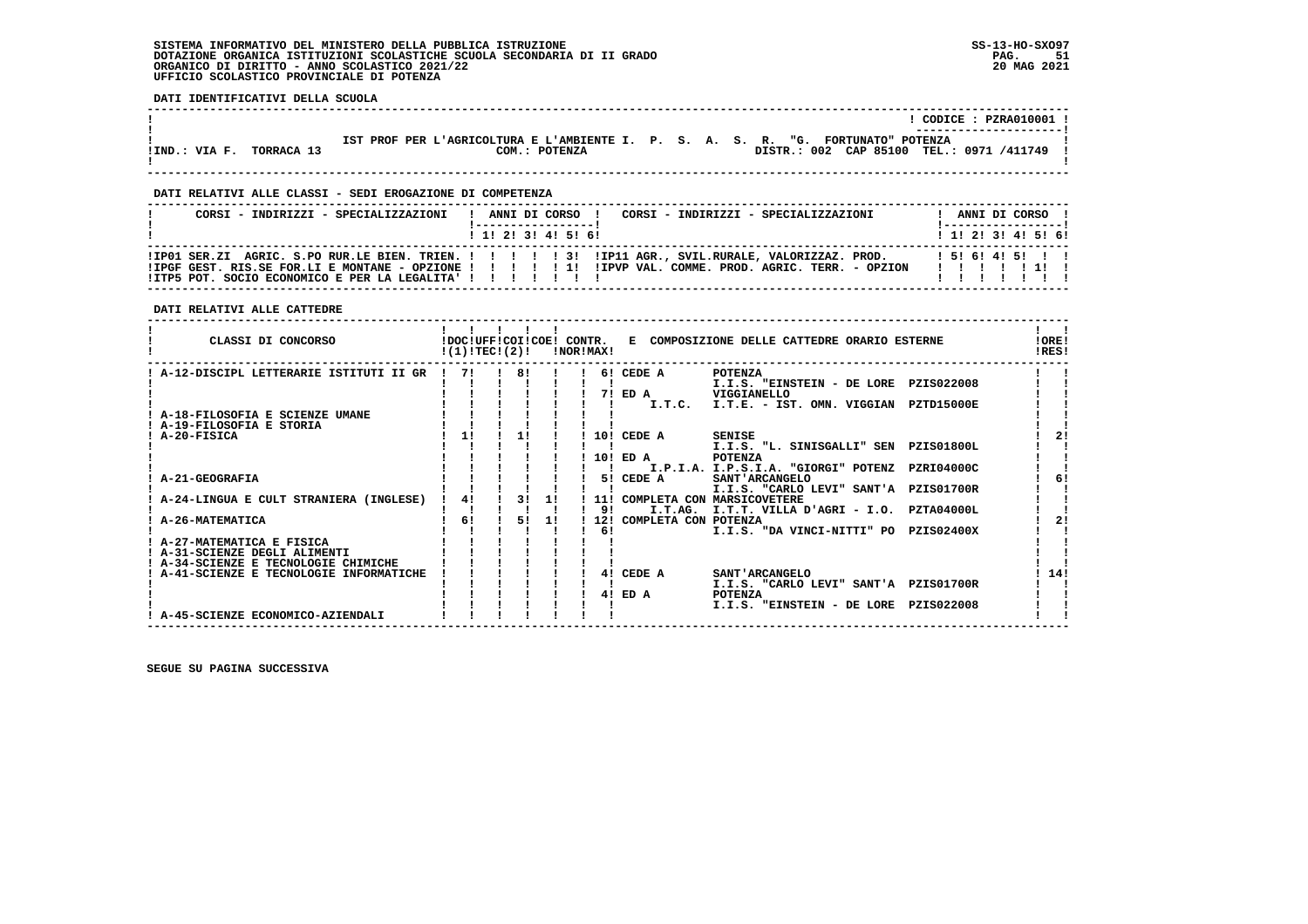#### **SISTEMA INFORMATIVO DEL MINISTERO DELLA PUBBLICA ISTRUZIONE SS-13-HO-SXO97 DOTAZIONE ORGANICA ISTITUZIONI SCOLASTICHE SCUOLA SECONDARIA DI II GRADO** ORGANICO DI DIRITTO - ANNO SCOLASTICO 2021/22  **UFFICIO SCOLASTICO PROVINCIALE DI POTENZA**

 **DATI IDENTIFICATIVI DELLA SCUOLA**

|               |            | $CODE: PZRA010001$ !                                                                                                                            |
|---------------|------------|-------------------------------------------------------------------------------------------------------------------------------------------------|
| !IND.: VIA F. | TORRACA 13 | IST PROF PER L'AGRICOLTURA E L'AMBIENTE I. P. S. A. S. R. "G. FORTUNATO" POTENZA<br>DISTR.: 002 CAP 85100 TEL.: 0971 /411749 !<br>COM.: POTENZA |

 **------------------------------------------------------------------------------------------------------------------------------------**

 **DATI RELATIVI ALLE CATTEDRE**

| CLASSI DI CONCORSO                          | !(1)!TEC!(2)! |    |        |    | INORIMAXI |    |                          | !DOC!UFF!COI!COE! CONTR. E COMPOSIZIONE DELLE CATTEDRE ORARIO ESTERNE    |                   | ! ORE!<br>IRES! |
|---------------------------------------------|---------------|----|--------|----|-----------|----|--------------------------|--------------------------------------------------------------------------|-------------------|-----------------|
| A-46-SCIENZE GIURIDICO-ECONOMICHE           | 21            |    | 21     |    |           |    | 8! CEDE A                | POTENZA                                                                  |                   | 81              |
|                                             |               |    |        |    |           |    |                          | L.S. LICEO "ROSA-GIANTURCO" CON PZPS08000N                               |                   |                 |
|                                             |               |    |        |    |           |    | $6!$ ED A                | VIGGIANELLO                                                              |                   |                 |
|                                             |               |    |        |    |           |    |                          | I.T.C. I.T.E. - IST. OMN. VIGGIAN                                        | <b>PZTD15000E</b> |                 |
| A-47-SCIENZE MATEMATICHE APPLICATE          |               |    |        |    |           |    |                          |                                                                          |                   |                 |
| A-48-SCIENZE MOTORIE E SPORTIVE II GRADO!   | 31            |    | 2!     | 1! |           |    | 10! COMPLETA CON POTENZA |                                                                          |                   |                 |
|                                             |               |    |        |    |           | 8! | L.C.                     | L.C. "Q. ORAZIO FLACCO" PO                                               | PZPC040004        |                 |
| A-50-SCIENZE NAT, CHIM E BIOLOG             | 3!            |    | 1!     | 21 |           |    | 15! COMPLETA CON POTENZA |                                                                          |                   |                 |
|                                             |               |    |        |    |           | 41 | L.C.                     | L.C. "Q. ORAZIO FLACCO" PO PZPC040004                                    |                   |                 |
|                                             |               |    |        |    |           | 5! |                          | 12! COMPLETA CON SANT'ARCANGELO<br>I.I.S. "CARLO LEVI" SANT'A PZIS01700R |                   |                 |
| A-51-SCIENZE, TECNOL E TECN AGR             | ! 16!         |    | 115!1  |    |           |    |                          | 8! COMPLETA CON SANT'ARCANGELO                                           |                   |                 |
|                                             |               |    |        |    | 1101      |    |                          | I I.P.A.A. CORSO SERALE "FORTUNATO" S PZRA01050A                         |                   |                 |
|                                             |               |    |        |    |           |    | 8! CEDE A                | POTENZA                                                                  |                   |                 |
|                                             |               |    |        |    |           |    |                          | I.I.S. "EINSTEIN - DE LORE PZIS022008                                    |                   |                 |
| ! A-52-SCIENZE, TECNOL E TECN PROD ANIMALI! |               |    |        |    |           |    |                          |                                                                          |                   |                 |
| ! A-65-TEORIA E TECNICA COMUNICAZIONE       |               |    |        |    |           |    |                          |                                                                          |                   |                 |
| ! A-66-TRATT TESTI DATI APPLIC INFORMATICA! |               |    |        |    |           |    |                          |                                                                          |                   |                 |
| ! B-03-LABORATORI DI FISICA                 |               |    |        |    |           |    |                          |                                                                          |                   |                 |
| ! B-11-LAB SCIENZE E TECNOL AGRARIE         | 71            |    | 1! 13! |    |           |    | 6! CEDE A                | MARSICOVETERE                                                            |                   |                 |
| - DI CUI UFFICIO TECNICO                    |               | 11 |        |    |           |    | I.T.AG.                  | I.T.T. VILLA D'AGRI - I.O. PZTA04000L                                    |                   |                 |
| ! B-12-LAB SCIENZE E TECNOL CHIM MICROBIOL! |               |    |        |    |           |    |                          |                                                                          |                   |                 |
| ! B-16-LAB SCIENZE E TECNOL INFORMATICHE    |               |    |        |    |           |    |                          |                                                                          |                   |                 |
|                                             |               |    |        |    |           |    |                          |                                                                          |                   |                 |

 **(1) TITOLARI/INCARICATI**

 **(2) CATTEDRE/POSTI POTENZ.**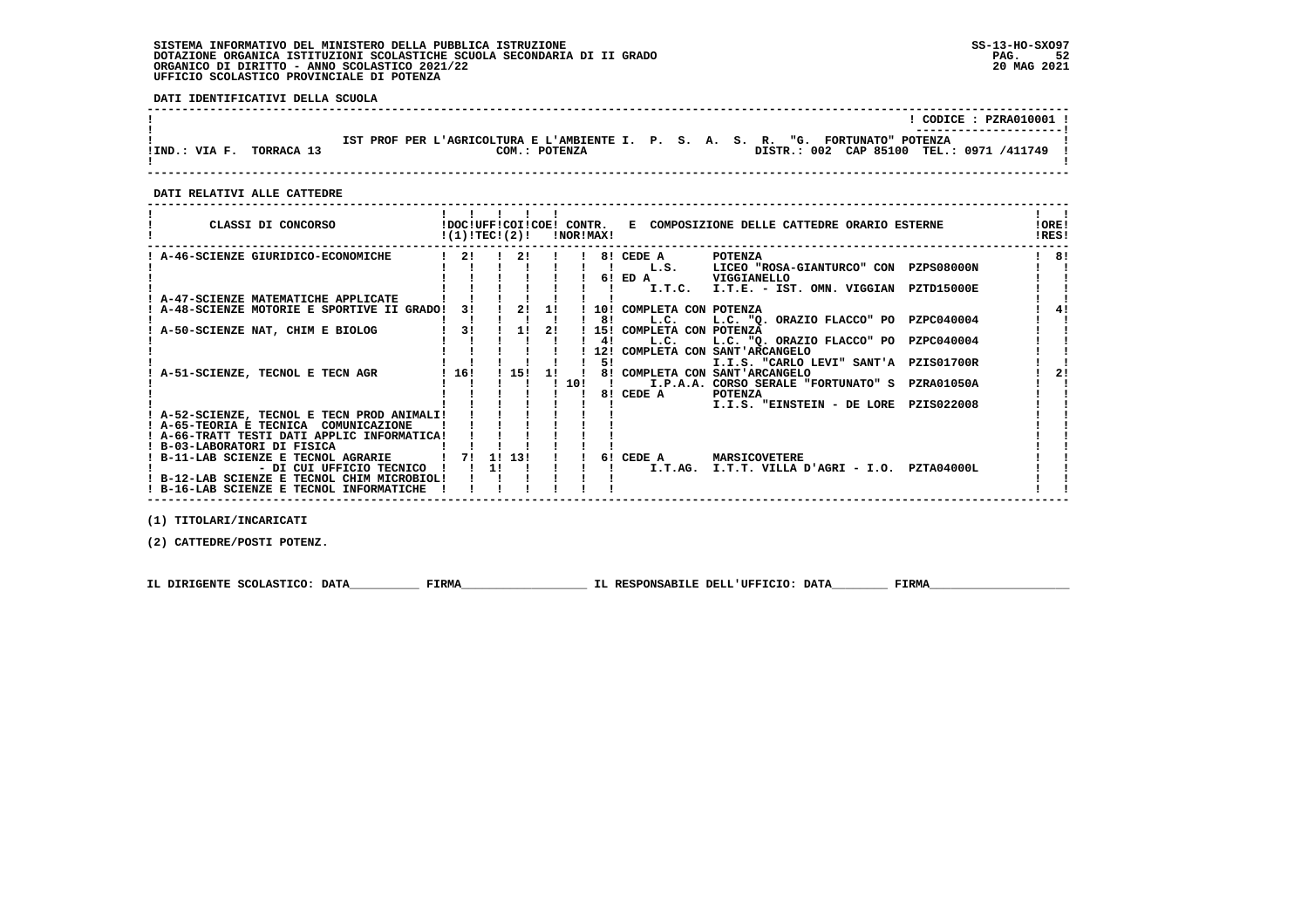#### **SISTEMA INFORMATIVO DEL MINISTERO DELLA PUBBLICA ISTRUZIONE SS-13-HO-SXO97 DOTAZIONE ORGANICA ISTITUZIONI SCOLASTICHE SCUOLA SECONDARIA DI II GRADO PAG. 53**ORGANICO DI DIRITTO - ANNO SCOLASTICO 2021/22  **UFFICIO SCOLASTICO PROVINCIALE DI POTENZA**

 **! B-12-LAB SCIENZE E TECNOL CHIM MICROBIOL! ! ! ! ! ! ! ! !**

 $\mathbf{I}$   $\mathbf{I}$ 

 **DATI IDENTIFICATIVI DELLA SCUOLA ------------------------------------------------------------------------------------------------------------------------------------**L CODICE : PZRA01050A L **! IST PROF PER L'AGRICOLTURA E L'AMBI CORSO SERALE "FORTUNATO" S.ARCANGELO ! ---------------------! !CORSO SERALE DELL' IST PROF PER L'AGRICOLTURA E L'AMBIENTE I. P. S. A. S. R. "FORTUNATO" SANT'ARCANGELO DI S ! !IND.: S. BRANCATO COM.: SANT'ARCANGELO DISTR.: 003 CAP 85037 TEL.: 0973 /611000 !**- 1  **! ! ------------------------------------------------------------------------------------------------------------------------------------ DATI RELATIVI ALLE CLASSI - SEDI EROGAZIONE DI COMPETENZA ------------------------------------------------------------------------------------------------------------------------------------**! ANNI DI CORSO !  **! CORSI - INDIRIZZI - SPECIALIZZAZIONI ! ANNI DI CORSO ! CORSI - INDIRIZZI - SPECIALIZZAZIONI ! ANNI DI CORSO !**\_\_\_\_\_\_\_\_\_\_\_\_\_\_\_\_\_\_\_\_\_\_  **! !-----------------! !-----------------!**1 1 2 3 3 4 5 6  **! ! 1! 2! 3! 4! 5! 6! ! 1! 2! 3! 4! 5! 6! ------------------------------------------------------------------------------------------------------------------------------------** $11111111$  **!IP01 SER.ZI AGRIC. S.PO RUR.LE BIEN. TRIEN. ! ! ! ! ! 1! ! ! ! ! ! ! ! ! ------------------------------------------------------------------------------------------------------------------------------------ DATI RELATIVI ALLE CATTEDRE ------------------------------------------------------------------------------------------------------------------------------------** $\mathbf{I}$  and  $\mathbf{I}$  **! ! ! ! ! ! ! !IORE!** CLASSI DI CONCORSO **82 IDOCIUFFICOIICOE!** CONTR. E COMPOSIZIONE DELLE CATTEDRE ORARIO ESTERNE  $RRSI$  **! !(1)!TEC!(2)! !NOR!MAX! !RES! ------------------------------------------------------------------------------------------------------------------------------------** $1 - 51$  **! A-12-DISCIPL LETTERARIE ISTITUTI II GR ! ! ! ! ! ! ! ! 5! ! A-20-FISICA ! ! ! ! ! ! ! ! ! ! A-21-GEOGRAFIA ! ! ! ! ! ! ! ! !** $\blacksquare$  $\blacksquare$  $2!$  **! A-24-LINGUA E CULT STRANIERA (INGLESE) ! ! ! ! ! ! ! ! 2! ! A-26-MATEMATICA ! ! ! ! ! ! ! ! 3! ! A-27-MATEMATICA E FISICA ! ! ! ! ! ! ! ! !** $1 \quad 31$  $\blacksquare$  **! A-31-SCIENZE DEGLI ALIMENTI ! ! ! ! ! ! ! ! ! ! A-34-SCIENZE E TECNOLOGIE CHIMICHE ! ! ! ! ! ! ! ! ! ! A-41-SCIENZE E TECNOLOGIE INFORMATICHE ! ! ! ! ! ! ! ! !** $\mathbf{I}$ | A-46-SCIENZE GIURIDICO-ECONOMICHE | | | | | | | |<br>| A-47-SCIENZE MATEMATICHE APPLICATE | | | | | | | | |<br>| A-58-CIENZE MOTORIE E SPORTIVE II GRADO! | | | | | | | |<br>| A-50-SCIENZE NAT, CHIM E BIOLOG | | | | | | | | | |<br>|  $2.1$ - 1 ا ! A-52-SCIENZE, TECNOL E TECN PROD ANIMALI! ! ! ! ! ! ! ! I.P.A.A. I.P.S.A.S.R. "G. FORTUNATO PZRA010001 ! !<br>! A-56-TRATT TESTI DATI APPLIC INFORMATICA! !!!!!!!<br>! A-66-TRATT TESTI DATI APPLIC INFORMATICA!!!!!!!!!!!!!!!! - 1  **! B-03-LABORATORI DI FISICA ! ! ! ! ! ! ! ! ! ! B-11-LAB SCIENZE E TECNOL AGRARIE ! ! ! ! ! 4! ! CEDE A MARSICOVETERE ! ! ! ! ! ! ! ! ! ! I.T.AG. I.T.T. VILLA D'AGRI - I.O. PZTA04000L ! !** $\blacksquare$  $\blacksquare$ 

 **(1) TITOLARI/INCARICATI**

 **(2) CATTEDRE/POSTI POTENZ.**

 **IL DIRIGENTE SCOLASTICO: DATA\_\_\_\_\_\_\_\_\_\_ FIRMA\_\_\_\_\_\_\_\_\_\_\_\_\_\_\_\_\_\_ IL RESPONSABILE DELL'UFFICIO: DATA\_\_\_\_\_\_\_\_ FIRMA\_\_\_\_\_\_\_\_\_\_\_\_\_\_\_\_\_\_\_\_**

 **------------------------------------------------------------------------------------------------------------------------------------**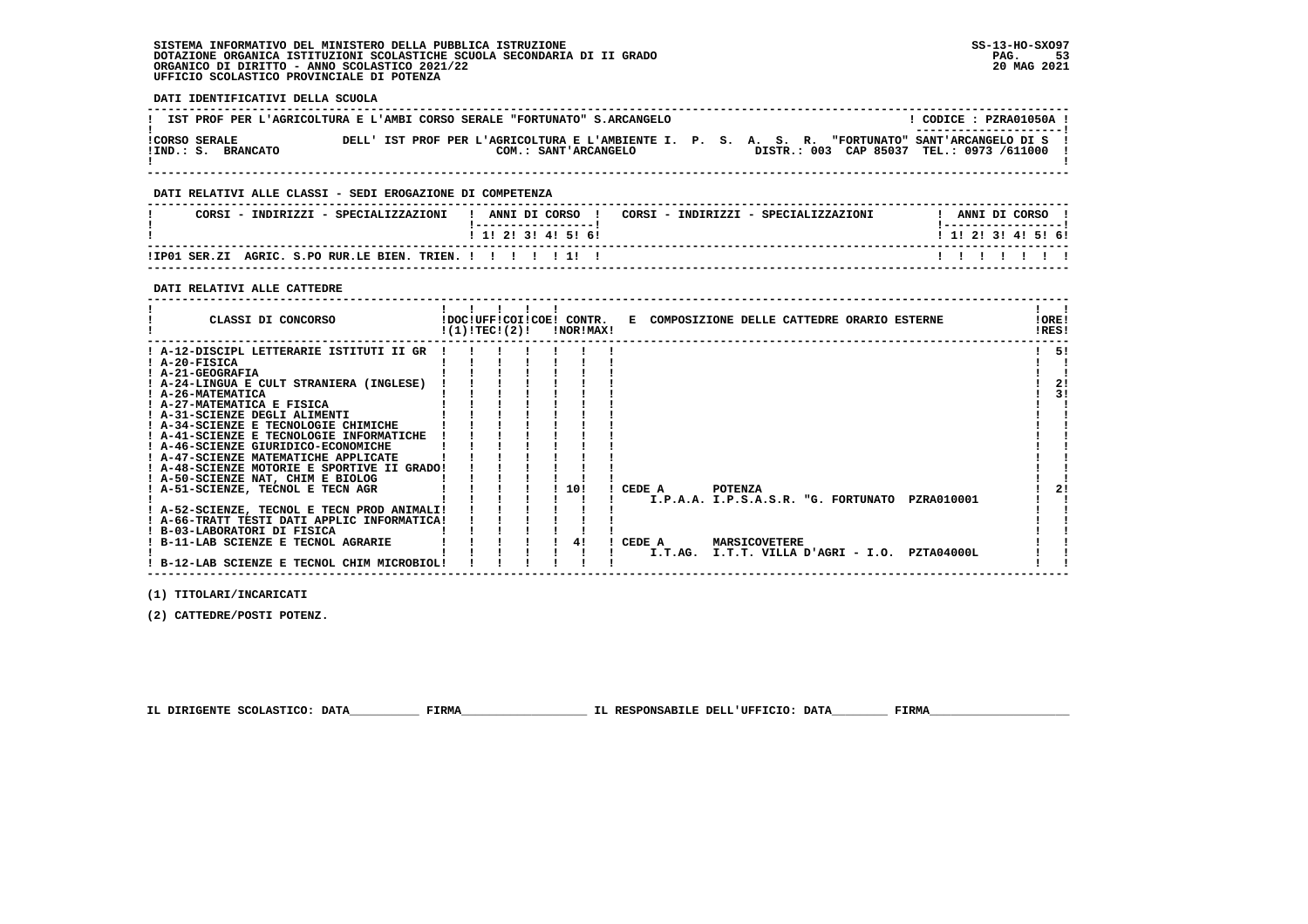#### **SISTEMA INFORMATIVO DEL MINISTERO DELLA PUBBLICA ISTRUZIONE SS-13-HO-SXO97 DOTAZIONE ORGANICA ISTITUZIONI SCOLASTICHE SCUOLA SECONDARIA DI II GRADO PAG. 54**ORGANICO DI DIRITTO - ANNO SCOLASTICO 2021/22  **UFFICIO SCOLASTICO PROVINCIALE DI POTENZA**

 **DATI IDENTIFICATIVI DELLA SCUOLA ------------------------------------------------------------------------------------------------------------------------------------**! CODICE: PZRA01051B ! **! IST PROF PER L'AGRICOLTURA E L'AMBI CORSO SERALE "FORTUNATO" LAGOPESOLE ! ---------------------! !CORSO SERALE DELL' IST PROF PER L'AGRICOLTURA E L'AMBIENTE I. P. S. A. S. R. "G. FORTUNATO" LAGOPESOLE DI A ! !IND.: VIA LEOPARDI COM.: AVIGLIANO DISTR.: 002 CAP 85020 TEL.: 0971 /86046 !** $\blacksquare$  **! ! ------------------------------------------------------------------------------------------------------------------------------------ DATI RELATIVI ALLE CLASSI - SEDI EROGAZIONE DI COMPETENZA ------------------------------------------------------------------------------------------------------------------------------------**! ANNI DI CORSO !  **! CORSI - INDIRIZZI - SPECIALIZZAZIONI ! ANNI DI CORSO ! CORSI - INDIRIZZI - SPECIALIZZAZIONI ! ANNI DI CORSO !**\_\_\_\_\_\_\_\_\_\_\_\_\_\_\_\_\_\_\_\_\_\_  **! !-----------------! !-----------------!**1 1 2 2 1 3 1 4 1 5 1 6 1  **! ! 1! 2! 3! 4! 5! 6! ! 1! 2! 3! 4! 5! 6! ------------------------------------------------------------------------------------------------------------------------------------** $11111111$  **!IP01 SER.ZI AGRIC. S.PO RUR.LE BIEN. TRIEN. ! ! ! ! ! ! ! ! ! ! ! ! ! ! ------------------------------------------------------------------------------------------------------------------------------------ DATI RELATIVI ALLE CATTEDRE ------------------------------------------------------------------------------------------------------------------------------------** $\mathbf{I}$  and  $\mathbf{I}$  **! ! ! ! ! ! ! ! ! CLASSI DI CONCORSO !DOC!UFF!COI!COE! CONTR. E COMPOSIZIONE DELLE CATTEDRE ORARIO ESTERNE !ORE! ! !(1)!TEC!(2)! !NOR!MAX! !RES!IORE!**  $1851$   **------------------------------------------------------------------------------------------------------------------------------------** $\mathbf{I}$  **! A-12-DISCIPL LETTERARIE ISTITUTI II GR ! ! ! ! ! ! ! ! ! ! A-20-FISICA ! ! ! ! ! ! ! ! ! ! A-21-GEOGRAFIA ! ! ! ! ! ! ! ! ! ! A-26-MATEMATICA ! ! ! ! ! ! ! ! ! ! A-27-MATEMATICA E FISICA ! ! ! ! ! ! ! ! !**1 A-31-SCIENZE DEGLI ALIMENTI<br>
1 A-44-SCIENZE E TECNOLOGIE INFORMATICHE<br>
1 A-44-SCIENZE E TECNOLOGIE INFORMATICHE<br>
1 A-46-SCIENZE GIURIDICO-ECONOMICHE<br>
1 A-46-SCIENZE MATEMATICHE APPLICATE<br>
1 A-47-SCIENZE MATEMATICHE APPLI  **! A-52-SCIENZE, TECNOL E TECN PROD ANIMALI! ! ! ! ! ! ! ! ! ! A-66-TRATT TESTI DATI APPLIC INFORMATICA! ! ! ! ! ! ! ! ! ! B-03-LABORATORI DI FISICA ! ! ! ! ! ! ! ! ! ! B-11-LAB SCIENZE E TECNOL AGRARIE ! ! ! ! ! ! ! ! !** $\blacksquare$  $\blacksquare$  **! B-12-LAB SCIENZE E TECNOL CHIM MICROBIOL! ! ! ! ! ! ! ! ! ------------------------------------------------------------------------------------------------------------------------------------ (1) TITOLARI/INCARICATI**

 **(2) CATTEDRE/POSTI POTENZ.**

**IL DIRIGENTE SCOLASTICO: DATA** FIRMA FIRMA TLE RESPONSABILE DELL'UFFICIO: DATA FIRMA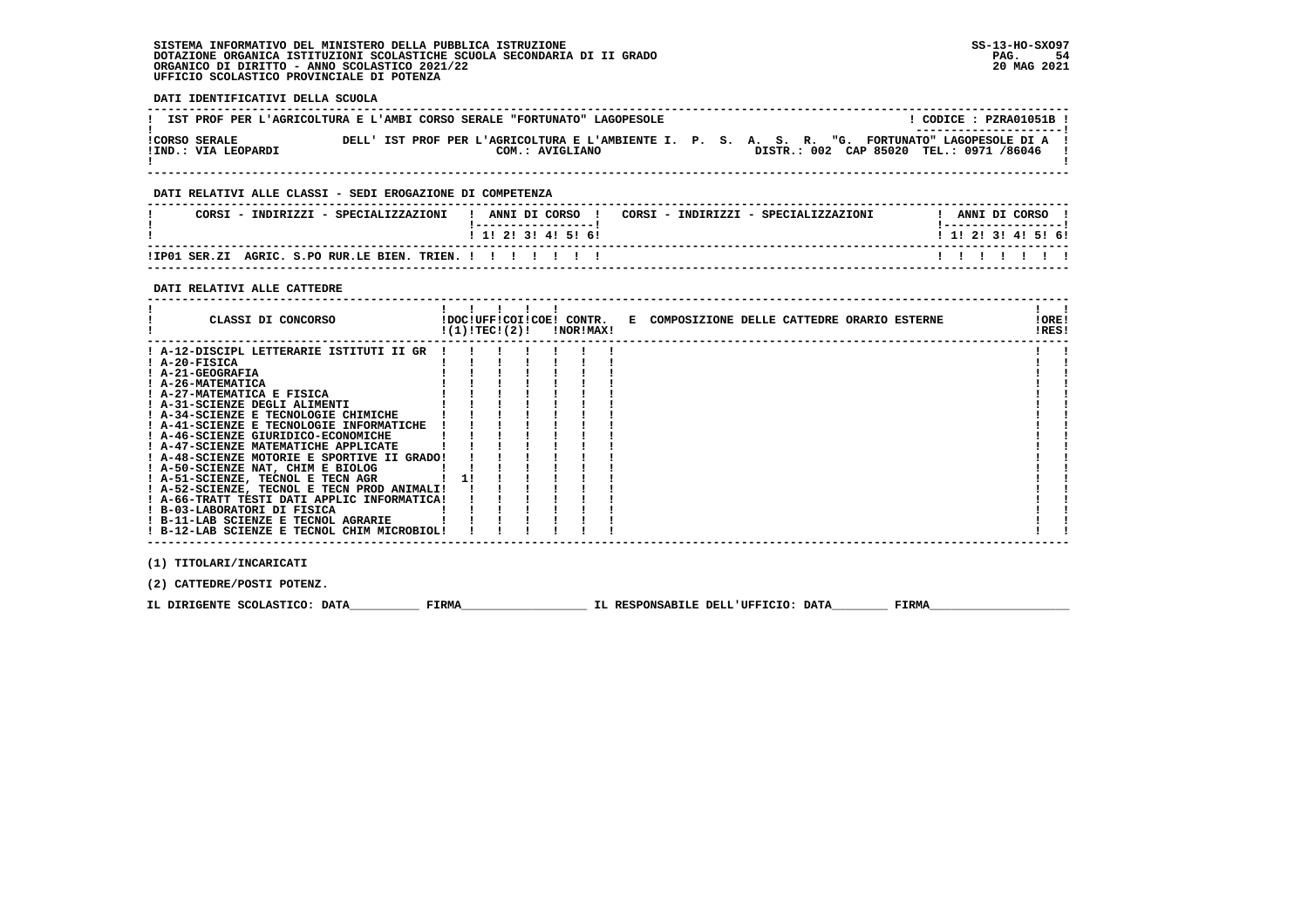#### **SISTEMA INFORMATIVO DEL MINISTERO DELLA PUBBLICA ISTRUZIONE SS-13-HO-SXO97 DOTAZIONE ORGANICA ISTITUZIONI SCOLASTICHE SCUOLA SECONDARIA DI II GRADO PAG. 55**ORGANICO DI DIRITTO - ANNO SCOLASTICO 2021/22  **UFFICIO SCOLASTICO PROVINCIALE DI POTENZA**

 **DATI IDENTIFICATIVI DELLA SCUOLA ------------------------------------------------------------------------------------------------------------------------------------** $1$  CODICE  $\cdot$  PZRA02950B I **! IST PROF PER L'AGRICOLTURA CORSO SERALE I.P.S.A.S.R. GENZANO ! ---------------------! !CORSO SERALE DELL' IST PROF PER L'AGRICOLTURA E L'AMBIENTE I. P. S. A. S. R. "G. FORTUNATO" GENZANO DI L. !** $\mathbf{I}$  **!IND.: VIA PENNELLA COM.: GENZANO DI LUCANIA DISTR.: 001 CAP 85013 TEL.: / !** $\blacksquare$  **! ! ------------------------------------------------------------------------------------------------------------------------------------ DATI RELATIVI ALLE CLASSI - SEDI EROGAZIONE DI COMPETENZA ------------------------------------------------------------------------------------------------------------------------------------**! ANNI DI CORSO !  **! CORSI - INDIRIZZI - SPECIALIZZAZIONI ! ANNI DI CORSO ! CORSI - INDIRIZZI - SPECIALIZZAZIONI ! ANNI DI CORSO !**\_\_\_\_\_\_\_\_\_\_\_\_\_\_\_\_\_\_\_\_\_\_  **! !-----------------! !-----------------!**1 1 2 3 3 4 5 6  **! ! 1! 2! 3! 4! 5! 6! ! 1! 2! 3! 4! 5! 6! ------------------------------------------------------------------------------------------------------------------------------------** $11111111$  **!IP01 SER.ZI AGRIC. S.PO RUR.LE BIEN. TRIEN. ! ! 1! ! ! 1! ! ! ! ! ! ! ! ! ------------------------------------------------------------------------------------------------------------------------------------ DATI RELATIVI ALLE CATTEDRE ------------------------------------------------------------------------------------------------------------------------------------** $\mathbf{I}$  and  $\mathbf{I}$  **! ! ! ! ! ! ! !LORE! ! CLASSI DI CONCORSO !DOC!UFF!COI!COE! CONTR. E COMPOSIZIONE DELLE CATTEDRE ORARIO ESTERNE !ORE!** $1851$  **! !(1)!TEC!(2)! !NOR!MAX! !RES! ------------------------------------------------------------------------------------------------------------------------------------** $\mathbf{I}$  and  $\mathbf{I}$  **! A-12-DISCIPL LETTERARIE ISTITUTI II GR ! ! ! ! 1! 11! ! COMPLETA CON GENZANO DI LUCANIA ! !** $\overline{\phantom{a}}$  **! ! ! ! ! ! ! 5! I.I.S. "E. MAJORANA" GENZA PZIS029003 ! ! ! ! ! ! ! ! ! ! E CON VENOSA ! !Contract District**  $\mathbf{I}$  and  $\mathbf{I}$  **! ! ! ! ! ! ! 2! I.I.S. "E. BATTAGLINI" VEN PZIS00900T ! ! ! A-20-FISICA ! ! ! ! ! ! ! ! 2! ! A-21-GEOGRAFIA ! ! ! ! ! ! ! ! !** $\frac{1}{2}$  $\blacksquare$  $\overline{\phantom{a}}$  **! A-24-LINGUA E CULT STRANIERA (INGLESE) ! ! ! ! ! 4! ! CEDE A GENZANO DI LUCANIA ! ! ! ! ! ! ! ! ! ! I.I.S. "E. MAJORANA" GENZA PZIS029003 ! ! ! A-26-MATEMATICA ! ! ! ! ! 6! ! CEDE A GENZANO DI LUCANIA ! ! ! ! ! ! ! ! ! ! I.I.S. "E. MAJORANA" GENZA PZIS029003 ! !** $\blacksquare$  $\mathbf{I}$  $\mathbf{I}$  $\mathbf{I}$  **! A-27-MATEMATICA E FISICA ! ! ! ! ! ! ! ! ! ! A-31-SCIENZE DEGLI ALIMENTI ! ! ! ! ! ! ! ! ! ! A-34-SCIENZE E TECNOLOGIE CHIMICHE ! ! ! ! ! ! ! ! 3!** $\frac{1}{1}$  31  $1 \t21$  **! A-41-SCIENZE E TECNOLOGIE INFORMATICHE ! ! ! ! ! ! ! ! 2!** $\blacksquare$  **! A-46-SCIENZE GIURIDICO-ECONOMICHE ! ! ! ! ! ! ! ! ! ! A-47-SCIENZE MATEMATICHE APPLICATE ! ! ! ! ! ! ! ! ! ! A-48-SCIENZE MOTORIE E SPORTIVE II GRADO! ! ! ! ! ! ! ! ! ! A-50-SCIENZE NAT, CHIM E BIOLOG ! ! ! ! ! ! ! ! ! ! A-51-SCIENZE, TECNOL E TECN AGR ! ! ! ! 1! 14! ! COMPLETA CON POTENZA ! ! ! ! ! ! ! ! 6! ! I.T.G. I.T.T. "EINST-DE LOR"SEZ. PZTL02251A ! ! ! A-52-SCIENZE, TECNOL E TECN PROD ANIMALI! ! ! ! ! ! ! ! ! ! A-66-TRATT TESTI DATI APPLIC INFORMATICA! ! ! ! ! ! ! ! ! ! B-03-LABORATORI DI FISICA ! ! ! ! ! ! ! ! ! ! B-11-LAB SCIENZE E TECNOL AGRARIE ! ! ! ! ! ! ! ! 9!**- 1  $\blacksquare$  $\overline{\phantom{a}}$  $\frac{1}{2}$  $\mathbf{I}$  and  $\mathbf{I}$  **! B-12-LAB SCIENZE E TECNOL CHIM MICROBIOL! ! ! ! ! ! ! ! !**

 **(1) TITOLARI/INCARICATI**

 **(2) CATTEDRE/POSTI POTENZ.**

 **IL DIRIGENTE SCOLASTICO: DATA\_\_\_\_\_\_\_\_\_\_ FIRMA\_\_\_\_\_\_\_\_\_\_\_\_\_\_\_\_\_\_ IL RESPONSABILE DELL'UFFICIO: DATA\_\_\_\_\_\_\_\_ FIRMA\_\_\_\_\_\_\_\_\_\_\_\_\_\_\_\_\_\_\_\_**

 **------------------------------------------------------------------------------------------------------------------------------------**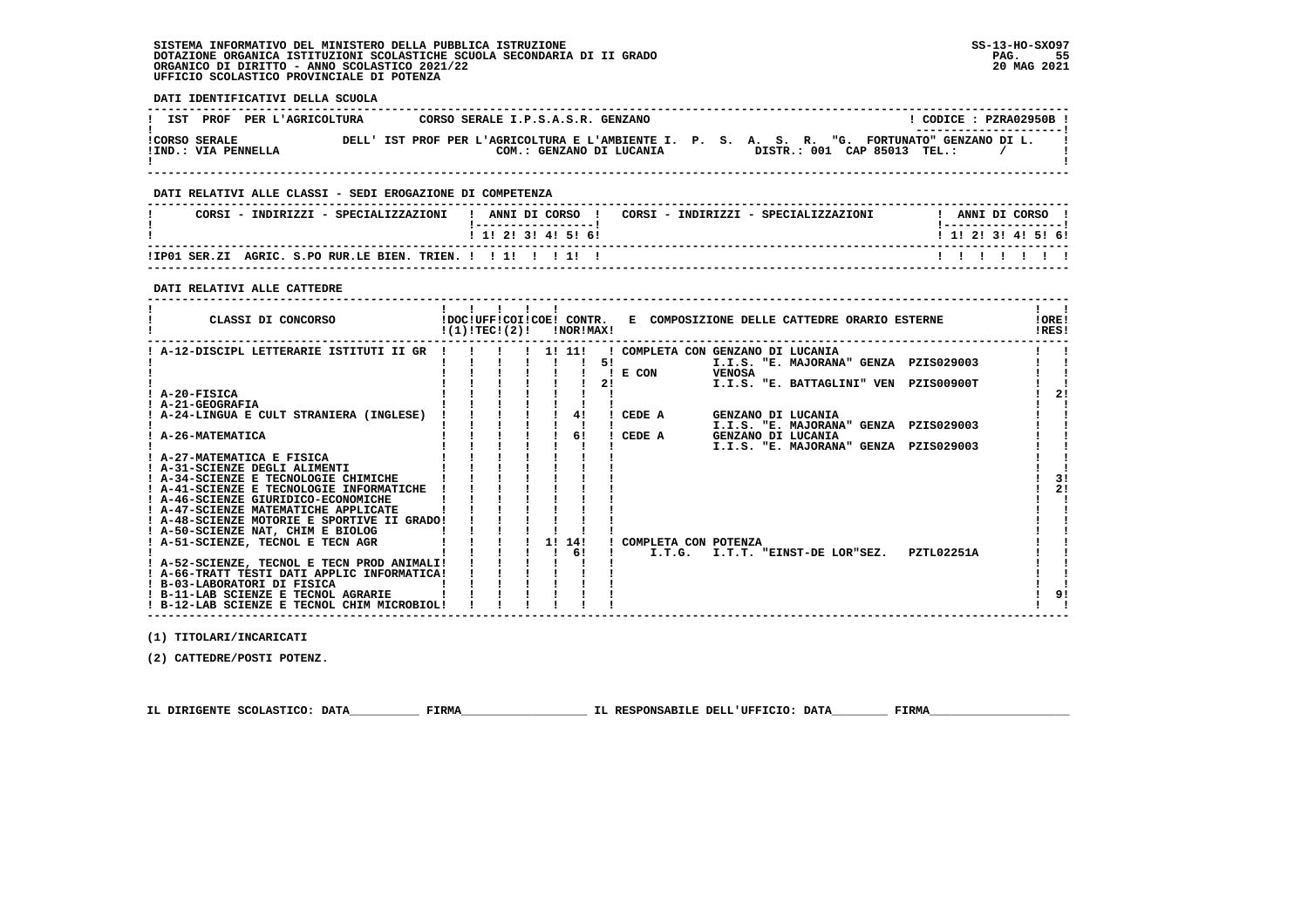#### **SISTEMA INFORMATIVO DEL MINISTERO DELLA PUBBLICA ISTRUZIONE SS-13-HO-SXO97 DOTAZIONE ORGANICA ISTITUZIONI SCOLASTICHE SCUOLA SECONDARIA DI II GRADO PAG. 56**ORGANICO DI DIRITTO - ANNO SCOLASTICO 2021/22  **UFFICIO SCOLASTICO PROVINCIALE DI POTENZA**

 $\blacksquare$  $\overline{\phantom{a}}$ 

 $\mathbf{I}$  $\mathbf{I}$  $1.51$ 

 $\mathbf{I}$  and  $\mathbf{I}$ 

 **DATI IDENTIFICATIVI DELLA SCUOLA ------------------------------------------------------------------------------------------------------------------------------------**! CODICE : PZRC009505 ! **! IST PROF PER I SERVIZI COMMERCIAL I.P. CORSO SERALE "BATTAGLINI" VENOSA ! ---------------------! !CORSO SERALE DELL' IST PROF PER I SERVIZI COMMERCIALI I. P. S. C. "BATTAGLINI" VENOSA DI VENOSA !**DISTR.: 001 CAP 85029 TEL.: 0972 /31686 1  **!IND.: VIA ACCADEMIA DEI RINASCENTI S COM.: VENOSA** - 1  **! ! ------------------------------------------------------------------------------------------------------------------------------------ DATI RELATIVI ALLE CLASSI - SEDI EROGAZIONE DI COMPETENZA ------------------------------------------------------------------------------------------------------------------------------------**! ANNI DI CORSO !  **! CORSI - INDIRIZZI - SPECIALIZZAZIONI ! ANNI DI CORSO ! CORSI - INDIRIZZI - SPECIALIZZAZIONI ! ANNI DI CORSO !**\_\_\_\_\_\_\_\_\_\_\_\_\_\_\_\_\_\_\_\_\_\_  **! !-----------------! !-----------------!**1 1 2 2 1 3 1 4 1 5 1 6 1  **! ! 1! 2! 3! 4! 5! 6! ! 1! 2! 3! 4! 5! 6! ------------------------------------------------------------------------------------------------------------------------------------ !IP08 SERVIZI COMMERCIALI BIENNIO - TRIENNIO ! ! 1! ! 1! 1! !IPCP PROM.NE COMMER.LE E PUBBL.RIA - OPZIONE ! ! ! ! ! ! ! ------------------------------------------------------------------------------------------------------------------------------------ DATI RELATIVI ALLE CATTEDRE ------------------------------------------------------------------------------------------------------------------------------------** $\mathbf{I}$  and  $\mathbf{I}$  **! ! ! ! ! ! ! !LORE! ! CLASSI DI CONCORSO !DOC!UFF!COI!COE! CONTR. E COMPOSIZIONE DELLE CATTEDRE ORARIO ESTERNE !ORE!** $1851$  **! !(1)!TEC!(2)! !NOR!MAX! !RES! ------------------------------------------------------------------------------------------------------------------------------------** $\mathbf{I}$  **! A-10-DISCIPLINE GRAFICO-PUBBLICITARIE ! ! ! ! ! ! ! ! ! ! A-12-DISCIPL LETTERARIE ISTITUTI II GR ! 1! ! ! 1! 16! ! COMPLETA CON VENOSA ! !** $\mathbf{I}$  **! ! ! ! ! ! ! 2! I.I.S. "E. BATTAGLINI" VEN PZIS00900T ! !** $\blacksquare$  **! A-17-DISEG STORIA ARTE ISTITUTI II GR ! ! ! ! ! ! ! ! ! ! A-18-FILOSOFIA E SCIENZE UMANE ! ! ! ! ! ! ! ! 4! ! A-20-FISICA ! ! ! ! ! ! ! ! !** $1 \quad 41$  $\blacksquare$  $\overline{\phantom{a}}$  **! A-21-GEOGRAFIA ! ! ! ! ! ! ! ! ! ! A-24-LINGUA E CULT STRANIERA (FRANCESE) ! ! ! ! ! ! ! ! 7! ! A-24-LINGUA E CULT STRANIERA (INGLESE) ! ! ! ! ! ! ! ! 6! ! A-26-MATEMATICA ! ! ! ! ! 9! ! CEDE A VENOSA ! !** $7i$  $1<sub>61</sub>$  $\mathbf{I}$   $\mathbf{I}$  $\overline{\phantom{a}}$  **! ! ! ! ! ! ! ! I.I.S. "E. BATTAGLINI" VEN PZIS00900T ! ! ! A-27-MATEMATICA E FISICA ! ! ! ! ! ! ! ! ! ! A-34-SCIENZE E TECNOLOGIE CHIMICHE ! ! ! ! ! 2! ! CEDE A POTENZA ! !** $\mathbf{r}$  and  $\mathbf{r}$ **Contract District ! ! ! ! ! ! ! ! I.A. LICEO ART. MUS. COR. "GROP PZSD030003 ! !** $2!$  **! A-41-SCIENZE E TECNOLOGIE INFORMATICHE ! ! ! ! ! ! ! ! 2! ! A-45-SCIENZE ECONOMICO-AZIENDALI ! 1! ! ! 1! 15! ! COMPLETA CON VENOSA ! ! ! ! ! ! ! ! ! 3! I.I.S. "E. BATTAGLINI" VEN PZIS00900T ! !** $\blacksquare$  $\overline{1}$  81  **! A-46-SCIENZE GIURIDICO-ECONOMICHE ! ! ! ! ! ! ! ! 8! ! A-47-SCIENZE MATEMATICHE APPLICATE ! ! ! ! ! ! ! ! ! ! A-48-SCIENZE MOTORIE E SPORTIVE II GRADO! ! ! ! ! ! ! ! !**- 1

 **(1) TITOLARI/INCARICATI**

 **(2) CATTEDRE/POSTI POTENZ.**

 **IL DIRIGENTE SCOLASTICO: DATA\_\_\_\_\_\_\_\_\_\_ FIRMA\_\_\_\_\_\_\_\_\_\_\_\_\_\_\_\_\_\_ IL RESPONSABILE DELL'UFFICIO: DATA\_\_\_\_\_\_\_\_ FIRMA\_\_\_\_\_\_\_\_\_\_\_\_\_\_\_\_\_\_\_\_**

 **! A-50-SCIENZE NAT, CHIM E BIOLOG ! ! ! ! ! ! ! ! ! ! A-54-STORIA DELL'ARTE ! ! ! ! ! ! ! ! ! ! A-66-TRATT TESTI DATI APPLIC INFORMATICA! ! ! ! ! ! ! ! !**

 **! B-16-LAB SCIENZE E TECNOL INFORMATICHE ! ! ! ! ! ! ! ! 5! ! B-22-LAB TECNOL E TECN COMUNICAZ MULTIME! ! ! ! ! ! ! ! !**

 **------------------------------------------------------------------------------------------------------------------------------------**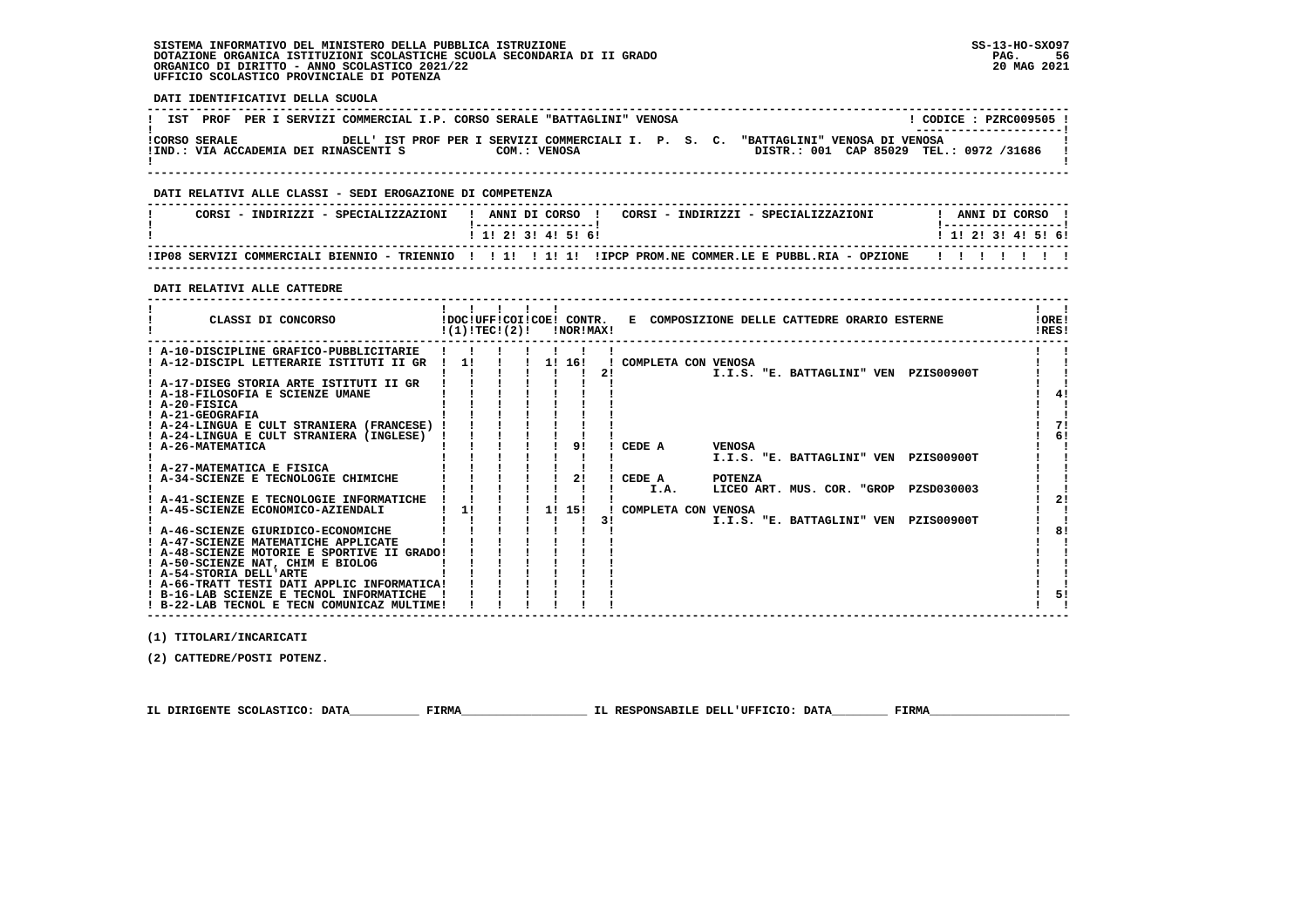#### **SISTEMA INFORMATIVO DEL MINISTERO DELLA PUBBLICA ISTRUZIONE SS-13-HO-SXO97 DOTAZIONE ORGANICA ISTITUZIONI SCOLASTICHE SCUOLA SECONDARIA DI II GRADO PAG. 57**ORGANICO DI DIRITTO - ANNO SCOLASTICO 2021/22  **UFFICIO SCOLASTICO PROVINCIALE DI POTENZA**

 **DATI IDENTIFICATIVI DELLA SCUOLA ------------------------------------------------------------------------------------------------------------------------------------**! CODICE : PZRC01352V ! **! IST PROF PER I SERVIZI COMMERCIAL I.P. CORSO SERALE LAURIA** \_\_\_\_\_\_\_\_\_\_\_\_\_\_\_\_\_\_\_\_\_\_\_  **! ---------------------! !CORSO SERALE DELL' IST PROF PER I SERVIZI COMMERCIALI I. P. SERV. "RUGGERO" LAURIA DI LAURIA ! !IND.: SOCIO SANITARIO COM.: LAURIA DISTR.: 004 CAP 85044 TEL.: 0973 /823764 !** $\blacksquare$  **! ! ------------------------------------------------------------------------------------------------------------------------------------ DATI RELATIVI ALLE CLASSI - SEDI EROGAZIONE DI COMPETENZA ------------------------------------------------------------------------------------------------------------------------------------**! ANNI DI CORSO !  **! CORSI - INDIRIZZI - SPECIALIZZAZIONI ! ANNI DI CORSO ! CORSI - INDIRIZZI - SPECIALIZZAZIONI ! ANNI DI CORSO !**\_\_\_\_\_\_\_\_\_\_\_\_\_\_\_\_\_\_\_\_\_\_  **! !-----------------! !-----------------!**1 1 1 2 1 3 1 4 1 5 1 6 1  **! ! 1! 2! 3! 4! 5! 6! ! 1! 2! 3! 4! 5! 6! ------------------------------------------------------------------------------------------------------------------------------------** $11111111$  **!IP02 SERVIZI SOCIO-SANITARI BIENNIO-TRIENNIO ! ! ! ! ! ! ! ! ! ! ! ! ! ! ------------------------------------------------------------------------------------------------------------------------------------ DATI RELATIVI ALLE CATTEDRE ------------------------------------------------------------------------------------------------------------------------------------** $\mathbf{I}$  and  $\mathbf{I}$  **! ! ! ! ! ! ! ! ! CLASSI DI CONCORSO !DOC!UFF!COI!COE! CONTR. E COMPOSIZIONE DELLE CATTEDRE ORARIO ESTERNE !ORE! ! !(1)!TEC!(2)! !NOR!MAX! !RES!IORE!**  $1851$   **------------------------------------------------------------------------------------------------------------------------------------** $\mathbf{I}$  **! A-12-DISCIPL LETTERARIE ISTITUTI II GR ! ! ! ! ! ! ! ! ! ! A-15-DISCIPLINE SANITARIE ! ! ! ! ! ! ! ! ! ! A-17-DISEG STORIA ARTE ISTITUTI II GR ! ! ! ! ! ! ! ! ! ! A-18-FILOSOFIA E SCIENZE UMANE ! ! ! ! ! ! ! ! ! ! A-20-FISICA ! ! ! ! ! ! ! ! ! ! A-21-GEOGRAFIA ! ! ! ! ! ! ! ! ! ! A-26-MATEMATICA ! ! ! ! ! ! ! ! ! ! A-27-MATEMATICA E FISICA ! ! ! ! ! ! ! ! ! ! A-29-MUSICA ISTITUTI II GRADO ! ! ! ! ! ! ! ! ! ! A-34-SCIENZE E TECNOLOGIE CHIMICHE ! ! ! ! ! ! ! ! ! ! A-45-SCIENZE ECONOMICO-AZIENDALI ! ! ! ! ! ! ! ! ! ! A-46-SCIENZE GIURIDICO-ECONOMICHE ! ! ! ! ! ! ! ! ! ! A-47-SCIENZE MATEMATICHE APPLICATE ! ! ! ! ! ! ! ! !**- 1  **! A-48-SCIENZE MOTORIE E SPORTIVE II GRADO! ! ! ! ! ! ! ! !**- 1  **! A-50-SCIENZE NAT, CHIM E BIOLOG ! ! ! ! ! ! ! ! ! ! B-23-LAB SERVIZI SOCIO-SANITARI ! ! ! ! ! ! ! ! !** $\blacksquare$  **------------------------------------------------------------------------------------------------------------------------------------ (1) TITOLARI/INCARICATI (2) CATTEDRE/POSTI POTENZ.**

**IL DIRIGENTE SCOLASTICO: DATA** FIRMA FIRMA TL RESPONSABILE DELL'UFFICIO: DATA FIRMA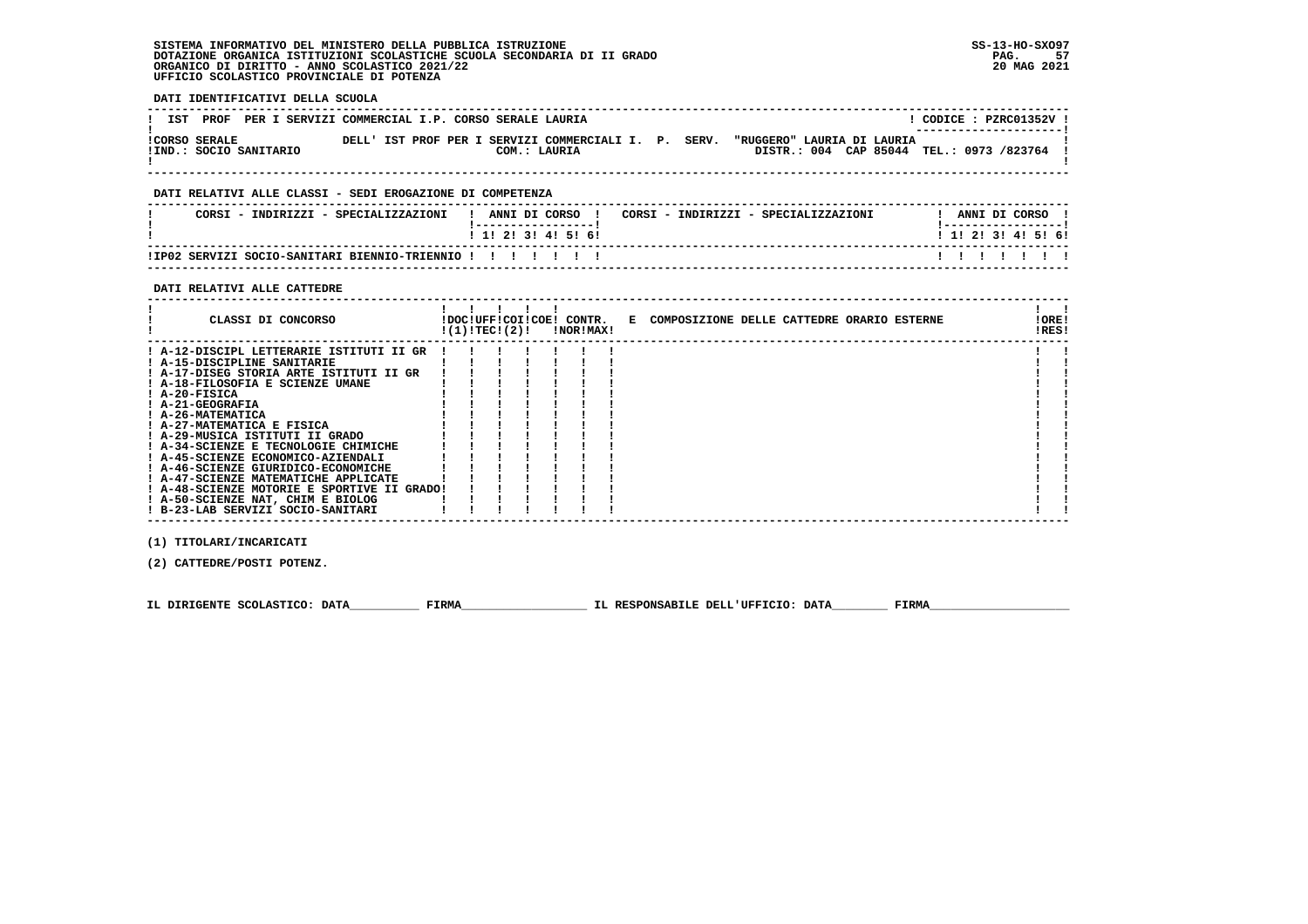# **SISTEMA INFORMATIVO DEL MINISTERO DELLA PUBBLICA ISTRUZIONE SS-13-HO-SXO97**DOTAZIONE ORGANICA ISTITUZIONI SCOLASTICHE SCUOLA SECONDARIA DI II GRADO<br>ORGANICO DI DIRITTO - ANNO SCOLASTICO 2021/22<br>UFFICIO SCOLASTICO PROVINCIALE DI POTENZA

| DATI IDENTIFICATIVI DELLA SCUOLA                                                                                                                                                                                                                                                                                                                                                                                                                        |                                                                                                                                                                      |                                               |
|---------------------------------------------------------------------------------------------------------------------------------------------------------------------------------------------------------------------------------------------------------------------------------------------------------------------------------------------------------------------------------------------------------------------------------------------------------|----------------------------------------------------------------------------------------------------------------------------------------------------------------------|-----------------------------------------------|
| IST PROF PER I SERVIZI COMMERCIALI CASA CIRCONDARIALE MINORILE PZ                                                                                                                                                                                                                                                                                                                                                                                       |                                                                                                                                                                      | $!$ CODICE : PZRC02402X                       |
| $INT.$ :                                                                                                                                                                                                                                                                                                                                                                                                                                                | ISEZIONE ASSOCIATA ALL'ISTITUTO SUPERIORE I. I. S. "DA VINCI-NITTI" POTENZA DI POTENZA<br>$COM.:$ POTENZA $O(M):$ DISTR.: 002 CAP TEL.: /                            |                                               |
| DATI RELATIVI ALLE CLASSI - SEDI EROGAZIONE DI COMPETENZA                                                                                                                                                                                                                                                                                                                                                                                               |                                                                                                                                                                      |                                               |
|                                                                                                                                                                                                                                                                                                                                                                                                                                                         | CORSI – INDIRIZZI – SPECIALIZZAZIONI (! ANNI DI CORSO) ! CORSI – INDIRIZZI – SPECIALIZZAZIONI   ! ANNI DI CORSO<br>!------------------!<br>1 1 1 2 1 3 1 4 1 5 1 6 1 | -------------------<br>! 1! 2! 3! 4! 5! 6!    |
| ! IP08 SERVIZI COMMERCIALI BIENNIO - TRIENNIO ! ! ! ! ! ! ! !                                                                                                                                                                                                                                                                                                                                                                                           |                                                                                                                                                                      | 1 1 1 1 1 1 1 1                               |
| DATI RELATIVI ALLE CATTEDRE<br>--------------------------------                                                                                                                                                                                                                                                                                                                                                                                         |                                                                                                                                                                      |                                               |
|                                                                                                                                                                                                                                                                                                                                                                                                                                                         |                                                                                                                                                                      | $\frac{1}{2}$ $\frac{1}{2}$<br>!ORE!<br>!RES! |
| ! A-10-DISCIPLINE GRAFICO-PUBBLICITARIE ! !<br>! A-12-DISCIPL LETTERARIE ISTITUTI II GR !! !!!!!!<br>! A-41-SCIENZE E TECNOLOGIE INFORMATICHE ! ! ! !<br>: A-47-SCIENZE MATEMATICHE APPLICATE : : : : :<br>! A-48-SCIENZE MOTORIE E SPORTIVE II GRADO!!!!!<br>! A-50-SCIENZE NAT, CHIM E BIOLOG<br>! A-66-TRATT TESTI DATI APPLIC INFORMATICA! ! ! !<br>! B-16-LAB SCIENZE E TECNOL INFORMATICHE ! ! ! !<br>! B-22-LAB TECNOL E TECN COMUNICAZ MULTIME! | $\mathbf{1}$ $\mathbf{1}$ $\mathbf{1}$ $\mathbf{1}$<br>$1 \quad 1 \quad 1 \quad 1$                                                                                   |                                               |
| (1) TITOLARI/INCARICATI<br>(2) CATTEDRE/POSTI POTENZ.                                                                                                                                                                                                                                                                                                                                                                                                   |                                                                                                                                                                      |                                               |
|                                                                                                                                                                                                                                                                                                                                                                                                                                                         |                                                                                                                                                                      |                                               |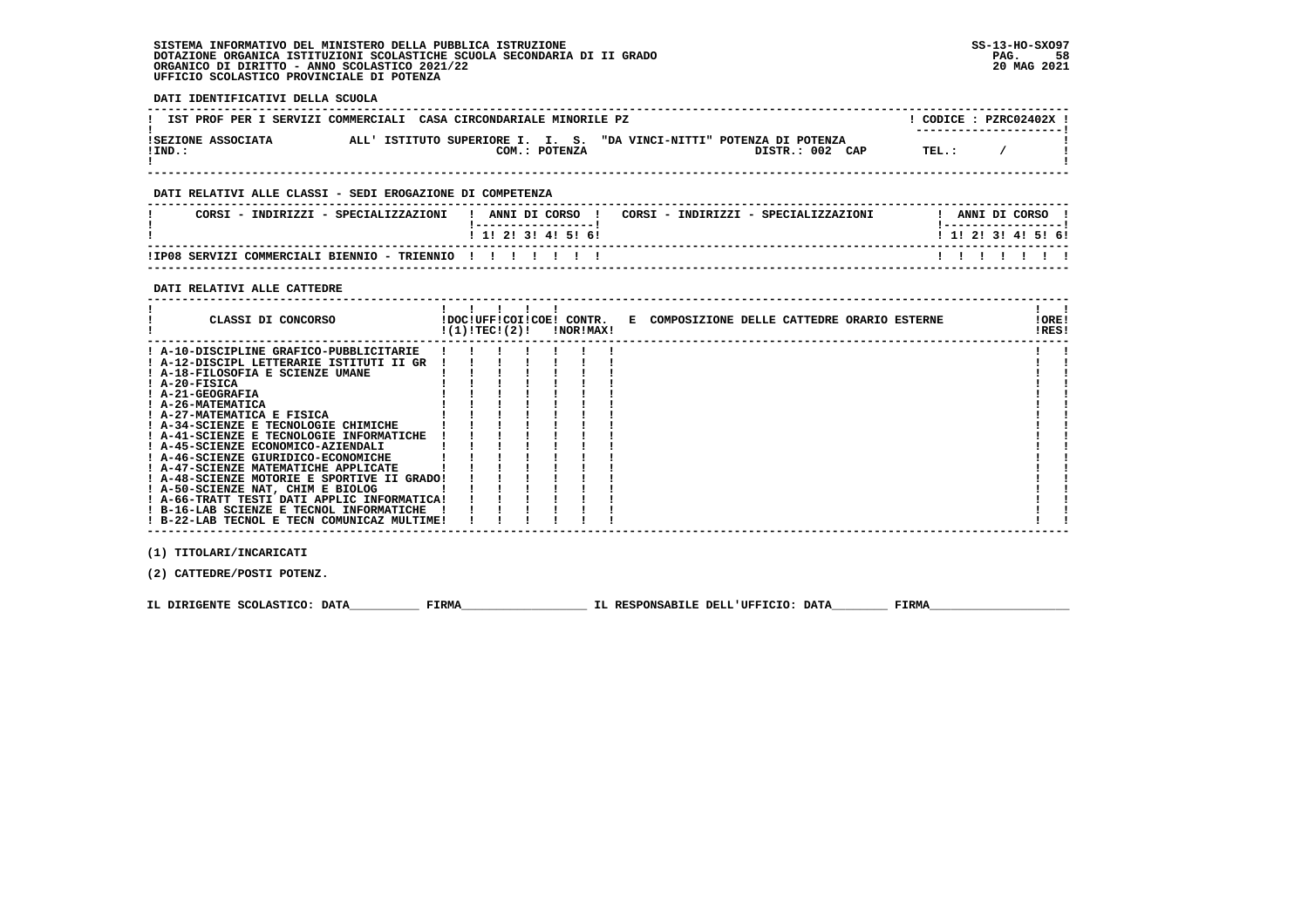#### **SISTEMA INFORMATIVO DEL MINISTERO DELLA PUBBLICA ISTRUZIONE SS-13-HO-SXO97 DOTAZIONE ORGANICA ISTITUZIONI SCOLASTICHE SCUOLA SECONDARIA DI II GRADO PAG. 59**ORGANICO DI DIRITTO - ANNO SCOLASTICO 2021/22  **UFFICIO SCOLASTICO PROVINCIALE DI POTENZA**

 **DATI IDENTIFICATIVI DELLA SCUOLA**

|                      |                                                                                     |  |  |  | CODICE: PZRH010005 !                    |  |  |
|----------------------|-------------------------------------------------------------------------------------|--|--|--|-----------------------------------------|--|--|
|                      |                                                                                     |  |  |  |                                         |  |  |
|                      | IST PROF PER I SERVIZI ALBERGHIERI E RISTORAZIONE I. P. S. E. O. A. "U. DI PASCA" P |  |  |  |                                         |  |  |
| !IND.: VIA ANZIO N 4 | COM.: POTENZA                                                                       |  |  |  | DISTR.: 002 CAP 85100 TEL.: 0971 /45156 |  |  |
|                      |                                                                                     |  |  |  |                                         |  |  |

 **------------------------------------------------------------------------------------------------------------------------------------**

 **------------------------------------------------------------------------------------------------------------------------------------**

#### **DATI RELATIVI ALLE CLASSI - SEDI EROGAZIONE DI COMPETENZA**

| CORSI - INDIRIZZI - SPECIALIZZAZIONI                                   | ANNI DI CORSO !<br>CORSI - INDIRIZZI - SPECIALIZZAZIONI |  | ANNI DI CORSO !           |  |
|------------------------------------------------------------------------|---------------------------------------------------------|--|---------------------------|--|
|                                                                        | 1 1 2 3 3 4 5 6 1                                       |  | 1 1 1 2 1 3 1 4 1 5 1 6 1 |  |
| !IP17 ENOGASTR. E OSPITAL. ALBERGH.<br>ILIP2 POTENZIAMENTO LINGUISTICO | ! 4! 5! 7! 6! ! !IPEN ENOGASTRONOMIA - TRIENNIO         |  |                           |  |

### **DATI RELATIVI ALLE CATTEDRE**

| CLASSI DI CONCORSO                       | !DOC!UFF!COI!COE! CONTR.<br>!(1)!TEC!(2)! |    |    | INORIMAXI |     |                                      | E COMPOSIZIONE DELLE CATTEDRE ORARIO ESTERNE |                   | <b>!ORE!</b><br>IRES! |
|------------------------------------------|-------------------------------------------|----|----|-----------|-----|--------------------------------------|----------------------------------------------|-------------------|-----------------------|
| ! A-12-DISCIPL LETTERARIE ISTITUTI II GR | 71                                        | 81 | 11 |           | 16! | COMPLETA CON POTENZA                 |                                              |                   |                       |
|                                          |                                           |    |    |           | 21  |                                      | I.I.S. "DA VINCI-NITTI" PO PZIS02400X        |                   |                       |
| A-18-FILOSOFIA E SCIENZE UMANE           |                                           |    |    |           |     |                                      |                                              |                   | 2 <sub>1</sub>        |
| ! A-20-FISICA                            |                                           |    |    |           |     |                                      |                                              |                   |                       |
| A-21-GEOGRAFIA                           |                                           |    |    |           | 81  | CEDE A                               | POTENZA                                      |                   |                       |
|                                          |                                           |    |    |           |     |                                      | I.I.S. "DA VINCI-NITTI" PO                   | <b>PZIS02400X</b> |                       |
| A-24-LINGUA E CULT STRANIERA (FRANCESE)  | 21                                        | 31 |    |           | 31  | CEDE A                               | <b>POTENZA</b>                               |                   | 31                    |
|                                          |                                           |    |    |           |     | L.S.                                 | LICEO "ROSA-GIANTURCO" CON                   | <b>PZPS08000N</b> |                       |
| A-24-LINGUA E CULT STRANIERA (INGLESE)   | 51                                        | 51 |    |           | 12! | CEDE A                               | POTENZA                                      |                   |                       |
|                                          |                                           |    |    |           |     |                                      | I.I.S. "DA VINCI-NITTI" PO                   | <b>PZIS02400X</b> |                       |
| A-24-LINGUA E CULT STRANIERA (TEDESCO)   |                                           |    | 1! |           | 151 | COMPLETA CON POTENZA                 |                                              |                   |                       |
|                                          |                                           |    |    | 31        |     | <b>IPSAR</b>                         | I.P.S.E.O.A. "U. DI PASCA"                   | <b>PZRH01050E</b> |                       |
| A-24-LINGUA E CULT STRANIERA (SPAGNOLO)  |                                           |    |    |           |     |                                      |                                              |                   |                       |
| A-24-LINGUA E CULT STRANIERA (RUSSO)     |                                           |    |    |           |     |                                      |                                              |                   |                       |
| ! A-26-MATEMATICA                        | 71                                        | 71 |    |           |     |                                      |                                              |                   | 31                    |
| ! A-27-MATEMATICA E FISICA               |                                           |    |    |           | 91  |                                      |                                              |                   |                       |
| A-31-SCIENZE DEGLI ALIMENTI              | 51                                        | 51 |    |           |     | COMPLETA CON POTENZA<br><b>IPSAR</b> |                                              | <b>PZRH01050E</b> |                       |
|                                          |                                           |    |    |           |     |                                      | I.P.S.E.O.A. "U. DI PASCA"                   |                   |                       |
|                                          |                                           |    |    |           |     | E CON<br><b>IPSAR</b>                | MELFI<br>I.P. CASA CIRCONDARIALE ME          | <b>PZRH02801B</b> |                       |
| A-34-SCIENZE E TECNOLOGIE CHIMICHE       |                                           |    | 11 |           | 10! | COMPLETA CON POTENZA                 |                                              |                   |                       |
|                                          |                                           |    |    |           | 81  |                                      | I.I.S. "EINSTEIN - DE LORE                   | PZIS022008        |                       |
| A-41-SCIENZE E TECNOLOGIE INFORMATICHE   |                                           |    |    |           |     |                                      |                                              |                   |                       |
| A-42-SCIENZE E TECNOLOGIE MECCANICHE     |                                           |    |    |           |     |                                      |                                              |                   |                       |
|                                          |                                           |    |    |           |     |                                      |                                              |                   |                       |

 **------------------------------------------------------------------------------------------------------------------------------------**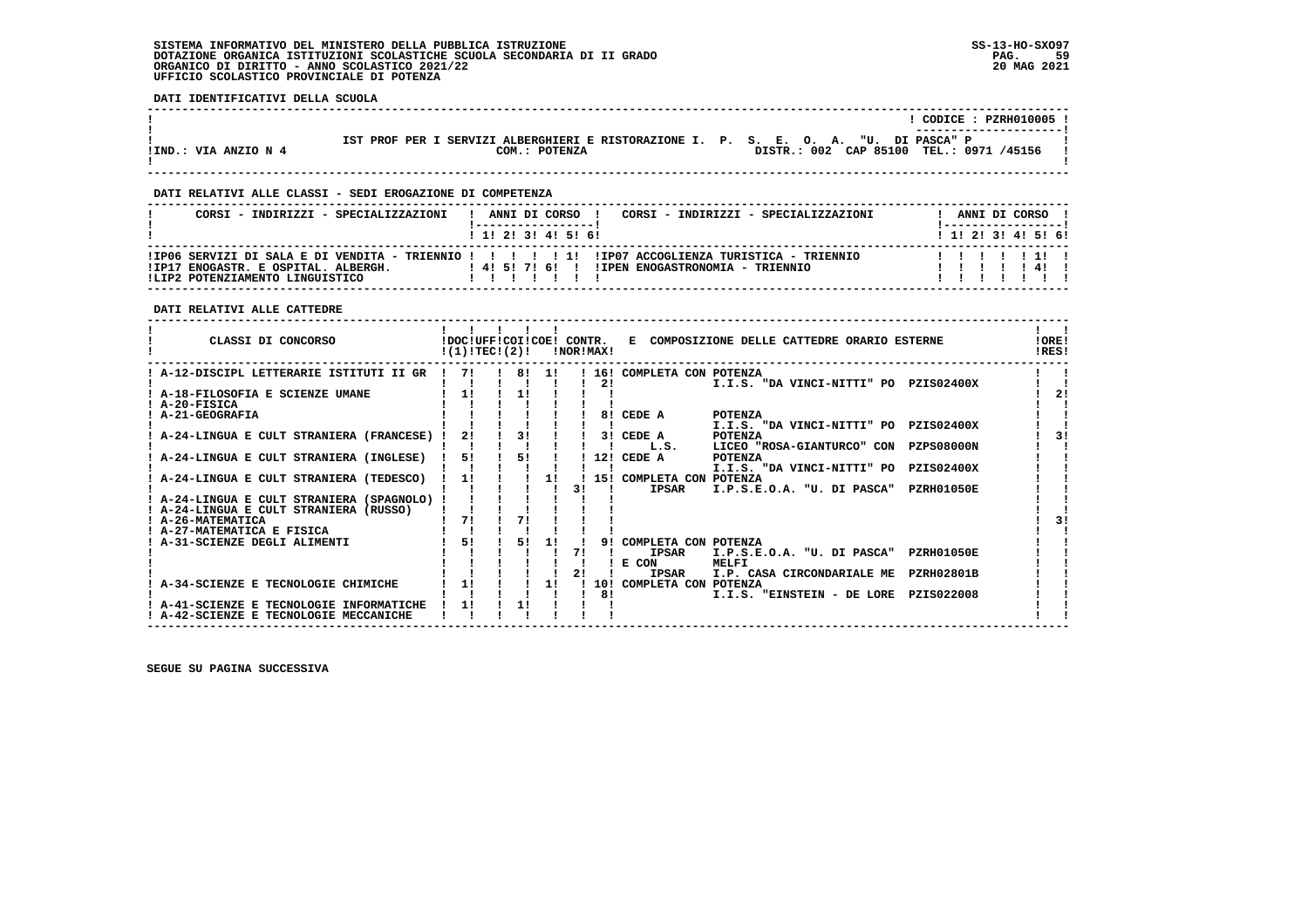#### **SISTEMA INFORMATIVO DEL MINISTERO DELLA PUBBLICA ISTRUZIONE SS-13-HO-SXO97 DOTAZIONE ORGANICA ISTITUZIONI SCOLASTICHE SCUOLA SECONDARIA DI II GRADO PAG. 60**ORGANICO DI DIRITTO - ANNO SCOLASTICO 2021/22  **UFFICIO SCOLASTICO PROVINCIALE DI POTENZA**

 **DATI IDENTIFICATIVI DELLA SCUOLA**

|                      |                                                                                     | CODICE: PZRH010005 !                    |
|----------------------|-------------------------------------------------------------------------------------|-----------------------------------------|
|                      | IST PROF PER I SERVIZI ALBERGHIERI E RISTORAZIONE I. P. S. E. O. A. "U. DI PASCA" P | ----------------------                  |
| !IND.: VIA ANZIO N 4 | COM.: POTENZA                                                                       | DISTR.: 002 CAP 85100 TEL.: 0971 /45156 |

 **------------------------------------------------------------------------------------------------------------------------------------**

#### **DATI RELATIVI ALLE CATTEDRE**

| CLASSI DI CONCORSO                          | !(1)!TEC!(2)! |    |       |    | !DOC!UFF!COI!COE! CONTR.<br>!NOR!MAX! |                          | E COMPOSIZIONE DELLE CATTEDRE ORARIO ESTERNE    | !ORE!<br>!RES! |
|---------------------------------------------|---------------|----|-------|----|---------------------------------------|--------------------------|-------------------------------------------------|----------------|
| : A-45-SCIENZE ECONOMICO-AZIENDALI          | 71            |    | 6! 1! |    |                                       | 11! COMPLETA CON POTENZA |                                                 |                |
|                                             |               |    |       | 9! |                                       | <b>IPSAR</b>             | I.P.S.E.O.A. "U. DI PASCA"<br>PZRH01050E        |                |
| ! A-46-SCIENZE GIURIDICO-ECONOMICHE         | 31            |    | 31    |    |                                       |                          |                                                 |                |
| ! A-47-SCIENZE MATEMATICHE APPLICATE        |               |    |       |    |                                       |                          |                                                 |                |
| ! A-48-SCIENZE MOTORIE E SPORTIVE II GRADO! | 31            | 31 |       |    |                                       |                          |                                                 |                |
| ! A-50-SCIENZE NAT, CHIM E BIOLOG           |               |    |       |    | 81                                    | CEDE A                   | <b>POTENZA</b>                                  |                |
|                                             |               |    |       |    |                                       | I.A.                     | PZSD030003<br>LICEO ART. MUS. COR. "GROP        |                |
| ! A-54-STORIA DELL'ARTE                     |               |    |       |    |                                       |                          |                                                 |                |
| ! B-02-CONV LINGUA STRANIERA (FRANCESE)     |               |    |       |    |                                       |                          |                                                 |                |
| ! B-02-CONV LINGUA STRANIERA (INGLESE)      |               |    |       |    |                                       |                          |                                                 |                |
| ! B-02-CONV LINGUA STRANIERA (TEDESCO)      |               |    |       |    |                                       |                          |                                                 |                |
| ! B-02-CONV LINGUA STRANIERA (RUSSO)        |               |    |       |    |                                       |                          |                                                 |                |
| ! B-03-LABORATORI DI FISICA                 |               |    |       |    |                                       |                          |                                                 |                |
| ! B-12-LAB SCIENZE E TECNOL CHIM MICROBIOL! |               |    |       |    |                                       |                          |                                                 |                |
| ! B-16-LAB SCIENZE E TECNOL INFORMATICHE    | 31            |    |       |    |                                       |                          |                                                 |                |
| ! B-19-LAB SERVIZI RICETTIVITA' ALBERGHIER! | 31            |    |       |    |                                       |                          |                                                 |                |
| ! B-20-LAB SERV ENOGASTRON, SETT CUCINA     | 81<br>-11     |    |       |    |                                       |                          |                                                 |                |
| - DI CUI UFFICIO TECNICO                    |               |    |       |    |                                       |                          |                                                 |                |
| ! B-21-LAB SERV ENOGASTRON, SETT SALA VEND! | 5!            | 4! |       |    | 13!                                   | COMPLETA CON POTENZA     |                                                 |                |
|                                             |               |    |       | 41 |                                       | <b>IPSAR</b>             | I.P.S.E.O.A. "U. DI PASCA"<br><b>PZRH01050E</b> |                |

 **(1) TITOLARI/INCARICATI**

 **(2) CATTEDRE/POSTI POTENZ.**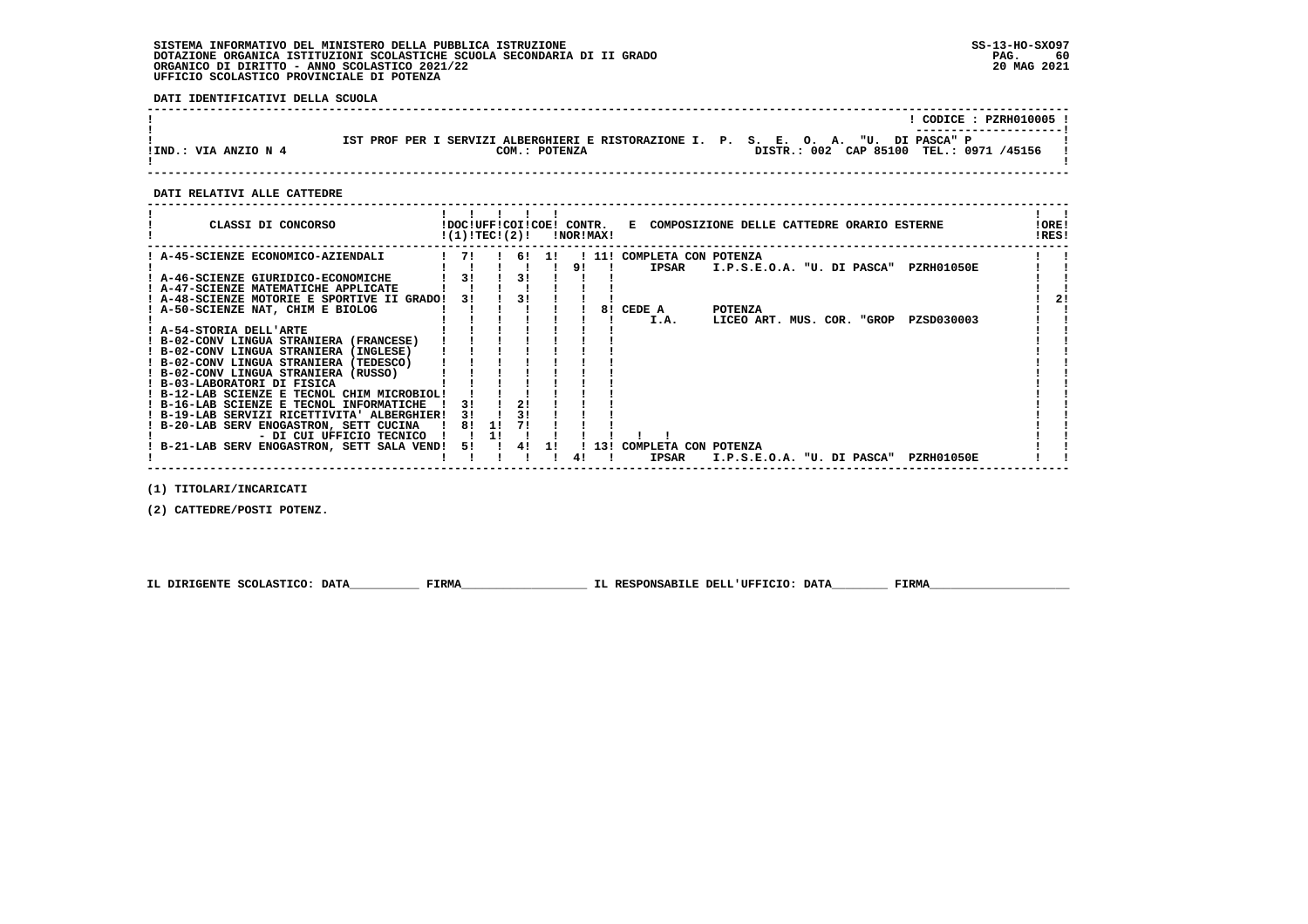#### **SISTEMA INFORMATIVO DEL MINISTERO DELLA PUBBLICA ISTRUZIONE SS-13-HO-SXO97 DOTAZIONE ORGANICA ISTITUZIONI SCOLASTICHE SCUOLA SECONDARIA DI II GRADO PAG. 61**ORGANICO DI DIRITTO - ANNO SCOLASTICO 2021/22  **UFFICIO SCOLASTICO PROVINCIALE DI POTENZA**

 **DATI IDENTIFICATIVI DELLA SCUOLA**

| IST PROF PER I SERVIZI ALBERGHIERI I.P. "DI PASCA" - SEZIONE CARCERARIA |  |  |               |                                                                                               |                                         |  |  |  | ! CODICE : PZRH010049 !<br>--------------------- |  |
|-------------------------------------------------------------------------|--|--|---------------|-----------------------------------------------------------------------------------------------|-----------------------------------------|--|--|--|--------------------------------------------------|--|
| ISEZIONE ASSOCIATA<br>!IND.: VIA ANZIO N 4                              |  |  | COM.: POTENZA | ALL' IST PROF PER I SERVIZI ALBERGHIERI E RISTORAZIONE I. P. S. E. O. A. "U. DI PASCA" POTENZ | DISTR.: 002 CAP 85100 TEL.: 0971 /45156 |  |  |  |                                                  |  |

 **------------------------------------------------------------------------------------------------------------------------------------**

## **DATI RELATIVI ALLE CLASSI - SEDI EROGAZIONE DI COMPETENZA**

| CORSI<br>- TNDTRTZZT -<br>SPECTALIZZAZIONI              | ANNI DI CORSO<br>CORSI - INDIRIZZI - SPECIALIZZAZIONI | ANNI DI CORSO       |
|---------------------------------------------------------|-------------------------------------------------------|---------------------|
|                                                         | ! 1! 2! 3! 4! 5! 6!                                   | ! 1! 2! 3! 4! 5! 6! |
| IIP05 SER.<br>ENOG.<br>OSP. ALBERG.<br>- BIENNIO COMINI | !IPEN ENOGASTRONOMIA - TRIENNIO<br>.                  |                     |

 **------------------------------------------------------------------------------------------------------------------------------------**

#### **DATI RELATIVI ALLE CATTEDRE**

| CLASSI DI CONCORSO                          | !(1)!TEC!(2)! |  | !DOC!UFF!COI!COE! CONTR.<br>!NOR!MAX! | E COMPOSIZIONE DELLE CATTEDRE ORARIO ESTERNE | ! ORE!<br>!RES! |  |
|---------------------------------------------|---------------|--|---------------------------------------|----------------------------------------------|-----------------|--|
| ! A-12-DISCIPL LETTERARIE ISTITUTI II GR    |               |  |                                       |                                              |                 |  |
| ! A-20-FISICA                               |               |  |                                       |                                              |                 |  |
| ! A-21-GEOGRAFIA                            |               |  |                                       |                                              |                 |  |
| ! A-26-MATEMATICA                           |               |  |                                       |                                              |                 |  |
| ! A-27-MATEMATICA E FISICA                  |               |  |                                       |                                              |                 |  |
| ! A-31-SCIENZE DEGLI ALIMENTI               |               |  |                                       |                                              |                 |  |
| ! A-34-SCIENZE E TECNOLOGIE CHIMICHE        |               |  |                                       |                                              |                 |  |
| ! A-45-SCIENZE ECONOMICO-AZIENDALI          |               |  |                                       |                                              |                 |  |
| ! A-46-SCIENZE GIURIDICO-ECONOMICHE         |               |  |                                       |                                              |                 |  |
| ! A-47-SCIENZE MATEMATICHE APPLICATE        |               |  |                                       |                                              |                 |  |
| ! A-48-SCIENZE MOTORIE E SPORTIVE II GRADO! |               |  |                                       |                                              |                 |  |
| ! A-50-SCIENZE NAT, CHIM E BIOLOG           |               |  |                                       |                                              |                 |  |
| ! B-19-LAB SERVIZI RICETTIVITA' ALBERGHIER! |               |  |                                       |                                              |                 |  |
| ! B-20-LAB SERV ENOGASTRON, SETT CUCINA     |               |  |                                       |                                              |                 |  |
| ! B-21-LAB SERV ENOGASTRON, SETT SALA VEND! |               |  |                                       |                                              |                 |  |

 **(1) TITOLARI/INCARICATI**

 **(2) CATTEDRE/POSTI POTENZ.**

 **IL DIRIGENTE SCOLASTICO: DATA\_\_\_\_\_\_\_\_\_\_ FIRMA\_\_\_\_\_\_\_\_\_\_\_\_\_\_\_\_\_\_ IL RESPONSABILE DELL'UFFICIO: DATA\_\_\_\_\_\_\_\_ FIRMA\_\_\_\_\_\_\_\_\_\_\_\_\_\_\_\_\_\_\_\_**

 **------------------------------------------------------------------------------------------------------------------------------------**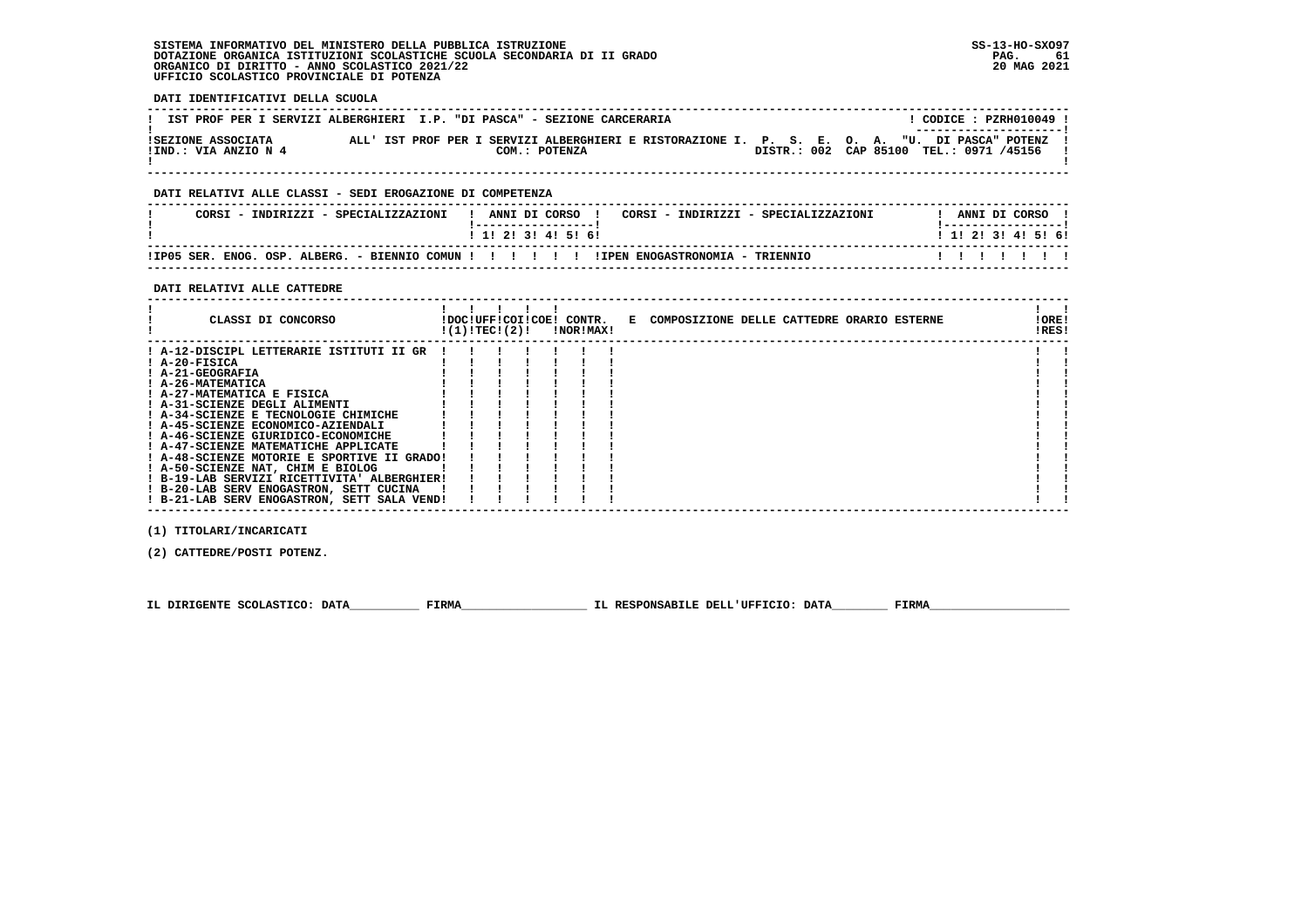#### **SISTEMA INFORMATIVO DEL MINISTERO DELLA PUBBLICA ISTRUZIONE SS-13-HO-SXO97 DOTAZIONE ORGANICA ISTITUZIONI SCOLASTICHE SCUOLA SECONDARIA DI II GRADO PAG. 62**ORGANICO DI DIRITTO - ANNO SCOLASTICO 2021/22  **UFFICIO SCOLASTICO PROVINCIALE DI POTENZA**

 **DATI IDENTIFICATIVI DELLA SCUOLA**

|                       | IST PROF PER I SERVIZI ALBERGHIERI I.P.S.E.O.A. "U. DI PASCA" CORSO SERALE | CODICE: PZRH01050E !                                                                                                     |
|-----------------------|----------------------------------------------------------------------------|--------------------------------------------------------------------------------------------------------------------------|
| <b>!CORSO SERALE</b>  |                                                                            | --------------------- <br>DELL' IST PROF PER I SERVIZI ALBERGHIERI E RISTORAZIONE I. P. S. E. O. A. "U. DI PASCA" POTENZ |
| !IND.: VIA ANZIO N. 4 | COM.: POTENZA                                                              | DISTR.: 002 CAP 85100 TEL.: 0971 /45156                                                                                  |

 **------------------------------------------------------------------------------------------------------------------------------------**

#### **DATI RELATIVI ALLE CLASSI - SEDI EROGAZIONE DI COMPETENZA**

| CORSI - INDIRIZZI - SPECIALIZZAZIONI | ANNI DI CORSO !<br>CORSI - INDIRIZZI - SPECIALIZZAZIONI<br>. _ _ _ _ _ _ _ _ _ _ _ _ _ _ _ _ _ _ | ANNI DI CORSO<br>! _ _ _ _ _ _ _ _ _ _ _ _ _ _ _ _ _ _ |
|--------------------------------------|--------------------------------------------------------------------------------------------------|--------------------------------------------------------|
|                                      | 1 1 1 2 1 3 1 4 1 5 1 6 1                                                                        | 1 1 1 2 1 3 1 4 1 5 1 6 1                              |
|                                      |                                                                                                  | 1111111111                                             |

 **------------------------------------------------------------------------------------------------------------------------------------**

 **DATI RELATIVI ALLE CATTEDRE**

| CLASSI DI CONCORSO                          | !(1)!TEC!(2)! |  |                        |        | !NOR!MAX! |    |                      | !DOC!UFF!COI!COE! CONTR. E COMPOSIZIONE DELLE CATTEDRE ORARIO ESTERNE |            | <b>!ORE!</b><br>IRES! |    |
|---------------------------------------------|---------------|--|------------------------|--------|-----------|----|----------------------|-----------------------------------------------------------------------|------------|-----------------------|----|
| ! A-12-DISCIPL LETTERARIE ISTITUTI II GR    | 11            |  | $1 \quad 1! \quad 15!$ |        |           |    | COMPLETA CON POTENZA |                                                                       |            |                       |    |
|                                             |               |  |                        |        |           | 4! |                      | I.I.S. "DA VINCI-NITTI" PO PZIS02400X                                 |            |                       |    |
| ! A-20-FISICA                               |               |  |                        |        |           |    |                      |                                                                       |            |                       |    |
| ! A-21-GEOGRAFIA                            |               |  |                        |        |           |    |                      |                                                                       |            |                       |    |
| ! A-24-LINGUA E CULT STRANIERA (INGLESE)    |               |  |                        |        |           |    |                      |                                                                       |            |                       | 6! |
| A-24-LINGUA E CULT STRANIERA (TEDESCO)      |               |  |                        |        |           |    | CEDE A               | <b>POTENZA</b>                                                        |            |                       |    |
|                                             |               |  |                        |        |           |    | <b>IPSAR</b>         | I.P.S.E.O.A. "U. DI PASCA"                                            | PZRH010005 |                       |    |
| A-26-MATEMATICA                             |               |  |                        | 11     | 91        |    | COMPLETA CON POTENZA |                                                                       |            |                       |    |
|                                             |               |  |                        |        | 6!        |    | I.T.G.               | I.T.T. "EINST-DE LOR"SEZ.                                             | PZTL02251A |                       |    |
|                                             |               |  |                        |        |           |    | E CON                | POTENZA                                                               |            |                       |    |
|                                             |               |  |                        |        |           | 31 |                      | I.I.S. "EINSTEIN - DE LORE                                            | PZIS022008 |                       |    |
| A-27-MATEMATICA E FISICA                    |               |  |                        |        |           |    |                      |                                                                       |            |                       |    |
| ! A-31-SCIENZE DEGLI ALIMENTI               |               |  |                        |        |           |    | CEDE A               | <b>POTENZA</b>                                                        |            |                       |    |
|                                             |               |  |                        |        |           |    | <b>IPSAR</b>         | I.P.S.E.O.A. "U. DI PASCA"                                            | PZRH010005 |                       |    |
| A-34-SCIENZE E TECNOLOGIE CHIMICHE          |               |  |                        |        |           |    |                      |                                                                       |            |                       |    |
| A-45-SCIENZE ECONOMICO-AZIENDALI            |               |  |                        |        |           |    | CEDE A               | <b>POTENZA</b>                                                        |            |                       |    |
|                                             |               |  |                        |        |           |    | <b>IPSAR</b>         | I.P.S.E.O.A. "U. DI PASCA"                                            | PZRH010005 |                       |    |
| A-46-SCIENZE GIURIDICO-ECONOMICHE           |               |  |                        |        |           |    |                      |                                                                       |            |                       |    |
| ! A-47-SCIENZE MATEMATICHE APPLICATE        |               |  |                        |        |           |    |                      |                                                                       |            |                       |    |
| ! A-48-SCIENZE MOTORIE E SPORTIVE II GRADO! |               |  |                        |        |           |    |                      |                                                                       |            |                       |    |
| ! A-50-SCIENZE NAT, CHIM E BIOLOG           |               |  |                        |        |           |    |                      |                                                                       |            |                       |    |
| ! B-19-LAB SERVIZI RICETTIVITA' ALBERGHIER! |               |  |                        |        |           |    |                      |                                                                       |            |                       |    |
| B-20-LAB SERV ENOGASTRON, SETT CUCINA       |               |  |                        | 1! 11! |           |    | COMPLETA CON MELFI   |                                                                       |            |                       |    |
|                                             |               |  |                        |        |           | 21 |                      | I.I.S. "G. GASPARRINI" MEL PZIS028007                                 |            |                       |    |
|                                             |               |  |                        |        |           |    | E CON                | MELFI                                                                 |            |                       |    |
|                                             |               |  |                        |        |           |    | <b>IPSAR</b>         | I.P. CASA CIRCONDARIALE ME                                            | PZRH02801B |                       |    |

 **------------------------------------------------------------------------------------------------------------------------------------**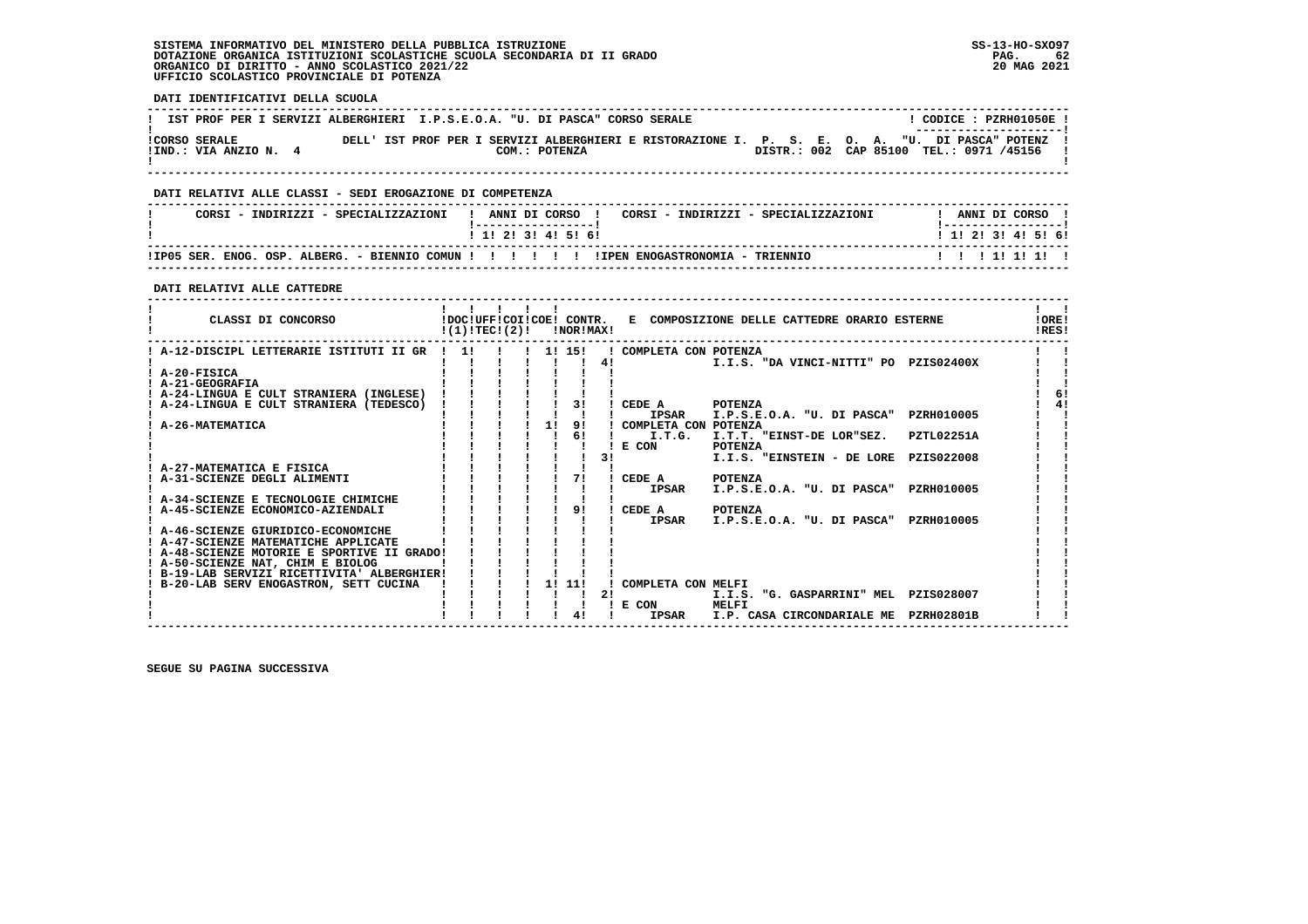# **SISTEMA INFORMATIVO DEL MINISTERO DELLA PUBBLICA ISTRUZIONE SS-13-HO-SXO97 DOTAZIONE ORGANICA ISTITUZIONI SCOLASTICHE SCUOLA SECONDARIA DI II GRADO PAG. 63 ORGANICO DI DIRITTO - ANNO SCOLASTICO 2021/22 20 MAG 2021 UFFICIO SCOLASTICO PROVINCIALE DI POTENZA**

 **DATI IDENTIFICATIVI DELLA SCUOLA**

| _______________________<br>DELL' IST PROF PER I SERVIZI ALBERGHIERI E RISTORAZIONE I. P. S. E. O. A. "U. DI PASCA" POTENZ<br><b>ICORSO SERALE</b><br>DISTR.: 002 CAP 85100 TEL.: 0971 /45156<br>!IND.: VIA ANZIO N. 4<br>COM.: POTENZA | IST PROF PER I SERVIZI ALBERGHIERI I.P.S.E.O.A. "U. DI PASCA" CORSO SERALE |  |  |  |  |  |  |  |  | CODICE: PZRH01050E! |  |
|----------------------------------------------------------------------------------------------------------------------------------------------------------------------------------------------------------------------------------------|----------------------------------------------------------------------------|--|--|--|--|--|--|--|--|---------------------|--|
|                                                                                                                                                                                                                                        |                                                                            |  |  |  |  |  |  |  |  |                     |  |

## **DATI RELATIVI ALLE CATTEDRE**

| CLASSI DI CONCORSO                                  | !DOC!UFF!COI!COE! CONTR.<br>!(1)!TEC!(2)! |  | INORIMAXI | E        |              | COMPOSIZIONE DELLE CATTEDRE ORARIO ESTERNE                 | ! ORE !<br>IRES! |
|-----------------------------------------------------|-------------------------------------------|--|-----------|----------|--------------|------------------------------------------------------------|------------------|
| ! B-21-LAB SERV ENOGASTRON, SETT SALA VEND!!!!!!!!! |                                           |  |           | I CEDE A | <b>IPSAR</b> | <b>POTENZA</b><br>PZRH010005<br>I.P.S.E.O.A. "U. DI PASCA" |                  |

 **------------------------------------------------------------------------------------------------------------------------------------**

 **(1) TITOLARI/INCARICATI**

 **(2) CATTEDRE/POSTI POTENZ.**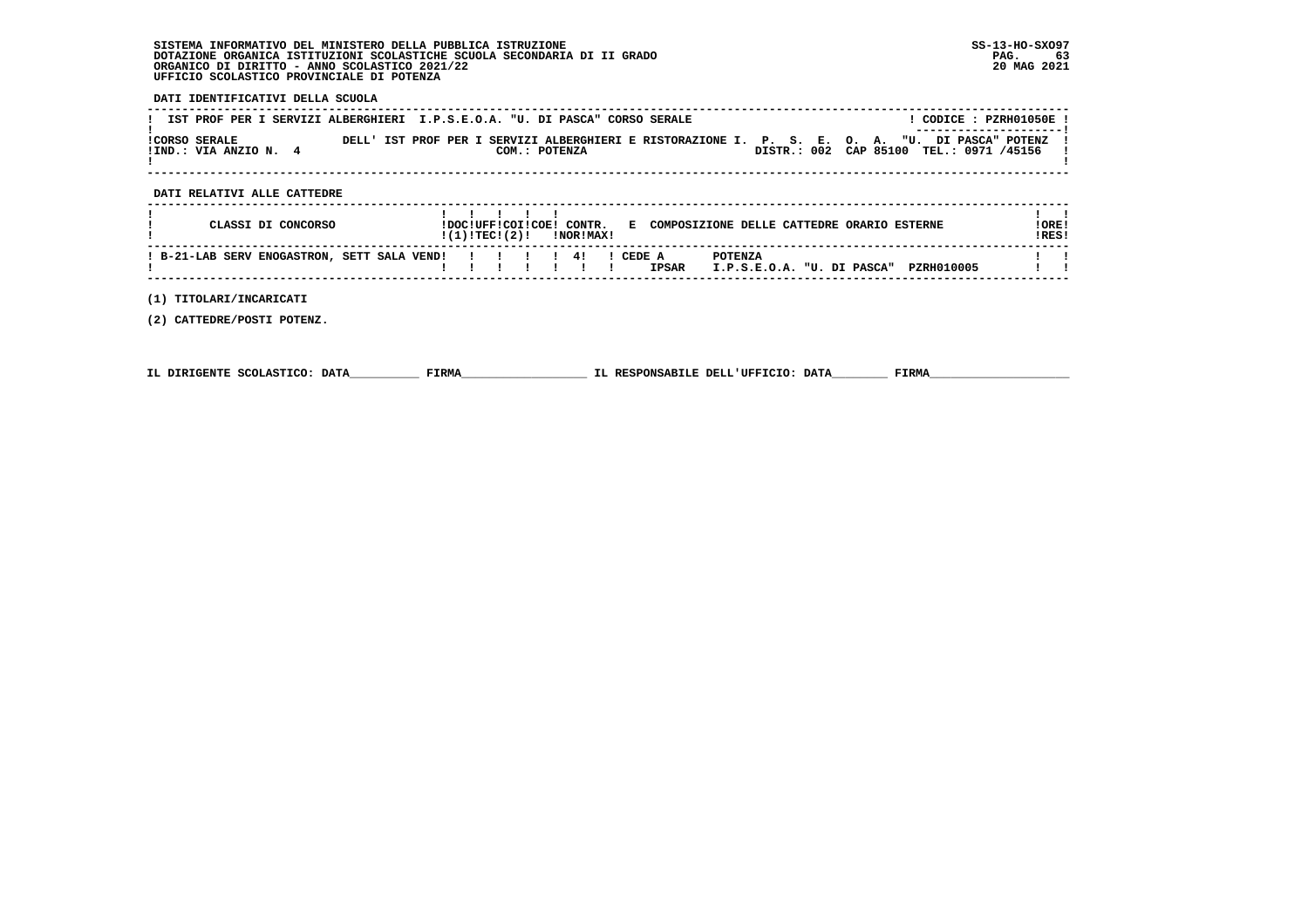#### **SISTEMA INFORMATIVO DEL MINISTERO DELLA PUBBLICA ISTRUZIONE SS-13-HO-SXO97 DOTAZIONE ORGANICA ISTITUZIONI SCOLASTICHE SCUOLA SECONDARIA DI II GRADO PAG. 64**ORGANICO DI DIRITTO - ANNO SCOLASTICO 2021/22  **UFFICIO SCOLASTICO PROVINCIALE DI POTENZA**

 **DATI IDENTIFICATIVI DELLA SCUOLA**

|                                                  | IST PROF PER I SERVIZI ALBERGHIERI I.P. ALBERGHIERO CORSO SERALE MARATEA                                      | CODICE: PZRH01650D !<br>----------------------- |
|--------------------------------------------------|---------------------------------------------------------------------------------------------------------------|-------------------------------------------------|
| <b>!CORSO SERALE</b><br>!IND.: VIA SAN FRANCESCO | DELL' IST PROF PER I SERVIZI ALBERGHIERI E RISTORAZIONE I. P. ALBERGHIERO MARATEA DI MARATEA<br>COM.: MARATEA | DISTR.: 004 CAP 85046 TEL.: 0973 /252297        |
|                                                  |                                                                                                               |                                                 |

## **DATI RELATIVI ALLE CLASSI - SEDI EROGAZIONE DI COMPETENZA**

| CORSI - INDIRIZZI - SPECIALIZZAZIONI   | ANNI DI CORSO<br>CORSI - INDIRIZZI - SPECIALIZZAZIONI                                                                                    | ANNI DI CORSO             |
|----------------------------------------|------------------------------------------------------------------------------------------------------------------------------------------|---------------------------|
|                                        | 1 1 1 2 1 3 1 4 1 5 1 6 1                                                                                                                | 1 1 1 2 1 3 1 4 1 5 1 6 1 |
| ITPOZ ACCOGLIENZA TURISTICA - TRIENNIO | IP05 SER. ENOG. OSP. ALBERG. - BIENNIO COMUN !!!!!!!!!!!!D06 SERVIZI DI SALA E DI VENDITA - TRIENNIO!<br>ITPEN ENOGASTRONOMTA - TRIENNIO | .                         |

 **------------------------------------------------------------------------------------------------------------------------------------**

#### **DATI RELATIVI ALLE CATTEDRE**

| CLASSI DI CONCORSO                          | !(1)!TEC!(2)! |  | !NOR!MAX! |    |                      | !DOC!UFF!COI!COE! CONTR. E COMPOSIZIONE DELLE CATTEDRE ORARIO ESTERNE | !ORE!<br>!RES! |
|---------------------------------------------|---------------|--|-----------|----|----------------------|-----------------------------------------------------------------------|----------------|
| A-12-DISCIPL LETTERARIE ISTITUTI II GR      |               |  | 1! 10!    |    | COMPLETA CON MARATEA |                                                                       |                |
|                                             |               |  |           | 31 |                      | I.I.S. "GIOVANNI PAOLO II" PZIS016001                                 |                |
|                                             |               |  |           |    | E CON                | LAURIA                                                                |                |
|                                             |               |  |           | 61 |                      | I.I.S. "RUGGERO DI LAURIA"<br>PZIS01300D                              |                |
| A-18-FILOSOFIA E SCIENZE UMANE              |               |  |           |    |                      |                                                                       |                |
| ! A-20-FISICA                               |               |  |           |    |                      |                                                                       |                |
| ! A-21-GEOGRAFIA                            |               |  |           |    |                      |                                                                       |                |
| ! A-24-LINGUA E CULT STRANIERA (FRANCESE)   |               |  |           |    |                      |                                                                       |                |
| A-24-LINGUA E CULT STRANIERA (INGLESE)      |               |  | 41        |    | CEDE A               | <b>MARATEA</b>                                                        |                |
| ! A-26-MATEMATICA                           |               |  |           |    |                      | I.I.S. "GIOVANNI PAOLO II"<br>PZIS016001                              | 6!             |
| ! A-27-MATEMATICA E FISICA                  |               |  |           |    |                      |                                                                       |                |
| A-31-SCIENZE DEGLI ALIMENTI                 |               |  |           |    | CEDE A               | <b>MARATEA</b>                                                        | 31             |
|                                             |               |  |           |    |                      | I.I.S. "GIOVANNI PAOLO II"<br>PZIS016001                              |                |
| ! A-34-SCIENZE E TECNOLOGIE CHIMICHE        |               |  |           |    |                      |                                                                       |                |
| ! A-45-SCIENZE ECONOMICO-AZIENDALI          |               |  | 61        |    | CEDE A               | <b>SANT'ARCANGELO</b>                                                 |                |
|                                             |               |  |           |    |                      | I.I.S. "CARLO LEVI" SANT'A PZIS01700R                                 |                |
| ! A-46-SCIENZE GIURIDICO-ECONOMICHE         |               |  |           |    |                      |                                                                       |                |
| ! A-47-SCIENZE MATEMATICHE APPLICATE        |               |  |           |    |                      |                                                                       |                |
| ! A-48-SCIENZE MOTORIE E SPORTIVE II GRADO! |               |  |           |    |                      |                                                                       |                |
| ! A-50-SCIENZE NAT, CHIM E BIOLOG           |               |  |           |    |                      |                                                                       |                |
| ! B-19-LAB SERVIZI RICETTIVITA' ALBERGHIER! |               |  |           |    |                      |                                                                       |                |
| ! B-20-LAB SERV ENOGASTRON, SETT CUCINA     |               |  |           |    |                      |                                                                       |                |
| ! B-21-LAB SERV ENOGASTRON, SETT SALA VEND! |               |  |           |    | CEDE A               | <b>MARATEA</b>                                                        |                |
|                                             |               |  |           |    |                      | I.I.S. "GIOVANNI PAOLO II"<br>PZIS016001                              |                |

 **(1) TITOLARI/INCARICATI**

 **(2) CATTEDRE/POSTI POTENZ.**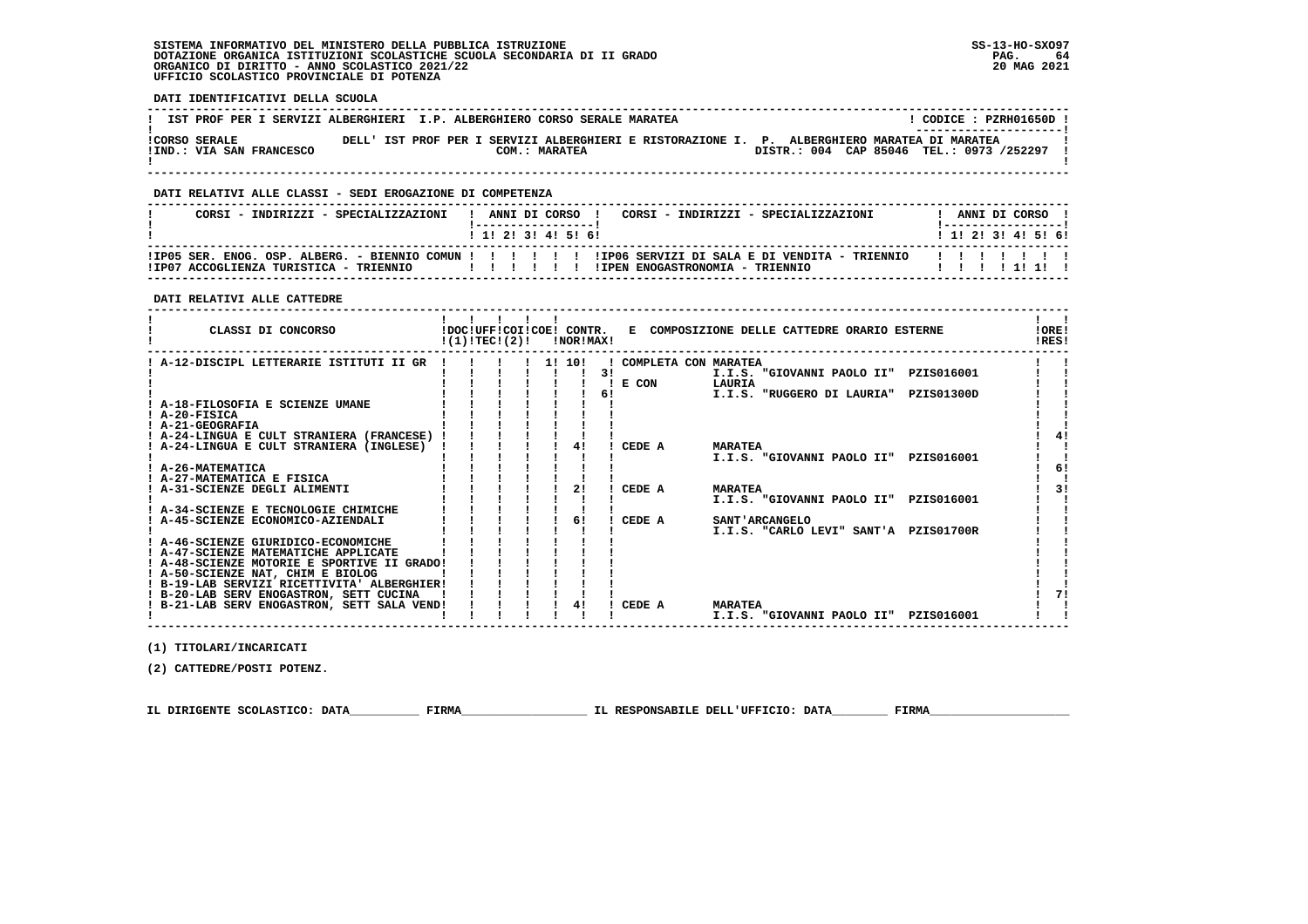#### **SISTEMA INFORMATIVO DEL MINISTERO DELLA PUBBLICA ISTRUZIONE SS-13-HO-SXO97 DOTAZIONE ORGANICA ISTITUZIONI SCOLASTICHE SCUOLA SECONDARIA DI II GRADO PAG. 65**ORGANICO DI DIRITTO - ANNO SCOLASTICO 2021/22  **UFFICIO SCOLASTICO PROVINCIALE DI POTENZA**

 **DATI IDENTIFICATIVI DELLA SCUOLA ------------------------------------------------------------------------------------------------------------------------------------**! CODICE: PZRH02801B ! **! IST PROF PER I SERVIZI ALBERGHIERI I.P. CASA CIRCONDARIALE MELFI ! ---------------------! !SEZIONE ASSOCIATA ALL' ISTITUTO SUPERIORE I. I. S. "G. GASPARRINI" MELFI DI MELFI ! !IND.: VIA LECCE COM.: MELFI DISTR.: 001 CAP 85025 TEL.: 0972 /21822 !** $\mathbf{I}$  **! ! ------------------------------------------------------------------------------------------------------------------------------------ DATI RELATIVI ALLE CLASSI - SEDI EROGAZIONE DI COMPETENZA ------------------------------------------------------------------------------------------------------------------------------------**! ANNI DI CORSO !  **! CORSI - INDIRIZZI - SPECIALIZZAZIONI ! ANNI DI CORSO ! CORSI - INDIRIZZI - SPECIALIZZAZIONI ! ANNI DI CORSO !**\_\_\_\_\_\_\_\_\_\_\_\_\_\_\_\_\_\_\_\_\_\_  **! !-----------------! !-----------------!**1 1 2 3 3 4 5 6  **! ! 1! 2! 3! 4! 5! 6! ! 1! 2! 3! 4! 5! 6! ------------------------------------------------------------------------------------------------------------------------------------ !IP05 SER. ENOG. OSP. ALBERG. - BIENNIO COMUN ! ! ! ! ! ! !IPEN ENOGASTRONOMIA - TRIENNIO ! ! ! 1! 1! 1! ! ------------------------------------------------------------------------------------------------------------------------------------ DATI RELATIVI ALLE CATTEDRE ------------------------------------------------------------------------------------------------------------------------------------** $\mathbf{I}$   $\mathbf{I}$  **! ! ! ! ! ! ! !IORE! ! CLASSI DI CONCORSO !DOC!UFF!COI!COE! CONTR. E COMPOSIZIONE DELLE CATTEDRE ORARIO ESTERNE !ORE!** $1851$  **! !(1)!TEC!(2)! !NOR!MAX! !RES! ------------------------------------------------------------------------------------------------------------------------------------** $\mathbf{I}$  and  $\mathbf{I}$ ا ! A-12-DISCIPL LETTERARIE ISTITUTI II GR ! ! ! ! ! 1! 15! ! COMPLETA CON MELFI<br>! ! ! : I : I.T.C. I.T.T. CORSO SERALE "GASPA PZTD02851V !! !<br>! A-20-FISICA !! ! ! ! ! !! ! !  $\blacksquare$  $\blacksquare$  **! A-21-GEOGRAFIA ! ! ! ! ! ! ! ! ! ! A-24-LINGUA E CULT STRANIERA (FRANCESE) ! ! ! ! ! 7! ! CEDE A MELFI ! ! ! ! ! ! ! ! ! ! IPSAR I.P.S.E.O.A. CORSO SERALE PZRH02852T ! !** $\blacksquare$  $\blacksquare$  $1 \quad 61$  **! A-24-LINGUA E CULT STRANIERA (INGLESE) ! ! ! ! ! ! ! ! 6! ! A-26-MATEMATICA ! ! ! ! ! 9! ! CEDE A MELFI ! ! ! ! ! ! ! ! ! ! IPSAR I.P.S.E.O.A. CORSO SERALE PZRH02852T ! !** $\mathbf{I}$ - 1  $\overline{\phantom{a}}$  **! A-27-MATEMATICA E FISICA ! ! ! ! ! ! ! ! !** $1 \quad 21$  **! A-31-SCIENZE DEGLI ALIMENTI ! ! ! ! ! 2! ! CEDE A POTENZA ! 2!** $\overline{\phantom{a}}$  **! IPSAR I.P.S.E.O.A. "U. DI PASCA" PZRH010005 !!<br>! ED A MELFI !!**  $\blacksquare$  **! ! ! ! ! ! 3! ! ED A MELFI ! !** $\blacksquare$  **! ! ! ! ! ! ! ! IPSAR I.P.S.E.O.A. CORSO SERALE PZRH02852T ! !** $\blacksquare$  **! A-34-SCIENZE E TECNOLOGIE CHIMICHE ! ! ! ! ! ! ! ! ! ! A-45-SCIENZE ECONOMICO-AZIENDALI ! ! ! ! ! 9! ! CEDE A MELFI ! ! ! ! ! ! ! ! ! ! IPSAR I.P.S.E.O.A. CORSO SERALE PZRH02852T ! ! ! A-46-SCIENZE GIURIDICO-ECONOMICHE ! ! ! ! ! ! ! ! ! ! A-47-SCIENZE MATEMATICHE APPLICATE ! ! ! ! ! ! ! ! ! ! A-48-SCIENZE MOTORIE E SPORTIVE II GRADO! ! ! ! ! ! ! ! ! ! A-50-SCIENZE NAT, CHIM E BIOLOG ! ! ! ! ! ! ! ! ! ! B-19-LAB SERVIZI RICETTIVITA' ALBERGHIER! ! ! ! ! ! ! ! ! ! B-20-LAB SERV ENOGASTRON, SETT CUCINA ! ! ! ! ! 4! ! CEDE A POTENZA ! !1 1 1 1 1 1 IPSAR I.P.S.E.O.A. "U. DI PASCA" PZRH01050E** - 1  **! ! ! ! ! ! 7! ! ED A MELFI ! !** $\mathbf{I}$  **! ! ! ! ! ! ! ! IPSAR I.P.S.E.O.A. CORSO SERALE PZRH02852T ! !** $\frac{1}{4}$  **! B-21-LAB SERV ENOGASTRON, SETT SALA VEND! ! ! ! ! ! ! ! 4! ------------------------------------------------------------------------------------------------------------------------------------**

 **(1) TITOLARI/INCARICATI**

 **(2) CATTEDRE/POSTI POTENZ.**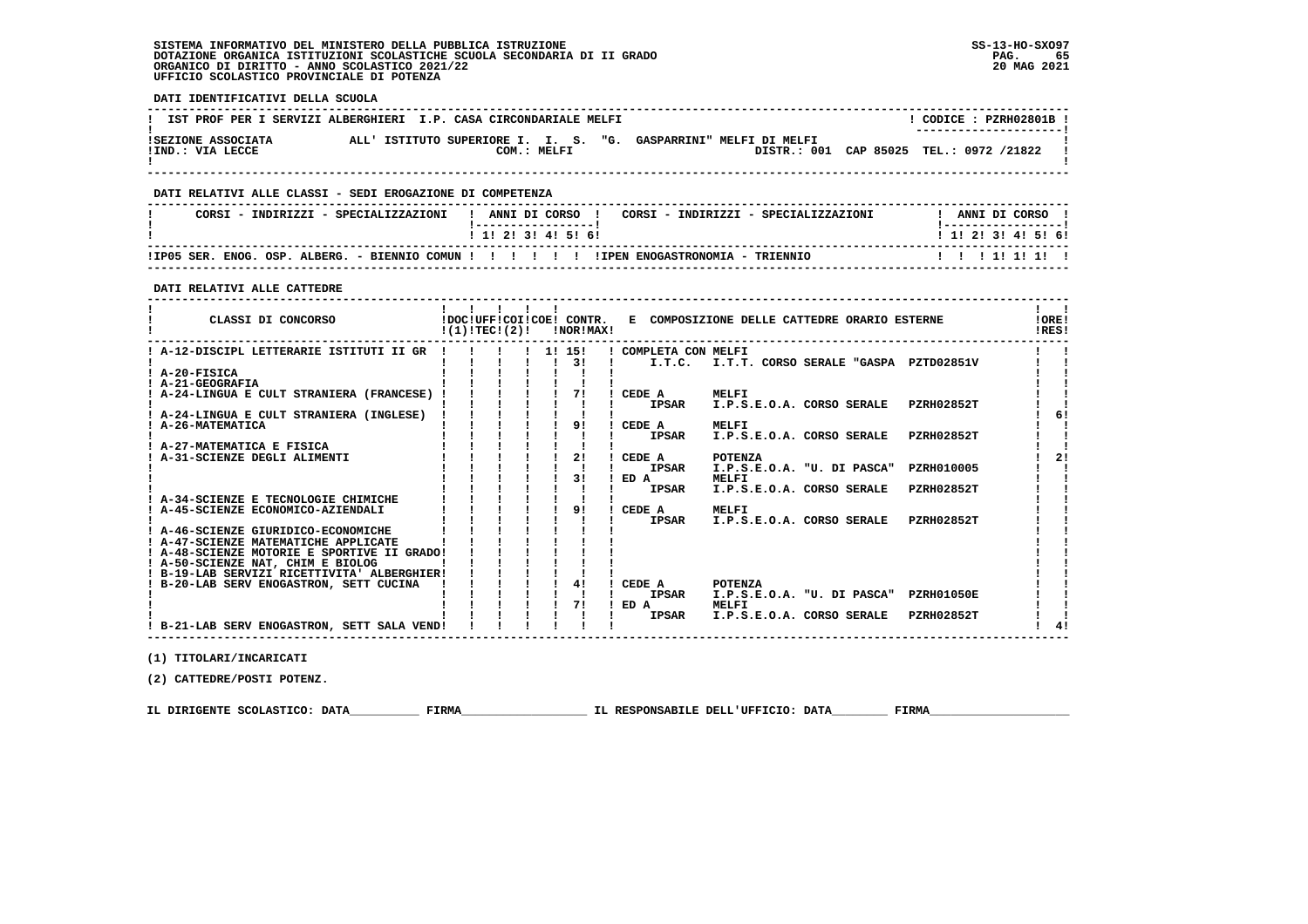## **SISTEMA INFORMATIVO DEL MINISTERO DELLA PUBBLICA ISTRUZIONE SS-13-HO-SXO97 DOTAZIONE ORGANICA ISTITUZIONI SCOLASTICHE SCUOLA SECONDARIA DI II GRADO PAG. 66 ORGANICO DI DIRITTO - ANNO SCOLASTICO 2021/22 20 MAG 2021 UFFICIO SCOLASTICO PROVINCIALE DI POTENZA**

 **DATI IDENTIFICATIVI DELLA SCUOLA**

| IST PROF PER I SERVIZI ALBERGHIERI I.P.S.E.O.A. CORSO SERALE MELFI |             |                                                                                          | CODICE: PZRH02852T !                                              |
|--------------------------------------------------------------------|-------------|------------------------------------------------------------------------------------------|-------------------------------------------------------------------|
| <b>!CORSO SERALE</b><br>!IND.: C/D PONTICELLI SNC                  | COM.: MELFI | DELL' IST PROF PER I SERVIZI ALBERGHIERI E RISTORAZIONE I. P. ALBERGHIERO MELFI DI MELFI | --------------------- <br>DISTR.: 001 CAP 85025 TEL.: 0972 /21721 |
|                                                                    |             |                                                                                          |                                                                   |

 **------------------------------------------------------------------------------------------------------------------------------------**

#### **DATI RELATIVI ALLE CLASSI - SEDI EROGAZIONE DI COMPETENZA**

| CORSI - INDIRIZZI - SPECIALIZZAZIONI | ANNI DI CORSO !<br>CORSI - INDIRIZZI - SPECIALIZZAZIONI<br>. _ _ _ _ _ _ _ _ _ _ _ _ _ _ _ _ _ _ | ANNI DI CORSO<br>! _ _ _ _ _ _ _ _ _ _ _ _ _ _ _ _ _ _ |
|--------------------------------------|--------------------------------------------------------------------------------------------------|--------------------------------------------------------|
|                                      | 1 1 1 2 1 3 1 4 1 5 1 6 1                                                                        | 1 1 1 2 1 3 1 4 1 5 1 6 1                              |
|                                      |                                                                                                  | 1111111111                                             |

 **------------------------------------------------------------------------------------------------------------------------------------**

 **DATI RELATIVI ALLE CATTEDRE**

| CLASSI DI CONCORSO                          | !DOC!UFF!COI!COE! CONTR.<br>!(1)!TEC!(2)! |  |    | !NOR!MAX! |    | E COMPOSIZIONE DELLE CATTEDRE ORARIO ESTERNE                                          | !ORE!<br>IRES! |  |
|---------------------------------------------|-------------------------------------------|--|----|-----------|----|---------------------------------------------------------------------------------------|----------------|--|
| A-12-DISCIPL LETTERARIE ISTITUTI II GR      | 11                                        |  |    | 1! 15!    |    | COMPLETA CON MELFI                                                                    |                |  |
|                                             |                                           |  |    |           | 31 | I.I.S. "G. GASPARRINI" MEL PZIS028007                                                 |                |  |
| ! A-20-FISICA                               |                                           |  |    |           |    |                                                                                       |                |  |
| A-21-GEOGRAFIA                              |                                           |  |    |           |    |                                                                                       |                |  |
| A-24-LINGUA E CULT STRANIERA (FRANCESE)     |                                           |  | 11 | 71        |    | COMPLETA CON MELFI                                                                    |                |  |
|                                             |                                           |  |    |           |    | <b>IPSAR</b><br><b>PZRH02801B</b><br>I.P. CASA CIRCONDARIALE ME                       |                |  |
|                                             |                                           |  |    |           |    | E CON<br>MELFI                                                                        |                |  |
|                                             |                                           |  |    |           | 51 | I.I.S. "G. GASPARRINI" MEL<br>PZIS028007                                              |                |  |
| A-24-LINGUA E CULT STRANIERA (INGLESE)      |                                           |  |    | 61        |    | <b>MELFI</b><br>CEDE A                                                                |                |  |
| A-26-MATEMATICA                             |                                           |  |    |           |    | I.I.S. "G. GASPARRINI" MEL<br>PZIS028007                                              |                |  |
|                                             | 1!                                        |  | 11 | 9!<br>91  |    | COMPLETA CON MELFI<br><b>IPSAR</b><br>I.P. CASA CIRCONDARIALE ME<br><b>PZRH02801B</b> |                |  |
| A-27-MATEMATICA E FISICA                    |                                           |  |    |           |    |                                                                                       |                |  |
| A-31-SCIENZE DEGLI ALIMENTI                 |                                           |  |    |           |    | COMPLETA CON MELFI                                                                    |                |  |
|                                             |                                           |  |    |           | 81 | I.I.S. "G. GASPARRINI" MEL<br>PZIS028007                                              |                |  |
|                                             |                                           |  |    |           |    | E CON<br>MELFI                                                                        |                |  |
|                                             |                                           |  |    |           |    | <b>IPSAR</b><br>I.P. CASA CIRCONDARIALE ME<br><b>PZRH02801B</b>                       |                |  |
| A-34-SCIENZE E TECNOLOGIE CHIMICHE          |                                           |  |    |           |    |                                                                                       |                |  |
| A-45-SCIENZE ECONOMICO-AZIENDALI            |                                           |  | 11 | 91        |    | COMPLETA CON MELFI                                                                    |                |  |
|                                             |                                           |  |    | 9!        |    | <b>IPSAR</b><br>I.P. CASA CIRCONDARIALE ME<br><b>PZRH02801B</b>                       |                |  |
| A-46-SCIENZE GIURIDICO-ECONOMICHE           |                                           |  |    |           |    |                                                                                       |                |  |
| ! A-47-SCIENZE MATEMATICHE APPLICATE        |                                           |  |    |           |    |                                                                                       |                |  |
| ! A-48-SCIENZE MOTORIE E SPORTIVE II GRADO! |                                           |  |    |           |    |                                                                                       |                |  |
| ! A-50-SCIENZE NAT, CHIM E BIOLOG           |                                           |  |    |           |    |                                                                                       |                |  |
| ! B-19-LAB SERVIZI RICETTIVITA' ALBERGHIER! |                                           |  |    |           |    |                                                                                       |                |  |

 **------------------------------------------------------------------------------------------------------------------------------------**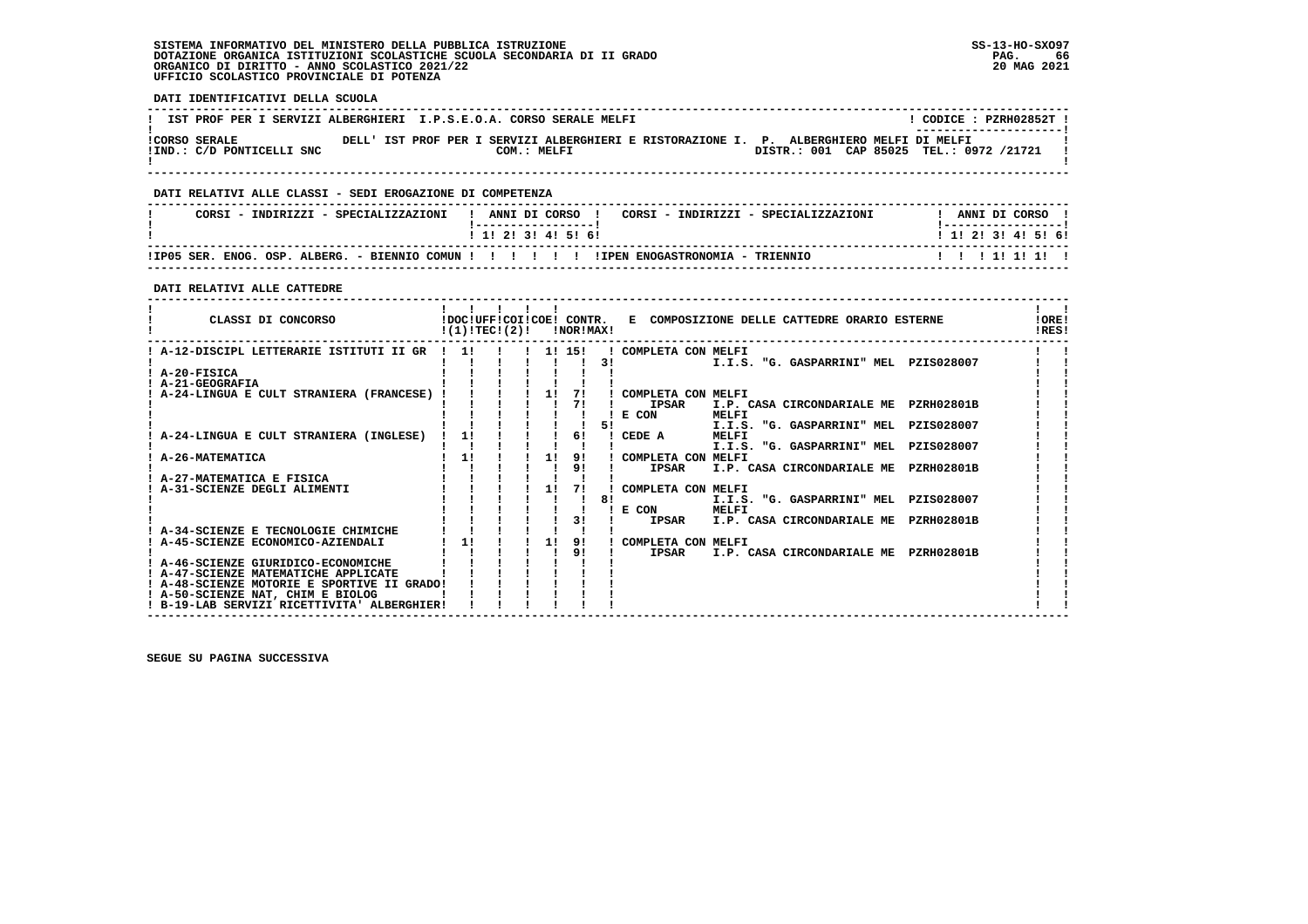## **SISTEMA INFORMATIVO DEL MINISTERO DELLA PUBBLICA ISTRUZIONE SS-13-HO-SXO97 DOTAZIONE ORGANICA ISTITUZIONI SCOLASTICHE SCUOLA SECONDARIA DI II GRADO PAG. 67 ORGANICO DI DIRITTO - ANNO SCOLASTICO 2021/22 20 MAG 2021 UFFICIO SCOLASTICO PROVINCIALE DI POTENZA**

#### **DATI IDENTIFICATIVI DELLA SCUOLA**

| IST PROF PER I SERVIZI ALBERGHIERI I.P.S.E.O.A. CORSO SERALE MELFI |             |                                                                                          |                                         | CODICE: PZRH02852T !<br>---------------------- |
|--------------------------------------------------------------------|-------------|------------------------------------------------------------------------------------------|-----------------------------------------|------------------------------------------------|
| ICORSO SERALE<br>!IND.: C/D PONTICELLI SNC                         | COM.: MELFI | DELL' IST PROF PER I SERVIZI ALBERGHIERI E RISTORAZIONE I. P. ALBERGHIERO MELFI DI MELFI | DISTR.: 001 CAP 85025 TEL.: 0972 /21721 |                                                |
|                                                                    |             |                                                                                          |                                         |                                                |

 **------------------------------------------------------------------------------------------------------------------------------------**

#### **DATI RELATIVI ALLE CATTEDRE**

| CLASSI DI CONCORSO                                                                                     | !(1)!TEC!(2)! | <b>!NOR!MAX!</b> | !DOC!UFF!COI!COE! CONTR. E COMPOSIZIONE DELLE CATTEDRE ORARIO ESTERNE   | ! ORE!<br>IRES! |
|--------------------------------------------------------------------------------------------------------|---------------|------------------|-------------------------------------------------------------------------|-----------------|
| ! B-20-LAB SERV ENOGASTRON, SETT CUCINA ! 1! ! ! 1! 11!<br>! B-21-LAB SERV ENOGASTRON, SETT SALA VEND! |               |                  | COMPLETA CON MELFI<br>PZRH02801B<br>I.P. CASA CIRCONDARIALE ME<br>IPSAR | 41              |

 **(1) TITOLARI/INCARICATI**

 **(2) CATTEDRE/POSTI POTENZ.**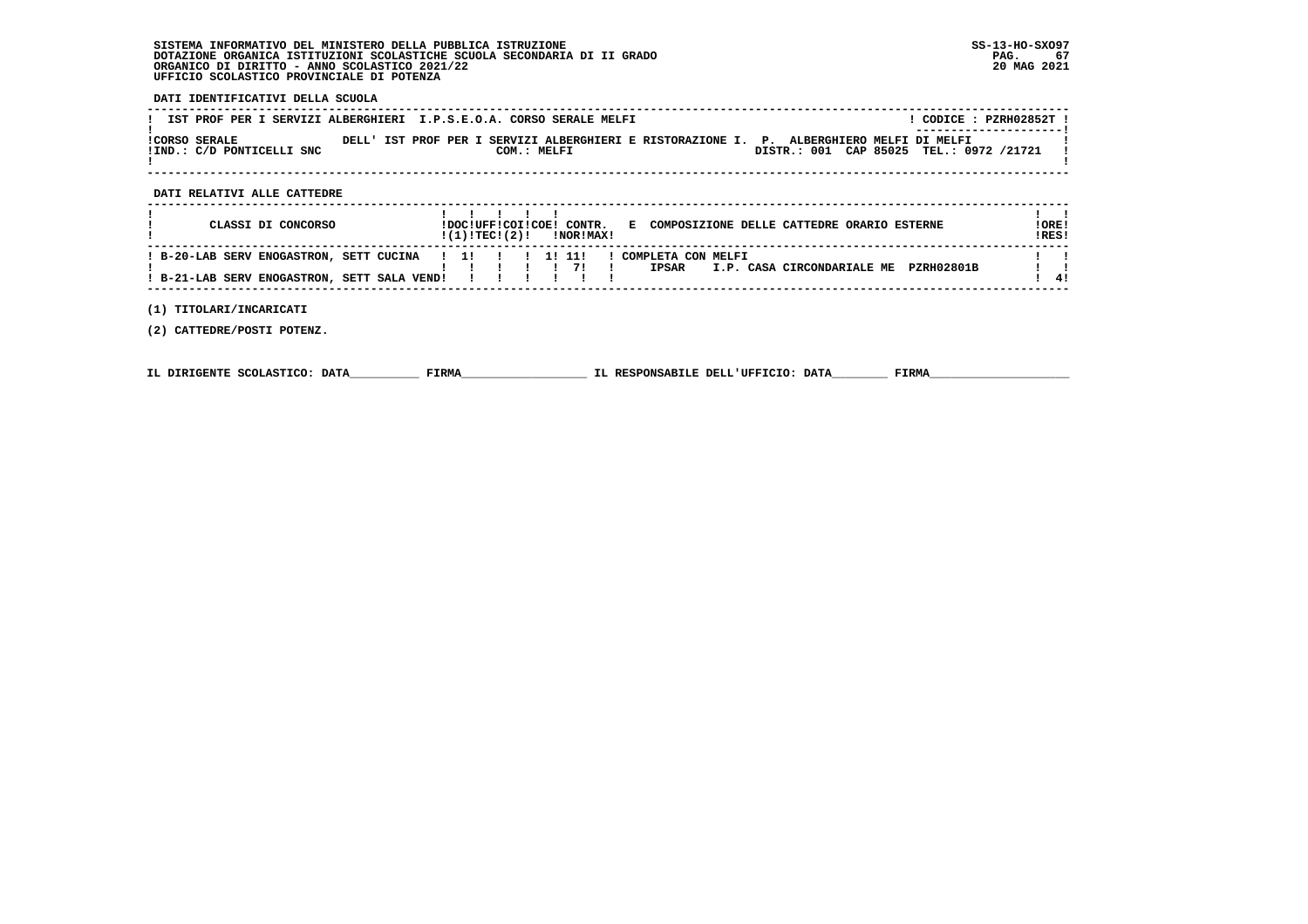#### **SISTEMA INFORMATIVO DEL MINISTERO DELLA PUBBLICA ISTRUZIONE SS-13-HO-SXO97 DOTAZIONE ORGANICA ISTITUZIONI SCOLASTICHE SCUOLA SECONDARIA DI II GRADO PAG. 68**ORGANICO DI DIRITTO - ANNO SCOLASTICO 2021/22  **UFFICIO SCOLASTICO PROVINCIALE DI POTENZA**

 **DATI IDENTIFICATIVI DELLA SCUOLA**

|                 |                                                                     | CODICE: PZRI04000C !   |
|-----------------|---------------------------------------------------------------------|------------------------|
|                 | IST PROF INDUSTRIA E ARTIGIANATO I. P. S. I. A.<br>"GIORGI" POTENZA | ---------------------- |
| !IND.: VIA POLA | DISTR.: 002 CAP 85100<br>COM.: POTENZA                              | TEL.: 0971 /411417     |

 **------------------------------------------------------------------------------------------------------------------------------------**

#### **DATI RELATIVI ALLE CLASSI - SEDI EROGAZIONE DI COMPETENZA**

| CORSI - INDIRIZZI - SPECIALIZZAZIONI                    | CORSI - INDIRIZZI - SPECIALIZZAZIONI<br>ANNI DI CORSO |  |  |  |     |                                               |  | ANNI DI CORSO !<br>-------------       |      |  |
|---------------------------------------------------------|-------------------------------------------------------|--|--|--|-----|-----------------------------------------------|--|----------------------------------------|------|--|
|                                                         | ! 1! 2! 3! 4! 5! 6!                                   |  |  |  |     |                                               |  | ! 1! 2! 3! 4! 5! 6!                    |      |  |
| !IP02 SERVIZI SOCIO-SANITARI BIENNIO-TRIENNIO !!!!!! 2! |                                                       |  |  |  |     | !IP03 ODONTOTECNICO BIENNIO- TRIENNIO         |  |                                        | 12!  |  |
| !IP04 OTTICO BIENNIO - TRIENNIO                         |                                                       |  |  |  |     | !IP13 IND. E ARTIG. MADE IN ITALY             |  | 1 21 11 21 21                          |      |  |
| !IP14 MANUTENZ. E ASSIST. TECN.                         | 1 2 1 2 1 3 1 3 1                                     |  |  |  |     | !IP19 SERVIZI SANITA' E ASSIST. SOC.          |  | 1 11 11 11 21                          |      |  |
| !IP20 ARTI AUS. PROF. SANIT.:ODONTOTECNICO              | 1 1 1 1 2 1 2 1                                       |  |  |  |     | IIP21 ARTI AUS. PROF. SANIT.:OTTICO           |  | $1 \quad 1 \quad 11 \quad 11 \quad 11$ |      |  |
| !IPAG ARTIGIANATO - TRIENNIO                            |                                                       |  |  |  |     | !IPAI APP. IMP. SER. TEC. IND. CIV. - OPZIONE |  |                                        | 21 1 |  |
| !IPC1 INDIRIZZO A ELABORAZIONE MANUALE                  |                                                       |  |  |  |     | !IPID INDUSTRIA - TRIENNIO                    |  |                                        |      |  |
| !IPMM MAN.NE DEI MEZZI DI TRASPORTO - OPZIONE !         |                                                       |  |  |  | -11 | !IPTS PRODUZIONI TESSILI SARTORIALI - OPZIONE |  |                                        |      |  |
| !LIP2 POTENZIAMENTO LINGUISTICO                         |                                                       |  |  |  |     |                                               |  |                                        |      |  |

 **DATI RELATIVI ALLE CATTEDRE**

| CLASSI DI CONCORSO<br>COMPOSIZIONE DELLE CATTEDRE ORARIO ESTERNE<br>!DOC!UFF!COI!COE! CONTR.<br>Е<br>!(1)!TEC!(2)!<br>!NOR!MAX! | !ORE!<br>!RES! |
|---------------------------------------------------------------------------------------------------------------------------------|----------------|
| : A-02-DESIGN MET.OREF.PIET.DURE GEMME                                                                                          |                |
| A-03-DESIGN DELLA CERAMICA                                                                                                      |                |
| ! A-04-DESIGN DEL LIBRO                                                                                                         |                |
| ! A-07-DISCIPLINE AUDIOVISIVE                                                                                                   |                |
| ! A-08-DISCIP GEOM, ARCH, ARRED, SCENOTEC                                                                                       |                |
| ! A-09-DISCIP GRAFICHE, PITTORICHE, SCENOG!                                                                                     |                |
| ! A-12-DISCIPL LETTERARIE ISTITUTI II GR<br>1111<br>101<br>COMPLETA CON POTENZA<br>131                                          |                |
| L.S.<br>LICEO "ROSA-GIANTURCO" CON<br><b>PZPS08000N</b><br>51                                                                   |                |
| ! A-14-DISCIP PLAST. SCUL. SCENOPLAST.                                                                                          |                |
| 11<br>! A-15-DISCIPLINE SANITARIE                                                                                               |                |
| ! A-16-DISEG ARTIST MODELLAZ ODONTOTEC                                                                                          | 21             |
| 11<br>! A-17-DISEG STORIA ARTE ISTITUTI II GR                                                                                   |                |
| 31<br>A-18-FILOSOFIA E SCIENZE UMANE<br>COMPLETA CON POTENZA<br>131                                                             |                |
| <b>PZPS08000N</b><br>L.S.<br>LICEO "ROSA-GIANTURCO" CON<br>51                                                                   |                |
| 21<br>A-20-FISICA<br>COMPLETA CON POTENZA<br>11<br>11<br>91                                                                     |                |
| 10!<br>I.P.A.A. I.P.S.A.S.R. "G. FORTUNATO<br>PZRA010001                                                                        |                |
| A-21-GEOGRAFIA<br>COMPLETA CON MOLITERNO<br>11!                                                                                 |                |
| 81<br>I.I.S. "PETRUCCELLI - PAR<br>PZIS031003                                                                                   |                |
| A-24-LINGUA E CULT STRANIERA (FRANCESE)                                                                                         |                |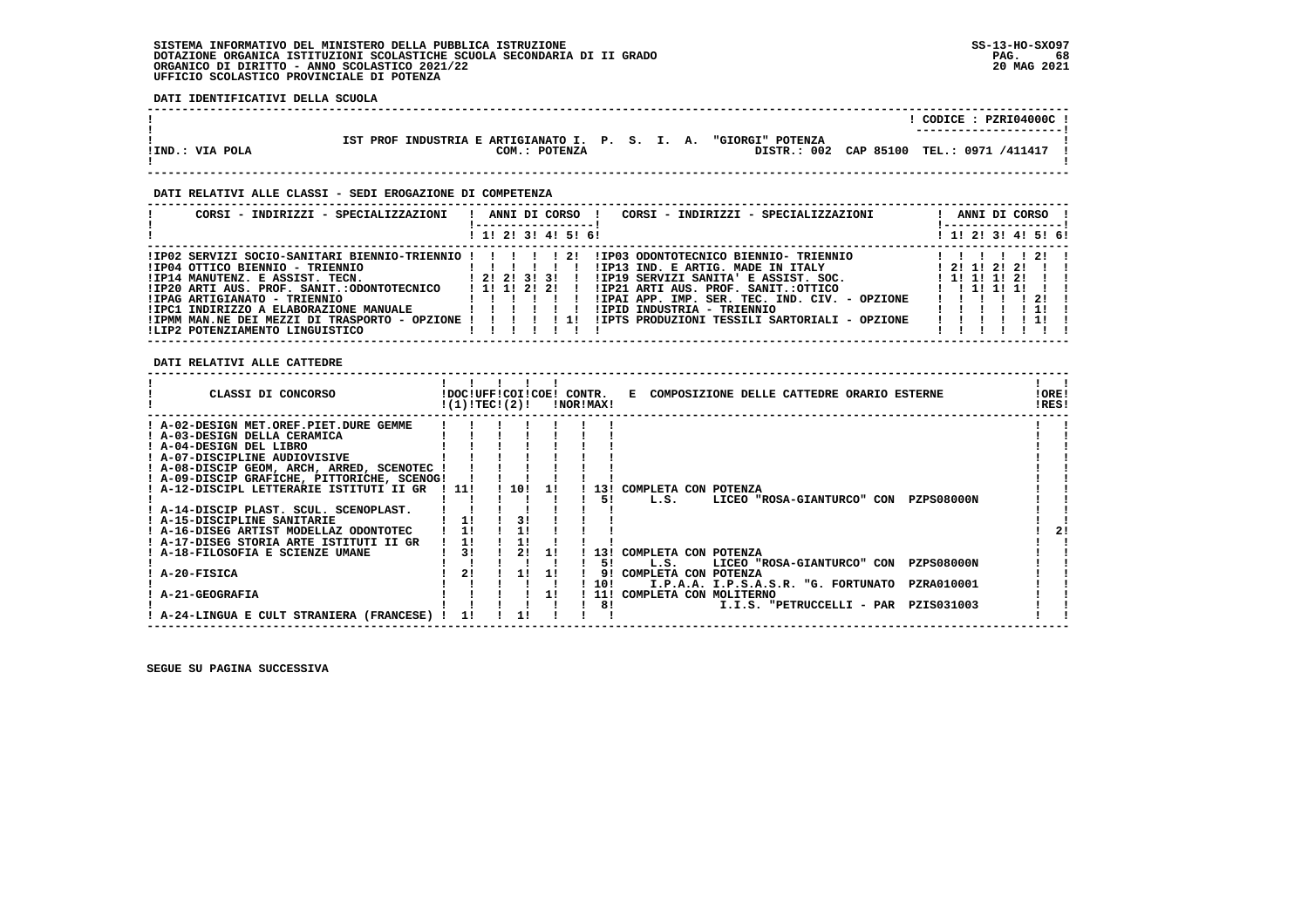#### **SISTEMA INFORMATIVO DEL MINISTERO DELLA PUBBLICA ISTRUZIONE SS-13-HO-SXO97 DOTAZIONE ORGANICA ISTITUZIONI SCOLASTICHE SCUOLA SECONDARIA DI II GRADO PAG. 69**ORGANICO DI DIRITTO - ANNO SCOLASTICO 2021/22  **UFFICIO SCOLASTICO PROVINCIALE DI POTENZA**

 **DATI IDENTIFICATIVI DELLA SCUOLA**

|                 |                                                                                      | CODICE: PZRI04000C!<br>---------------------- |
|-----------------|--------------------------------------------------------------------------------------|-----------------------------------------------|
| !IND.: VIA POLA | IST PROF INDUSTRIA E ARTIGIANATO I. P. S. I. A.<br>"GIORGI" POTENZA<br>COM.: POTENZA | DISTR.: 002 CAP 85100 TEL.: 0971 /411417      |

 **------------------------------------------------------------------------------------------------------------------------------------**

#### **DATI RELATIVI ALLE CATTEDRE**

| CLASSI DI CONCORSO                                                                      | $!(1)!TEC!(2)!$ $ NOR MAX!$                                                                          |                                                         |                |                           | !DOC!UFF!COI!COE! CONTR. E COMPOSIZIONE DELLE CATTEDRE ORARIO ESTERNE                                                     | <b>IORE!</b><br>IRES! |
|-----------------------------------------------------------------------------------------|------------------------------------------------------------------------------------------------------|---------------------------------------------------------|----------------|---------------------------|---------------------------------------------------------------------------------------------------------------------------|-----------------------|
| ! A-24-LINGUA E CULT STRANIERA (INGLESE) ! 7! ! 6! 1! !                                 |                                                                                                      |                                                         |                |                           | 8! COMPLETA CON POTENZA                                                                                                   |                       |
|                                                                                         |                                                                                                      |                                                         | $\blacksquare$ | $\mathbf{I}$              | 6! L.C. L.C. "Q. ORAZIO FLACCO" PO PZPC040004                                                                             |                       |
|                                                                                         |                                                                                                      |                                                         |                | 3!                        | $!$ E CON<br><b>POTENZA</b><br>I.I.S. "EINSTEIN - DE LORE PZIS022008                                                      |                       |
| ! A-24-LINGUA E CULT STRANIERA (SPAGNOLO) !                                             |                                                                                                      |                                                         |                |                           |                                                                                                                           |                       |
| ! A-24-LINGUA E CULT STRANIERA (TEDESCO) !                                              | $\begin{array}{ccccccccc}\n1 & 1 & 1 & 1 & 1 \\ 1 & 1 & 1 & 1 & 1 \\ 1 & 81 & 1 & 71 &\n\end{array}$ |                                                         |                |                           |                                                                                                                           |                       |
| ! A-24-LINGUA E CULT STRANIERA (RUSSO)                                                  |                                                                                                      |                                                         |                |                           |                                                                                                                           |                       |
| ! A-26-MATEMATICA<br>! A-27-MATEMATICA E FISICA                                         |                                                                                                      |                                                         |                |                           |                                                                                                                           | 51                    |
| ! A-29-MUSICA ISTITUTI II GRADO                                                         |                                                                                                      |                                                         |                |                           |                                                                                                                           |                       |
| ! A-34-SCIENZE E TECNOLOGIE CHIMICHE   2! !                                             |                                                                                                      | 21                                                      |                |                           |                                                                                                                           |                       |
| ! A-37-COSTRUZ TECNOL E TECN RAPPR GRAFICA!                                             |                                                                                                      |                                                         |                |                           |                                                                                                                           |                       |
| ! A-39-TECNOL COSTR NAVALI                                                              |                                                                                                      |                                                         |                |                           |                                                                                                                           |                       |
| ! A-40-TECNOLOGIE ELETTRICHE ELETTRONICHE ! 3!                                          |                                                                                                      | $\frac{1}{4}$<br>$\frac{1}{2}$                          |                |                           |                                                                                                                           | 5!<br>2!              |
| ! A-41-SCIENZE E TECNOLOGIE INFORMATICHE ! 1!<br>! A-42-SCIENZE E TECNOLOGIE MECCANICHE | $1 \quad 51$                                                                                         | $\frac{1}{5}$ $\frac{5}{1}$                             |                |                           | 4! CEDE A<br>POTENZA                                                                                                      | 91                    |
|                                                                                         |                                                                                                      |                                                         |                |                           | I.I.S. "EINSTEIN - DE LORE PZIS022008<br>$\mathbf{1}$ and $\mathbf{1}$ and $\mathbf{1}$ and $\mathbf{1}$ and $\mathbf{1}$ |                       |
| ! A-44-TECNOL TESSILI, ABBIGL E MODA                                                    |                                                                                                      | $\frac{1}{1}$ $\frac{1}{1}$ $\frac{1}{1}$ $\frac{1}{1}$ |                |                           | ! 13! COMPLETA CON MOLITERNO                                                                                              |                       |
|                                                                                         |                                                                                                      |                                                         |                | 51                        | I.I.S. "PETRUCCELLI - PAR PZIS031003                                                                                      |                       |
| ! A-45-SCIENZE ECONOMICO-AZIENDALI                                                      | $\frac{1}{1}$ $\frac{1}{1}$ $\frac{1}{1}$                                                            |                                                         | 1!             |                           | ! 13! COMPLETA CON POTENZA                                                                                                |                       |
|                                                                                         | $1 \quad 41$                                                                                         | $\frac{1}{4}$                                           |                | 51                        | I.I.S. "DA VINCI-NITTI" PO PZIS02400X                                                                                     |                       |
| ! A-46-SCIENZE GIURIDICO-ECONOMICHE                                                     |                                                                                                      |                                                         |                | $\mathbf{1}$ $\mathbf{1}$ | $1 \quad 31$ CEDE A<br><b>POTENZA</b><br>I.I.S. "DA VINCI-NITTI" PO PZIS02400X                                            |                       |
| ! A-47-SCIENZE MATEMATICHE APPLICATE                                                    |                                                                                                      |                                                         |                |                           |                                                                                                                           |                       |
| ! A-48-SCIENZE MOTORIE E SPORTIVE II GRADO! 4!                                          |                                                                                                      |                                                         |                |                           | ! 3! 1! ! 14! COMPLETA CON POTENZA                                                                                        |                       |
|                                                                                         |                                                                                                      |                                                         |                |                           | $1 \quad 41$<br>I.I.S. "DA VINCI-NITTI" PO PZIS02400X                                                                     |                       |
| ! A-50-SCIENZE NAT, CHIM E BIOLOG                                                       | $1 \quad 31$                                                                                         | $\frac{1}{2!}$ 1!                                       |                |                           | ! 14! COMPLETA CON POTENZA                                                                                                |                       |
| ! A-54-STORIA DELL'ARTE                                                                 |                                                                                                      |                                                         |                |                           |                                                                                                                           |                       |
| ! A-61-TECNOL E TECN COMUNICAZ MULTIMEDIA !                                             |                                                                                                      |                                                         |                |                           |                                                                                                                           |                       |
| ! A-62-TECNOL E TECNICHE PER LA GRAFICA                                                 |                                                                                                      |                                                         |                |                           |                                                                                                                           |                       |
| ! A-66-TRATT TESTI DATI APPLIC INFORMATICA!                                             |                                                                                                      |                                                         |                |                           |                                                                                                                           |                       |
| ! B-02-CONV LINGUA STRANIERA (FRANCESE)                                                 |                                                                                                      |                                                         |                |                           |                                                                                                                           |                       |
| ! B-02-CONV LINGUA STRANIERA (INGLESE)                                                  |                                                                                                      |                                                         |                |                           |                                                                                                                           |                       |
| ! B-02-CONV LINGUA STRANIERA (TEDESCO)<br>! B-02-CONV LINGUA STRANIERA (RUSSO)          |                                                                                                      |                                                         |                |                           |                                                                                                                           |                       |
|                                                                                         |                                                                                                      |                                                         |                |                           |                                                                                                                           |                       |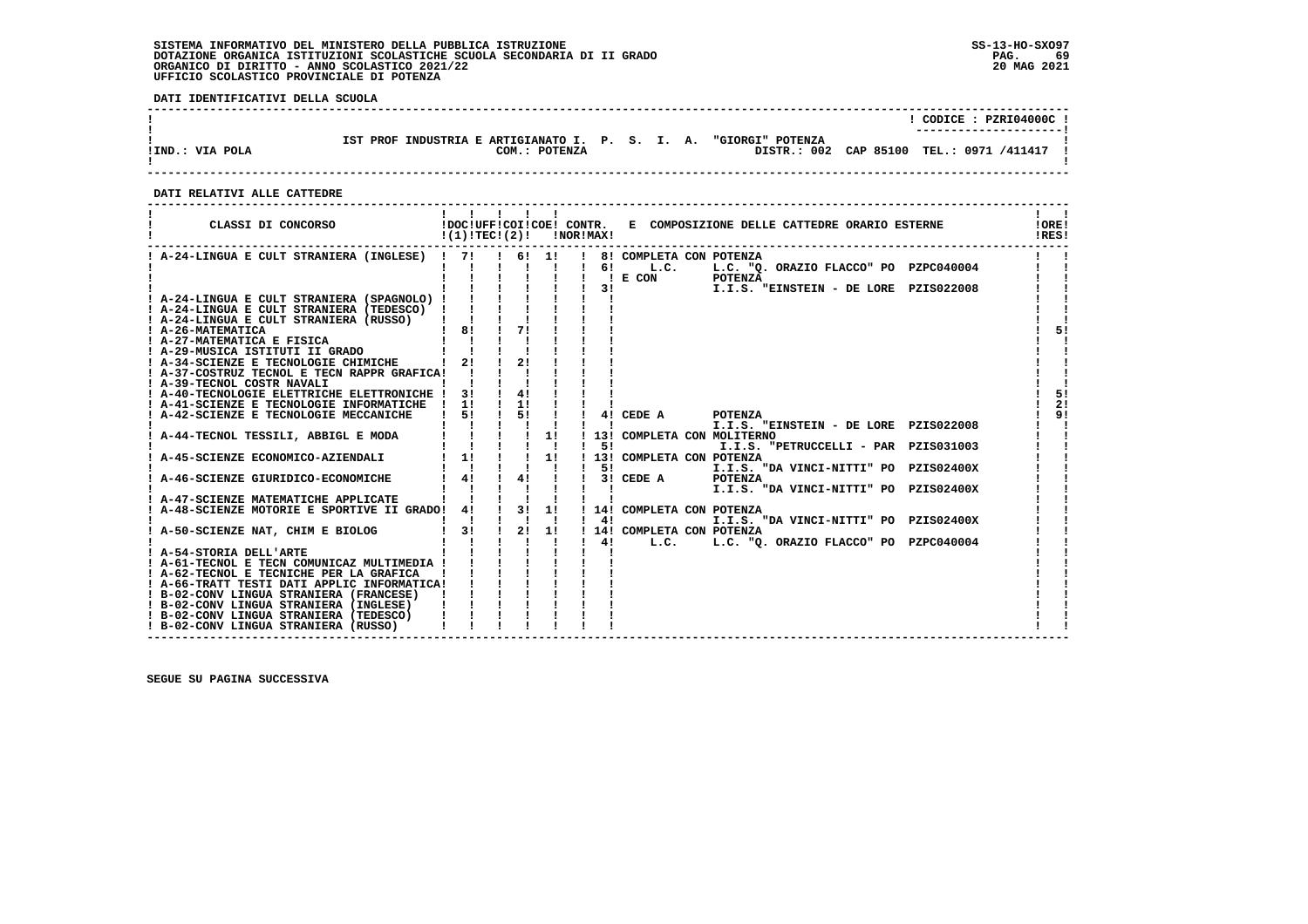#### **SISTEMA INFORMATIVO DEL MINISTERO DELLA PUBBLICA ISTRUZIONE SS-13-HO-SXO97 DOTAZIONE ORGANICA ISTITUZIONI SCOLASTICHE SCUOLA SECONDARIA DI II GRADO** ORGANICO DI DIRITTO - ANNO SCOLASTICO 2021/22  **UFFICIO SCOLASTICO PROVINCIALE DI POTENZA**

 **DATI IDENTIFICATIVI DELLA SCUOLA**

|                 |                                                                  |                  | CODICE: PZRI04000C !<br>---------------------- |
|-----------------|------------------------------------------------------------------|------------------|------------------------------------------------|
| !IND.: VIA POLA | IST PROF INDUSTRIA E ARTIGIANATO I. P. S. I. A.<br>COM.: POTENZA | "GIORGI" POTENZA | DISTR.: 002 CAP 85100 TEL.: 0971 /411417       |

 **------------------------------------------------------------------------------------------------------------------------------------**

#### **DATI RELATIVI ALLE CATTEDRE**

| CLASSI DI CONCORSO                                                                             | $!(1)!TEC!(2)!$ $INORIMAX!$ |                                        |                |    |    |                        | !DOC!UFF!COI!COE! CONTR. E COMPOSIZIONE DELLE CATTEDRE ORARIO ESTERNE | ! ORE!<br>IRES! |
|------------------------------------------------------------------------------------------------|-----------------------------|----------------------------------------|----------------|----|----|------------------------|-----------------------------------------------------------------------|-----------------|
| ! B-03-LABORATORI DI FISICA<br>! B-04-LABORATORI DI LIUTERIA                                   |                             |                                        |                |    |    |                        |                                                                       |                 |
| ! B-06-LABORATORIO DI ODONTOTECNICA                                                            | $\mathbf{i}$ 11             |                                        | 4!             |    |    |                        |                                                                       | 11!             |
| ! B-07-LABORATORIO DI OTTICA                                                                   |                             |                                        |                |    |    |                        |                                                                       | 8!              |
| ! B-08-LAB PRODUZ INDUSTR ARTIG CERAMICA !                                                     |                             |                                        |                |    |    |                        |                                                                       |                 |
| ! B-12-LAB SCIENZE E TECNOL CHIM MICROBIOL!                                                    |                             | $2!$ $1$                               | 21             |    |    |                        |                                                                       |                 |
| ! B-14-LAB SCIENZE E TECNOL COSTRUZIONI<br>! B-15-LAB SC E TECNOL ELETTR ELETTRONIC ! 2! 1! 4! |                             |                                        |                | 11 |    |                        | 12! COMPLETA CON VENOSA                                               |                 |
| - DI CUI UFFICIO TECNICO ! !                                                                   |                             |                                        | $11 \quad 1$   |    |    | $6!$ $\qquad \qquad -$ | I.I.S."Q. ORAZIO FLACCO" - PZIS02100C                                 |                 |
| B-16-LAB SCIENZE E TECNOL INFORMATICHE                                                         |                             |                                        |                |    |    | 7! CEDE A              | POTENZA                                                               |                 |
|                                                                                                |                             |                                        |                |    |    |                        | I.I.S. "EINSTEIN - DE LORE PZIS022008                                 |                 |
|                                                                                                |                             |                                        |                |    |    | $3!$ ED A              | POTENZA                                                               |                 |
|                                                                                                |                             | $1 \quad 4! \quad 1 \quad 7! \quad 1!$ |                |    |    |                        | I.I.S. "DA VINCI-NITTI" PO PZIS02400X                                 |                 |
| ! B-17-LAB SCIENZE E TECNOL MECCANICHE                                                         |                             |                                        |                |    | 61 |                        | 13! COMPLETA CON MOLITERNO<br>I.I.S. "PETRUCCELLI - PAR PZISO31003    |                 |
| ! B-18-LAB SC E TECNOL TESS ABBIGL MODA ! 1!                                                   |                             |                                        | $\frac{1}{3!}$ |    |    |                        |                                                                       | 51              |
| ! B-20-LAB SERV ENOGASTRON, SETT CUCINA                                                        |                             |                                        |                |    |    |                        |                                                                       |                 |
| ! B-22-LAB TECNOL E TECN COMUNICAZ MULTIME!                                                    |                             |                                        |                |    |    |                        |                                                                       |                 |
| ! B-23-LAB SERVIZI SOCIO-SANITARI                                                              |                             |                                        | 11             |    |    |                        |                                                                       | 31              |
| ! B-24-LAB SCIENZE E TECNOL NAUTICHE                                                           |                             |                                        |                |    |    |                        |                                                                       |                 |
| ! B-25-LAB SCIENZE E TECNOLCOSTR NAVALI<br>! B-26-LABORATORIO DI TECNOLOGIE DEL LEGNO!         |                             |                                        |                |    |    |                        |                                                                       |                 |
| ! B-27-LABORATORIO DI TECNOLOGIE DEL MARMO!                                                    |                             |                                        |                |    |    |                        |                                                                       |                 |
| ! B-28-LABORATORIO DI TECNOLOGIE ORAFE                                                         |                             |                                        |                |    |    |                        |                                                                       |                 |
|                                                                                                |                             |                                        |                |    |    |                        |                                                                       |                 |
| (1) TITOLARI/INCARICATI                                                                        |                             |                                        |                |    |    |                        |                                                                       |                 |

 **(2) CATTEDRE/POSTI POTENZ.**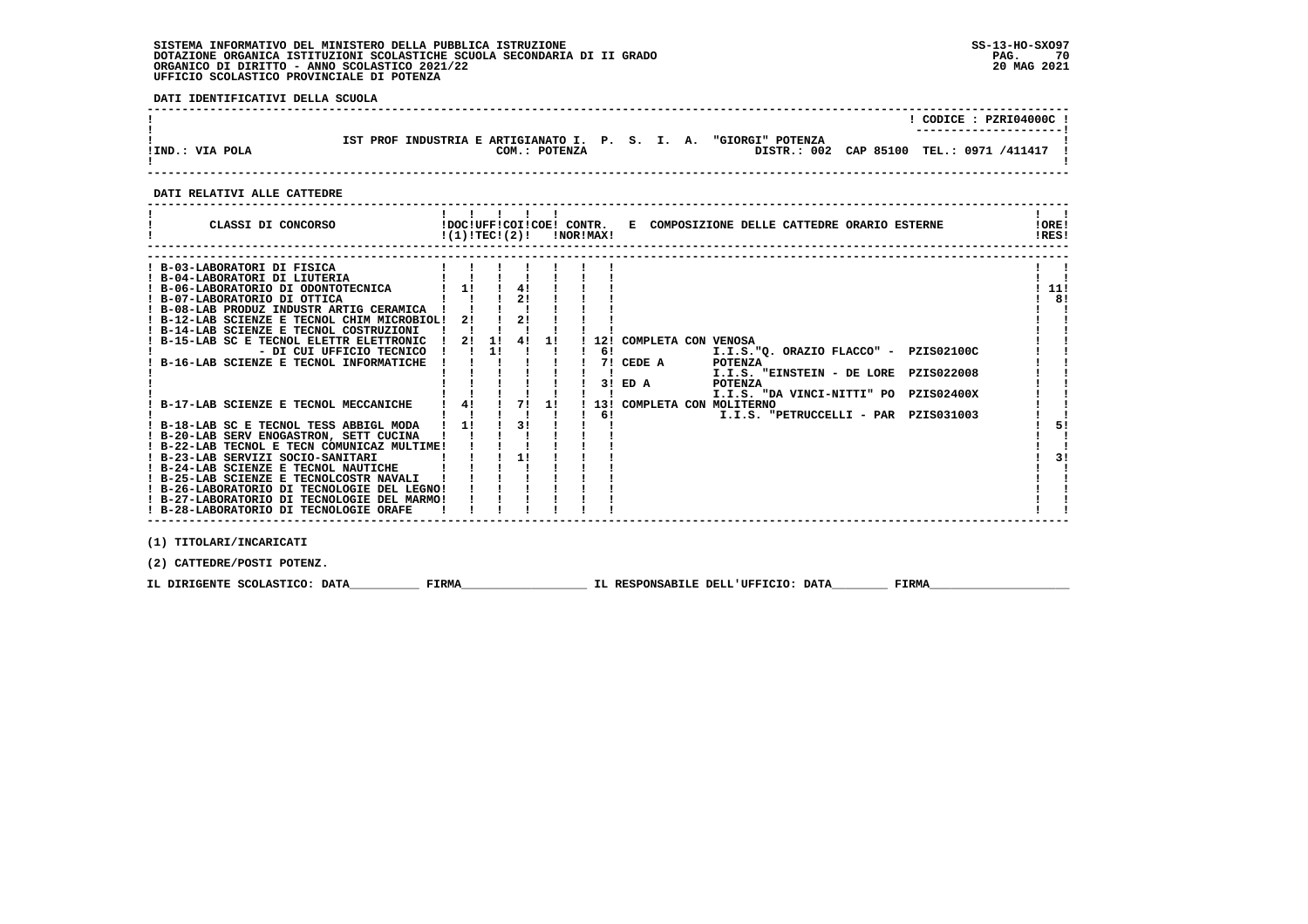#### **SISTEMA INFORMATIVO DEL MINISTERO DELLA PUBBLICA ISTRUZIONE SS-13-HO-SXO97 DOTAZIONE ORGANICA ISTITUZIONI SCOLASTICHE SCUOLA SECONDARIA DI II GRADO PAG. 71**ORGANICO DI DIRITTO - ANNO SCOLASTICO 2021/22  **UFFICIO SCOLASTICO PROVINCIALE DI POTENZA**

| IST PROF INDUSTRIA E ARTIGIANATO I.P. CORSO SERALE "GIORGI" PZ                                                                                                                                                                                                                                                                                                                                                                                                                                                                                               |                                                                                                                                                                                                                                                                                                                                                                                                                                                           | ! CODICE : PZRI04052X !                     |
|--------------------------------------------------------------------------------------------------------------------------------------------------------------------------------------------------------------------------------------------------------------------------------------------------------------------------------------------------------------------------------------------------------------------------------------------------------------------------------------------------------------------------------------------------------------|-----------------------------------------------------------------------------------------------------------------------------------------------------------------------------------------------------------------------------------------------------------------------------------------------------------------------------------------------------------------------------------------------------------------------------------------------------------|---------------------------------------------|
| !IND.: VIA POLA                                                                                                                                                                                                                                                                                                                                                                                                                                                                                                                                              | !CORSO SERALE THE DELL' IST PROF INDUSTRIA E ARTIGIANATO I. P. S. I. A. "GIORGI" POTENZA DI POTENZA<br>DISTR.: 002 CAP 85100 TEL.: 0971 /411417 !<br>COM.: POTENZA                                                                                                                                                                                                                                                                                        |                                             |
| DATI RELATIVI ALLE CLASSI - SEDI EROGAZIONE DI COMPETENZA                                                                                                                                                                                                                                                                                                                                                                                                                                                                                                    |                                                                                                                                                                                                                                                                                                                                                                                                                                                           |                                             |
|                                                                                                                                                                                                                                                                                                                                                                                                                                                                                                                                                              | CORSI - INDIRIZZI - SPECIALIZZAZIONI   ANNI DI CORSO   CORSI - INDIRIZZI - SPECIALIZZAZIONI                                                                                                                                                                                                                                                                                                                                                               | ! ANNI DI CORSO !                           |
|                                                                                                                                                                                                                                                                                                                                                                                                                                                                                                                                                              | 1 1 2 2 1 3 1 4 1 5 1 6 1                                                                                                                                                                                                                                                                                                                                                                                                                                 | 1 1 2 3 3 4 5 5 6 9                         |
|                                                                                                                                                                                                                                                                                                                                                                                                                                                                                                                                                              | ! IPO2 SERVIZI SOCIO-SANITARI BIENNIO-TRIENNIO ! !!!! !! IPO9 MAN.NE ASSIS.ZA TEC. BIENNIO - TRIENNIO !!!!!!!                                                                                                                                                                                                                                                                                                                                             |                                             |
| DATI RELATIVI ALLE CATTEDRE                                                                                                                                                                                                                                                                                                                                                                                                                                                                                                                                  |                                                                                                                                                                                                                                                                                                                                                                                                                                                           |                                             |
| --------------------------------<br>CLASSI DI CONCORSO                                                                                                                                                                                                                                                                                                                                                                                                                                                                                                       | $1 \quad 1 \quad 1 \quad 1 \quad 1$<br>!DOC!UFF!COI!COE! CONTR. E COMPOSIZIONE DELLE CATTEDRE ORARIO ESTERNE<br>$!(1)!$ TEC! $(2)!$ $\qquad$ $\qquad$ $\qquad$ $\qquad$ $\qquad$ $\qquad$ $\qquad$ $\qquad$ $\qquad$ $\qquad$ $\qquad$ $\qquad$ $\qquad$ $\qquad$ $\qquad$ $\qquad$ $\qquad$ $\qquad$ $\qquad$ $\qquad$ $\qquad$ $\qquad$ $\qquad$ $\qquad$ $\qquad$ $\qquad$ $\qquad$ $\qquad$ $\qquad$ $\qquad$ $\qquad$ $\qquad$ $\qquad$ $\qquad$ $\$ | $\mathbf{1}$ $\mathbf{1}$<br>IORE!<br>IRES! |
| ! A-15-DISCIPLINE SANITARIE              <br>! A-16-DISEG ARTIST MODELLAZ ODONTOTEC   !!<br>! A-17-DISEG STORIA ARTE ISTITUTI II GR      <br>! A-18-FILOSOFIA E SCIENZE UMANE<br>! A-20-FISICA<br>! A-21-GEOGRAFIA<br>! A-26-MATEMATICA<br>: A 20 MATEMATICA E FISICA (1992)<br>1 A-29-MUSICA ISTITUTI II GRADO (1994)<br>1 A-34-SCIENZE E TECNOLOGIE CHIMICHE (1994)                                                                                                                                                                                        | $1 \quad 1 \quad 1 \quad 1$<br>$\mathbf{I}$ $\mathbf{I}$<br>$\mathbf{1}$ $\mathbf{1}$ $\mathbf{1}$<br>$1 \quad 1 \quad$                                                                                                                                                                                                                                                                                                                                   |                                             |
| ! A-37-COSTRUZ TECNOL E TECN RAPPR GRAFICA! !!<br>! A-40-TECNOLOGIE ELETTRICHE ELETTRONICHE ! ! ! !<br>! A-41-SCIENZE E TECNOLOGIE INFORMATICHE ! ! ! ! ! !<br>! A-42-SCIENZE E TECNOLOGIE MECCANICHE  <br>! A-45-SCIENZE ECONOMICO-AZIENDALI<br>! A-46-SCIENZE GIURIDICO-ECONOMICHE  <br>! A-47-SCIENZE MATEMATICHE APPLICATE                                                                                                                                                                                                                               | $\blacksquare$ $\blacksquare$ $\blacksquare$ $\blacksquare$ $\blacksquare$                                                                                                                                                                                                                                                                                                                                                                                |                                             |
| ! A-48-SCIENZE MOTORIE E SPORTIVE II GRADO! ! !<br>! A-50-SCIENZE NAT, CHIM E BIOLOG     ! !<br>! A-66-TRATT TESTI DATI APPLIC INFORMATICA! ! !<br>$\mathbf{1}$ and $\mathbf{1}$ and $\mathbf{1}$ and $\mathbf{1}$ and $\mathbf{1}$<br>! B-03-LABORATORI DI FISICA<br>! B-07-LABORATORIO DI OTTICA<br>! B-12-LAB SCIENZE E TECNOL CHIM MICROBIOL! ! !<br>$!$ B-15-LAB SC E TECNOL ELETTR ELETTRONIC $!$ $!$ $!$ $!$<br>! B-16-LAB SCIENZE E TECNOL INFORMATICHE ! ! ! !<br>! B-17-LAB SCIENZE E TECNOL MECCANICHE ! ! !<br>! B-23-LAB SERVIZI SOCIO-SANITARI |                                                                                                                                                                                                                                                                                                                                                                                                                                                           |                                             |

 **(2) CATTEDRE/POSTI POTENZ.**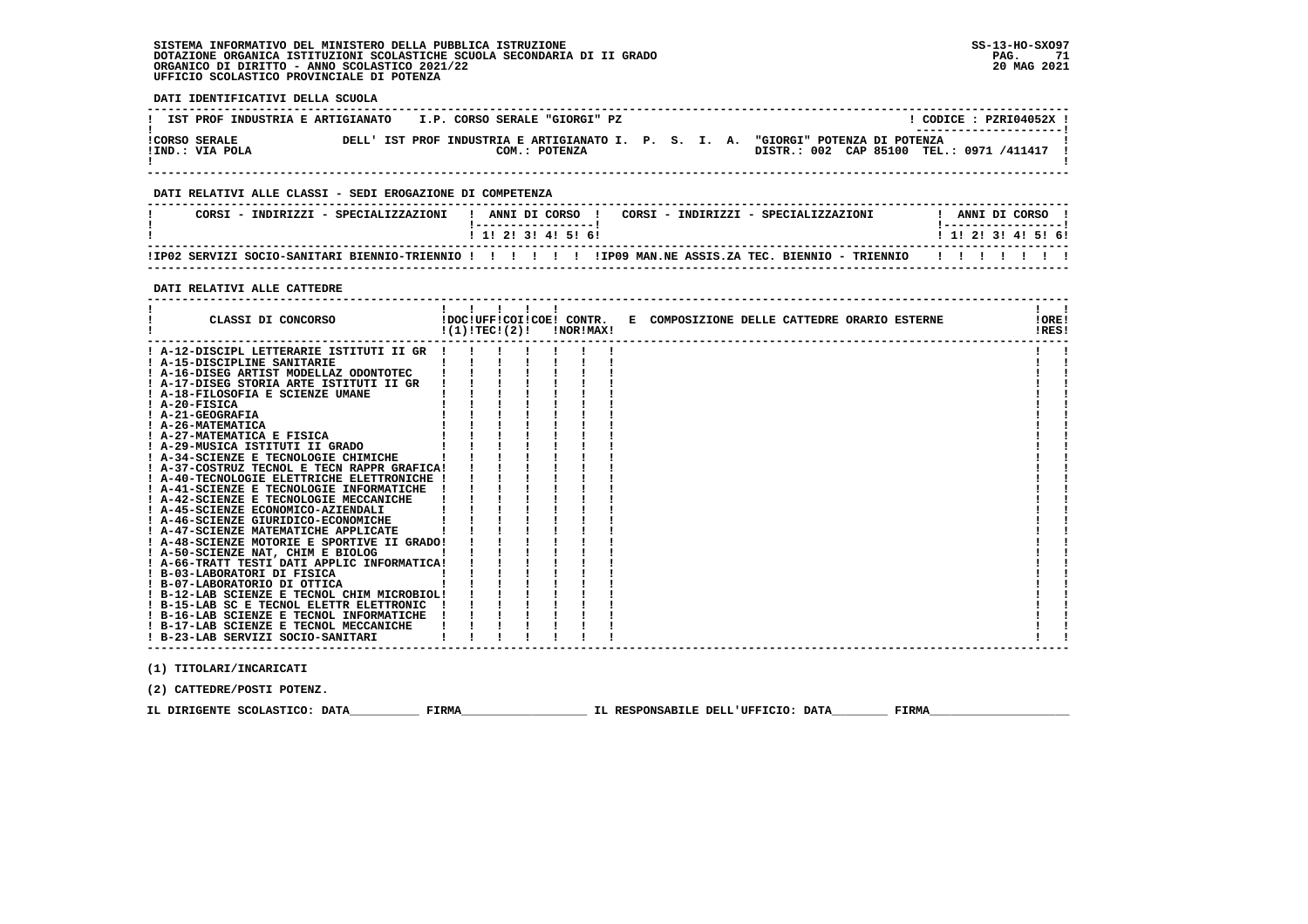#### **SISTEMA INFORMATIVO DEL MINISTERO DELLA PUBBLICA ISTRUZIONE SS-13-HO-SXO97 DOTAZIONE ORGANICA ISTITUZIONI SCOLASTICHE SCUOLA SECONDARIA DI II GRADO PAG. 72**ORGANICO DI DIRITTO - ANNO SCOLASTICO 2021/22  **UFFICIO SCOLASTICO PROVINCIALE DI POTENZA**

 **DATI IDENTIFICATIVI DELLA SCUOLA**

|                     |                                      |               |                   |  | CODICE: PZSD030003 !                     |
|---------------------|--------------------------------------|---------------|-------------------|--|------------------------------------------|
|                     |                                      |               |                   |  | ----------------------                   |
|                     |                                      |               |                   |  |                                          |
|                     | ISTITUTO D'ARTE LICEO ART. MUS. COR. |               | "GROPIUS" POTENZA |  |                                          |
| !IND.: VIA ANZIO, 4 |                                      | COM.: POTENZA |                   |  | DISTR.: 002 CAP 85100 TEL.: 0971 /444014 |
|                     |                                      |               |                   |  |                                          |
|                     |                                      |               |                   |  |                                          |

 **------------------------------------------------------------------------------------------------------------------------------------**

#### **DATI RELATIVI ALLE CLASSI - SEDI EROGAZIONE DI COMPETENZA**

| CORSI - INDIRIZZI - SPECIALIZZAZIONI                                                                                                                                                                                                             | ANNI DI CORSO !<br>CORSI - INDIRIZZI - SPECIALIZZAZIONI<br>. ___________________<br>! 1! 2! 3! 4! 5! 6!                                                                                                                                                                                                                                                                                 | ANNI DI CORSO<br>-----------------<br>! 1! 2! 3! 4! 5! 6!                    |
|--------------------------------------------------------------------------------------------------------------------------------------------------------------------------------------------------------------------------------------------------|-----------------------------------------------------------------------------------------------------------------------------------------------------------------------------------------------------------------------------------------------------------------------------------------------------------------------------------------------------------------------------------------|------------------------------------------------------------------------------|
| !ITP5 POT. SOCIO ECONOMICO E PER LA LEGALITA' ! ! ! ! ! !<br>!LI05 ARCHITETTURA E AMBIENTE<br>!LI08 SCENOGRAFIA<br>ILI10 GRAFICA<br>!LI14 MUS. E COREUTICO- SEZ. COREUTICA TRENNI ! ! ! 1!<br>!LIB9 DESIGN- ARRED. LEGNO<br>ILIG9 DESIGN-TESSUTO | !LI00 ARTISTICO NUOVO ORDINAMENTO - BIENNIO C<br>! 1! 1!<br>!LI07 AUDIOVISIVO MULTIMEDIA<br>$\blacksquare$<br>ILI09 BIENNIO LICEO COREUTICO<br>!LI13 MUSICALE E COREUTICO - SEZ. MUSICALE<br>$1 \quad 1 \quad 1111$<br>!LIAI INDIRIZZO A ELABORAZIONE MANUALE<br>$\blacksquare$<br>!LIC6 ARTI FIGURATIVE- PLAST. PITTOR.<br>1 1 1 1 1 1 1 1<br>!LIP4 POTENZIAMENTO ARTISTICO E MUSICALE | 14141<br>1 1 1 1 1 1 1 1<br>1111<br>1 2 1 2 1 2 1 2 1 2 1<br>1 1 1 1 1 1 1 1 |

## **DATI RELATIVI ALLE CATTEDRE**

| CLASSI DI CONCORSO                                                                                                                                                                                                                                                                                                                                                                                                                                                                                                                                                   |                | !DOC!UFF!COI!COE! CONTR.<br>!(1)!TEC!(2)! | !NOR!MAX! |                 | E COMPOSIZIONE DELLE CATTEDRE ORARIO ESTERNE   |                                                                  |  |  |                                 | !ORE!<br>!RES! |                |
|----------------------------------------------------------------------------------------------------------------------------------------------------------------------------------------------------------------------------------------------------------------------------------------------------------------------------------------------------------------------------------------------------------------------------------------------------------------------------------------------------------------------------------------------------------------------|----------------|-------------------------------------------|-----------|-----------------|------------------------------------------------|------------------------------------------------------------------|--|--|---------------------------------|----------------|----------------|
| ! A-02-DESIGN MET.OREF.PIET.DURE GEMME<br>! A-03-DESIGN DELLA CERAMICA<br>! A-04-DESIGN DEL LIBRO<br>! A-05-DESIGN DEL TESSUTO E DELLA MODA<br>! A-06-DESIGN DEL VETRO<br>! A-07-DISCIPLINE AUDIOVISIVE<br>! A-08-DISCIP GEOM, ARCH, ARRED, SCENOTEC !<br>! A-09-DISCIP GRAFICHE, PITTORICHE, SCENOG!<br>! A-10-DISCIPLINE GRAFICO-PUBBLICITARIE<br>! A-11-DISCIPLINE LETTERARIE E LATINO<br>! A-12-DISCIPL LETTERARIE ISTITUTI II GR<br>! A-14-DISCIP PLAST. SCUL. SCENOPLAST.<br>! A-16-DISEG ARTIST MODELLAZ ODONTOTEC<br>! A-17-DISEG STORIA ARTE ISTITUTI II GR | 6!<br>51<br>31 | 21<br>51                                  |           | 51              | CEDE A                                         | MELFI<br>I.I.S. "FEDERICO II DI SVE                              |  |  | <b>PZIS02700B</b>               |                | 21<br>2!<br>6! |
| ! A-18-FILOSOFIA E SCIENZE UMANE<br>A-19-FILOSOFIA E STORIA<br>A-24-LINGUA E CULT STRANIERA (INGLESE)                                                                                                                                                                                                                                                                                                                                                                                                                                                                | 4!             | 31<br>4!                                  |           | 61<br>12!<br>91 | COMPLETA CON POTENZA<br>L.C.<br>CEDE A<br>L.S. | L.C. "Q. ORAZIO FLACCO" PO<br>POTENZA<br>L.S. "PASOLINI" POTENZA |  |  | PZPC040004<br><b>PZPS12000V</b> |                |                |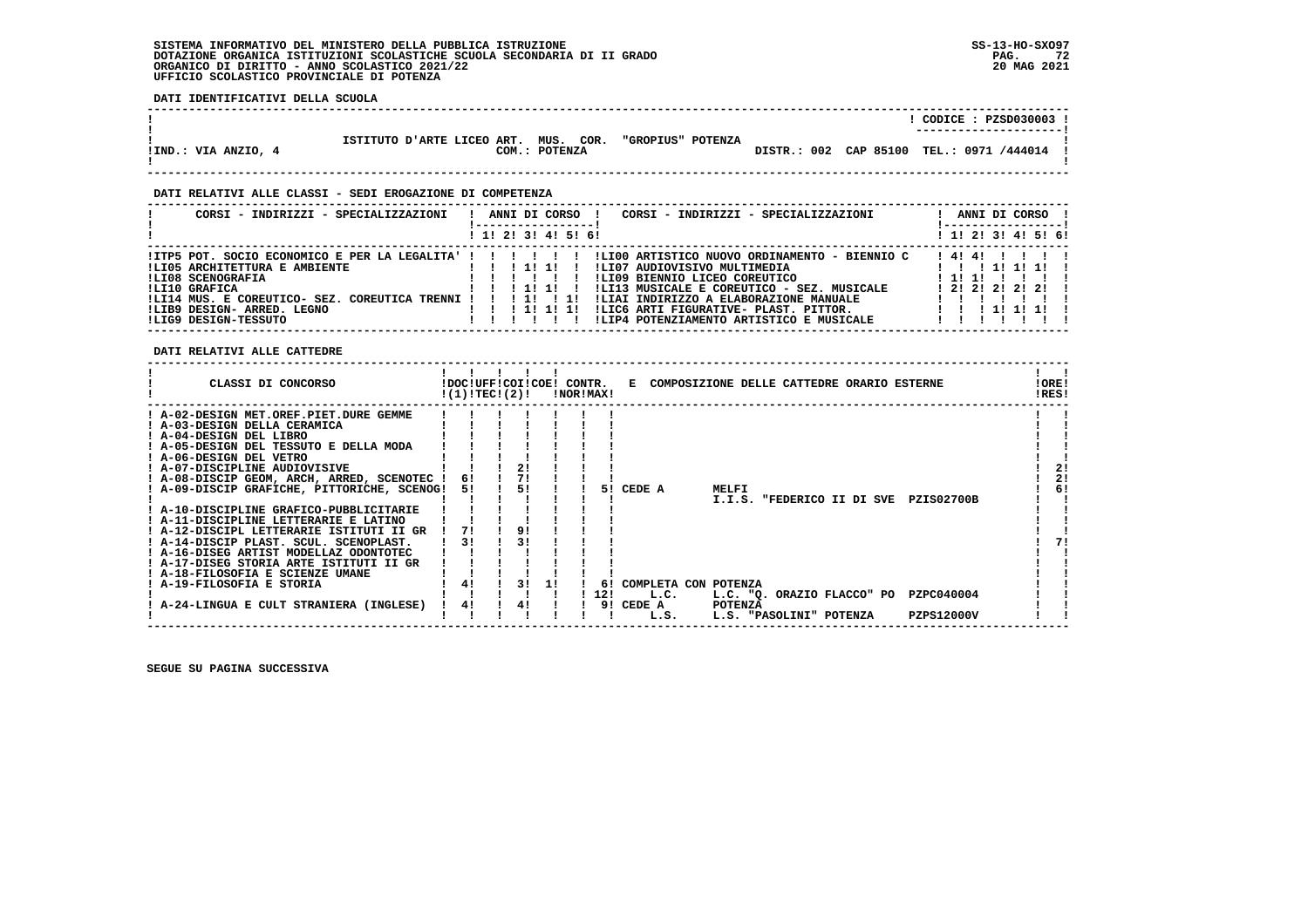# **SISTEMA INFORMATIVO DEL MINISTERO DELLA PUBBLICA ISTRUZIONE SS-13-HO-SXO97 DOTAZIONE ORGANICA ISTITUZIONI SCOLASTICHE SCUOLA SECONDARIA DI II GRADO PAG. 73 ORGANICO DI DIRITTO - ANNO SCOLASTICO 2021/22 20 MAG 2021 UFFICIO SCOLASTICO PROVINCIALE DI POTENZA**

 **DATI IDENTIFICATIVI DELLA SCUOLA**

|                     |                                      |               |                   |  | CODICE: PZSD030003 !<br>---------------------- |
|---------------------|--------------------------------------|---------------|-------------------|--|------------------------------------------------|
| !IND.: VIA ANZIO, 4 | ISTITUTO D'ARTE LICEO ART. MUS. COR. | COM.: POTENZA | "GROPIUS" POTENZA |  | DISTR.: 002 CAP 85100 TEL.: 0971 /444014       |

 **------------------------------------------------------------------------------------------------------------------------------------**

#### **DATI RELATIVI ALLE CATTEDRE**

| CLASSI DI CONCORSO                                                                       | $!(1)!TEC!(2)!$ $ NORIMAX $           |               |          |                  |    |    |                            | !DOC!UFF!COI!COE! CONTR. E COMPOSIZIONE DELLE CATTEDRE ORARIO ESTERNE | !ORE!<br>IRES! |
|------------------------------------------------------------------------------------------|---------------------------------------|---------------|----------|------------------|----|----|----------------------------|-----------------------------------------------------------------------|----------------|
| A-27-MATEMATICA E FISICA                                                                 | $1 \quad 31$                          |               | 51       |                  |    |    | 2! CEDE A                  | <b>POTENZA</b>                                                        |                |
|                                                                                          |                                       |               |          |                  |    |    |                            | ! L.S. L.S. "G. GALILEI" POTENZA PZPS040007                           |                |
|                                                                                          |                                       |               |          |                  |    |    |                            | 4! ED A MARSICOVETERE                                                 |                |
|                                                                                          |                                       |               |          |                  |    |    |                            | I.T.AG. I.T.T. VILLA D'AGRI - I.O. PZTA04000L                         |                |
| ! A-29-MUSICA ISTITUTI II GRADO                                                          | $1 \quad 21 \quad 1 \quad 21 \quad 1$ |               |          |                  |    |    |                            |                                                                       |                |
| A-34-SCIENZE E TECNOLOGIE CHIMICHE                                                       |                                       |               |          | $\frac{1}{1}$ 11 |    | 41 | 12! COMPLETA CON VENOSA    |                                                                       |                |
|                                                                                          |                                       |               |          |                  |    |    | ! E CON VENOSA             | I.I.S. "E. BATTAGLINI" VEN PZIS00900T                                 |                |
|                                                                                          |                                       |               |          |                  | 2! |    |                            | I.P.S.C. I.P. CORSO SERALE "BATTAGL PZRC009505                        |                |
| ! A-37-COSTRUZ TECNOL E TECN RAPPR GRAFICA!                                              |                                       |               |          |                  |    |    |                            |                                                                       |                |
| ! A-45-SCIENZE ECONOMICO-AZIENDALI                                                       |                                       |               |          |                  |    |    |                            |                                                                       |                |
| ! A-46-SCIENZE GIURIDICO-ECONOMICHE                                                      |                                       |               | 1!       |                  |    |    |                            |                                                                       |                |
| ! A-48-SCIENZE MOTORIE E SPORTIVE II GRADO!                                              | 31                                    |               | 3!       |                  |    |    |                            |                                                                       |                |
| ! A-50-SCIENZE NAT, CHIM E BIOLOG                                                        | 2!                                    | ! 1! 1!       |          |                  |    |    | ! 10! COMPLETA CON POTENZA |                                                                       |                |
|                                                                                          |                                       |               |          |                  |    | 81 | <b>IPSAR</b>               | I.P.S.E.O.A. "U. DI PASCA" PZRH010005                                 |                |
| ! A-53-STORIA DELLA MUSICA                                                               | $1 \quad 1!$                          |               | 11       |                  |    |    |                            |                                                                       | 41             |
| ! A-54-STORIA DELL'ARTE                                                                  |                                       |               | 41       |                  |    |    |                            |                                                                       |                |
| ! A-57-TECNICA DELLA DANZA CLASSICA                                                      |                                       |               | 11       |                  |    |    |                            |                                                                       | 10!            |
| ! A-58-TECNICA DELLA DANZA CONTEMPORANEA !<br>! A-59-TECN ACCOMP DANZA PRAT MUSIC DANZA! |                                       |               | 11<br>2! |                  |    |    |                            |                                                                       | -41<br>14!     |
| ! A-61-TECNOL E TECN COMUNICAZ MULTIMEDIA !                                              |                                       |               |          |                  |    |    |                            |                                                                       |                |
| ! A-62-TECNOL E TECNICHE PER LA GRAFICA                                                  |                                       |               |          |                  |    |    |                            |                                                                       |                |
| ! A-63-TECNOLOGIE MUSICALI                                                               |                                       |               | 1!       |                  |    |    |                            |                                                                       | 2!             |
| ! A-64-TEORIA, ANALISI E COMPOSIZIONE                                                    | $1 \quad 1!$                          | $\frac{1}{2}$ |          |                  | 3! |    | CEDE A                     | VENOSA                                                                | 9 <sub>1</sub> |
|                                                                                          |                                       |               |          |                  |    |    |                            | I.I.S."O. ORAZIO FLACCO" - PZIS02100C                                 |                |
| ! A-65-TEORIA E TECNICA COMUNICAZIONE                                                    |                                       |               |          |                  |    |    |                            |                                                                       |                |
| ! B-08-LAB PRODUZ INDUSTR ARTIG CERAMICA                                                 |                                       |               |          |                  |    |    |                            |                                                                       |                |
| ! B-18-LAB SC E TECNOL TESS ABBIGL MODA                                                  |                                       |               |          |                  |    |    |                            |                                                                       |                |
| ! B-28-LABORATORIO DI TECNOLOGIE ORAFE                                                   |                                       |               |          |                  |    |    |                            |                                                                       |                |

 **------------------------------------------------------------------------------------------------------------------------------------**

 **(1) TITOLARI/INCARICATI**

 **(2) CATTEDRE/POSTI POTENZ.**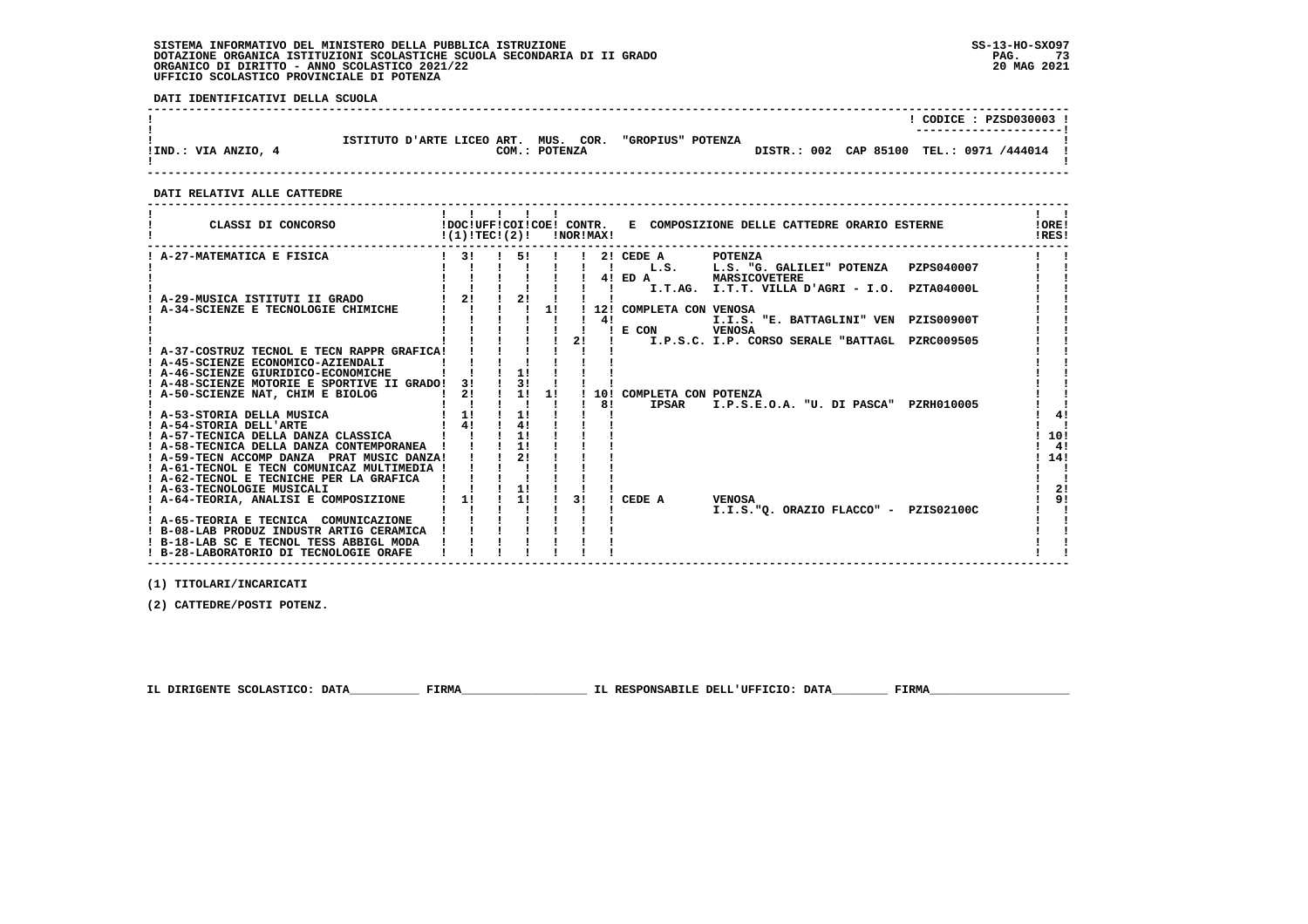# **SISTEMA INFORMATIVO DEL MINISTERO DELLA PUBBLICA ISTRUZIONE SS-13-HO-SXO97 DOTAZIONE ORGANICA ISTITUZIONI SCOLASTICHE SCUOLA SECONDARIA DI II GRADO PAG. 74**ORGANICO DI DIRITTO - ANNO SCOLASTICO 2021/22  **UFFICIO SCOLASTICO PROVINCIALE DI POTENZA**

 **DATI IDENTIFICATIVI DELLA SCUOLA**

|                                |                                                                         | CODICE: PZTA04000L!<br>----------------------- |
|--------------------------------|-------------------------------------------------------------------------|------------------------------------------------|
|                                | ISTITUTO TECNICO AGRARIO I. T. T. VILLA D'AGRI - I. O.<br>MARSICOVETERE |                                                |
| !IND.: VIA TRAVERSA ISTITUTO 1 | COM.: MARSICOVETERE                                                     | 35052 1<br>DISTR.: 003 CAP 85050 TEL.: 0975 /  |
|                                |                                                                         |                                                |

 **------------------------------------------------------------------------------------------------------------------------------------**

# **DATI RELATIVI ALLE CLASSI - SEDI EROGAZIONE DI COMPETENZA**

| CORSI - INDIRIZZI - SPECIALIZZAZIONI | ANNI DI CORSO<br>CORSI - INDIRIZZI - SPECIALIZZAZIONI                                                                                                   | ANNI DI CORSO             |
|--------------------------------------|---------------------------------------------------------------------------------------------------------------------------------------------------------|---------------------------|
|                                      | 1 1 2 3 3 4 5 6 1                                                                                                                                       | 1 1 1 2 1 3 1 4 1 5 1 6 1 |
| IITPT PRODUZIONI E TRASFORMAZIONI    | ITZ1 AGRARIA, AGROAL, E AGROIND.-BIENNIO COM ! 2! 2! !!! !ITGA GESTIONE DELL'AMBIENTE E DEL TERRITORIO!!!<br>1111111<br>ILIP2 POTENZIAMENTO LINGUISTICO | , , , , , , , , , , ,     |

 **------------------------------------------------------------------------------------------------------------------------------------**

# **DATI RELATIVI ALLE CATTEDRE**

| CLASSI DI CONCORSO                            | $!(1)!$ TEC $!(2)!$ | 1111 |                |                | !NOR!MAX! |                          | !DOC!UFF!COI!COE! CONTR. E COMPOSIZIONE DELLE CATTEDRE ORARIO ESTERNE | <b>!ORE!</b><br>IRES! |
|-----------------------------------------------|---------------------|------|----------------|----------------|-----------|--------------------------|-----------------------------------------------------------------------|-----------------------|
| ! A-12-DISCIPL LETTERARIE ISTITUTI II GR ! 3! |                     |      | 3!             | $\blacksquare$ |           | 6! CEDE A                | CORLETO PERTICARA                                                     |                       |
|                                               |                     |      |                |                |           | I.T.I.                   | ITT "16 AGO.1860" I.O. COR PZTF06000E                                 |                       |
| ! A-20-FISICA                                 |                     |      |                |                |           |                          |                                                                       |                       |
| ! A-21-GEOGRAFIA                              |                     |      |                |                |           |                          |                                                                       |                       |
| ! A-24-LINGUA E CULT STRANIERA (INGLESE)      | 11                  |      | 11             |                |           | 9! CEDE A                | POTENZA                                                               | २।                    |
|                                               |                     |      |                |                |           |                          | I.P.A.A. I.P.S.A.S.R. "G. FORTUNATO PZRA010001                        |                       |
| ! A-24-LINGUA E CULT STRANIERA (FRANCESE) !   |                     |      |                |                |           |                          |                                                                       |                       |
| ! A-24-LINGUA E CULT STRANIERA (SPAGNOLO) !   |                     |      |                |                |           |                          |                                                                       |                       |
| ! A-24-LINGUA E CULT STRANIERA (TEDESCO)      |                     |      |                |                |           |                          |                                                                       |                       |
| ! A-24-LINGUA E CULT STRANIERA (RUSSO)        |                     |      |                |                |           |                          |                                                                       |                       |
| ! A-26-MATEMATICA                             | 1!                  |      | 1!             |                |           |                          |                                                                       |                       |
| ! A-27-MATEMATICA E FISICA                    | 11                  |      | 11             | 11             |           | 14! COMPLETA CON POTENZA |                                                                       |                       |
|                                               |                     |      |                |                | 41        | I.A.                     | LICEO ART. MUS. COR. "GROP PZSD030003                                 |                       |
| ! A-34-SCIENZE E TECNOLOGIE CHIMICHE          | 1!                  |      | 1!             |                |           |                          |                                                                       |                       |
| ! A-37-COSTRUZ TECNOL E TECN RAPPR GRAFICA!   | 11                  |      | 11             |                |           |                          |                                                                       |                       |
| ! A-40-TECNOLOGIE ELETTRICHE ELETTRONICHE !   |                     |      |                |                |           |                          |                                                                       |                       |
| ! A-41-SCIENZE E TECNOLOGIE INFORMATICHE      |                     |      |                |                | 2!        | CEDE A                   | <b>MARSICO NUOVO</b>                                                  | 4!                    |
|                                               |                     |      |                |                |           |                          | I.I.S. "G. PEANO" MARSICO<br>PZIS01900C                               |                       |
| ! A-46-SCIENZE GIURIDICO-ECONOMICHE           | 1!                  |      | 1!             |                |           |                          |                                                                       | 8!                    |
| ! A-48-SCIENZE MOTORIE E SPORTIVE II GRADO!   | 11                  |      | 11             |                |           |                          |                                                                       | 2 <sub>1</sub>        |
| ! A-50-SCIENZE NAT, CHIM E BIOLOG             | 2!                  |      | 2!             |                |           |                          |                                                                       |                       |
| ! A-51-SCIENZE, TECNOL E TECN AGR             | 3!                  |      | 3 <sub>1</sub> |                |           | 7! CEDE A                | MOLITERNO                                                             | 4!                    |
|                                               |                     |      |                |                |           |                          | I.I.S. "PETRUCCELLI - PAR PZIS031003                                  |                       |
| ! A-52-SCIENZE, TECNOL E TECN PROD ANIMALI!   | 11                  |      | 11             |                |           |                          |                                                                       |                       |
| ! B-02-CONV LINGUA STRANIERA (FRANCESE)       |                     |      |                |                |           |                          |                                                                       |                       |
| ! B-02-CONV LINGUA STRANIERA (INGLESE)        |                     |      |                |                |           |                          |                                                                       |                       |
| ! B-02-CONV LINGUA STRANIERA (TEDESCO)        |                     |      |                |                |           |                          |                                                                       |                       |
| ! B-02-CONV LINGUA STRANIERA (RUSSO)          |                     |      |                |                |           |                          |                                                                       |                       |
|                                               |                     |      |                |                |           |                          |                                                                       |                       |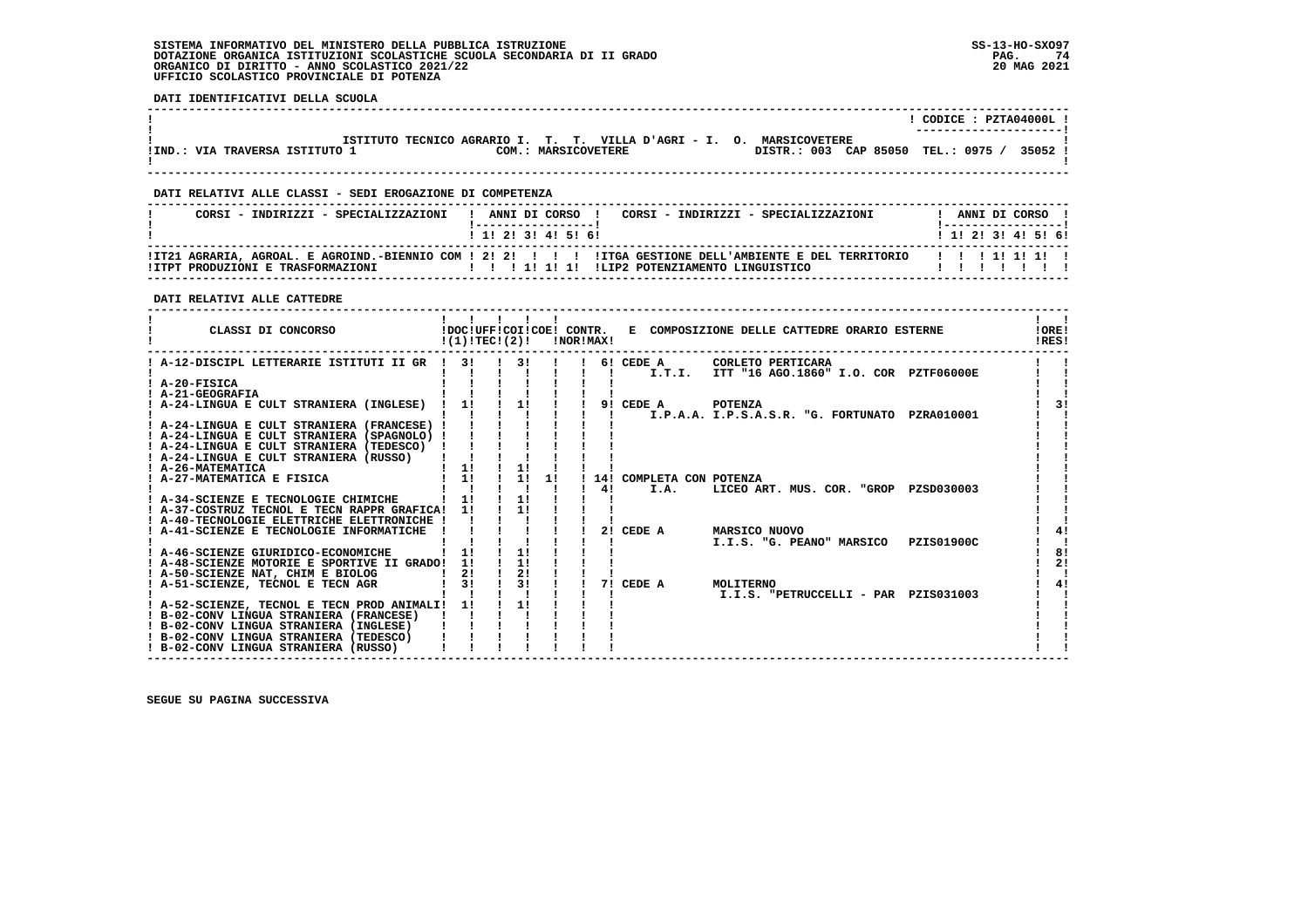# **SISTEMA INFORMATIVO DEL MINISTERO DELLA PUBBLICA ISTRUZIONE SS-13-HO-SXO97**DOTAZIONE ORGANICA ISTITUZIONI SCOLASTICHE SCUOLA SECONDARIA DI II GRADO<br>ORGANICO DI DIRITTO - ANNO SCOLASTICO 2021/22<br>UFFICIO SCOLASTICO PROVINCIALE DI POTENZA

 **DATI IDENTIFICATIVI DELLA SCUOLA**

|                                |                                                                                             |                                    | CODICE: PZTA04000L! |
|--------------------------------|---------------------------------------------------------------------------------------------|------------------------------------|---------------------|
| !IND.: VIA TRAVERSA ISTITUTO 1 | ISTITUTO TECNICO AGRARIO I. T. T. VILLA D'AGRI - I. O. MARSICOVETERE<br>COM.: MARSICOVETERE | DISTR.: 003 CAP 85050 TEL.: 0975 / | 35052               |
| DATI RELATIVI ALLE CATTEDRE    |                                                                                             |                                    |                     |

| CLASSI DI CONCORSO | !DOC!UFF!COI!COE!<br>CONTR.<br>!(1)!TEC!(2)!<br>!NOR!MAX! | COMPOSIZIONE DELLE CATTEDRE ORARIO | <b>ESTERNE</b> | ORE!<br>RES! |
|--------------------|-----------------------------------------------------------|------------------------------------|----------------|--------------|
|                    |                                                           |                                    |                |              |

| B-03-LABORATORI DI FISICA                 |  |  |  |     |                                                          |     |
|-------------------------------------------|--|--|--|-----|----------------------------------------------------------|-----|
| ! B-11-LAB SCIENZE E TECNOL AGRARIE       |  |  |  |     | 8! COMPLETA CON POTENZA                                  |     |
| - DI CUI UFFICIO TECNICO                  |  |  |  | -61 | PZRA010001<br>I.P.A.A. I.P.S.A.S.R. "G. FORTUNATO        |     |
|                                           |  |  |  |     | <b>SANT' ARCANGELO</b><br>! E CON                        |     |
|                                           |  |  |  |     | <b>PZRA01050A</b><br>I.P.A.A. CORSO SERALE "FORTUNATO" S |     |
| B-12-LAB SCIENZE E TECNOL CHIM MICROBIOL! |  |  |  |     |                                                          |     |
| ! B-16-LAB SCIENZE E TECNOL INFORMATICHE  |  |  |  |     |                                                          | -41 |
| ! B-17-LAB SCIENZE E TECNOL MECCANICHE    |  |  |  |     |                                                          | -41 |
|                                           |  |  |  |     |                                                          |     |

 **(1) TITOLARI/INCARICATI**

 **(2) CATTEDRE/POSTI POTENZ.**

| IL DIRIGENTE SCOLASTICO: DATA | <b>FIRMA</b> | IL RESPONSABILE DELL'UFFICIO: DATA | FIRMZ |
|-------------------------------|--------------|------------------------------------|-------|
|                               |              |                                    |       |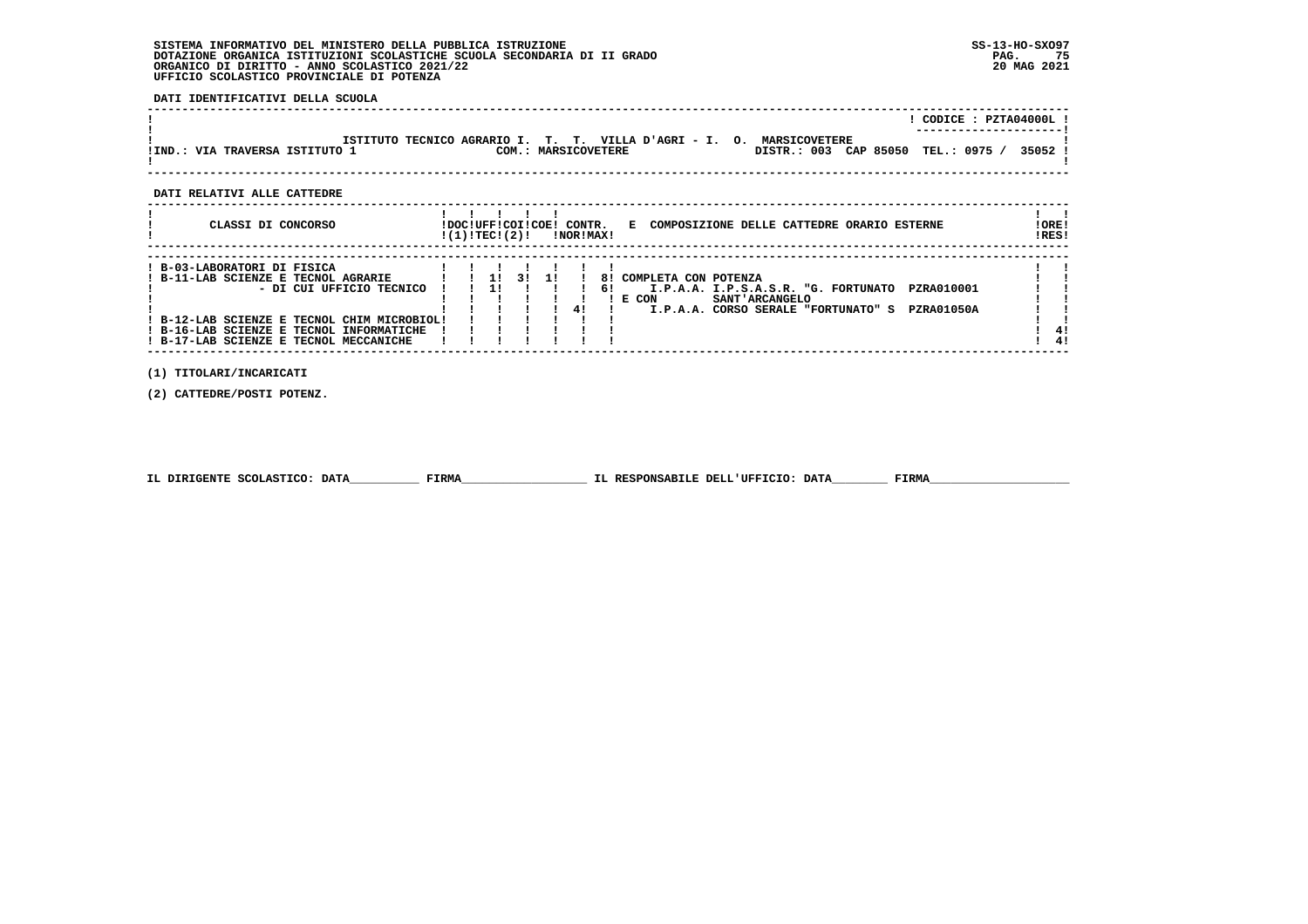# **SISTEMA INFORMATIVO DEL MINISTERO DELLA PUBBLICA ISTRUZIONE SS-13-HO-SXO97 DOTAZIONE ORGANICA ISTITUZIONI SCOLASTICHE SCUOLA SECONDARIA DI II GRADO PAG. 76ORGANICO DI DIRITTO - ANNO SCOLASTICO 2021/22 UFFICIO SCOLASTICO PROVINCIALE DI POTENZA**

 **DATI IDENTIFICATIVI DELLA SCUOLA**

| ISTITUTO TECNICO COMMERCIALE |       |                                       | I.T.E. CORSO SERALE LAVELLO |  |                                         |  | CODICE: PZTD01150C !  |  |
|------------------------------|-------|---------------------------------------|-----------------------------|--|-----------------------------------------|--|-----------------------|--|
|                              |       |                                       |                             |  |                                         |  | --------------------- |  |
| <b>!CORSO SERALE</b>         | DELL' | ISTITUTO TECNICO COMMERCIALE I. T. E. |                             |  | "SOLIMENE" LAVELLO DI LAVELLO           |  |                       |  |
| !IND.: VIA ALDO MORO, 1      |       |                                       | COM.: LAVELLO               |  | DISTR.: 001 CAP 85024 TEL.: 0972 /83956 |  |                       |  |
|                              |       |                                       |                             |  |                                         |  |                       |  |

 **------------------------------------------------------------------------------------------------------------------------------------**

# **DATI RELATIVI ALLE CLASSI - SEDI EROGAZIONE DI COMPETENZA**

| CORSI - INDIRIZZI - SPECIALIZZAZIONI | ANNI DI CORSO<br>CORSI - INDIRIZZI - SPECIALIZZAZIONI                           | ANNI DI CORSO     |
|--------------------------------------|---------------------------------------------------------------------------------|-------------------|
|                                      | 1 1 2 3 3 4 5 6 1                                                               | 1 1 2 3 3 4 5 6 6 |
| ITTO1 AMM.<br>FINAN.                 | MARKETING - BIENNIO COMUNE ! !!!!!!! ITTAF AMM.NE FINAN. E MARKETING - TRIENNIO |                   |

 **------------------------------------------------------------------------------------------------------------------------------------**

# **DATI RELATIVI ALLE CATTEDRE**

| CLASSI DI CONCORSO                          | !DOC!UFF!COI!COE! CONTR.<br>!(1)!TECI(2)! |  |    | !NOR!MAX! |    |                      | E COMPOSIZIONE DELLE CATTEDRE ORARIO ESTERNE | !ORE!<br>!RES! |
|---------------------------------------------|-------------------------------------------|--|----|-----------|----|----------------------|----------------------------------------------|----------------|
| ! A-12-DISCIPL LETTERARIE ISTITUTI II GR    | -11                                       |  |    |           |    | COMPLETA CON LAVELLO |                                              |                |
|                                             |                                           |  |    |           | 6! |                      | I.I.S. "G. SOLIMENE" LAVEL<br>PZIS01100T     |                |
| ! A-20-FISICA                               |                                           |  |    |           |    |                      |                                              |                |
| ! A-21-GEOGRAFIA                            |                                           |  |    |           |    |                      |                                              |                |
| ! A-24-LINGUA E CULT STRANIERA (FRANCESE)   |                                           |  |    |           |    |                      |                                              |                |
| ! A-24-LINGUA E CULT STRANIERA (INGLESE)    |                                           |  |    |           |    | CEDE A               | GENZANO DI LUCANIA                           |                |
|                                             |                                           |  |    |           |    |                      | I.I.S. "E. MAJORANA" GENZA<br>PZIS029003     |                |
| ! A-26-MATEMATICA                           |                                           |  |    |           |    |                      |                                              |                |
| ! A-27-MATEMATICA E FISICA                  |                                           |  |    |           |    |                      |                                              |                |
| ! A-34-SCIENZE E TECNOLOGIE CHIMICHE        |                                           |  |    |           |    |                      |                                              |                |
| ! A-41-SCIENZE E TECNOLOGIE INFORMATICHE    |                                           |  |    |           |    |                      |                                              |                |
| ! A-45-SCIENZE ECONOMICO-AZIENDALI          | 1!                                        |  |    | 1! 13!    |    | COMPLETA CON LAVELLO |                                              |                |
|                                             |                                           |  |    |           | 51 |                      | I.I.S. "G. SOLIMENE" LAVEL PZIS01100T        |                |
| A-46-SCIENZE GIURIDICO-ECONOMICHE           |                                           |  | 11 | 81        |    | COMPLETA CON LAVELLO |                                              |                |
|                                             |                                           |  |    |           | 51 |                      | I.I.S. "G. SOLIMENE" LAVEL<br>PZIS01100T     |                |
|                                             |                                           |  |    |           |    | ! E COM              | MELFI                                        |                |
|                                             |                                           |  |    |           | 51 |                      | PZIS028007<br>I.I.S. "G. GASPARRINI" MEL     |                |
| ! A-47-SCIENZE MATEMATICHE APPLICATE        |                                           |  |    |           |    |                      |                                              |                |
| ! A-48-SCIENZE MOTORIE E SPORTIVE II GRADO! |                                           |  |    |           |    |                      |                                              |                |
| ! A-50-SCIENZE NAT, CHIM E BIOLOG           |                                           |  |    |           |    |                      |                                              | 51             |
| ! A-66-TRATT TESTI DATI APPLIC INFORMATICA! |                                           |  |    |           |    |                      |                                              |                |

 **(1) TITOLARI/INCARICATI**

 **(2) CATTEDRE/POSTI POTENZ.**

 **IL DIRIGENTE SCOLASTICO: DATA\_\_\_\_\_\_\_\_\_\_ FIRMA\_\_\_\_\_\_\_\_\_\_\_\_\_\_\_\_\_\_ IL RESPONSABILE DELL'UFFICIO: DATA\_\_\_\_\_\_\_\_ FIRMA\_\_\_\_\_\_\_\_\_\_\_\_\_\_\_\_\_\_\_\_**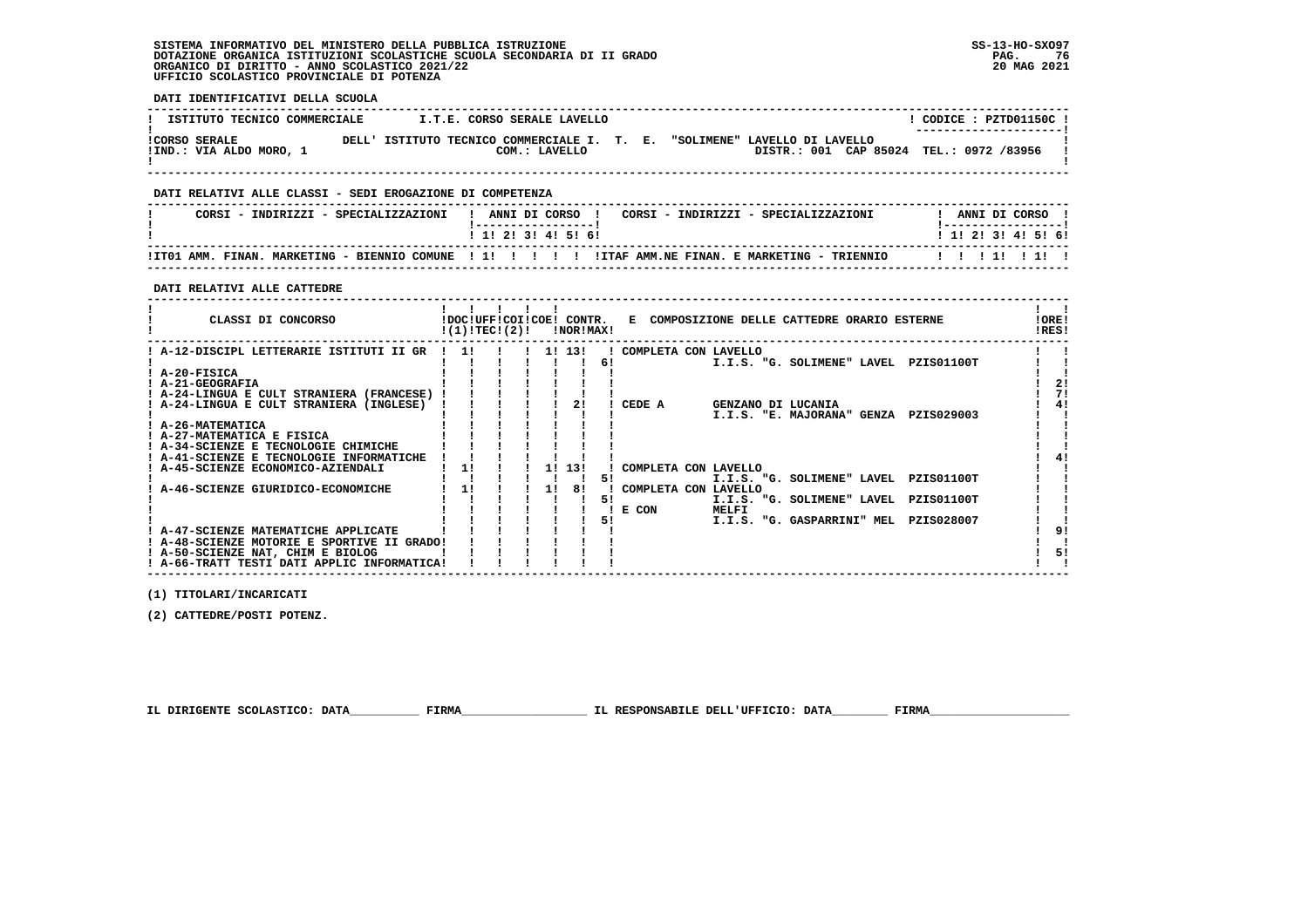# **SISTEMA INFORMATIVO DEL MINISTERO DELLA PUBBLICA ISTRUZIONE SS-13-HO-SXO97 DOTAZIONE ORGANICA ISTITUZIONI SCOLASTICHE SCUOLA SECONDARIA DI II GRADO** ORGANICO DI DIRITTO - ANNO SCOLASTICO 2021/22  **UFFICIO SCOLASTICO PROVINCIALE DI POTENZA**

# **DATI IDENTIFICATIVI DELLA SCUOLA**

| ISTITUTO TECNICO COMMERCIALE | I.T.E. CORSO SERALE PALAZZO S.G.                      | CODICE: PZTD01152E!                                                    |
|------------------------------|-------------------------------------------------------|------------------------------------------------------------------------|
| <b>!CORSO SERALE</b>         | DELL' IST TEC COMMERCIALE E PER GEOMETRI I. T. E. "C. | ---------------------- <br>D'ERRICO" PALAZZO SAN G. DI PALAZZO SAN GE! |
| !IND.: VIALE G.<br>PALATUCCI | COM.: PALAZZO SAN GERVASIO                            | DISTR.: 001 CAP 85026 TEL.: 0972 /44295                                |

 **------------------------------------------------------------------------------------------------------------------------------------**

#### **DATI RELATIVI ALLE CLASSI - SEDI EROGAZIONE DI COMPETENZA**

| CORSI - INDIRIZZI - SPECIALIZZAZIONI | ! ANNI DI CORSO !<br>CORSI - INDIRIZZI - SPECIALIZZAZIONI                                              | ANNI DI CORSO !           |
|--------------------------------------|--------------------------------------------------------------------------------------------------------|---------------------------|
|                                      | 1 1 1 2 1 3 1 4 1 5 1 6 1                                                                              | 1 1 2 2 1 3 1 4 1 5 1 6 1 |
| !ITSI SISTEMI INFORMATIVI AZIENDALI  | ITTO1 AMM. FINAN. MARKETING - BIENNIO COMUNE   1!            ITAF AMM.NE FINAN. E MARKETING - TRIENNIO | .                         |

 **------------------------------------------------------------------------------------------------------------------------------------**

#### **DATI RELATIVI ALLE CATTEDRE**

| CLASSI DI CONCORSO                          | !(1)!TEC!(2)! |  | !DOC!UFF!COI!COE! CONTR.<br>!NOR!MAX! | E COMPOSIZIONE DELLE CATTEDRE ORARIO ESTERNE | ! ORE!<br>!RES! |  |
|---------------------------------------------|---------------|--|---------------------------------------|----------------------------------------------|-----------------|--|
| ! A-12-DISCIPL LETTERARIE ISTITUTI II GR    |               |  |                                       |                                              |                 |  |
| ! A-20-FISICA                               |               |  |                                       |                                              |                 |  |
| ! A-21-GEOGRAFIA                            |               |  |                                       |                                              |                 |  |
| ! A-24-LINGUA E CULT STRANIERA (FRANCESE)   |               |  |                                       |                                              |                 |  |
| ! A-24-LINGUA E CULT STRANIERA (INGLESE)    |               |  |                                       |                                              |                 |  |
| ! A-26-MATEMATICA                           |               |  |                                       |                                              |                 |  |
| ! A-27-MATEMATICA E FISICA                  |               |  |                                       |                                              |                 |  |
| ! A-34-SCIENZE E TECNOLOGIE CHIMICHE        |               |  |                                       |                                              |                 |  |
| ! A-41-SCIENZE E TECNOLOGIE INFORMATICHE    |               |  |                                       |                                              |                 |  |
| ! A-45-SCIENZE ECONOMICO-AZIENDALI          |               |  |                                       |                                              |                 |  |
| ! A-46-SCIENZE GIURIDICO-ECONOMICHE         |               |  |                                       |                                              |                 |  |
| ! A-47-SCIENZE MATEMATICHE APPLICATE        |               |  |                                       |                                              |                 |  |
| ! A-48-SCIENZE MOTORIE E SPORTIVE II GRADO! |               |  |                                       |                                              |                 |  |
| ! A-50-SCIENZE NAT, CHIM E BIOLOG           |               |  |                                       |                                              |                 |  |
| ! A-66-TRATT TESTI DATI APPLIC INFORMATICA! |               |  |                                       |                                              |                 |  |
| ! B-16-LAB SCIENZE E TECNOL INFORMATICHE    |               |  |                                       |                                              |                 |  |

 **(1) TITOLARI/INCARICATI**

 **(2) CATTEDRE/POSTI POTENZ.**

 **IL DIRIGENTE SCOLASTICO: DATA\_\_\_\_\_\_\_\_\_\_ FIRMA\_\_\_\_\_\_\_\_\_\_\_\_\_\_\_\_\_\_ IL RESPONSABILE DELL'UFFICIO: DATA\_\_\_\_\_\_\_\_ FIRMA\_\_\_\_\_\_\_\_\_\_\_\_\_\_\_\_\_\_\_\_**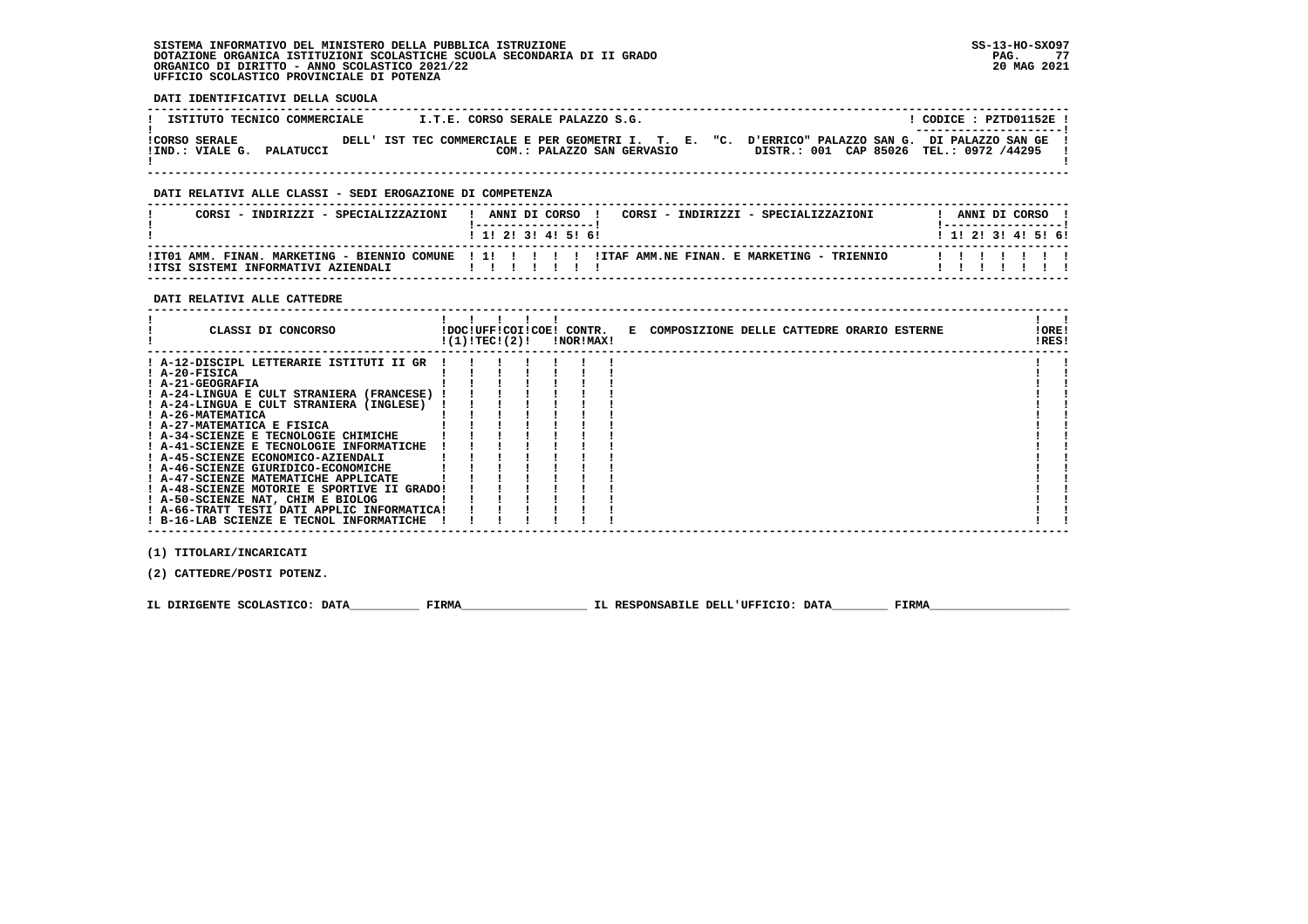# **SISTEMA INFORMATIVO DEL MINISTERO DELLA PUBBLICA ISTRUZIONE SS-13-HO-SXO97 DOTAZIONE ORGANICA ISTITUZIONI SCOLASTICHE SCUOLA SECONDARIA DI II GRADO PAG. 78ORGANICO DI DIRITTO - ANNO SCOLASTICO 2021/22 UFFICIO SCOLASTICO PROVINCIALE DI POTENZA**

 **DATI IDENTIFICATIVI DELLA SCUOLA**

| ISTITUTO TECNICO COMMERCIALE                    |  | I.T.E. CORSO SERALE SANT'ARCANGELO |  |                                                                                                                                             | CODICE : PZTD01750B !<br>---------------------- |  |
|-------------------------------------------------|--|------------------------------------|--|---------------------------------------------------------------------------------------------------------------------------------------------|-------------------------------------------------|--|
| <b>!CORSO SERALE</b><br>IIND.: VIALE ITALIA, 32 |  | COM.: SANT'ARCANGELO               |  | DELL' IST TEC COMMERCIALE E PER GEOMETRI I. T. E. "SINISGALLI" SANT'ARCANGELO DI SANT'ARCANGELO<br>DISTR.: 003 CAP 85037 TEL.: 0973 /619929 |                                                 |  |

 **------------------------------------------------------------------------------------------------------------------------------------**

# **DATI RELATIVI ALLE CLASSI - SEDI EROGAZIONE DI COMPETENZA**

| CORSI - INDIRIZZI - SPECIALIZZAZIONI | ANNI DI CORSO<br>CORSI - INDIRIZZI - SPECIALIZZAZIONI                                                | ANNI DI CORSO             |
|--------------------------------------|------------------------------------------------------------------------------------------------------|---------------------------|
|                                      | 1 1 2 3 3 4 5 6 6                                                                                    | 1 1 1 2 1 3 1 4 1 5 1 6 1 |
|                                      | ITO1 AMM. FINAN. MARKETING - BIENNIO COMUNE !!!!!!!!!ITAF AMM.NE FINAN. E MARKETING - TRIENNIO!!!!!! | .                         |

 **------------------------------------------------------------------------------------------------------------------------------------**

# **DATI RELATIVI ALLE CATTEDRE**

| CLASSI DI CONCORSO                                                                                                                                                                                                                                         | !(1)!TEC!(2)! |  | !DOC!UFF!COI!COE! CONTR.<br>!NOR!MAX! | E COMPOSIZIONE DELLE CATTEDRE ORARIO ESTERNE | !ORE!<br>!RES! |  |
|------------------------------------------------------------------------------------------------------------------------------------------------------------------------------------------------------------------------------------------------------------|---------------|--|---------------------------------------|----------------------------------------------|----------------|--|
| ! A-12-DISCIPL LETTERARIE ISTITUTI II GR<br>! A-20-FISICA<br>! A-21-GEOGRAFIA<br>! A-26-MATEMATICA<br>! A-27-MATEMATICA E FISICA<br>! A-34-SCIENZE E TECNOLOGIE CHIMICHE<br>! A-41-SCIENZE E TECNOLOGIE INFORMATICHE<br>! A-45-SCIENZE ECONOMICO-AZIENDALI |               |  |                                       |                                              |                |  |
| ! A-46-SCIENZE GIURIDICO-ECONOMICHE<br>! A-47-SCIENZE MATEMATICHE APPLICATE<br>! A-48-SCIENZE MOTORIE E SPORTIVE II GRADO!<br>! A-50-SCIENZE NAT, CHIM E BIOLOG<br>! A-66-TRATT TESTI DATI APPLIC INFORMATICA!                                             |               |  |                                       |                                              |                |  |

 **(1) TITOLARI/INCARICATI**

 **(2) CATTEDRE/POSTI POTENZ.**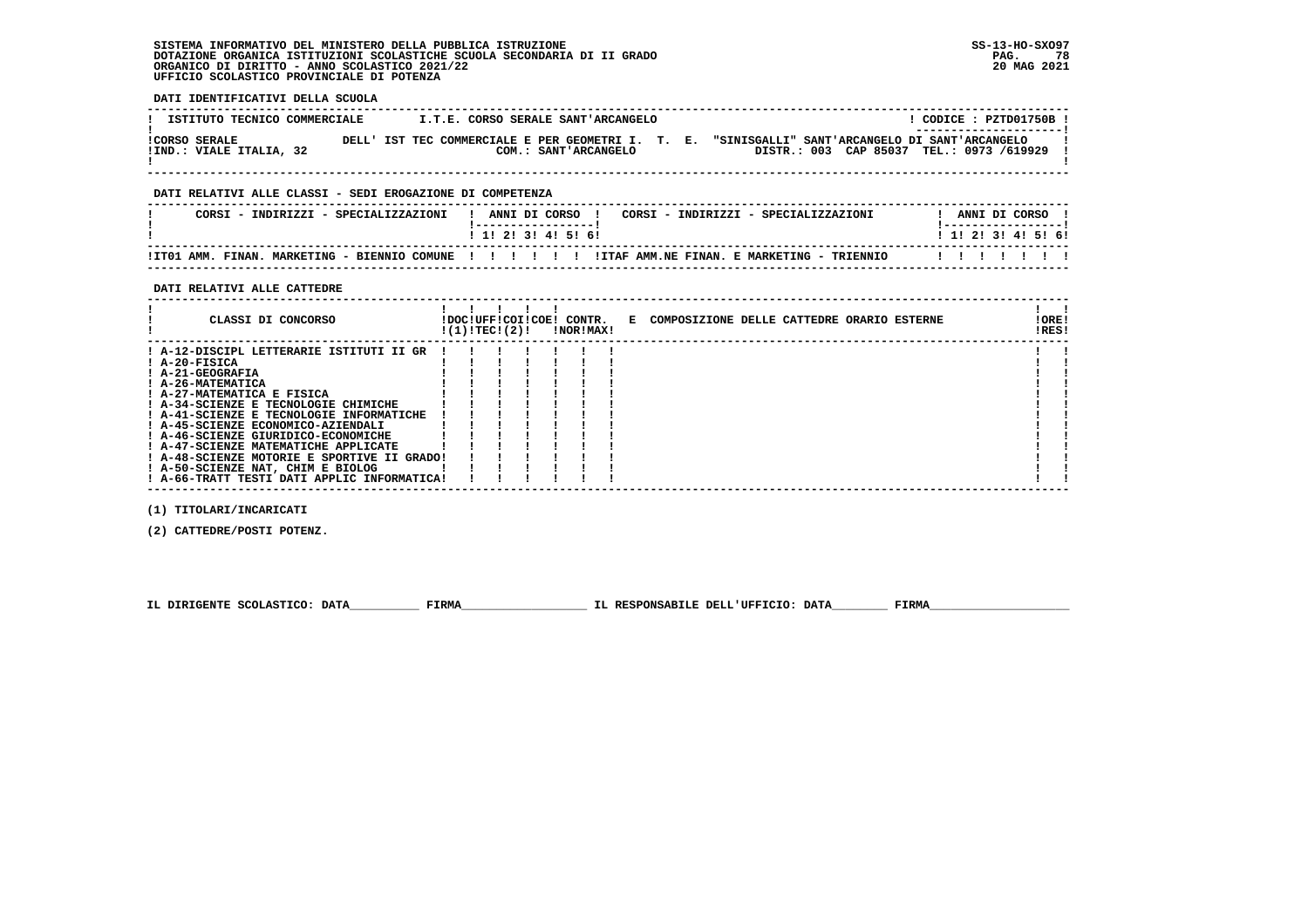# **SISTEMA INFORMATIVO DEL MINISTERO DELLA PUBBLICA ISTRUZIONE SS-13-HO-SXO97 DOTAZIONE ORGANICA ISTITUZIONI SCOLASTICHE SCUOLA SECONDARIA DI II GRADO PAG. 79**ORGANICO DI DIRITTO - ANNO SCOLASTICO 2021/22  **UFFICIO SCOLASTICO PROVINCIALE DI POTENZA**

 **DATI IDENTIFICATIVI DELLA SCUOLA**

| IST TEC COMMERCIALE E PER GEOMETRI I.T. CORSO SERALE "SINISGALLI" SENISE |  |                                                                |                                        | $CODE: PZTD018507$ !<br>---------------------- |
|--------------------------------------------------------------------------|--|----------------------------------------------------------------|----------------------------------------|------------------------------------------------|
| <b>!CORSO SERALE</b><br>IIND.: C/DA ROTALUPO                             |  | DELL' IST TEC COMMERCIALE E PER GEOMETRI I. T.<br>COM.: SENISE | "LEONARDO SINISGALLI" SENISE DI SENISE | DISTR.: 005 CAP 85038 TEL.: 0973 /584686       |

 **------------------------------------------------------------------------------------------------------------------------------------**

# **DATI RELATIVI ALLE CLASSI - SEDI EROGAZIONE DI COMPETENZA**

| CORSI - INDIRIZZI - SPECIALIZZAZIONI |  | ANNI DI CORSO     |  |  |  | CORSI - INDIRIZZI - SPECIALIZZAZIONI |  | ANNI DI CORSO             |  |  |  |
|--------------------------------------|--|-------------------|--|--|--|--------------------------------------|--|---------------------------|--|--|--|
|                                      |  | 1 1 2 3 3 4 5 6 1 |  |  |  |                                      |  | 1 1 1 2 1 3 1 4 1 5 1 6 1 |  |  |  |
|                                      |  |                   |  |  |  |                                      |  |                           |  |  |  |

 **------------------------------------------------------------------------------------------------------------------------------------**

# **DATI RELATIVI ALLE CATTEDRE**

| CLASSI DI CONCORSO                                                         | !(1)!TEC!(2)! |  | !DOC!UFF!COI!COE! CONTR.<br>!NOR!MAX! | E COMPOSIZIONE DELLE CATTEDRE ORARIO ESTERNE | !ORE!<br>!RES! |  |
|----------------------------------------------------------------------------|---------------|--|---------------------------------------|----------------------------------------------|----------------|--|
| ! A-12-DISCIPL LETTERARIE ISTITUTI II GR                                   |               |  |                                       |                                              |                |  |
| ! A-20-FISICA                                                              |               |  |                                       |                                              |                |  |
| ! A-21-GEOGRAFIA                                                           |               |  |                                       |                                              |                |  |
| ! A-26-MATEMATICA                                                          |               |  |                                       |                                              |                |  |
| ! A-27-MATEMATICA E FISICA                                                 |               |  |                                       |                                              |                |  |
| ! A-32-SCIENZE GEOLOGIA MINERALOGIA                                        |               |  |                                       |                                              |                |  |
| ! A-34-SCIENZE E TECNOLOGIE CHIMICHE                                       |               |  |                                       |                                              |                |  |
| ! A-37-COSTRUZ TECNOL E TECN RAPPR GRAFICA!                                |               |  |                                       |                                              |                |  |
| ! A-40-TECNOLOGIE ELETTRICHE ELETTRONICHE                                  |               |  |                                       |                                              |                |  |
| ! A-41-SCIENZE E TECNOLOGIE INFORMATICHE                                   |               |  |                                       |                                              |                |  |
| ! A-42-SCIENZE E TECNOLOGIE MECCANICHE                                     |               |  |                                       |                                              |                |  |
| ! A-46-SCIENZE GIURIDICO-ECONOMICHE                                        |               |  |                                       |                                              |                |  |
| ! A-48-SCIENZE MOTORIE E SPORTIVE II GRADO!                                |               |  |                                       |                                              |                |  |
| ! A-50-SCIENZE NAT, CHIM E BIOLOG                                          |               |  |                                       |                                              |                |  |
| ! A-51-SCIENZE, TECNOL E TECN AGR                                          |               |  |                                       |                                              |                |  |
| ! B-03-LABORATORI DI FISICA<br>! B-12-LAB SCIENZE E TECNOL CHIM MICROBIOL! |               |  |                                       |                                              |                |  |
| ! B-14-LAB SCIENZE E TECNOL COSTRUZIONI                                    |               |  |                                       |                                              |                |  |
| ! B-16-LAB SCIENZE E TECNOL INFORMATICHE                                   |               |  |                                       |                                              |                |  |
| ! B-17-LAB SCIENZE E TECNOL MECCANICHE                                     |               |  |                                       |                                              |                |  |
|                                                                            |               |  |                                       |                                              |                |  |

 **------------------------------------------------------------------------------------------------------------------------------------**

 **(1) TITOLARI/INCARICATI**

 **(2) CATTEDRE/POSTI POTENZ.**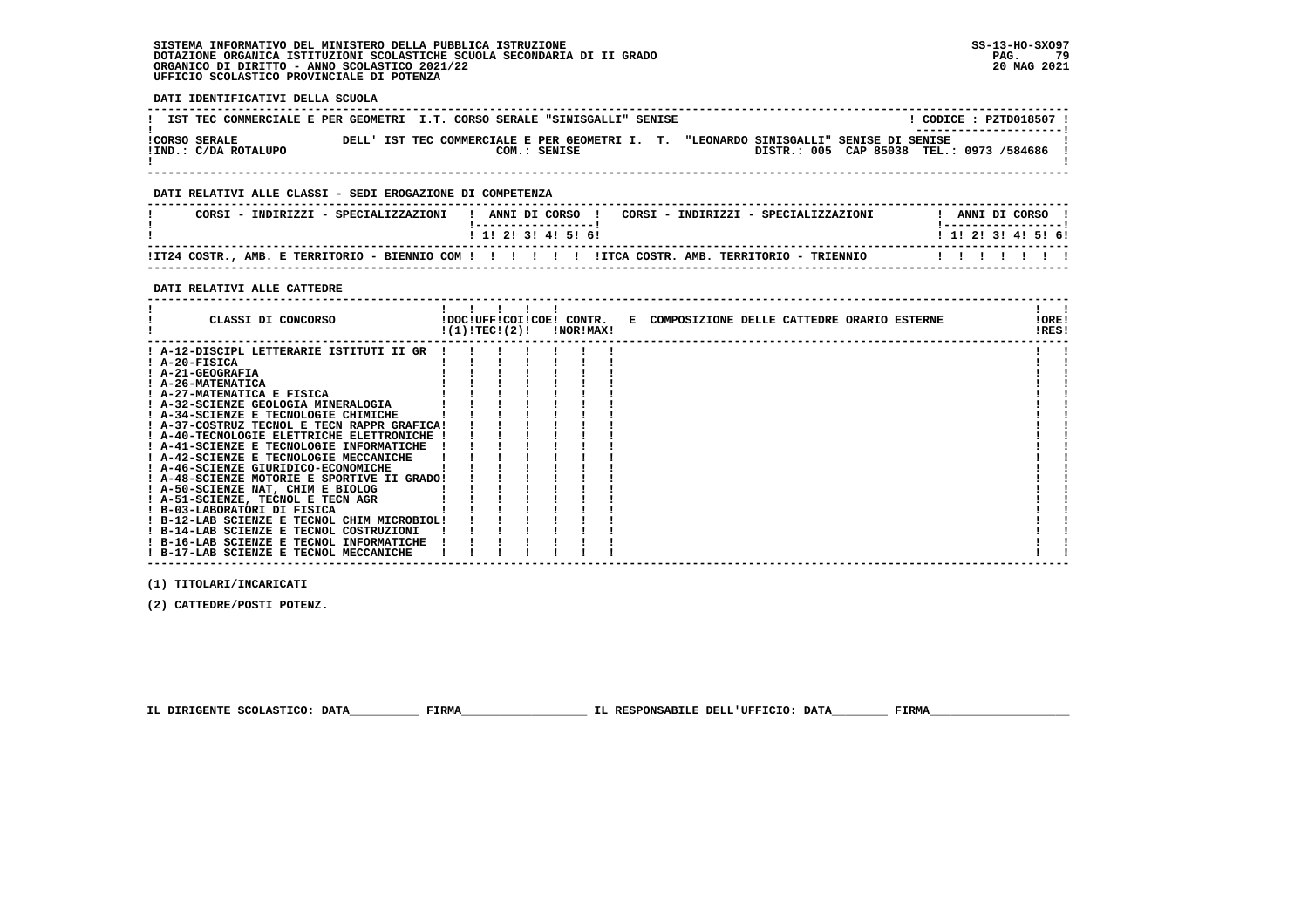# **SISTEMA INFORMATIVO DEL MINISTERO DELLA PUBBLICA ISTRUZIONE SS-13-HO-SXO97 DOTAZIONE ORGANICA ISTITUZIONI SCOLASTICHE SCUOLA SECONDARIA DI II GRADO** ORGANICO DI DIRITTO - ANNO SCOLASTICO 2021/22  **UFFICIO SCOLASTICO PROVINCIALE DI POTENZA**

 **DATI IDENTIFICATIVI DELLA SCUOLA**

| ISTITUTO TECNICO COMMERCIALE                              | I.T.E. CORSO SERALE AVIGLIANO |  |  | CODICE: PZTD02451G!<br>---------------------                                                                                |  |
|-----------------------------------------------------------|-------------------------------|--|--|-----------------------------------------------------------------------------------------------------------------------------|--|
| <b>!CORSO SERALE</b><br>!IND.: VIA XVIII AGOSTO, S. N. C. | COM.: AVIGLIANO               |  |  | DELL' ISTITUTO TECNICO COMMERCIALE I. T. E. "F. S. NITTI" AVIGLIANO DI AVIGLIANO<br>DISTR.: 002 CAP 85021 TEL.: 0971 /81346 |  |

 **------------------------------------------------------------------------------------------------------------------------------------**

# **DATI RELATIVI ALLE CLASSI - SEDI EROGAZIONE DI COMPETENZA**

| CORSI<br>: - INDIRIZZI - SPECIALIZZAZIONI                   | ANNI DI CORSO<br>CORSI - INDIRIZZI - SPECIALIZZAZIONI | ANNI DI CORSO       |
|-------------------------------------------------------------|-------------------------------------------------------|---------------------|
|                                                             | ! 1! 2! 3! 4! 5! 6!                                   | ! 1! 2! 3! 4! 5! 6! |
| !IT01 AMM. FINAN.<br>MARKETING - BIENNIO COMUNE ! ! ! ! ! ! | ITTAF AMM.NE FINAN. E MARKETING - TRIENNIO            |                     |

 **------------------------------------------------------------------------------------------------------------------------------------**

# **DATI RELATIVI ALLE CATTEDRE**

| CLASSI DI CONCORSO                                          | !(1)!TEC!(2)! |  | !DOC!UFF!COI!COE! CONTR.<br>!NOR!MAX! | E COMPOSIZIONE DELLE CATTEDRE ORARIO ESTERNE | ! ORE!<br>!RES! |  |
|-------------------------------------------------------------|---------------|--|---------------------------------------|----------------------------------------------|-----------------|--|
| ! A-12-DISCIPL LETTERARIE ISTITUTI II GR<br>$I$ A-20-FISICA |               |  |                                       |                                              |                 |  |
| ! A-21-GEOGRAFIA                                            |               |  |                                       |                                              |                 |  |
| ! A-26-MATEMATICA                                           |               |  |                                       |                                              |                 |  |
| ! A-27-MATEMATICA E FISICA                                  |               |  |                                       |                                              |                 |  |
| ! A-34-SCIENZE E TECNOLOGIE CHIMICHE                        |               |  |                                       |                                              |                 |  |
| ! A-41-SCIENZE E TECNOLOGIE INFORMATICHE                    |               |  |                                       |                                              |                 |  |
| ! A-45-SCIENZE ECONOMICO-AZIENDALI                          |               |  |                                       |                                              |                 |  |
| ! A-46-SCIENZE GIURIDICO-ECONOMICHE                         |               |  |                                       |                                              |                 |  |
| ! A-47-SCIENZE MATEMATICHE APPLICATE                        |               |  |                                       |                                              |                 |  |
| ! A-48-SCIENZE MOTORIE E SPORTIVE II GRADO!                 |               |  |                                       |                                              |                 |  |
| ! A-50-SCIENZE NAT, CHIM E BIOLOG                           |               |  |                                       |                                              |                 |  |
| ! A-66-TRATT TESTI DATI APPLIC INFORMATICA!                 |               |  |                                       |                                              |                 |  |

 **(1) TITOLARI/INCARICATI**

 **(2) CATTEDRE/POSTI POTENZ.**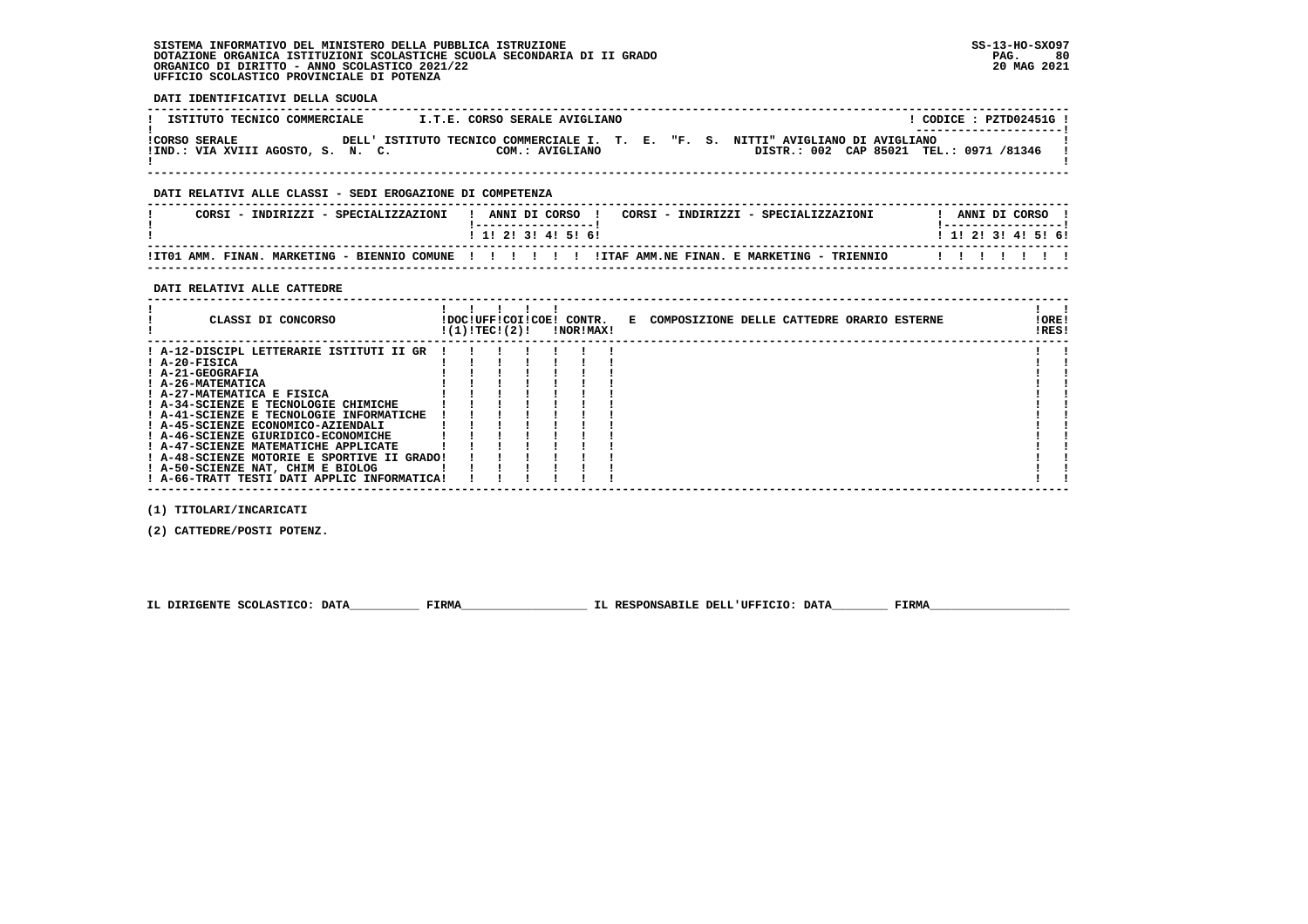# **SISTEMA INFORMATIVO DEL MINISTERO DELLA PUBBLICA ISTRUZIONE SS-13-HO-SXO97 DOTAZIONE ORGANICA ISTITUZIONI SCOLASTICHE SCUOLA SECONDARIA DI II GRADO PAG. 81ORGANICO DI DIRITTO - ANNO SCOLASTICO 2021/22 UFFICIO SCOLASTICO PROVINCIALE DI POTENZA**

 **DATI IDENTIFICATIVI DELLA SCUOLA**

| ISTITUTO TECNICO COMMERCIALE                           | I.T.E. CORSO SERALE BRIENZA                                  |  |                                                                                | CODICE: PZTD02452L!<br>---------------------- |  |
|--------------------------------------------------------|--------------------------------------------------------------|--|--------------------------------------------------------------------------------|-----------------------------------------------|--|
| <b>ICORSO SERALE</b><br>!IND.: C. DA SAN GIULIANO, SNC | DELL' ISTITUTO TECNICO COMMERCIALE I. T. E.<br>COM.: BRIENZA |  | "ANTONIO FALCE" BRIENZA DI BRIENZA<br>DISTR.: 003 CAP 85050 TEL.: 0975 /384203 |                                               |  |

# **DATI RELATIVI ALLE CLASSI - SEDI EROGAZIONE DI COMPETENZA**

| CORSI - INDIRIZZI - SPECIALIZZAZIONI | ANNI DI CORSO<br>CORSI - INDIRIZZI - SPECIALIZZAZIONI                                                | ANNI DI CORSO             |
|--------------------------------------|------------------------------------------------------------------------------------------------------|---------------------------|
|                                      | 1 1 2 3 3 4 5 6 1                                                                                    | 1 1 1 2 1 3 1 4 1 5 1 6 1 |
|                                      | ITTO1 AMM. FINAN. MARKETING - BIENNIO COMUNE !!!!!!!!!!!ITAF AMM.NE FINAN. E MARKETING - TRIENNIO!!! | .                         |

 **------------------------------------------------------------------------------------------------------------------------------------**

# **DATI RELATIVI ALLE CATTEDRE**

| CLASSI DI CONCORSO                                                                                                                                                                                                                                                                                  |               |  |           | !DOC!UFF!COI!COE! CONTR. E COMPOSIZIONE DELLE CATTEDRE ORARIO ESTERNE | !ORE! |  |
|-----------------------------------------------------------------------------------------------------------------------------------------------------------------------------------------------------------------------------------------------------------------------------------------------------|---------------|--|-----------|-----------------------------------------------------------------------|-------|--|
| ! A-12-DISCIPL LETTERARIE ISTITUTI II GR<br>$I$ A-20-FISICA<br>! A-21-GEOGRAFIA<br>! A-26-MATEMATICA<br>! A-27-MATEMATICA E FISICA<br>! A-34-SCIENZE E TECNOLOGIE CHIMICHE<br>! A-41-SCIENZE E TECNOLOGIE INFORMATICHE<br>! A-45-SCIENZE ECONOMICO-AZIENDALI<br>! A-46-SCIENZE GIURIDICO-ECONOMICHE | !(1)!TEC!(2)! |  | !NOR!MAX! |                                                                       | !RES! |  |
| ! A-47-SCIENZE MATEMATICHE APPLICATE<br>! A-48-SCIENZE MOTORIE E SPORTIVE II GRADO!<br>! A-50-SCIENZE NAT, CHIM E BIOLOG<br>! A-66-TRATT TESTI DATI APPLIC INFORMATICA!                                                                                                                             |               |  |           |                                                                       |       |  |

 **(1) TITOLARI/INCARICATI**

 **(2) CATTEDRE/POSTI POTENZ.**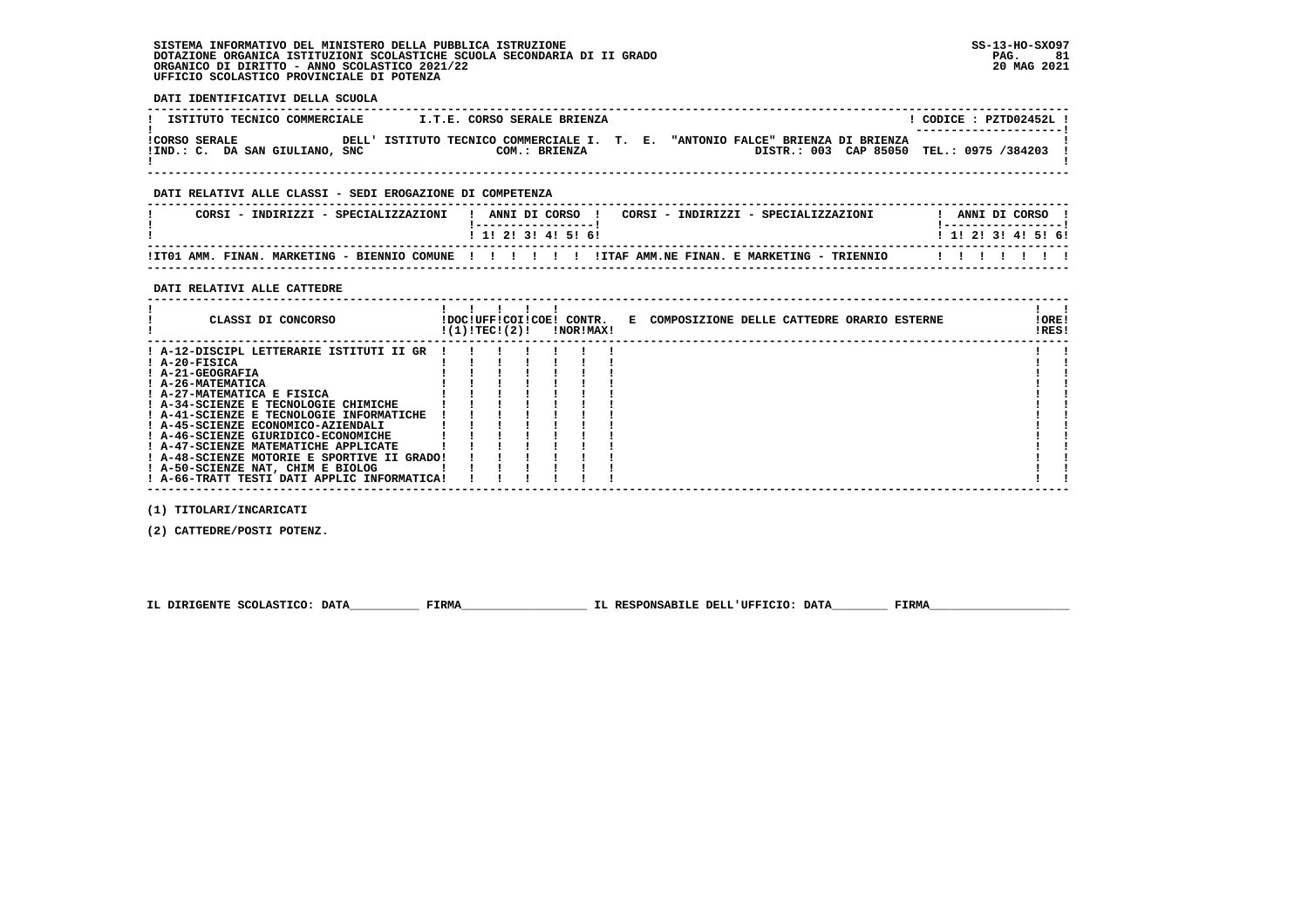# **SISTEMA INFORMATIVO DEL MINISTERO DELLA PUBBLICA ISTRUZIONE SS-13-HO-SXO97 DOTAZIONE ORGANICA ISTITUZIONI SCOLASTICHE SCUOLA SECONDARIA DI II GRADO PAG. 82**ORGANICO DI DIRITTO - ANNO SCOLASTICO 2021/22  **UFFICIO SCOLASTICO PROVINCIALE DI POTENZA**

 **DATI IDENTIFICATIVI DELLA SCUOLA**

| ISTITUTO TECNICO COMMERCIALE                 | I.T.E. CORSO SERALE "FALCONE" POTENZA |  |                                                                                                                         | CODICE: PZTD02453N !<br>--------------------- |
|----------------------------------------------|---------------------------------------|--|-------------------------------------------------------------------------------------------------------------------------|-----------------------------------------------|
| <b>!CORSO SERALE</b><br>!IND.: VIA ANZIO SNC | COM.: POTENZA                         |  | DELL' ISTITUTO TECNICO COMMERCIALE I. T. E. "L. DA VINCI" POTENZA DI POTENZA<br>DISTR.: 002 CAP 85100 TEL.: 0971 /45390 |                                               |

 **------------------------------------------------------------------------------------------------------------------------------------**

# **DATI RELATIVI ALLE CLASSI - SEDI EROGAZIONE DI COMPETENZA**

|  | CORSI - INDIRIZZI - SPECIALIZZAZIONI                 |  |  | ANNI DI CORSO       |  |  |  | CORSI - INDIRIZZI - SPECIALIZZAZIONI       |  |                     | ANNI DI CORSO |  |  |
|--|------------------------------------------------------|--|--|---------------------|--|--|--|--------------------------------------------|--|---------------------|---------------|--|--|
|  |                                                      |  |  | ! 1! 2! 3! 4! 5! 6! |  |  |  |                                            |  | ! 1! 2! 3! 4! 5! 6! |               |  |  |
|  | !IT01 AMM. FINAN. MARKETING - BIENNIO COMUNE !!!!!!! |  |  |                     |  |  |  | IITAF AMM.NE FINAN. E MARKETING - TRIENNIO |  |                     |               |  |  |

 **------------------------------------------------------------------------------------------------------------------------------------**

# **DATI RELATIVI ALLE CATTEDRE**

| CLASSI DI CONCORSO                                                                                                                                                                                                                                         | !(1)!TEC!(2)! |  | !DOC!UFF!COI!COE! CONTR.<br>!NOR!MAX! | E COMPOSIZIONE DELLE CATTEDRE ORARIO ESTERNE | !ORE!<br>!RES! |  |
|------------------------------------------------------------------------------------------------------------------------------------------------------------------------------------------------------------------------------------------------------------|---------------|--|---------------------------------------|----------------------------------------------|----------------|--|
| ! A-12-DISCIPL LETTERARIE ISTITUTI II GR<br>! A-20-FISICA<br>! A-21-GEOGRAFIA<br>! A-26-MATEMATICA<br>! A-27-MATEMATICA E FISICA<br>! A-34-SCIENZE E TECNOLOGIE CHIMICHE<br>! A-41-SCIENZE E TECNOLOGIE INFORMATICHE<br>! A-45-SCIENZE ECONOMICO-AZIENDALI |               |  |                                       |                                              |                |  |
| ! A-46-SCIENZE GIURIDICO-ECONOMICHE<br>! A-47-SCIENZE MATEMATICHE APPLICATE<br>! A-48-SCIENZE MOTORIE E SPORTIVE II GRADO!<br>! A-50-SCIENZE NAT, CHIM E BIOLOG<br>! A-66-TRATT TESTI DATI APPLIC INFORMATICA!                                             |               |  |                                       |                                              |                |  |

 **(1) TITOLARI/INCARICATI**

 **(2) CATTEDRE/POSTI POTENZ.**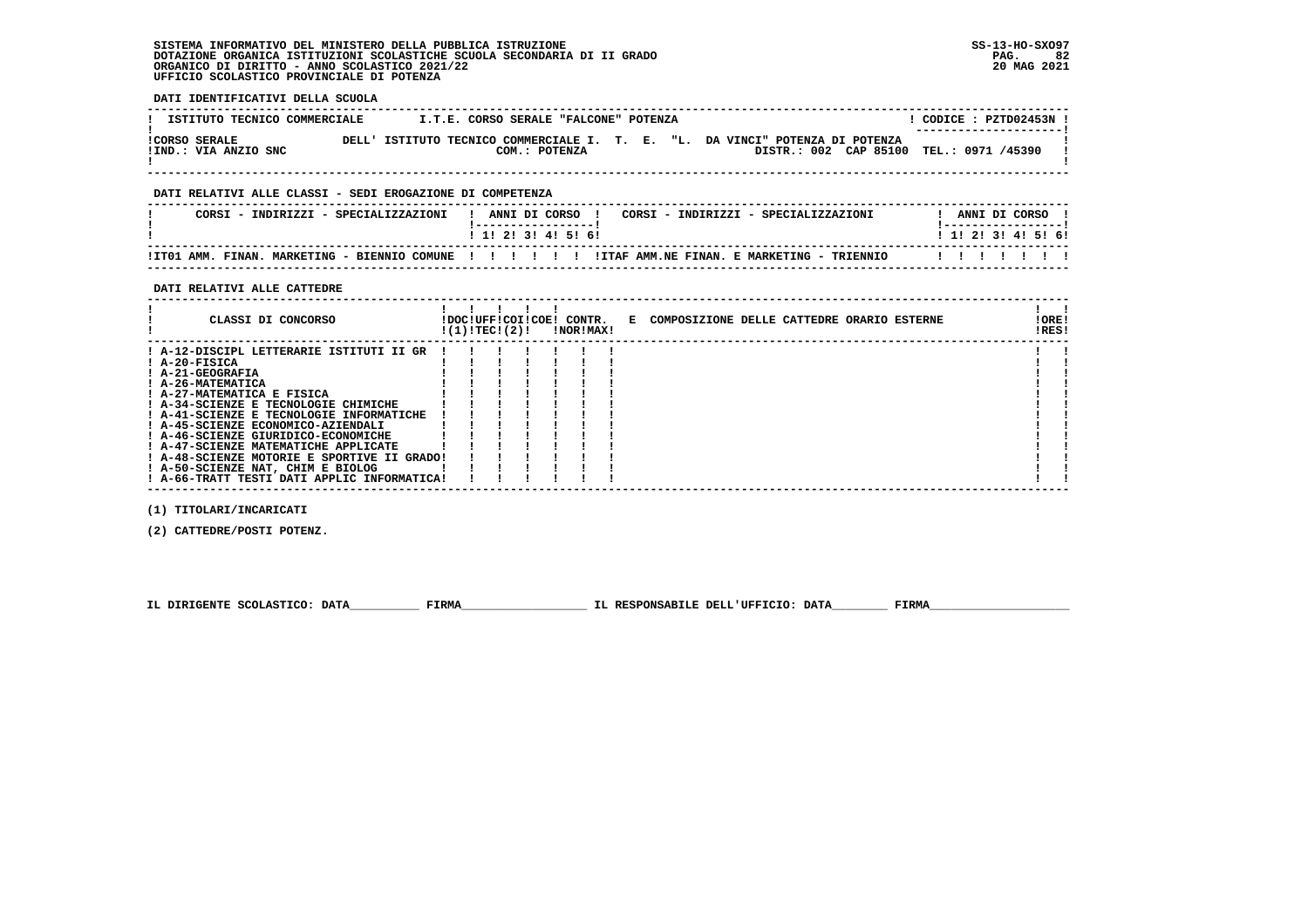# **SISTEMA INFORMATIVO DEL MINISTERO DELLA PUBBLICA ISTRUZIONE SS-13-HO-SXO97 DOTAZIONE ORGANICA ISTITUZIONI SCOLASTICHE SCUOLA SECONDARIA DI II GRADO PAG. 83**ORGANICO DI DIRITTO - ANNO SCOLASTICO 2021/22  **UFFICIO SCOLASTICO PROVINCIALE DI POTENZA**

 **DATI IDENTIFICATIVI DELLA SCUOLA**

| ISTITUTO TECNICO COMMERCIALE                       | I.T.T. CORSO SERALE "GASPARRINI" MELFI                               |                                               | CODICE: PZTD02851V !<br>--------------------- |
|----------------------------------------------------|----------------------------------------------------------------------|-----------------------------------------------|-----------------------------------------------|
| <b>!CORSO SERALE</b><br>!IND.: VIA L. DA VINCI SNC | DELL' IST TEC COMMERCIALE E PER GEOMETRI I. T.<br>"G.<br>COM.: MELFI | GASPARRINI" MELFI DI MELFI<br>DISTR.: 001 CAP | TEL.:                                         |

 **------------------------------------------------------------------------------------------------------------------------------------**

#### **DATI RELATIVI ALLE CLASSI - SEDI EROGAZIONE DI COMPETENZA**

| CORSI - INDIRIZZI - SPECIALIZZAZIONI                                                |  | ANNI DI CORSO             |  |  | CORSI - INDIRIZZI - SPECIALIZZAZIONI |  | ANNI DI CORSO       |  |  |  |
|-------------------------------------------------------------------------------------|--|---------------------------|--|--|--------------------------------------|--|---------------------|--|--|--|
|                                                                                     |  | 1 1 1 2 1 3 1 4 1 5 1 6 1 |  |  |                                      |  | ! 1! 2! 3! 4! 5! 6! |  |  |  |
| IT24 COSTR., AMB. E TERRITORIO - BIENNIO COM !!!!!!!!!!!!!!!! TERRITORIO - TRIENNIO |  |                           |  |  |                                      |  |                     |  |  |  |

 **------------------------------------------------------------------------------------------------------------------------------------**

#### **DATI RELATIVI ALLE CATTEDRE**

| CLASSI DI CONCORSO                          | !(1)!TECI(2)! |  |    | !NOR!MAX! |    |                    |       | !DOC!UFF!COI!COE! CONTR. E COMPOSIZIONE DELLE CATTEDRE ORARIO ESTERNE |            | !ORE!<br>!RES! |
|---------------------------------------------|---------------|--|----|-----------|----|--------------------|-------|-----------------------------------------------------------------------|------------|----------------|
| ! A-12-DISCIPL LETTERARIE ISTITUTI II GR    |               |  |    | 31        |    | ! CEDE A           | MELFI |                                                                       |            | 2!             |
|                                             |               |  |    |           |    | <b>IPSAR</b>       |       | I.P. CASA CIRCONDARIALE ME                                            | PZRH02801B |                |
| $I$ A-20-FISICA                             |               |  |    |           |    |                    |       |                                                                       |            |                |
| ! A-21-GEOGRAFIA                            |               |  |    |           |    |                    |       |                                                                       |            |                |
| ! A-24-LINGUA E CULT STRANIERA (INGLESE)    |               |  |    |           |    |                    |       |                                                                       |            | 2!             |
| ! A-26-MATEMATICA                           |               |  |    |           |    |                    |       |                                                                       |            | 31             |
| ! A-27-MATEMATICA E FISICA                  |               |  |    |           |    |                    |       |                                                                       |            |                |
| ! A-32-SCIENZE GEOLOGIA MINERALOGIA         |               |  |    |           |    |                    |       |                                                                       |            |                |
| ! A-34-SCIENZE E TECNOLOGIE CHIMICHE        |               |  |    |           |    |                    |       |                                                                       |            |                |
| ! A-37-COSTRUZ TECNOL E TECN RAPPR GRAFICA! | 11            |  | 11 | 91        |    | COMPLETA CON MELFI |       |                                                                       |            |                |
|                                             |               |  |    |           | 8! |                    |       | I.I.S. "G. GASPARRINI" MEL                                            | PZIS028007 |                |
| ! A-40-TECNOLOGIE ELETTRICHE ELETTRONICHE   |               |  |    |           |    |                    |       |                                                                       |            |                |
| ! A-41-SCIENZE E TECNOLOGIE INFORMATICHE    |               |  |    |           |    |                    |       |                                                                       |            |                |
| ! A-42-SCIENZE E TECNOLOGIE MECCANICHE      |               |  |    |           |    |                    |       |                                                                       |            |                |
| ! A-46-SCIENZE GIURIDICO-ECONOMICHE         |               |  |    |           |    |                    |       |                                                                       |            |                |
| ! A-48-SCIENZE MOTORIE E SPORTIVE II GRADO! |               |  |    |           |    |                    |       |                                                                       |            |                |
| ! A-50-SCIENZE NAT, CHIM E BIOLOG           |               |  |    |           |    |                    |       |                                                                       |            |                |
| ! A-51-SCIENZE, TECNOL E TECN AGR           |               |  |    |           |    |                    |       |                                                                       |            | 31             |
| ! B-03-LABORATORI DI FISICA                 |               |  |    |           |    |                    |       |                                                                       |            |                |
| ! B-12-LAB SCIENZE E TECNOL CHIM MICROBIOL! |               |  |    |           |    |                    |       |                                                                       |            |                |
| ! B-14-LAB SCIENZE E TECNOL COSTRUZIONI     |               |  |    |           |    |                    |       |                                                                       |            | 71             |
| ! B-16-LAB SCIENZE E TECNOL INFORMATICHE    |               |  |    |           |    |                    |       |                                                                       |            |                |
| ! B-17-LAB SCIENZE E TECNOL MECCANICHE      |               |  |    |           |    |                    |       |                                                                       |            |                |

 **(1) TITOLARI/INCARICATI**

 **(2) CATTEDRE/POSTI POTENZ.**

 **IL DIRIGENTE SCOLASTICO: DATA\_\_\_\_\_\_\_\_\_\_ FIRMA\_\_\_\_\_\_\_\_\_\_\_\_\_\_\_\_\_\_ IL RESPONSABILE DELL'UFFICIO: DATA\_\_\_\_\_\_\_\_ FIRMA\_\_\_\_\_\_\_\_\_\_\_\_\_\_\_\_\_\_\_\_**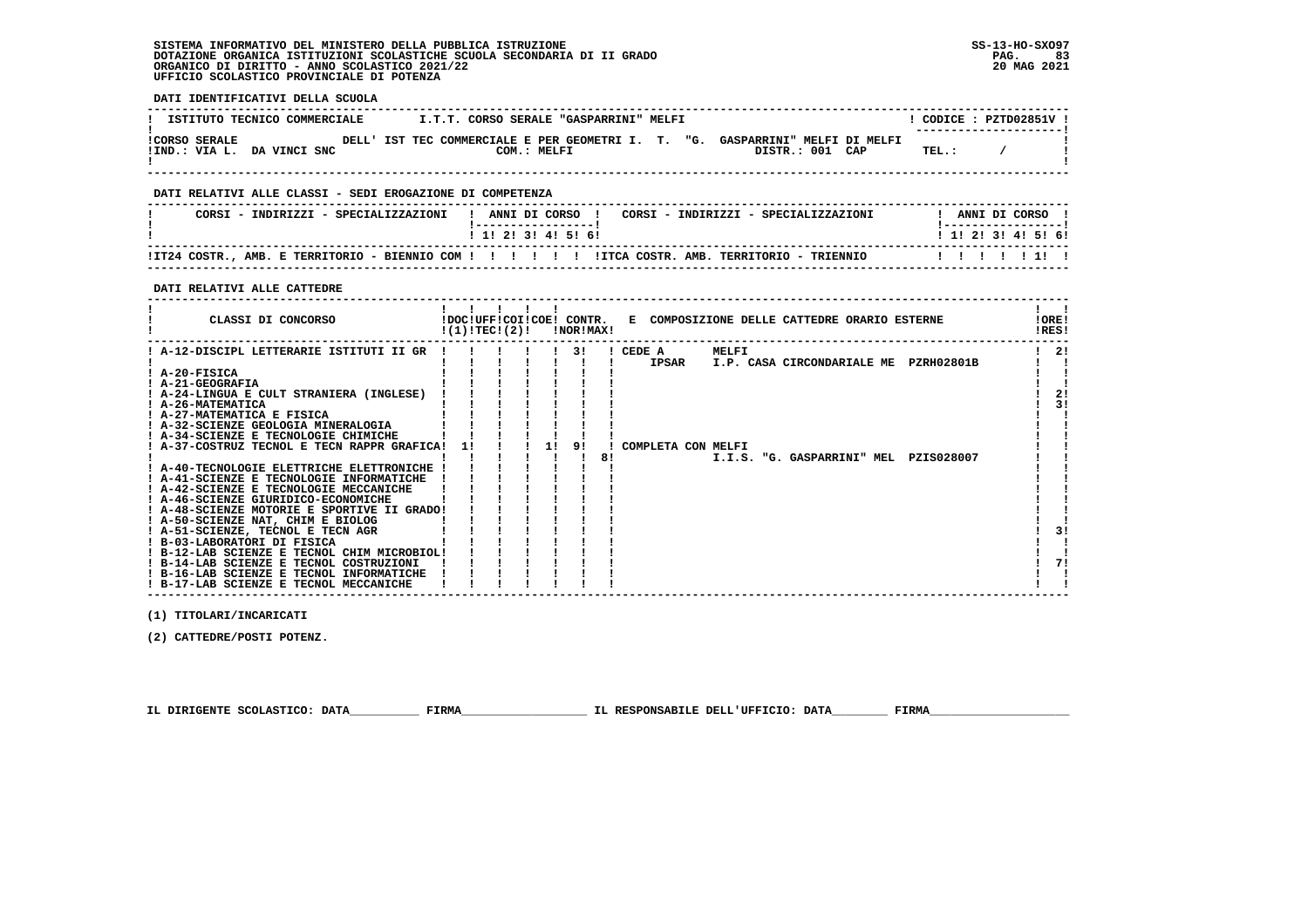# **SISTEMA INFORMATIVO DEL MINISTERO DELLA PUBBLICA ISTRUZIONE SS-13-HO-SXO97 DOTAZIONE ORGANICA ISTITUZIONI SCOLASTICHE SCUOLA SECONDARIA DI II GRADO PAG. 84 ORGANICO DI DIRITTO - ANNO SCOLASTICO 2021/22 20 MAG 2021 UFFICIO SCOLASTICO PROVINCIALE DI POTENZA**

 **DATI IDENTIFICATIVI DELLA SCUOLA**

|                      | IST TEC COMMERCIALE E PER GEOMETRI I.T.T. CORSO SERALE MOLITERNO |  |  |                 |                                                    |  |                                     |  | CODICE: PZTD03151P !<br>--------------------- |  |  |
|----------------------|------------------------------------------------------------------|--|--|-----------------|----------------------------------------------------|--|-------------------------------------|--|-----------------------------------------------|--|--|
| <b>!CORSO SERALE</b> | !IND.: VIA P. DARAGO, 1                                          |  |  | COM.: MOLITERNO | DELL' IST TEC COMMERCIALE E PER GEOMETRI I. T. "F. |  | PETRUCCELLI" MOLITERNO DI MOLITERNO |  | DISTR.: 003 CAP 85047 TEL.: 0975 /64100       |  |  |

 **------------------------------------------------------------------------------------------------------------------------------------**

# **DATI RELATIVI ALLE CLASSI - SEDI EROGAZIONE DI COMPETENZA**

| CORSI - INDIRIZZI - SPECIALIZZAZIONI |  | ANNI DI CORSO     |  |  |  | CORSI - INDIRIZZI - SPECIALIZZAZIONI |  | ANNI DI CORSO             |  |  |  |
|--------------------------------------|--|-------------------|--|--|--|--------------------------------------|--|---------------------------|--|--|--|
|                                      |  | 1 1 2 3 3 4 5 6 1 |  |  |  |                                      |  | 1 1 1 2 1 3 1 4 1 5 1 6 1 |  |  |  |
|                                      |  |                   |  |  |  |                                      |  |                           |  |  |  |

 **------------------------------------------------------------------------------------------------------------------------------------**

# **DATI RELATIVI ALLE CATTEDRE**

| CLASSI DI CONCORSO                                               | !(1)!TEC!(2)! |  | !DOC!UFF!COI!COE! CONTR.<br>!NOR!MAX! | E COMPOSIZIONE DELLE CATTEDRE ORARIO ESTERNE | ! ORE!<br>!RES! |  |
|------------------------------------------------------------------|---------------|--|---------------------------------------|----------------------------------------------|-----------------|--|
| ! A-12-DISCIPL LETTERARIE ISTITUTI II GR                         |               |  |                                       |                                              |                 |  |
| ! A-20-FISICA                                                    |               |  |                                       |                                              |                 |  |
| ! A-21-GEOGRAFIA                                                 |               |  |                                       |                                              |                 |  |
| ! A-26-MATEMATICA                                                |               |  |                                       |                                              |                 |  |
| ! A-27-MATEMATICA E FISICA                                       |               |  |                                       |                                              |                 |  |
| ! A-32-SCIENZE GEOLOGIA MINERALOGIA                              |               |  |                                       |                                              |                 |  |
| ! A-34-SCIENZE E TECNOLOGIE CHIMICHE                             |               |  |                                       |                                              |                 |  |
| ! A-37-COSTRUZ TECNOL E TECN RAPPR GRAFICA!                      |               |  |                                       |                                              |                 |  |
| ! A-40-TECNOLOGIE ELETTRICHE ELETTRONICHE !                      |               |  |                                       |                                              |                 |  |
| ! A-41-SCIENZE E TECNOLOGIE INFORMATICHE                         |               |  |                                       |                                              |                 |  |
| ! A-42-SCIENZE E TECNOLOGIE MECCANICHE                           |               |  |                                       |                                              |                 |  |
| ! A-46-SCIENZE GIURIDICO-ECONOMICHE                              |               |  |                                       |                                              |                 |  |
| ! A-48-SCIENZE MOTORIE E SPORTIVE II GRADO!                      |               |  |                                       |                                              |                 |  |
| ! A-50-SCIENZE NAT, CHIM E BIOLOG                                |               |  |                                       |                                              |                 |  |
| ! A-51-SCIENZE, TECNOL E TECN AGR<br>! B-03-LABORATORI DI FISICA |               |  |                                       |                                              |                 |  |
| ! B-12-LAB SCIENZE E TECNOL CHIM MICROBIOL!                      |               |  |                                       |                                              |                 |  |
| ! B-14-LAB SCIENZE E TECNOL COSTRUZIONI                          |               |  |                                       |                                              |                 |  |
| ! B-16-LAB SCIENZE E TECNOL INFORMATICHE                         |               |  |                                       |                                              |                 |  |
| ! B-17-LAB SCIENZE E TECNOL MECCANICHE                           |               |  |                                       |                                              |                 |  |
|                                                                  |               |  |                                       |                                              |                 |  |

 **------------------------------------------------------------------------------------------------------------------------------------**

 **(1) TITOLARI/INCARICATI**

 **(2) CATTEDRE/POSTI POTENZ.**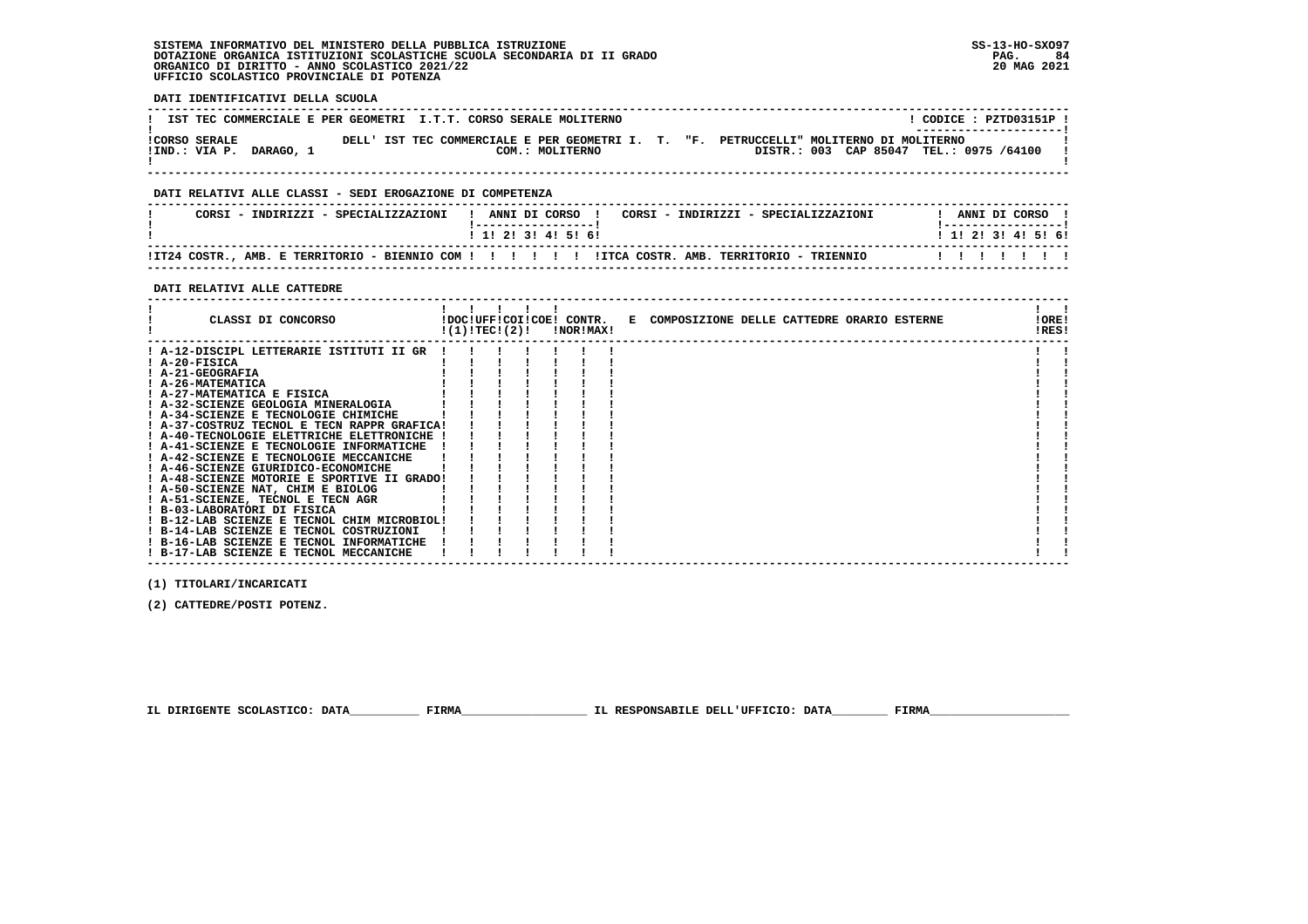# **SISTEMA INFORMATIVO DEL MINISTERO DELLA PUBBLICA ISTRUZIONE SS-13-HO-SXO97 DOTAZIONE ORGANICA ISTITUZIONI SCOLASTICHE SCUOLA SECONDARIA DI II GRADO PAG. 85**ORGANICO DI DIRITTO - ANNO SCOLASTICO 2021/22  **UFFICIO SCOLASTICO PROVINCIALE DI POTENZA**

 **DATI IDENTIFICATIVI DELLA SCUOLA**

|                        |                                              |                           |             | CODICE: PZTD15000E!                      |
|------------------------|----------------------------------------------|---------------------------|-------------|------------------------------------------|
| !IND.: VIA ANZOLECONTE | ISTITUTO TECNICO COMMERCIALE I. T. E. - IST. | OMN.<br>COM.: VIGGIANELLO | VIGGTANELLO | DISTR.: 004 CAP 85040 TEL.: 0973 /664070 |

 **------------------------------------------------------------------------------------------------------------------------------------**

 **------------------------------------------------------------------------------------------------------------------------------------**

# **DATI RELATIVI ALLE CLASSI - SEDI EROGAZIONE DI COMPETENZA**

| CORSI - INDIRIZZI - SPECIALIZZAZIONI                | CORSI - INDIRIZZI - SPECIALIZZAZIONI<br>ANNI DI CORSO !<br>! 1! 2! 3! 4! 5! 6! | ANNI DI CORSO !<br>1 1 1 2 1 3 1 4 1 5 1 6 1 |
|-----------------------------------------------------|--------------------------------------------------------------------------------|----------------------------------------------|
| !ITAF AMM.NE FINAN. E MARKETING - TRIENNIO   !!!!!! | IITP5 POT, SOCIO ECONOMICO E PER LA LEGALITA'                                  | 1 1 1 1 1 1 1 1 1 1                          |

# **DATI RELATIVI ALLE CATTEDRE**

| CLASSI DI CONCORSO                        | !DOC!UFF!COI!COE! CONTR.<br>!(1)!TEC!(2)! |    |    | !NOR!MAX! | E COMPOSIZIONE DELLE CATTEDRE ORARIO ESTERNE      | <b>!ORE!</b><br>IRES! |
|-------------------------------------------|-------------------------------------------|----|----|-----------|---------------------------------------------------|-----------------------|
| A-12-DISCIPL LETTERARIE ISTITUTI II GR    | 11                                        | 11 | 11 |           | ! 12! COMPLETA CON POTENZA                        |                       |
|                                           |                                           |    |    | 71        | I.P.A.A. I.P.S.A.S.R. "G. FORTUNATO PZRA010001    |                       |
| A-18-FILOSOFIA E SCIENZE UMANE            |                                           |    |    |           |                                                   |                       |
| ! A-19-FILOSOFIA E STORIA                 |                                           |    |    |           |                                                   |                       |
| ! A-20-FISICA                             |                                           |    |    |           |                                                   |                       |
| <b>A-21-GEOGRAFIA</b>                     |                                           |    | 11 | 12!       | COMPLETA CON LAURIA                               |                       |
|                                           |                                           |    |    | -61       | I.I.S. "RUGGERO DI LAURIA" PZISO1300D             |                       |
| ! A-24-LINGUA E CULT STRANIERA (FRANCESE) |                                           |    | 1! |           | 15! COMPLETA CON SANT'ARCANGELO                   |                       |
|                                           |                                           |    |    | 3!        | I.I.S. "CARLO LEVI" SANT'A PZIS01700R             |                       |
| A-24-LINGUA E CULT STRANIERA (INGLESE)    | 11                                        | 11 |    |           |                                                   |                       |
| A-24-LINGUA E CULT STRANIERA (SPAGNOLO) ! |                                           |    |    | 91        | CEDE A<br>LAGONEGRO                               |                       |
|                                           |                                           |    |    |           | I.I.S."DE SARLO-DE LORENZO<br>PZIS001007          |                       |
| ! A-26-MATEMATICA                         |                                           |    |    |           |                                                   |                       |
| ! A-27-MATEMATICA E FISICA                |                                           |    |    |           |                                                   |                       |
| ! A-34-SCIENZE E TECNOLOGIE CHIMICHE      |                                           |    |    |           |                                                   |                       |
| ! A-41-SCIENZE E TECNOLOGIE INFORMATICHE  |                                           |    |    |           |                                                   |                       |
| A-45-SCIENZE ECONOMICO-AZIENDALI          |                                           |    | 11 |           | 16! COMPLETA CON LAURIA                           |                       |
|                                           |                                           |    |    | 21        | I.I.S. "RUGGERO DI LAURIA"<br>PZIS01300D          |                       |
| A-46-SCIENZE GIURIDICO-ECONOMICHE         | 11                                        |    | 11 |           | 13! COMPLETA CON POTENZA                          |                       |
|                                           |                                           |    |    | 61        | I.P.A.A. I.P.S.A.S.R. "G. FORTUNATO<br>PZRA010001 |                       |
| A-47-SCIENZE MATEMATICHE APPLICATE        | 21                                        | 21 |    |           |                                                   |                       |
| A-48-SCIENZE MOTORIE E SPORTIVE II GRADO! |                                           |    | 1! | 10!       | COMPLETA CON SENISE                               |                       |
|                                           |                                           |    |    | 81        | I.I.S. "L. SINISGALLI" SEN<br>PZIS01800L          |                       |
| ! A-50-SCIENZE NAT, CHIM E BIOLOG         |                                           |    |    |           |                                                   | 8                     |
|                                           |                                           |    |    |           |                                                   |                       |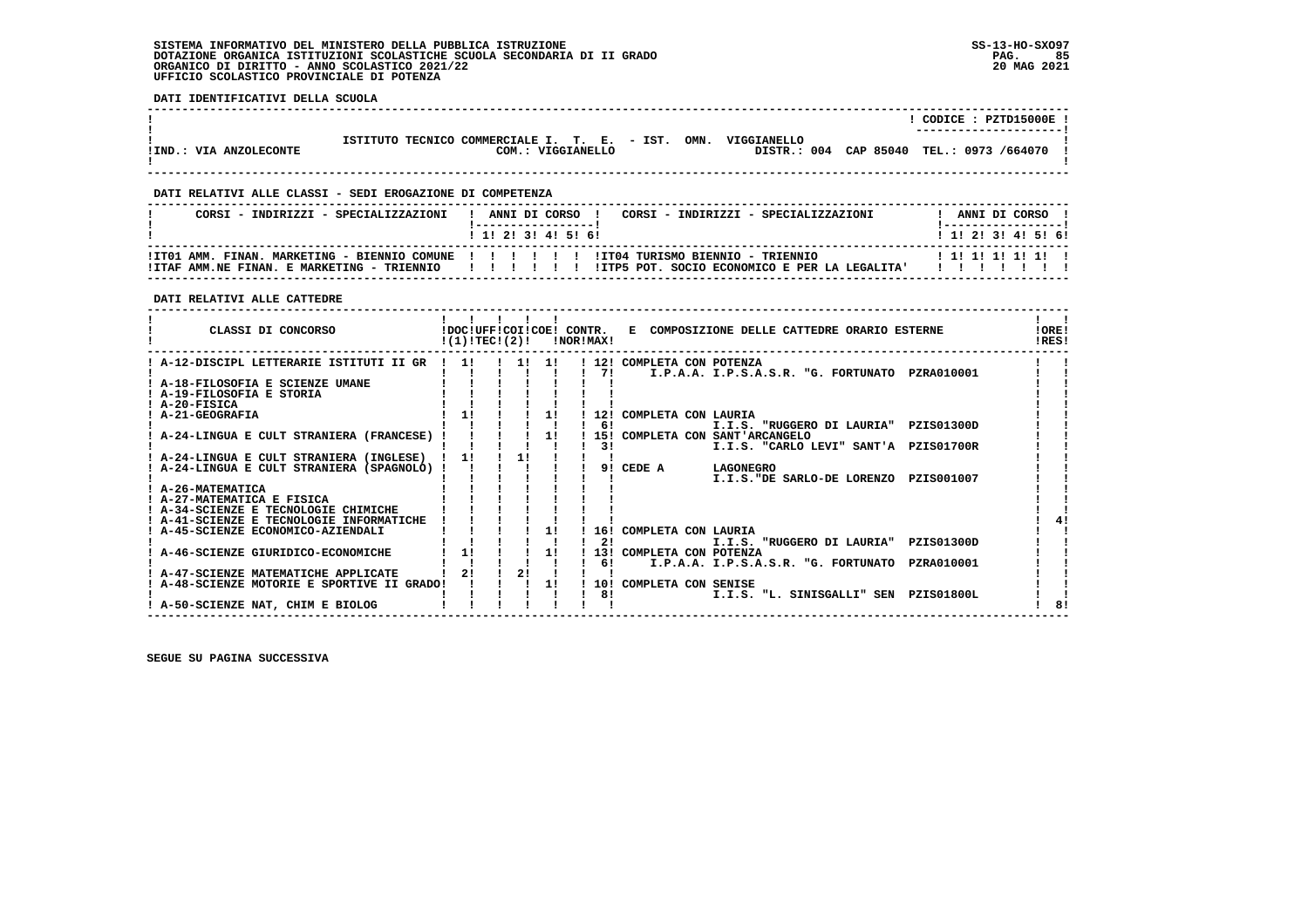# **SISTEMA INFORMATIVO DEL MINISTERO DELLA PUBBLICA ISTRUZIONE SS-13-HO-SXO97 DOTAZIONE ORGANICA ISTITUZIONI SCOLASTICHE SCUOLA SECONDARIA DI II GRADO PAG. 86**ORGANICO DI DIRITTO - ANNO SCOLASTICO 2021/22  **UFFICIO SCOLASTICO PROVINCIALE DI POTENZA**

# **DATI IDENTIFICATIVI DELLA SCUOLA**

|                        |                                                                                                                                        | CODICE: PZTD15000E !<br>----------------------- |
|------------------------|----------------------------------------------------------------------------------------------------------------------------------------|-------------------------------------------------|
| !IND.: VIA ANZOLECONTE | ISTITUTO TECNICO COMMERCIALE I. T. E. - IST.<br>OMN.<br>VIGGTANELLO<br>DISTR.: 004 CAP 85040 TEL.: 0973 /664070 !<br>COM.: VIGGIANELLO |                                                 |

# **DATI RELATIVI ALLE CATTEDRE**

| CLASSI DI CONCORSO                                                                                                 | !DOC!UFF!COI!COE! CONTR.<br>!(1)!TECI(2)! |  |  | !NOR!MAX! | Е         |               | COMPOSIZIONE DELLE CATTEDRE ORARIO ESTERNE |            | ! ORE!<br>!RES! |
|--------------------------------------------------------------------------------------------------------------------|-------------------------------------------|--|--|-----------|-----------|---------------|--------------------------------------------|------------|-----------------|
| ! A-54-STORIA DELL'ARTE<br>! A-65-TEORIA E TECNICA<br>COMUNICAZIONE<br>! A-66-TRATT TESTI DATI APPLIC INFORMATICA! |                                           |  |  |           | 4! CEDE A | <b>SENISE</b> | I.I.S. "L. SINISGALLI" SEN                 | PZIS01800L | 2!              |
| TITOLARI/INCARICATI                                                                                                |                                           |  |  |           |           |               |                                            |            |                 |

 **(2) CATTEDRE/POSTI POTENZ.**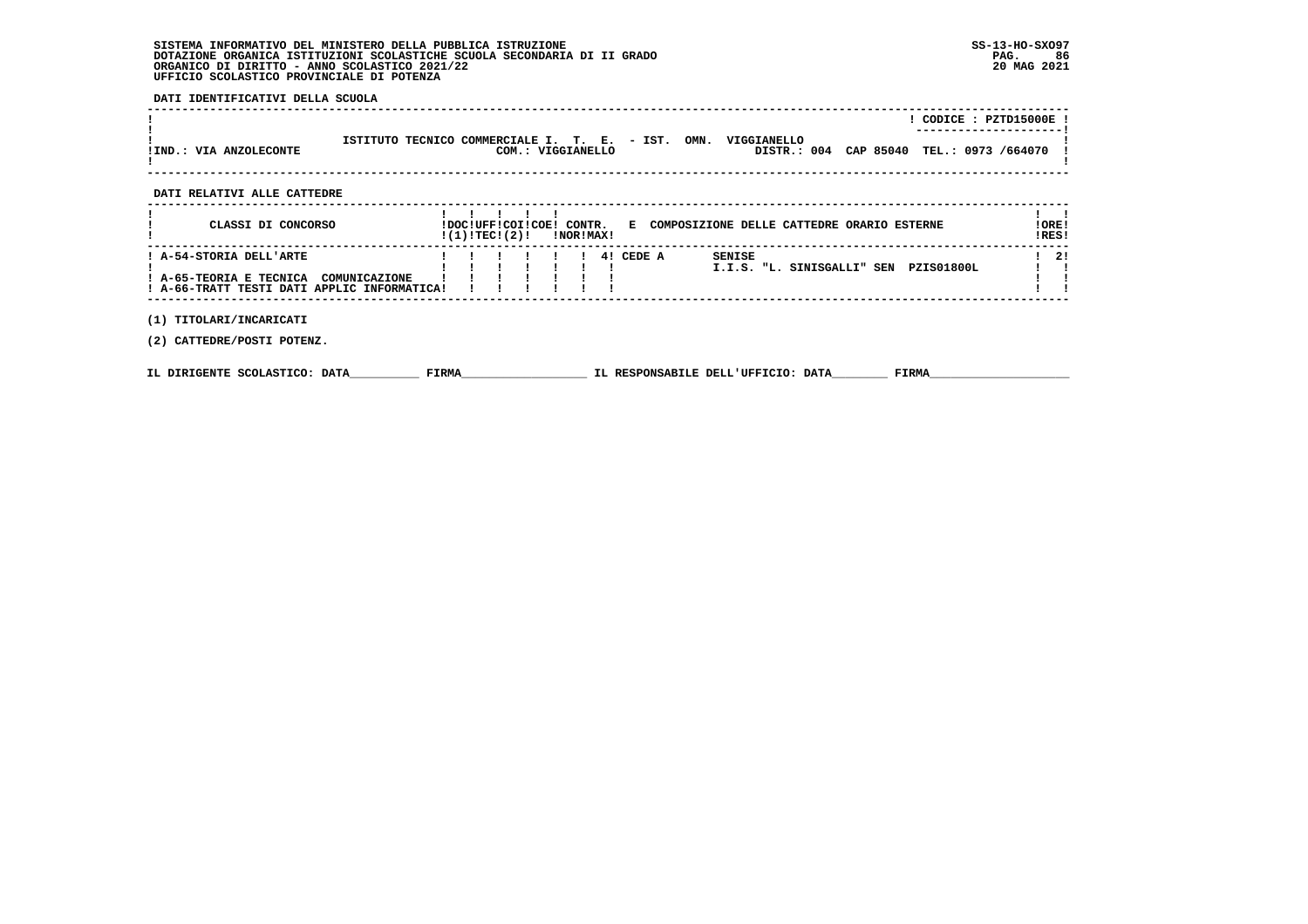# **SISTEMA INFORMATIVO DEL MINISTERO DELLA PUBBLICA ISTRUZIONE SS-13-HO-SXO97 DOTAZIONE ORGANICA ISTITUZIONI SCOLASTICHE SCUOLA SECONDARIA DI II GRADO PAG. 87 ORGANICO DI DIRITTO - ANNO SCOLASTICO 2021/22 20 MAG 2021 UFFICIO SCOLASTICO PROVINCIALE DI POTENZA**

| DATI IDENTIFICATIVI DELLA SCUOLA                                                                                                                                                                                                                                                                                                                                                                                                                                                                                                                                                                                                                                                                                                          |                             |                    |  |                               |
|-------------------------------------------------------------------------------------------------------------------------------------------------------------------------------------------------------------------------------------------------------------------------------------------------------------------------------------------------------------------------------------------------------------------------------------------------------------------------------------------------------------------------------------------------------------------------------------------------------------------------------------------------------------------------------------------------------------------------------------------|-----------------------------|--------------------|--|-------------------------------|
| ISTITUTO TECNICO COMMERCIALE CORSO SERALE I.T. VIGGIANELLO                                                                                                                                                                                                                                                                                                                                                                                                                                                                                                                                                                                                                                                                                | $!$ CODICE : PZTD15050X $!$ | ------------------ |  |                               |
| CORSO SERALE DELL'ISTITUTO TECNICO COMMERCIALE I. T. E. - IST. OMN. VIGGIANELLO DI VIGGIANELLO<br>DISTR.: 004 CAP TEL.: /<br>COM.: VIGGIANELLO<br>$!$ IND.:                                                                                                                                                                                                                                                                                                                                                                                                                                                                                                                                                                               |                             |                    |  |                               |
| DATI RELATIVI ALLE CLASSI - SEDI EROGAZIONE DI COMPETENZA                                                                                                                                                                                                                                                                                                                                                                                                                                                                                                                                                                                                                                                                                 |                             |                    |  |                               |
| CORSI - INDIRIZZI - SPECIALIZZAZIONI<br>! ANNI DI CORSO ! CORSI - INDIRIZZI - SPECIALIZZAZIONI         ! ANNI DI CORSO !<br>!------------------!                                                                                                                                                                                                                                                                                                                                                                                                                                                                                                                                                                                          |                             |                    |  | !-----------------!           |
| $1$ 1! 2! 3! 4! 5! 6!                                                                                                                                                                                                                                                                                                                                                                                                                                                                                                                                                                                                                                                                                                                     | 1 1 2 3 3 4 5 5 6 9         |                    |  |                               |
| ! ITO1 AMM. FINAN. MARKETING - BIENNIO COMUNE ! ! !! !! !ITAF AMM.NE FINAN. E MARKETING - TRIENNIO !! !! !! !!                                                                                                                                                                                                                                                                                                                                                                                                                                                                                                                                                                                                                            |                             |                    |  |                               |
| DATI RELATIVI ALLE CATTEDRE<br>$\blacksquare$<br>! CLASSI DI CONCORSO           IDOC!UFF!COI!COE! CONTR.   E COMPOSIZIONE DELLE CATTEDRE ORARIO ESTERNE<br>$!(1)!TEC!(2)!$ $ NOR MAX!$                                                                                                                                                                                                                                                                                                                                                                                                                                                                                                                                                    |                             |                    |  | $1 \quad 1$<br>!ORE!<br>!RES! |
| ! A-12-DISCIPL LETTERARIE ISTITUTI II GR !!!<br>! A-20-FISICA<br>$\begin{array}{cccccccccc} 1 & 1 & 1 & 1 & 1 & 1 \\ 1 & 1 & 1 & 1 & 1 & 1 \\ 1 & 1 & 1 & 1 & 1 & 1 \\ \end{array}$<br>! A-21-GEOGRAFIA<br>: A-26-MATEMATICA<br>! A-26-MATEMATICA<br>! A-34-SCIENZE E TECNOLOGIE CHIMICHE<br>$\mathbf{1}$ $\mathbf{1}$ $\mathbf{1}$ $\mathbf{1}$<br>$\mathbf{1}$ $\mathbf{1}$ $\mathbf{1}$ $\mathbf{1}$<br>! A-41-SCIENZE E TECNOLOGIE INFORMATICHE ! !<br>! A-45-SCIENZE ECONOMICO-AZIENDALI<br>$\mathbf{r}$ iii<br>! A-46-SCIENZE GIURIDICO-ECONOMICHE<br>! A-47-SCIENZE MATEMATICHE APPLICATE<br>! A-48-SCIENZE MOTORIE E SPORTIVE II GRADO! ! ! !<br>! A-50-SCIENZE NAT, CHIM E BIOLOG<br>! A-66-TRATT TESTI DATI APPLIC INFORMATICA! |                             |                    |  |                               |
| (1) TITOLARI/INCARICATI                                                                                                                                                                                                                                                                                                                                                                                                                                                                                                                                                                                                                                                                                                                   |                             |                    |  |                               |

 **(2) CATTEDRE/POSTI POTENZ.**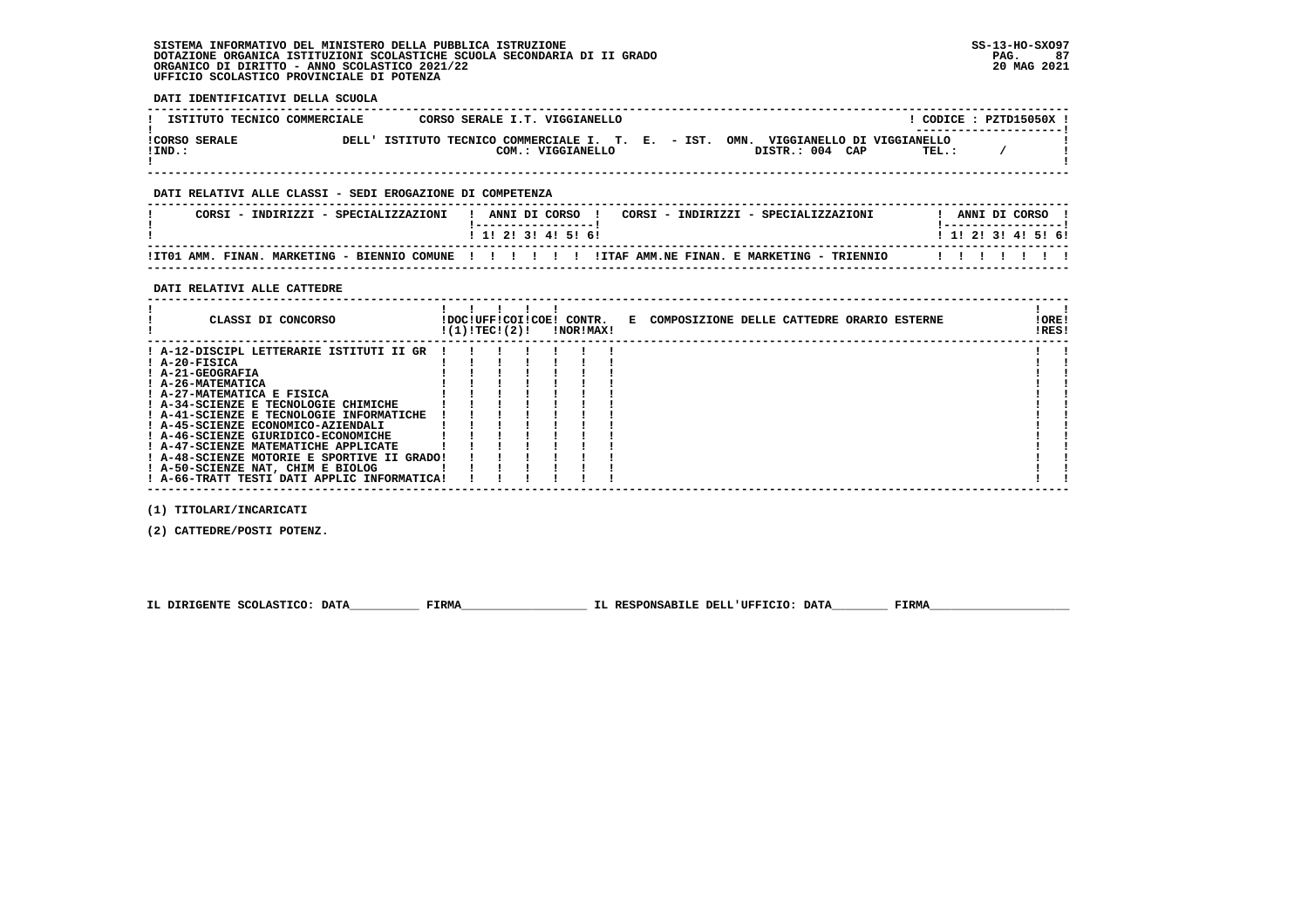# **SISTEMA INFORMATIVO DEL MINISTERO DELLA PUBBLICA ISTRUZIONE SS-13-HO-SXO97 DOTAZIONE ORGANICA ISTITUZIONI SCOLASTICHE SCUOLA SECONDARIA DI II GRADO PAG. 88**ORGANICO DI DIRITTO - ANNO SCOLASTICO 2021/22  **UFFICIO SCOLASTICO PROVINCIALE DI POTENZA**

 **DATI IDENTIFICATIVI DELLA SCUOLA**

| ISTITUTO TECNICO INDUSTRIALE                            | I.T.T. CORSO SERALE "MIRAGLIA" LAURIA                                                     | CODICE: PZTF006507 !<br>--------------------- |
|---------------------------------------------------------|-------------------------------------------------------------------------------------------|-----------------------------------------------|
| <b>ICORSO SERALE</b><br>!IND.: VIA CERSE DELLO SPEZIALE | DELL' ISTITUTO TECNICO INDUSTRIALE I. T. T. "E. FERRARI" LAURIA DI LAURIA<br>COM.: LAURIA | DISTR.: 004 CAP 85045 TEL.: 0973 /823678 !    |

# **DATI RELATIVI ALLE CLASSI - SEDI EROGAZIONE DI COMPETENZA**

| CORSI - INDIRIZZI - SPECIALIZZAZIONI |                                                                     |  |  | ANNI DI CORSO     |  |  |  | CORSI - INDIRIZZI - SPECIALIZZAZIONI |  | ANNI DI CORSO |  |                           |  |
|--------------------------------------|---------------------------------------------------------------------|--|--|-------------------|--|--|--|--------------------------------------|--|---------------|--|---------------------------|--|
|                                      |                                                                     |  |  | 1 1 2 3 3 4 5 6 1 |  |  |  |                                      |  |               |  | 1 1 1 2 1 3 1 4 1 5 1 6 1 |  |
| IIT05 MECC. MECCATRON.               | ENER. - BIENNIO COMUNE ! ! ! ! !! ! ! ITMM MECCANICA E MECCATRONICA |  |  |                   |  |  |  |                                      |  |               |  |                           |  |

 **------------------------------------------------------------------------------------------------------------------------------------**

# **DATI RELATIVI ALLE CATTEDRE**

| CLASSI DI CONCORSO                          | !(1)!TECI(2)! |  | !DOC!UFF!COI!COE! CONTR.<br>!NOR!MAX! | E COMPOSIZIONE DELLE CATTEDRE ORARIO ESTERNE | !ORE!<br>!RES! |  |
|---------------------------------------------|---------------|--|---------------------------------------|----------------------------------------------|----------------|--|
| ! A-12-DISCIPL LETTERARIE ISTITUTI II GR    |               |  |                                       |                                              |                |  |
| ! A-20-FISICA                               |               |  |                                       |                                              |                |  |
| ! A-21-GEOGRAFIA                            |               |  |                                       |                                              |                |  |
| ! A-26-MATEMATICA                           |               |  |                                       |                                              |                |  |
| ! A-27-MATEMATICA E FISICA                  |               |  |                                       |                                              |                |  |
| ! A-34-SCIENZE E TECNOLOGIE CHIMICHE        |               |  |                                       |                                              |                |  |
| ! A-37-COSTRUZ TECNOL E TECN RAPPR GRAFICA! |               |  |                                       |                                              |                |  |
| ! A-40-TECNOLOGIE ELETTRICHE ELETTRONICHE ! |               |  |                                       |                                              |                |  |
| ! A-41-SCIENZE E TECNOLOGIE INFORMATICHE    |               |  |                                       |                                              |                |  |
| ! A-42-SCIENZE E TECNOLOGIE MECCANICHE      |               |  |                                       |                                              |                |  |
| ! A-46-SCIENZE GIURIDICO-ECONOMICHE         |               |  |                                       |                                              |                |  |
| ! A-48-SCIENZE MOTORIE E SPORTIVE II GRADO! |               |  |                                       |                                              |                |  |
| ! A-50-SCIENZE NAT, CHIM E BIOLOG           |               |  |                                       |                                              |                |  |
| ! B-03-LABORATORI DI FISICA                 |               |  |                                       |                                              |                |  |
| ! B-12-LAB SCIENZE E TECNOL CHIM MICROBIOL! |               |  |                                       |                                              |                |  |
| ! B-16-LAB SCIENZE E TECNOL INFORMATICHE    |               |  |                                       |                                              |                |  |
| ! B-17-LAB SCIENZE E TECNOL MECCANICHE      |               |  |                                       |                                              |                |  |

 **(1) TITOLARI/INCARICATI**

 **(2) CATTEDRE/POSTI POTENZ.**

 **IL DIRIGENTE SCOLASTICO: DATA\_\_\_\_\_\_\_\_\_\_ FIRMA\_\_\_\_\_\_\_\_\_\_\_\_\_\_\_\_\_\_ IL RESPONSABILE DELL'UFFICIO: DATA\_\_\_\_\_\_\_\_ FIRMA\_\_\_\_\_\_\_\_\_\_\_\_\_\_\_\_\_\_\_\_**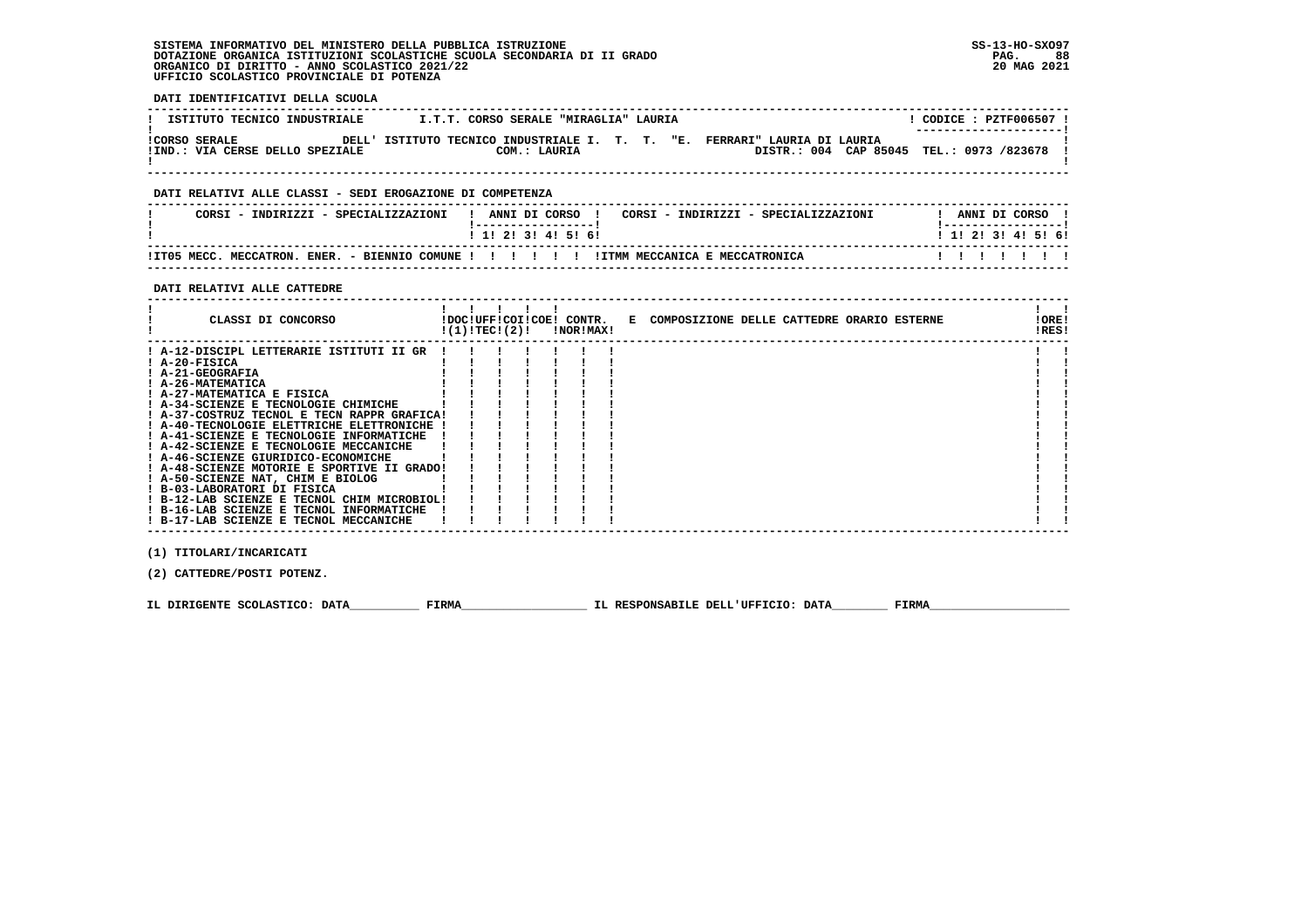# **SISTEMA INFORMATIVO DEL MINISTERO DELLA PUBBLICA ISTRUZIONE SS-13-HO-SXO97 DOTAZIONE ORGANICA ISTITUZIONI SCOLASTICHE SCUOLA SECONDARIA DI II GRADO PAG. 89**ORGANICO DI DIRITTO - ANNO SCOLASTICO 2021/22  **UFFICIO SCOLASTICO PROVINCIALE DI POTENZA**

 **DATI IDENTIFICATIVI DELLA SCUOLA**

|                    |                                                       | CODICE: PZTF06000E !                     |
|--------------------|-------------------------------------------------------|------------------------------------------|
|                    |                                                       | ----------------------                   |
|                    |                                                       |                                          |
|                    | ISTITUTO TECNICO INDUSTRIALE ITT "16 AGO. 1860" I. O. | CORLETO PERTICARA                        |
| !IND.: VIA BOLDONI | COM.: CORLETO PERTICARA                               | DISTR.: 003 CAP 85012 TEL.: 0971 /963165 |
|                    |                                                       |                                          |
|                    |                                                       |                                          |

 **------------------------------------------------------------------------------------------------------------------------------------**

# **DATI RELATIVI ALLE CLASSI - SEDI EROGAZIONE DI COMPETENZA**

| 1 1 2 3 3 4 5 5 6 1<br>1 1 2 3 3 4 5 5 6 1<br>!IT16 CHIM. MATER. BIOTECN. - BIENNIO COMUNE ! 1! 1! ! ! !! !ITBA BIOTECNOLOGIE AMBIENTALI |                               |
|------------------------------------------------------------------------------------------------------------------------------------------|-------------------------------|
|                                                                                                                                          |                               |
| IITCM CHIMICA E MATERIALI<br>1 1 1 1 1 1 1 1<br>, , , , , , , ,<br>! ITP5 POT. SOCIO ECONOMICO E PER LA LEGALITA' ! ! ! ! ! ! ! !        | !ITBS BIOTECNOLOGIE SANITARIE |

# **DATI RELATIVI ALLE CATTEDRE**

| CLASSI DI CONCORSO                              | !DOC!UFF!COI!COE! CONTR.<br>!(1)!TECI(2)! |    |     | !NOR!MAX! | E COMPOSIZIONE DELLE CATTEDRE ORARIO ESTERNE     | !ORE!<br>!RES! |
|-------------------------------------------------|-------------------------------------------|----|-----|-----------|--------------------------------------------------|----------------|
| ! A-12-DISCIPL LETTERARIE ISTITUTI II GR  !  2! |                                           | 11 | -11 |           | ! 12! COMPLETA CON MARSICOVETERE                 |                |
|                                                 |                                           |    |     | 6!        | I.T.AG.<br>I.T.T. VILLA D'AGRI - I.O. PZTA04000L |                |
| ! A-15-DISCIPLINE SANITARIE                     |                                           |    |     |           |                                                  |                |
| ! A-18-FILOSOFIA E SCIENZE UMANE                |                                           |    |     |           |                                                  |                |
| ! A-19-FILOSOFIA E STORIA                       |                                           |    |     |           |                                                  |                |
| ! A-20-FISICA                                   |                                           |    |     |           |                                                  | 61             |
| ! A-21-GEOGRAFIA                                |                                           |    |     |           |                                                  |                |
| ! A-24-LINGUA E CULT STRANIERA (INGLESE)        | 11                                        |    |     | -151      | COMPLETA CON POTENZA                             |                |
|                                                 |                                           |    |     | 31        | I.I.S. "EINSTEIN - DE LORE<br>PZIS022008         |                |
| ! A-26-MATEMATICA                               | 11                                        | 11 |     |           |                                                  |                |
| ! A-27-MATEMATICA E FISICA                      |                                           |    |     |           |                                                  |                |
| ! A-31-SCIENZE DEGLI ALIMENTI                   |                                           |    |     |           |                                                  |                |
| ! A-34-SCIENZE E TECNOLOGIE CHIMICHE            |                                           | 31 |     |           |                                                  | 41             |
| ! A-37-COSTRUZ TECNOL E TECN RAPPR GRAFICA!     |                                           |    |     |           |                                                  | 6!             |
| ! A-40-TECNOLOGIE ELETTRICHE ELETTRONICHE       |                                           |    |     |           |                                                  |                |
| ! A-41-SCIENZE E TECNOLOGIE INFORMATICHE        |                                           |    |     |           |                                                  | 3!             |
| ! A-45-SCIENZE ECONOMICO-AZIENDALI              |                                           |    |     |           |                                                  |                |
| A-46-SCIENZE GIURIDICO-ECONOMICHE               |                                           |    |     |           |                                                  |                |
| ! A-48-SCIENZE MOTORIE E SPORTIVE II GRADO!     |                                           |    | 11  | 10 I      | COMPLETA CON MARSICO NUOVO                       |                |
|                                                 |                                           |    |     | 8!        | PZIS01900C<br>I.I.S. "G. PEANO" MARSICO          |                |
| ! A-50-SCIENZE NAT, CHIM E BIOLOG               |                                           |    |     |           |                                                  | 51             |
| ! A-65-TEORIA E TECNICA COMUNICAZIONE           |                                           |    |     |           |                                                  |                |
| ! B-03-LABORATORI DI FISICA                     |                                           |    |     |           |                                                  | 21             |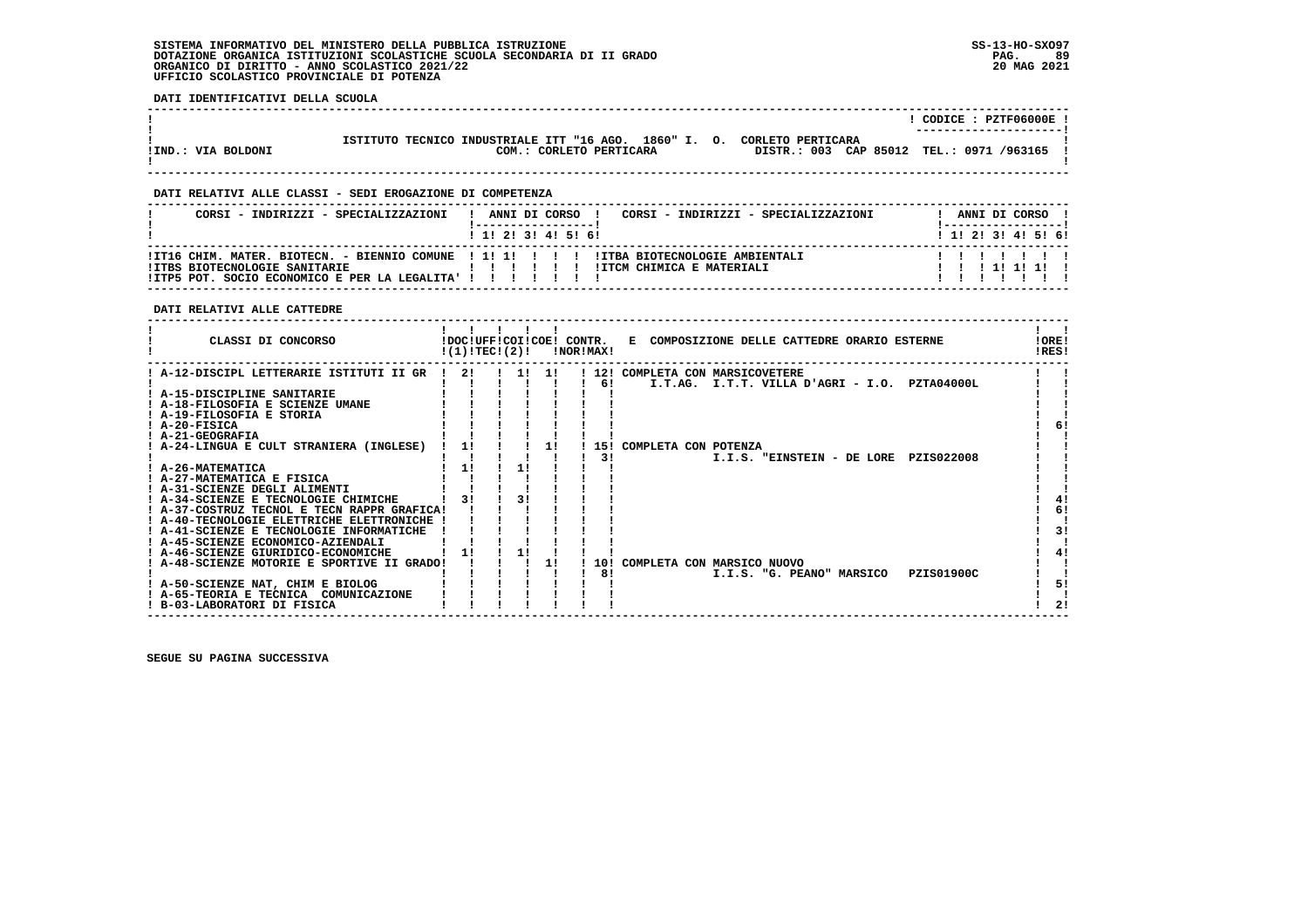# **SISTEMA INFORMATIVO DEL MINISTERO DELLA PUBBLICA ISTRUZIONE SS-13-HO-SXO97 DOTAZIONE ORGANICA ISTITUZIONI SCOLASTICHE SCUOLA SECONDARIA DI II GRADO** ORGANICO DI DIRITTO - ANNO SCOLASTICO 2021/22  **UFFICIO SCOLASTICO PROVINCIALE DI POTENZA**

# **DATI IDENTIFICATIVI DELLA SCUOLA**

|                    |                                                                                                       |                                          | CODICE: PZTF06000E!<br>---------------------- |
|--------------------|-------------------------------------------------------------------------------------------------------|------------------------------------------|-----------------------------------------------|
| !IND.: VIA BOLDONI | ISTITUTO TECNICO INDUSTRIALE ITT "16 AGO. 1860" I. O.<br>CORLETO PERTICARA<br>COM.: CORLETO PERTICARA | DISTR.: 003 CAP 85012 TEL.: 0971 /963165 |                                               |

 **------------------------------------------------------------------------------------------------------------------------------------**

#### **DATI RELATIVI ALLE CATTEDRE**

| CLASSI DI CONCORSO                                                                                                                                            | !(1)!TECI(2)! |       | !DOC!UFF!COI!COE! CONTR.<br>!NOR!MAX! | COMPOSIZIONE DELLE CATTEDRE ORARIO ESTERNE<br>Е                              | !ORE!<br>!RES! |
|---------------------------------------------------------------------------------------------------------------------------------------------------------------|---------------|-------|---------------------------------------|------------------------------------------------------------------------------|----------------|
| ! B-12-LAB SCIENZE E TECNOL CHIM MICROBIOL!<br>- DI CUI UFFICIO TECNICO<br>! B-16-LAB SCIENZE E TECNOL INFORMATICHE<br>! B-17-LAB SCIENZE E TECNOL MECCANICHE | 21 11         | 11 11 | 81                                    | ! 11! COMPLETA CON LAURIA<br><b>PZIS00600A</b><br>I.I.S. "N. MIRAGLIA" LAURI | 21<br>21       |
| TITOLARI/INCARICATI                                                                                                                                           |               |       |                                       |                                                                              |                |

 **(2) CATTEDRE/POSTI POTENZ.**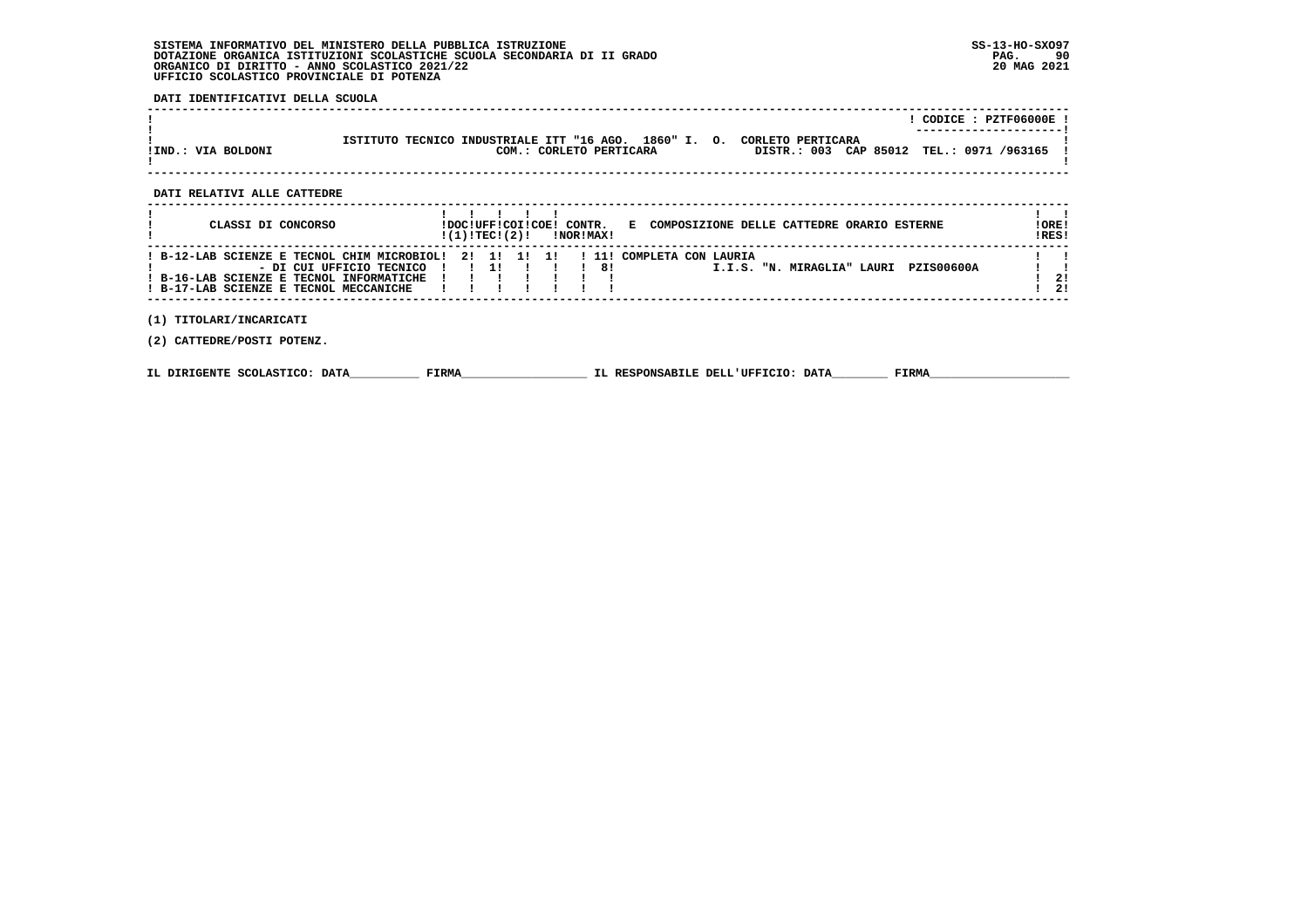# **SISTEMA INFORMATIVO DEL MINISTERO DELLA PUBBLICA ISTRUZIONE SS-13-HO-SXO97 DOTAZIONE ORGANICA ISTITUZIONI SCOLASTICHE SCUOLA SECONDARIA DI II GRADO PAG. 91 ORGANICO DI DIRITTO - ANNO SCOLASTICO 2021/22 20 MAG 2021 UFFICIO SCOLASTICO PROVINCIALE DI POTENZA**

 **DATI IDENTIFICATIVI DELLA SCUOLA**

| ISTITUTO TECNICO PER GEOMETRI                 | I.T.T. "EINST-DE LOR"SEZ. SERALE POTENZA             |               |  |  |                                                                                   | CODICE: PZTL02251A !<br>--------------------- |  |
|-----------------------------------------------|------------------------------------------------------|---------------|--|--|-----------------------------------------------------------------------------------|-----------------------------------------------|--|
| <b>!CORSO SERALE</b><br>!IND.: VIA SICILIA, 4 | DELL' ISTITUTO TECNICO PER GEOMETRI I. T. T. "EINST. | COM.: POTENZA |  |  | -DE LOR. "SEZ. ITG POTENZA DI POTENZA<br>DISTR.: 002 CAP 85100 TEL.: 0971 /444489 |                                               |  |

 **------------------------------------------------------------------------------------------------------------------------------------**

# **DATI RELATIVI ALLE CLASSI - SEDI EROGAZIONE DI COMPETENZA**

| CORSI - INDIRIZZI - SPECIALIZZAZIONI                   | ! ANNI DI CORSO !<br>CORSI - INDIRIZZI - SPECIALIZZAZIONI<br>------------------ | ANNI DI CORSO<br>I ___________________ |
|--------------------------------------------------------|---------------------------------------------------------------------------------|----------------------------------------|
|                                                        | 1 1 2 3 3 4 5 6 1                                                               | 1 1 1 2 1 3 1 4 1 5 1 6 1              |
| !LIP4 POTENZIAMENTO ARTISTICO E MUSICALE   ! ! ! ! ! ! |                                                                                 | 11111111                               |

 **------------------------------------------------------------------------------------------------------------------------------------**

# **DATI RELATIVI ALLE CATTEDRE**

| CLASSI DI CONCORSO                                                               | !DOC!UFF!COI!COE! CONTR.<br>!(1)!TECI(2)! | - 1 1 1 | !NOR!MAX! |    | E COMPOSIZIONE DELLE CATTEDRE ORARIO ESTERNE          | <b>!ORE!</b><br>IRES! |  |
|----------------------------------------------------------------------------------|-------------------------------------------|---------|-----------|----|-------------------------------------------------------|-----------------------|--|
| ! A-02-DESIGN MET.OREF.PIET.DURE GEMME                                           |                                           |         |           |    |                                                       |                       |  |
| ! A-03-DESIGN DELLA CERAMICA                                                     |                                           |         |           |    |                                                       |                       |  |
| ! A-05-DESIGN DEL TESSUTO E DELLA MODA                                           |                                           |         |           |    |                                                       |                       |  |
| ! A-06-DESIGN DEL VETRO                                                          |                                           |         |           |    |                                                       |                       |  |
| ! A-07-DISCIPLINE AUDIOVISIVE                                                    |                                           |         |           |    |                                                       |                       |  |
| ! A-08-DISCIP GEOM, ARCH, ARRED, SCENOTEC !                                      |                                           |         |           |    |                                                       |                       |  |
| ! A-09-DISCIP GRAFICHE, PITTORICHE, SCENOG!                                      |                                           |         |           |    |                                                       |                       |  |
| ! A-10-DISCIPLINE GRAFICO-PUBBLICITARIE                                          |                                           |         |           |    |                                                       |                       |  |
| ! A-12-DISCIPL LETTERARIE ISTITUTI II GR                                         | 1!                                        |         | 1! 10!    |    | COMPLETA CON POTENZA                                  |                       |  |
|                                                                                  |                                           |         |           | 8! | I.I.S. "DA VINCI-NITTI" PO PZIS02400X                 |                       |  |
| ! A-14-DISCIP PLAST. SCUL. SCENOPLAST.<br>! A-16-DISEG ARTIST MODELLAZ ODONTOTEC |                                           |         |           |    |                                                       |                       |  |
| ! A-17-DISEG STORIA ARTE ISTITUTI II GR                                          |                                           |         |           |    |                                                       |                       |  |
| $I$ A-20-FISICA                                                                  |                                           |         |           |    |                                                       |                       |  |
| ! A-21-GEOGRAFIA                                                                 |                                           |         |           |    |                                                       |                       |  |
| ! A-24-LINGUA E CULT STRANIERA (INGLESE)                                         |                                           |         |           |    |                                                       |                       |  |
| ! A-26-MATEMATICA                                                                |                                           |         | 61        |    | CEDE A<br><b>POTENZA</b>                              |                       |  |
|                                                                                  |                                           |         |           |    | <b>IPSAR</b><br>I.P.S.E.O.A. "U. DI PASCA" PZRH01050E |                       |  |
| ! A-27-MATEMATICA E FISICA                                                       |                                           |         |           |    |                                                       |                       |  |
| ! A-29-MUSICA ISTITUTI II GRADO                                                  |                                           |         |           |    |                                                       |                       |  |
| ! A-32-SCIENZE GEOLOGIA MINERALOGIA                                              |                                           |         |           |    |                                                       |                       |  |
| ! A-34-SCIENZE E TECNOLOGIE CHIMICHE                                             |                                           |         |           |    |                                                       |                       |  |
| ! A-37-COSTRUZ TECNOL E TECN RAPPR GRAFICA!                                      | 11                                        | 11      |           |    |                                                       |                       |  |
| ! A-40-TECNOLOGIE ELETTRICHE ELETTRONICHE !                                      |                                           |         |           |    |                                                       |                       |  |
| ! A-41-SCIENZE E TECNOLOGIE INFORMATICHE                                         |                                           |         |           |    |                                                       |                       |  |
| ! A-42-SCIENZE E TECNOLOGIE MECCANICHE                                           |                                           |         |           |    |                                                       |                       |  |
| ! A-46-SCIENZE GIURIDICO-ECONOMICHE                                              |                                           |         |           |    |                                                       |                       |  |
| ! A-48-SCIENZE MOTORIE E SPORTIVE II GRADO!                                      |                                           |         |           |    |                                                       |                       |  |
|                                                                                  |                                           |         |           |    |                                                       |                       |  |